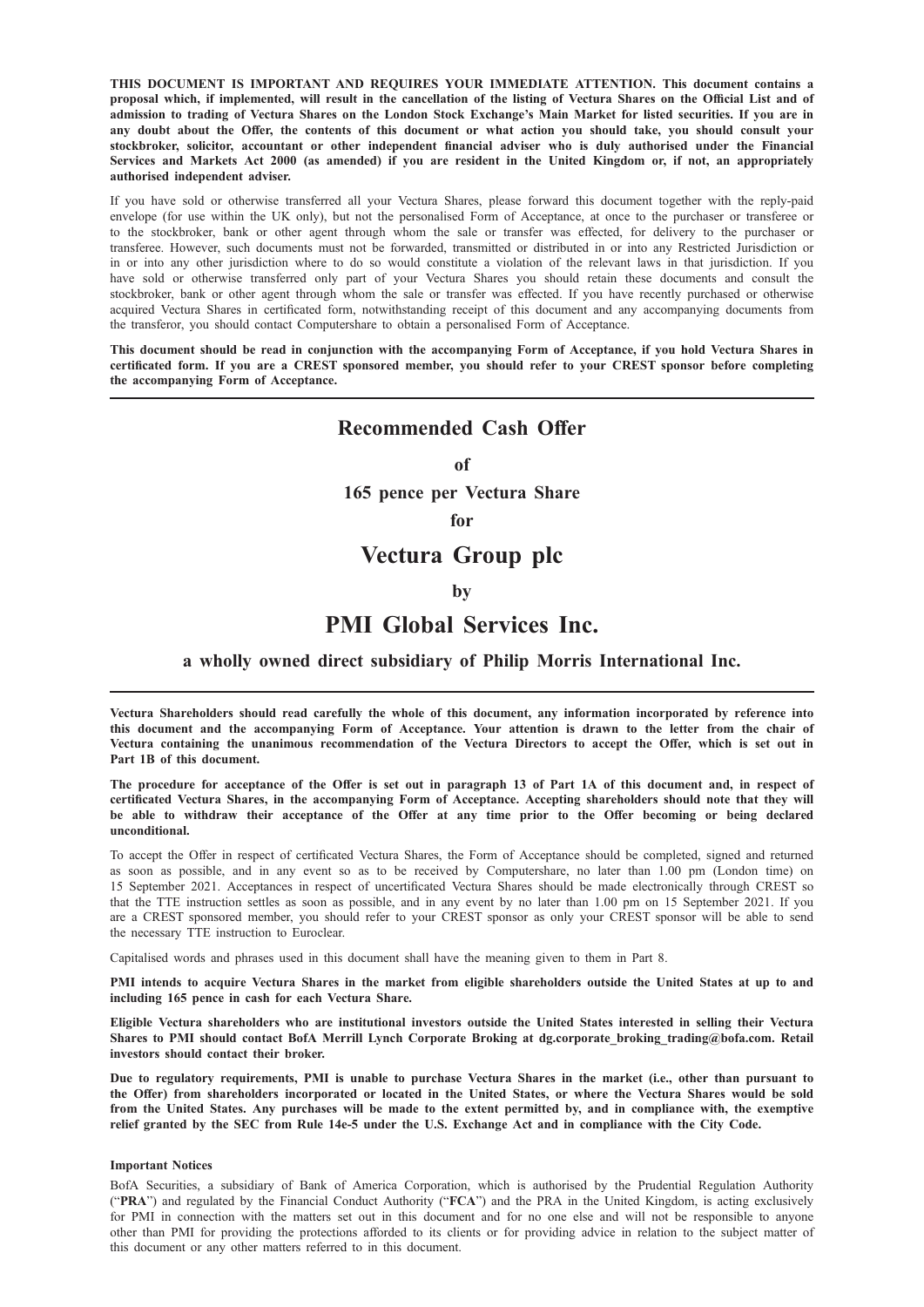J.P. Morgan Securities plc, which conducts its UK investment banking business as J.P. Morgan Cazenove ("J.P. Morgan Cazenove"), is authorised in the United Kingdom by the PRA and regulated in the United Kingdom by the PRA and the FCA. J.P. Morgan Cazenove is acting as financial adviser and corporate broker exclusively for Vectura and no one else in connection with the Offer and will not regard any other person as its client in relation to the Offer and will not be responsible to anyone other than Vectura for providing the protections afforded to clients of J.P. Morgan Cazenove or its affiliates, nor for providing advice in relation to the Offer or any matter referred to herein.

Rothschild & Co, which is authorised and regulated by the FCA in the United Kingdom, is acting exclusively for Vectura and for no one else in connection with the subject matter of this document and will not be responsible to anyone other than Vectura for providing the protections afforded to its clients or for providing advice in connection with the subject matter of this document.

Numis, which is authorised and regulated in the United Kingdom by the FCA, is acting exclusively for Vectura and no one else in connection with the matters set out in this document and will not regard any other person as its client in relation to the matters in this document and will not be responsible to anyone other than Vectura for providing the protections afforded to clients of Numis, nor for providing advice in relation to any matter referred to herein.

#### Overseas shareholders

The release, publication or distribution of this document in or into certain jurisdictions other than the United Kingdom may be restricted by law. Persons who are not resident in the United Kingdom or who are subject to other jurisdictions should inform themselves of, and observe, any applicable requirements.

Unless otherwise determined by PMI Bidder or required by the Takeover Code, and permitted by applicable law and regulation, the Offer shall not be made available, directly or indirectly, in, into or from a Restricted Jurisdiction where to do so would violate the laws in that jurisdiction and no person may vote in favour of the Offer by any such use, means, instrumentality or form within a Restricted Jurisdiction or any other jurisdiction if to do so would constitute a violation of the laws of that jurisdiction. Accordingly, copies of this document and all documents relating to the Offer are not being, and must not be, directly or indirectly, mailed or otherwise forwarded, distributed or sent in, into or from a Restricted Jurisdiction where to do so would violate the laws in that jurisdiction, and persons receiving this document and all documents relating to the Offer (including custodians, nominees and trustees) must not mail or otherwise distribute or send them in, into or from such jurisdictions where to do so would violate the laws in that jurisdiction.

The availability of the Offer to Vectura Shareholders who are not resident in the United Kingdom may be affected by the laws of the relevant jurisdictions in which they are resident. Persons who are not resident in the United Kingdom should inform themselves of, and observe, any applicable requirements.

The Offer is subject to the applicable requirements of the Takeover Code, the Panel, the London Stock Exchange and the FCA.

#### Notice to US investors

The Offer is being made for securities of a UK company and Vectura Shareholders in the United States should be aware that this document and any other documents relating to the Offer have been or will be prepared in accordance with the Takeover Code and UK disclosure requirements, format and style, all of which differ from those in the United States. Vectura's financial statements, and all financial information that is included in this document, or any other documents relating to the Offer, have been or will be prepared in accordance with IFRS and may not be comparable to financial statements of companies in the United States or other companies whose financial statements are prepared in accordance with US generally accepted accounting principles.

The Offer is being made in the United States pursuant to applicable US tender offer rules and securities laws, including any applicable exemptions under the US Securities Exchange Act of 1934 (the "US Exchange Act"), and otherwise in accordance with the requirements of English law, the Takeover Code, the Panel, the London Stock Exchange and the FCA. The Offer will be made in the United States by PMI Bidder and no one else. Accordingly, the Offer will be subject to disclosure and other procedural requirements, including with respect to withdrawal rights, settlement procedures and timing of payments that are different from those applicable under United States domestic tender offer procedures and laws. US investors should closely read paragraph 13 of Part 1A of this document for further details. In particular, US investors should note that once the Offer is declared unconditional in all respects, PMI Bidder will accept all Vectura Shares that have by that time been validly tendered in acceptance of the Offer and will, in accordance with the Takeover Code, pay for all such accepted Vectura Shares within 14 calendar days of such date, rather than the three trading days that US investors may be accustomed to in US domestic tender offers. Similarly, if the Offer is terminated or withdrawn, all documents of title will be returned to shareholders within 14 calendar days of such termination or withdrawal. Notwithstanding the foregoing, PMI Bidder will, to the extent practicable, pay for or return tendered Vectura Shares within seven to ten calendar days from the relevant date.

Neither the SEC nor any US state securities commission has approved or disapproved the Offer or passed upon the adequacy or completeness of this document. It may be difficult for US holder of Vectura securities to enforce their rights under any claim arising out of the US federal securities laws, since Vectura is located outside of the United States, and some or all of its officers and directors may be resident outside the United States.

In accordance with the normal UK practice, PMI Bidder or another member of the PMI Group or their respective nominees, or their brokers (acting as agents), may, from time to time, make certain purchases of, or arrangements to purchase Vectura Shares outside of the United States, other than pursuant to the Offer, until the date on which the Offer becomes effective, lapses or is otherwise withdrawn. These purchases may occur either in the open market at prevailing prices or in private transactions at negotiated prices. Any information about such purchases will be disclosed, as required in the UK, will be reported to a Regulatory Information Service and will be available on the London Stock Exchange website at www.londonstockexchange.com.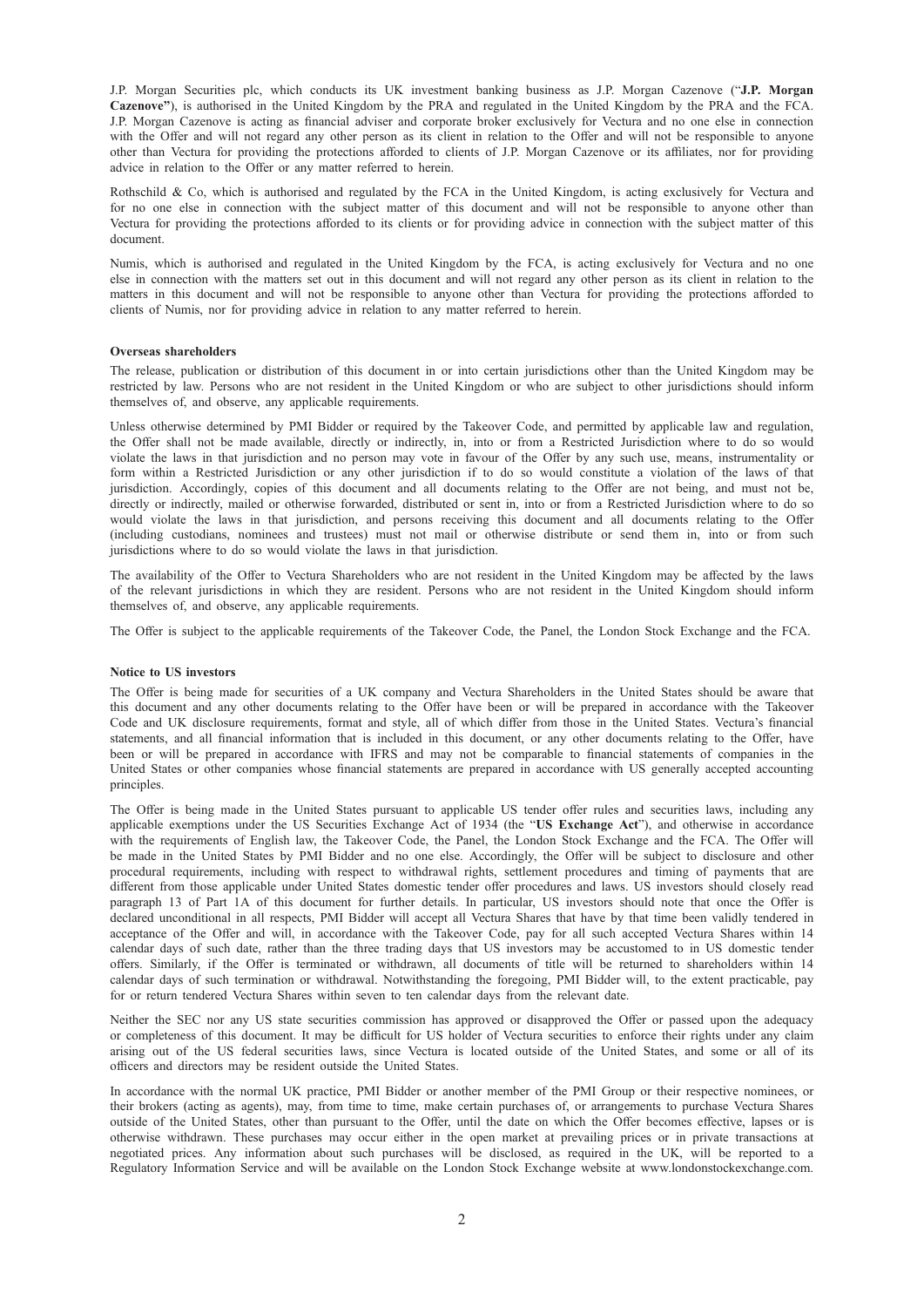To the extent that such information is required to be publicly disclosed in the UK in accordance with applicable regulatory requirements, this information will as applicable also be publicly disclosed in the United States.

In accordance with, and to the extent permitted by, the Takeover Code, normal UK market practice and Rule 14e-5 under the US Exchange Act, BofA Securities and their affiliates may continue to act as exempt principal traders in Vectura Shares on the London Stock Exchange and will engage in certain other purchasing activities consistent with their respective normal and usual practice and applicable law, including Rule 14e-5 under the US Exchange Act. To the extent required to be disclosed in accordance with applicable regulatory requirements, information about any such purchases will be disclosed on a next day basis to the Panel and will be available from any Regulatory Information Service, including the Regulatory News Service on the London Stock Exchange website www.londonstockexchange.com. To the extent that such information is required to be publicly disclosed in the UK in accordance with applicable regulatory requirements, this information will as applicable also be publicly disclosed in the United States.

#### Forward looking statements

This document (including information incorporated by reference in this document), oral statements made regarding the Offer, and other information published by Vectura, any member of the Vectura Group, PMI Bidder or any member of the PMI Group contain statements which are, or may be deemed to be, "forward looking statements". Such forward looking statements are prospective in nature and are not based on historical facts, but rather on current expectations and on numerous assumptions regarding the business strategies and the environment in which PMI Bidder or any member of the PMI Group, or Vectura or any member of the Vectura Group shall operate in the future and are subject to risks and uncertainties that could cause actual results to differ materially from those expressed or implied by those statements.

The forward-looking statements contained in this document relate to Vectura, any member of the Vectura Group, PMI Bidder or any member of the PMI Group's future prospects, developments and business strategies, the expected timing and scope of the Offer and other statements other than historical facts. In some cases, these forward looking statements can be identified by the use of forward looking terminology, including the terms "believes", "estimates", "will look to", "would look to", "plans", "prepares", "anticipates", "expects", "is expected to", "is subject to", "budget", "scheduled", "forecasts", "synergy", "strategy", "goal", "cost-saving", "projects" "intends", "may", "will", "shall" or "should" or their negatives or other variations or comparable terminology. Forward-looking statements may include statements relating to the following: (i) future capital expenditures, expenses, revenues, earnings, synergies, economic performance, indebtedness, financial condition, dividend policy, losses and future prospects; (ii) business and management strategies and the expansion and growth of PMI Bidder's, any member of the PMI Group or Vectura's, or any member of the Vectura Group's operations and potential synergies resulting from the Offer; and (iii) the effects of global economic conditions and governmental regulation on PMI Bidder's, any member of the PMI Group or Vectura's, or any member of the Vectura Group's respective businesses.

By their nature, forward-looking statements involve risk and uncertainty because they relate to events and depend on circumstances that may occur in the future. These events and circumstances include changes in the global, political, economic, business, competitive, market and regulatory forces, future exchange and interest rates, changes in tax rates, future business combinations or disposals, and any epidemic, pandemic or disease outbreak. If any one or more of these risks or uncertainties materialises or if any one or more of the assumptions prove incorrect, actual results may differ materially from those expected, estimated or projected. Such forward looking statements should therefore be construed in the light of such factors.

Neither Vectura, any member of the Vectura Group, PMI Bidder or any member of the PMI Group, nor any of their respective associates or directors, officers or advisers, provides any representation, assurance or guarantee that the occurrence of the events expressed or implied in any forward-looking statements in this document shall actually occur. Given these risks and uncertainties, potential investors should not place any reliance on forward looking statements.

Specifically, statements of estimated cost savings and synergies relate to future actions and circumstances which, by their nature, involve risks, uncertainties and contingencies. As a result, the cost savings and synergies referred to may not be achieved, may be achieved later or sooner than estimated, or those achieved could be materially different from those estimated. Due to the scale of the Vectura Group, there may be additional changes to the Vectura Group's operations. As a result, and given the fact that the changes relate to the future, the resulting cost synergies may be materially greater or less than those estimated.

The forward-looking statements speak only at the date of this document. All subsequent oral or written forward-looking statements attributable to any member of the PMI Group or Vectura Group, or any of their respective associates, directors, officers, employees or advisers, are expressly qualified in their entirety by the cautionary statement above.

Vectura, the Vectura Group, the PMI Group and PMI Bidder expressly disclaim any obligation to update such statements other than as required by law or by the rules of any competent regulatory authority, whether as a result of new information, future events or otherwise.

#### No profit forecast or estimates

Other than the Vectura 2021 flutiform® Gross Profit Forecast, no statement in this document is intended as a profit forecast or estimate for any period and no statement in this document should be interpreted to mean that earnings or earnings per share for PMI or Vectura, as appropriate, for the current or future financial years would necessarily match or exceed the historical published earnings or earnings per share for PMI or Vectura, as appropriate.

The Vectura 2021 flutiform® Gross Profit Forecast is a profit forecast for the purposes of Rule 28 of the Takeover Code. As required by Rule 28.1 of the Takeover Code, the assumptions on which the Vectura 2021 flutiform® Gross Profit Forecast is stated are set out in Part 7 of this document.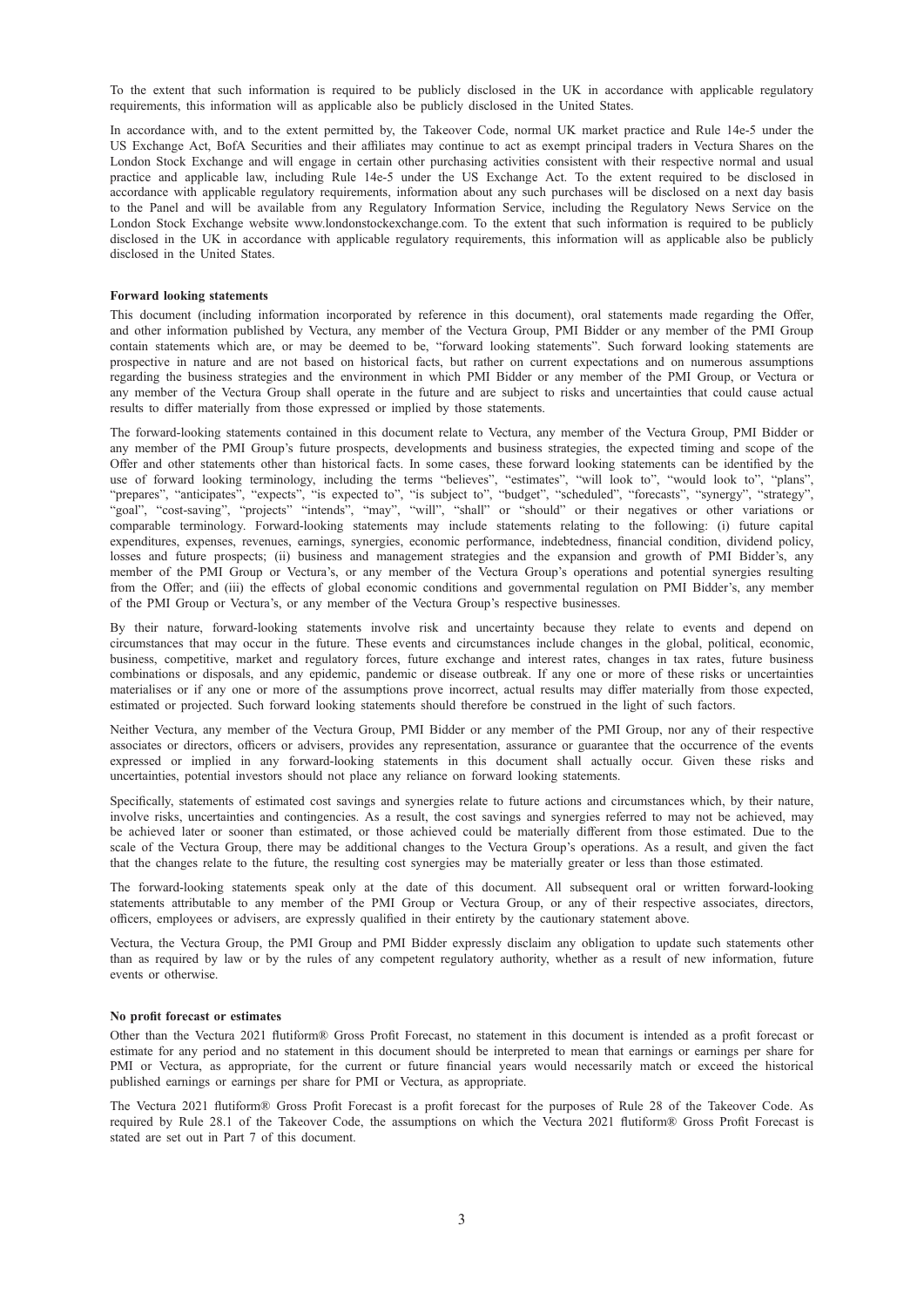#### Dealing disclosure requirements of the Takeover Code

Under Rule 8.3(a) of the Takeover Code, any person who is interested in 1 per cent. or more of any class of relevant securities of an offeree company or of any securities exchange offeror (being any offeror other than an offeror in respect of which it has been announced that its offer is, or is likely to be, solely in cash) must make an Opening Position Disclosure following the commencement of the offer period and, if later, following the announcement in which any securities exchange offeror is first identified. An Opening Position Disclosure must contain details of the person's interests and short positions in, and rights to subscribe for, any relevant securities of each of (i) the offeree company and (ii) any securities exchange offeror(s). An Opening Position Disclosure by a person to whom Rule 8.3(a) applies must be made by no later than 3.30 pm (London time) on the 10th Business Day following the commencement of the offer period and, if appropriate, by no later than 3.30 pm (London time) on the 10th Business Day following the announcement in which any securities exchange offeror is first identified. Relevant persons who deal in the relevant securities of the offeree company or of a securities exchange offeror prior to the deadline for making an Opening Position Disclosure must instead make a Dealing Disclosure.

Under Rule 8.3(b) of the Takeover Code, any person who is, or becomes, interested in 1 per cent. or more of any class of relevant securities of the offeree company or of any securities exchange offeror must make a Dealing Disclosure if the person deals in any relevant securities of the offeree company or of any securities exchange offeror. A Dealing Disclosure must contain details of the dealing concerned and of the person's interests and short positions in, and rights to subscribe for, any relevant securities of each of (i) the offeree company and (ii) any securities exchange offeror(s), save to the extent that these details have previously been disclosed under Rule 8. A Dealing Disclosure by a person to whom Rule 8.3(b) applies must be made by no later than 3.30 pm (London time) on the Business Day following the date of the relevant dealing.

If two or more persons act together pursuant to an agreement or understanding, whether formal or informal, to acquire or control an interest in relevant securities of an offeree company or a securities exchange offeror, they will be deemed to be a single person for the purpose of Rule 8.3.

Opening Position Disclosures must also be made by the offeree company and by any offeror and Dealing Disclosures must also be made by the offeree company, by any offeror and by any persons acting in concert with any of them (see Rules 8.1, 8.2 and 8.4 of the Takeover Code).

Details of the offeree and offeror companies in respect of whose relevant securities Opening Position Disclosures and Dealing Disclosures must be made can be found in the Disclosure Table on the Takeover Panel's website at www.thetakeoverpanel.org.uk, including details of the number of relevant securities in issue, when the offer period commenced and when any offeror was first identified. You should contact the Panel's Market Surveillance Unit on +44 (0)20 7638 0129 if you are in any doubt as to whether you are required to make an Opening Position Disclosure or a Dealing Disclosure.

#### Publication on website and availability of hard copies

This document, together with those documents listed in paragraph 15 of Part 5 of this document are available on PMI's website at www.PMI.com and Vectura's website at www.vectura.com.

You may request a hard copy of this document (and any information incorporated into it by reference to another source) by contacting Computershare at Corporate Actions 2, Bristol, BS99 6AG or between 8.30 am and 5.30 pm Monday to Friday (excluding UK public holidays) on (0) 370 707 1387 from within the UK (or on  $+44$  (0) 370 707 1387 if calling from outside the UK) with an address to which the hard copy may be sent. Calls may be recorded and randomly monitored for security and training purposes. You may also request that all future documents, announcements and information to be sent to you in relation to the Offer should be in hard copy form.

If you have previously notified Computershare that you wish to receive all documents in electronic format, a hard copy of this document (and any information incorporated into it by reference to another source) will not be sent to you unless a hard copy is requested in accordance with the procedure set out above.

#### Rounding

Certain figures included in this document have been subjected to rounding adjustments. Accordingly, figures shown for the same category in presented in different tables may vary slightly and figures shown as totals in certain tables may not be an arithmetic aggregation of the figures that precede them.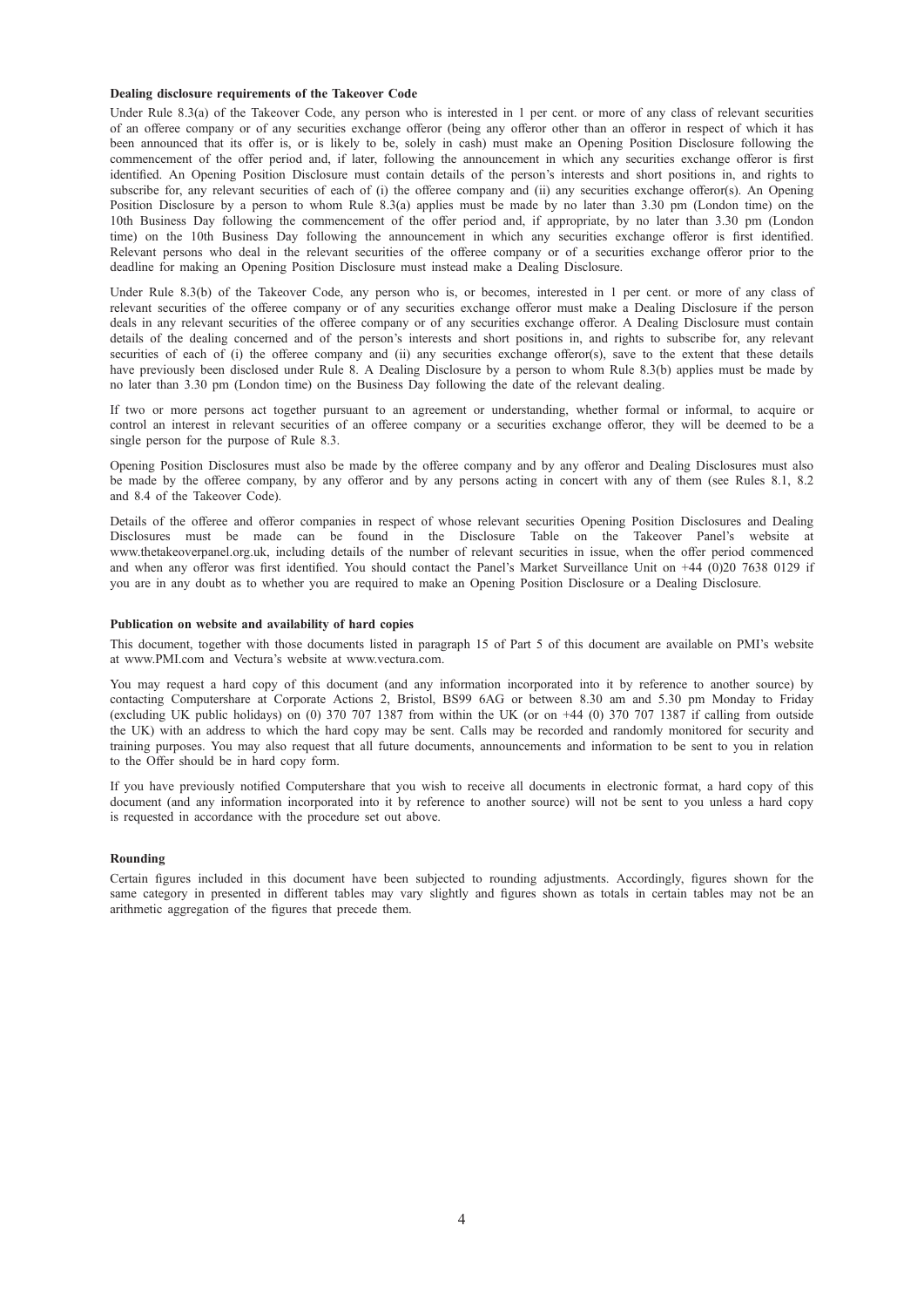# **CONTENTS**

| Action to be Taken                                                                   | 6      |
|--------------------------------------------------------------------------------------|--------|
| <b>Expected Timetable of Principal Events</b>                                        | $\tau$ |
| Part 1A: Letter from the Chief Executive Officer of Philip Morris International Inc. | 8      |
| Part 1B: Letter of recommendation from the Chair of Vectura Group plc                | 20     |
| Part 2: Conditions to and further terms of the Offer                                 | 25     |
| Section A: Conditions to the Offer                                                   | 25     |
| Section B: Waiver and invocation of the Conditions                                   | 33     |
| Section C: Further terms of the Offer                                                | 34     |
| Section D: Form of Acceptance                                                        | 47     |
| Section E: Electronic Acceptance                                                     | 51     |
| Part 3: Financial and other information relating to the PMI Group                    | 54     |
| Part 4: Financial and other information relating to Vectura                          | 55     |
| Part 5: Additional information                                                       | 56     |
| Part 6: Sources of information and bases of calculation                              | 68     |
| Part 7: Vectura 2021 flutiform <sup>®</sup> Gross Profit Forecast                    | 69     |
| Part 8: Definitions                                                                  | 71     |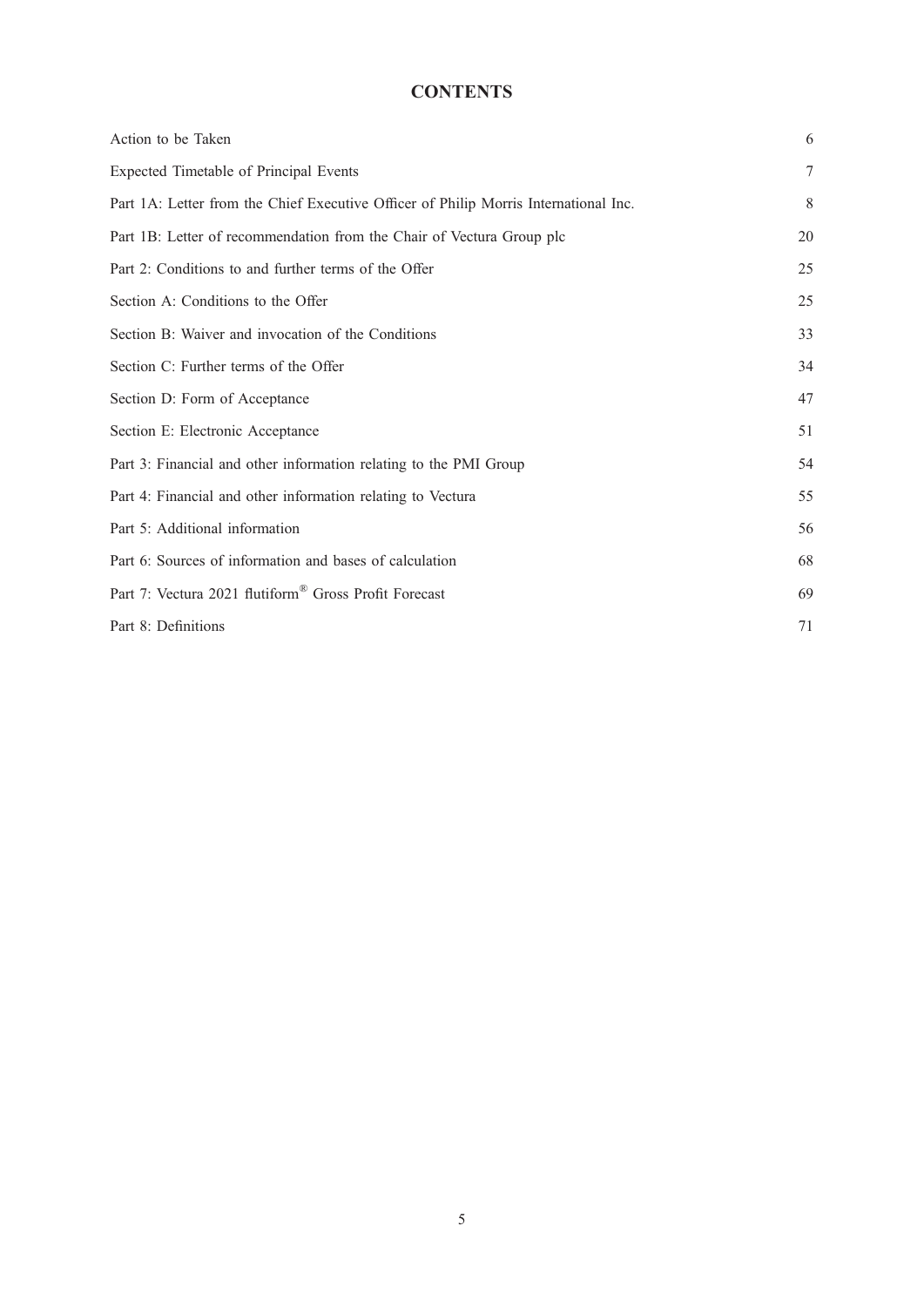## ACTION TO BE TAKEN

### TO ACCEPT THE OFFER:

## If your Vectura Shares are held in certificated form (that is, not through CREST), you should:

- 1. complete the Form of Acceptance in accordance with the instructions printed on it and as set out in paragraph 13 of the letter from the chief executive officer of PMI at Part 1A and in Section D of Part 2; and
- 2. return the completed Form of Acceptance (along with the relevant share certificate(s) and/or other appropriate documents of title) using the enclosed reply-paid envelope (for use within the UK only) as soon as possible and, in any event, so as to be received by 1.00 pm on 15 September 2021.

#### If your Vectura Shares are held in uncertificated form (that is, through CREST), you should:

- 1. follow the procedures set out in paragraph 13 of the letter from the chief executive officer of PMI at Part 1A and in Section E of Part 2; and
- 2. ensure that your TTE instruction(s) settles no later than 1.00 pm on 15 September 2021.

#### YOU SHOULD ACCEPT THE OFFER BY NO LATER THAN 1.00 PM ON 15 SEPTEMBER 2021.

If you have any queries, please call Computershare, the receiving agent in respect of the Offer, between 8.30 am and 5.30 pm Monday to Friday (excluding UK public holidays) on (0) 370 707 1387 from within the UK (or on  $+44$  (0) 370 707 1387 if calling from outside the UK).

Calls to Computershare from outside the UK will be charged at applicable international rates. Different charges may apply to calls from mobile telephones and calls may be recorded and randomly monitored for security and training purposes. Please note that Computershare cannot provide advice on the merits of the Offer or give any financial, legal or tax advice.

YOUR ATTENTION IS DRAWN TO THE LETTER FROM THE CHIEF EXECUTIVE OFFICER OF PMI IN PART 1A OF THIS DOCUMENT. YOU ARE ADVISED TO READ THE WHOLE OF THIS DOCUMENT CAREFULLY. IN ADDITION, THIS DOCUMENT SHOULD BE READ IN CONJUNCTION WITH THE ACCOMPANYING FORM OF ACCEPTANCE (IF YOU HOLD VECTURA SHARES IN CERTIFICATED FORM).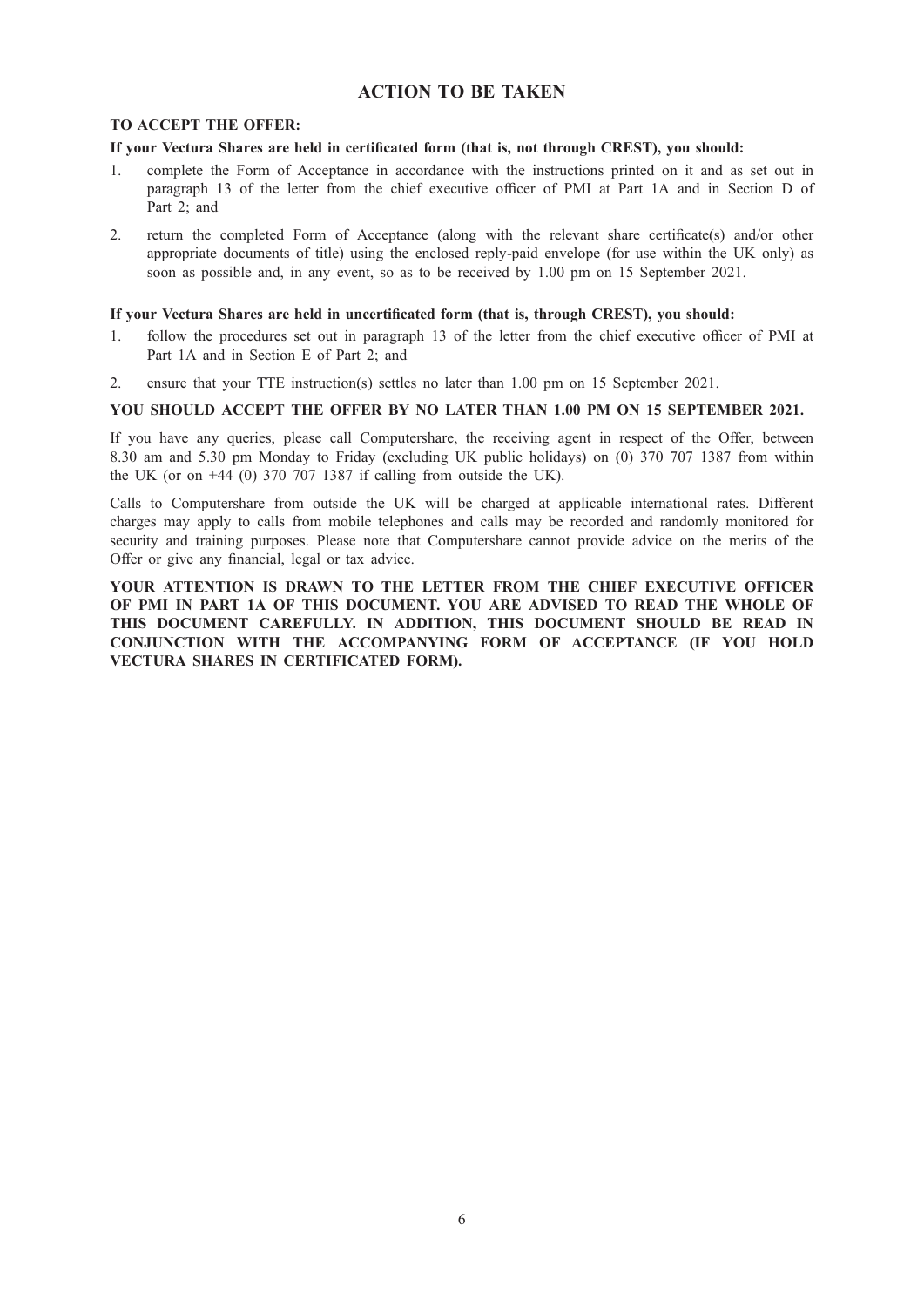## EXPECTED TIMETABLE OF PRINCIPAL EVENTS

All references in this document to times are to times in London (unless otherwise stated).

| Event                                                                                                                                         | Expected time/date $^{(1)}$          |
|-----------------------------------------------------------------------------------------------------------------------------------------------|--------------------------------------|
| Publication of this document and the Form of Acceptance                                                                                       | 16 August 2021                       |
| First Closing Date <sup>(2)</sup>                                                                                                             | $1.00 \text{ pm } 15$ September 2021 |
| Latest date and time by which the Offer may be declared or become<br>unconditional as to acceptances (i.e. "Day $60"$ ) <sup>(3)</sup>        | 1.00 pm on 15 October 2021           |
| Latest date on which the Offer may become or be declared unconditional<br>in all respects (unless extended) (i.e. "Day $81"$ ) <sup>(4)</sup> | 5 November 2021                      |

Settlement of consideration to Vectura Shareholders who accept the Offer prior to the Offer becoming or being declared unconditional in all respects

—————

No later than 14 calendar days after the Offer becoming or being declared unconditional in all respects

<sup>(1)</sup> The dates and times given are indicative only and are based on current expectations and may be subject to change (including as a result of changes to the timetable for fulfilment of merger clearance approvals or as otherwise may be agreed with the Panel). If any of the times and/ or dates above change, the revised times and/or dates will be announced via a Regulatory Information Service.

<sup>(2)</sup> The Offer is initially open for acceptance until 1.00 pm (London time) on 15 September 2021. PMI Bidder reserves the right (but shall not be obliged, other than as may be required by the Takeover Code) at any time or from time to time to extend the Offer after such time.

<sup>(3)</sup> If the Offer becomes or is declared unconditional as to acceptances, PMI Bidder will keep the Offer open for acceptances for at least 14 days following such date. Under Rule 31.6 of the Takeover Code, except with the consent of the Panel, the Offer may not become or be declared unconditional as to acceptances after midnight on the 60th day after the publication of this document.

<sup>(4)</sup> Except with the consent of the Panel, all Conditions must be fulfilled (or waived (if so permitted)) or the Offer must lapse within 21 days of the "First Closing Date", or the date the Offer becomes or is declared unconditional as to acceptances, whichever is the later.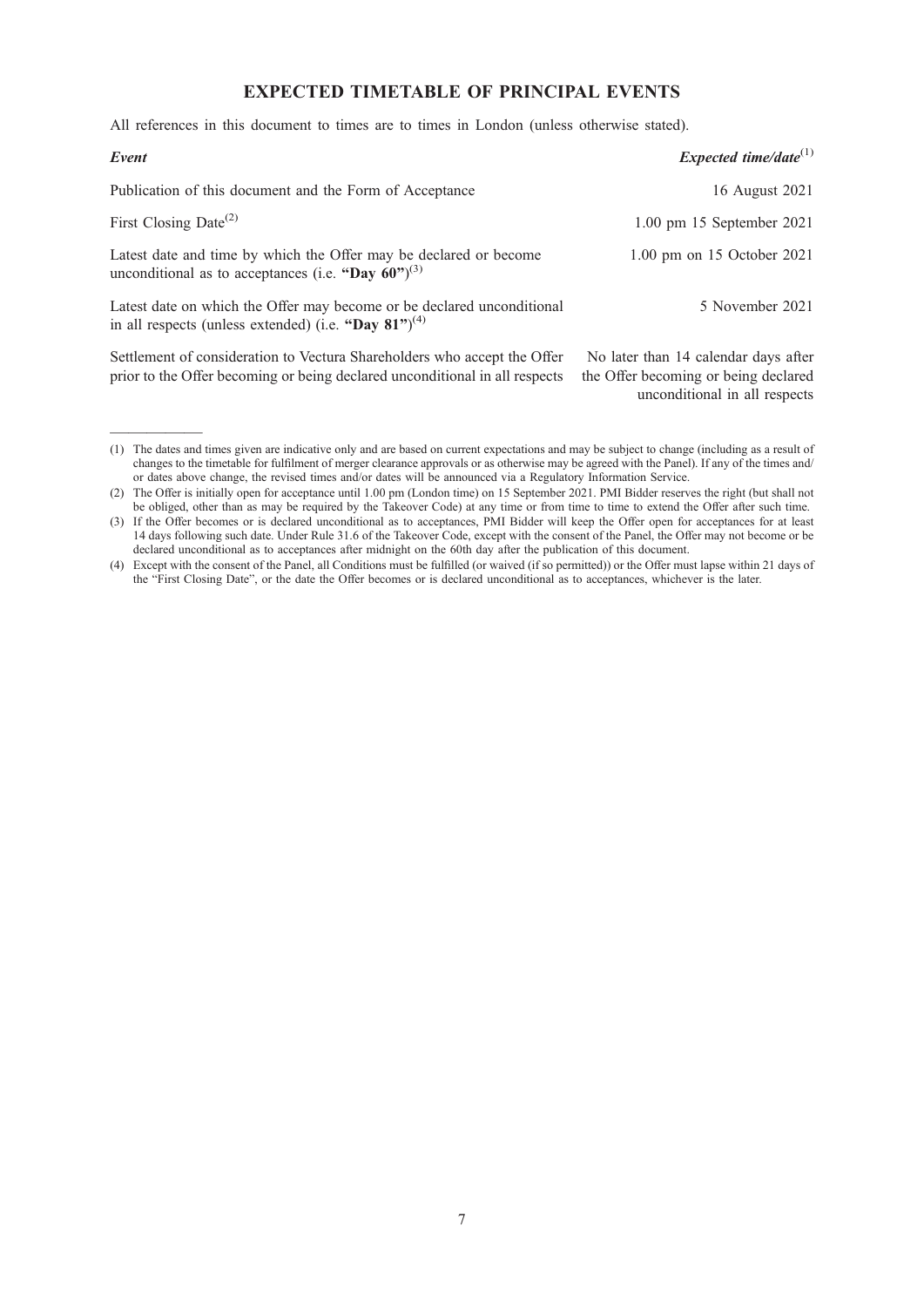## PART 1A: LETTER FROM THE CHIEF EXECUTIVE OFFICER OF PHILIP MORRIS INTERNATIONAL INC.

## on behalf of

### PMI Global Services Inc.

(incorporated in Delaware)

Directors: Registered office: Deepak Mishra (Director) 120 Park Avenue Collette Richards (Director) New York Facundo Gonzalez Lobo (Director) 10017, New York, United States

16 August 2021

To all Vectura Shareholders (and, for information only, to participants in the Vectura Share Plans and persons with information rights)

Dear Vectura Shareholder,

#### Recommended cash offer for all of the issued and to be issued share capital of Vectura by PMI Global Services Inc.

#### 1. Introduction

On 9 July 2021, the boards of PMI, PMI Bidder and Vectura made the Original Announcement that they had reached agreement on the terms of a recommended cash acquisition by PMI Bidder, a wholly-owned direct subsidiary of PMI, of the entire issued and to be issued ordinary share capital of Vectura for 150 pence for each Vectura Share, to be implemented by a Court-sanctioned scheme of arrangement under Part 26 of the Companies Act 2006. On 26 July 2021, the Scheme Document was published.

On 6 August 2021, Murano, a newly formed company indirectly controlled by funds managed by Carlyle Europe Partners V, announced it had agreed the terms of an increased recommended cash offer for Vectura at a price of 155 pence per Vectura Share.

On 8 August 2021, PMI and PMI Bidder announced an increased offer for Vectura at a price of 165 pence per Vectura Share.

On 9 August 2021, the Takeover Panel announced a competitive situation for the purposes of Rule 32.5 of the Takeover Code existed in respect of Vectura, PMI Bidder and Murano, and accordingly established the Auction procedure be followed from 5.00 pm on Tuesday 10 August 2021.

On 9 August 2021, PMI and PMI Bidder announced that they were of the view that the proposed acquisition by PMI was in the best interests of Vectura Shareholders and therefore, in order to increase the certainty of its execution, PMI and PMI Bidder had determined, with the consent of the Panel, to implement the acquisition by way of the Offer rather than a Scheme.

On 10 August 2021, Murano announced that its offer for Vectura at 155 pence per Vectura Share announced on 6 August 2021 was their final offer (being the Final Carlyle Offer). Under the Auction rules, PMI Bidder had until 5.00 pm on Thursday 12 August 2021 to increase its offer of 165 pence per Vectura Share announced on 8 August 2021.

On 12 August 2021 (and as PMI Bidder did not make an announcement prior to 5.00pm on 12 August 2021, the Offer was deemed to be PMI Bidder's final offer for Vectura), the Vectura Directors announced their intention to recommend the Offer. Further, the Vectura Directors announced that they did not intend to reconvene the shareholder meetings required in relation to the approval and implementation of the Final Carlyle Offer.

Under the terms of the Offer, which is subject to the Conditions and further terms set out in Part 2 of this document and, in respect of Vectura Shares held in certificated form, the Form of Acceptance, Vectura Shareholders will be entitled to receive: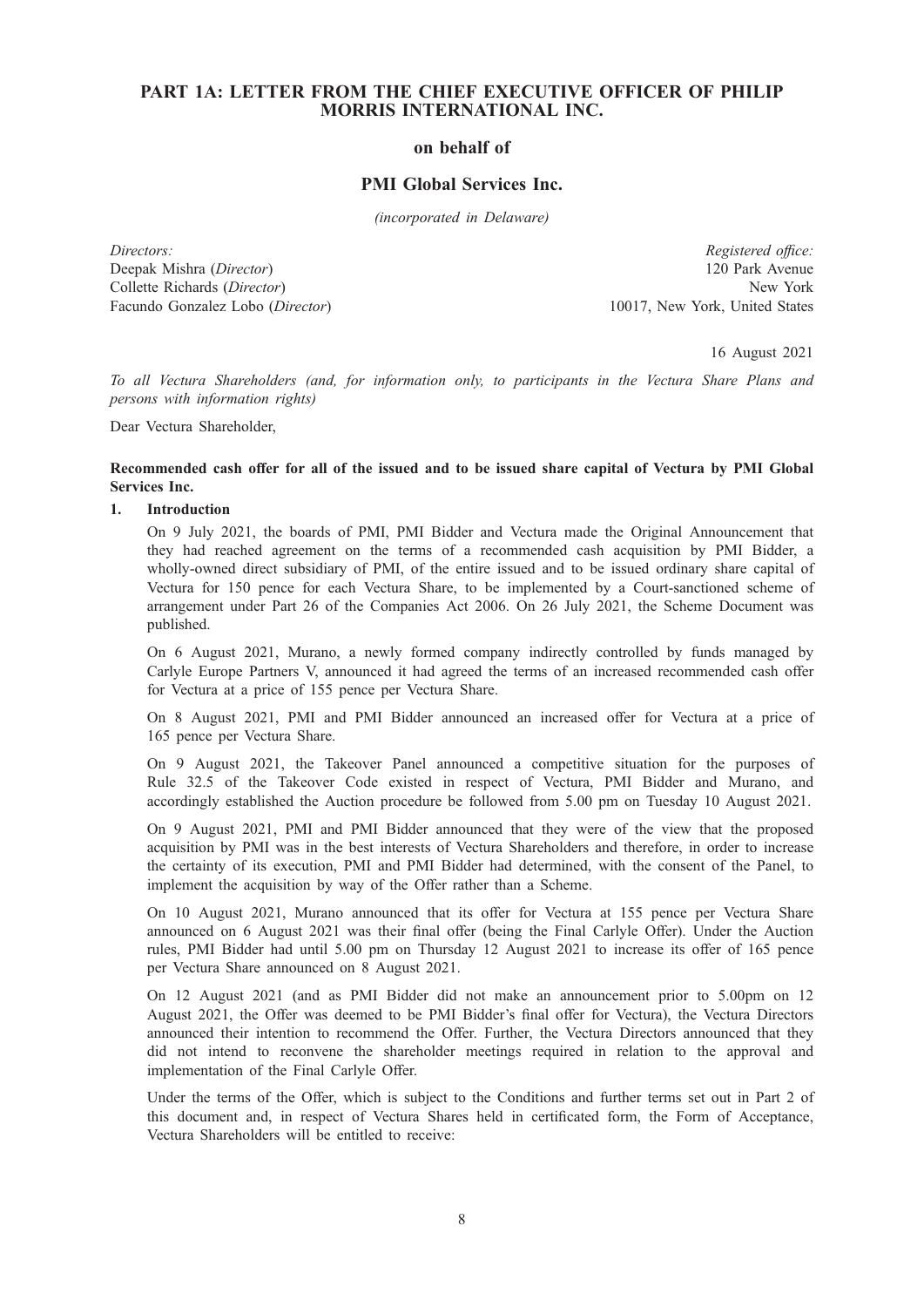## 2. The Offer

Under the terms of the Offer, Vectura Shareholders will be entitled to receive:

#### for each Vectura Share: 165 pence in cash

The Offer values the entire issued and to be issued share capital of Vectura at approximately £1.02 billion and represents a premium of approximately:

- 10 pence per share to the price of 155 pence per Vectura Share that Vectura Shareholders would be entitled to receive under the Final Carlyle Offer;
- \* 71 per cent. to the volume weighted average Ex-Dividend Closing Price of 97 pence per Vectura Share for the 3 months ended 25 May 2021 (being the last Business Day prior to the commencement of the Offer Period);
- \* 69 per cent. to the volume weighted average Ex-Dividend Closing Price of 98 pence per Vectura Share for the 1 month ended 25 May 2021 (being the last Business Day prior to the commencement of the Offer Period); and
- 60 per cent. to the Ex-Dividend Closing Price per Vectura Share of 103 pence per Vectura Share on 25 May 2021 (being the last Business Day prior to the commencement of the Offer Period).

The Offer extends to all Vectura Shares unconditionally allotted or issued as at the date of the Offer and any Vectura Shares which are unconditionally allotted or issued whilst the Offer remains open for acceptance (or such earlier date as PMI Bidder may, subject to the Takeover Code, and with the consent of the Panel, decide). The Vectura Shares to be acquired by PMI Bidder pursuant to the Offer will be acquired on a fully paid basis and free from all liens, equities, charges, encumbrances, options, rights of pre-emption and any other third-party rights or interests of any nature and together with all rights now or hereafter attaching or accruing thereto, including, without limitation, voting rights and the right to receive and retain in full all dividends and other distributions (if any) declared, made or paid, or becomes payable, or any other return of value (whether by reduction of share capital or share premium account or otherwise) made with a record time falling on or after the Effective Time or (if later) the date of receipt of acceptance in respect of the Offer.

Accordingly, if on or after the date of this document, any dividend, distribution or other return of value is declared, made or paid, or becomes payable, by Vectura which entitles any accepting Vectura Shareholders to receive such dividends, distribution or other return of value, PMI Bidder will reduce the Offer Price payable under the Offer by an amount up to the amount of such dividend, distribution or other return of value. In such circumstances, any reference to the Offer Price payable under the terms of the Offer shall be deemed to be a reference to the consideration as so reduced. In such circumstances, Vectura Shareholders would be entitled to retain any such dividend, distribution or other return of value declared, made or paid.

Any reduction of the consideration as referred to in this paragraph shall be the subject of an announcement and, for the avoidance of doubt, shall not be regarded as constituting any revision or variation of the terms of the Offer.

Acceptance of the Offer by a Vectura Shareholder prior to the record date for any dividends referred to in this paragraph 2 will constitute the agreement by such Vectura Shareholder that PMI Bidder will be entitled to any such future dividends.

#### 3. Background to and reasons for the Offer

In addition to the statements made by PMI and PMI Bidder in previous announcements, PMI and PMI Bidder believe:

- PMI's proposed acquisition of Vectura is part of its long-term strategy, as outlined in its 2020 integrated report. As part of that vision, PMI will build on its leading scientific capabilities to develop products and services that go Beyond Nicotine. PMI aims to achieve at least \$1 billion in annual net revenues from Beyond Nicotine sources in 2025.
- PMI's business model and strategy are driven by a long term commitment to the transformation of its business and not a search for short term gains and efficiency. Since 2008, PMI has invested \$8.1 billion in the research, development and commercialization of new smoke free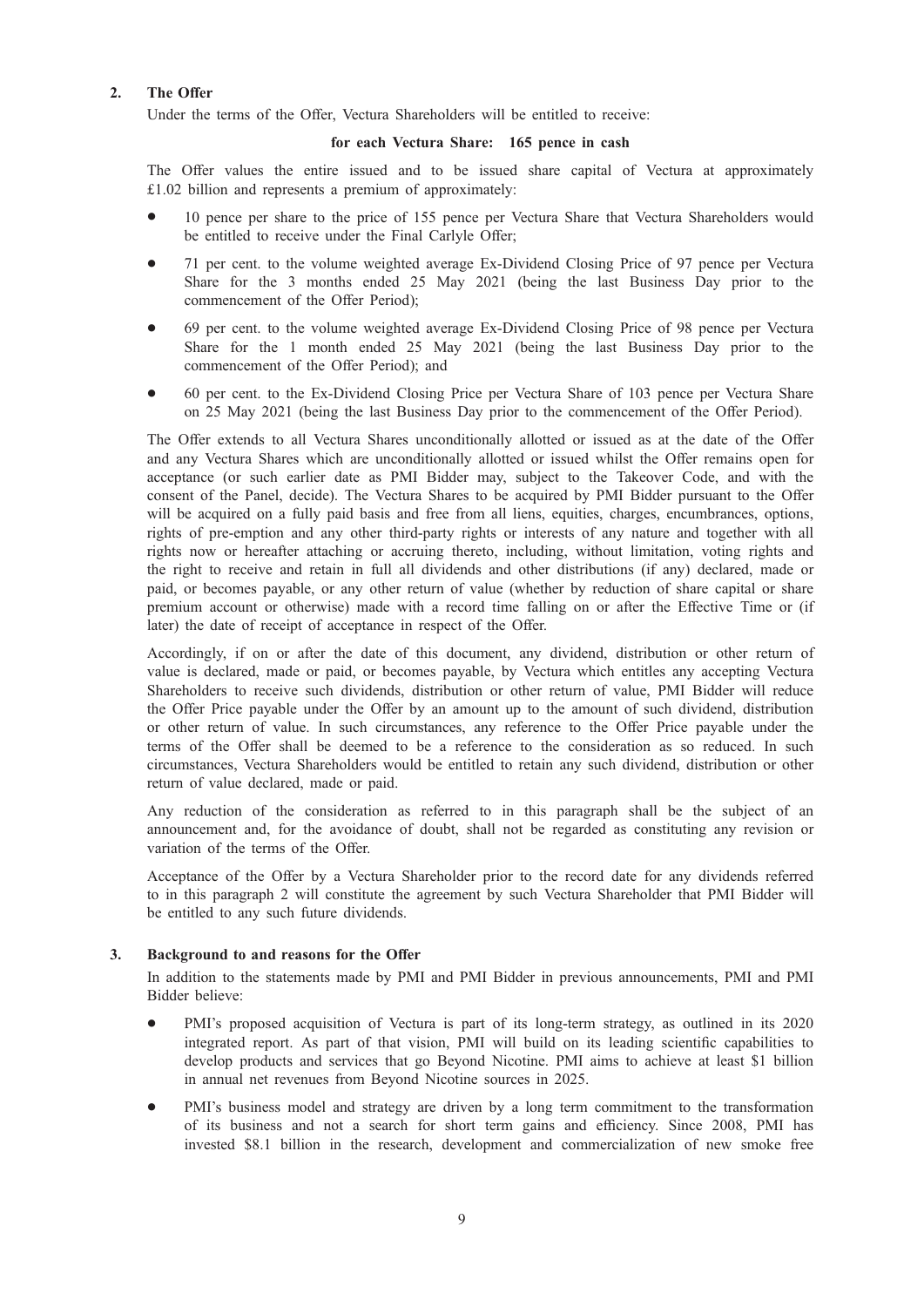products. Because of this, PMI understands and is committed to invest the time and resources that it takes to allow for scientific innovation of better products for people. In a 2017 letter to shareholders, PMI reaffirmed its commitment to fundamentally change its business.

- PMI's commitment to transform itself requires an evolution into different industries with the application of its significant expertise in the inhalation space to address unmet medical and consumer needs by delivering products and solutions that improve people's lives. This is a change that, like so many other companies, reflects the need to transform around both ESG and broader goals of improving the world in which we all live.
- PMI's Beyond Nicotine strategy is built on two key growth areas (1) inhaled therapeutics where it has already committed resources to its development pipeline of inhaled over-the-counter and prescription products and (2) developing and commercializing scientifically substantiated consumer health products and solutions that improve people's lives in areas like energy, sleep, calm and focus.
- PMI has the resources, commitment and patience to both advance Vectura's existing strategy, and also further it geographically and extend into the development of proprietary inhaled therapeutic products, alongside the existing CDMO business. The market for inhaled therapeutics is growing rapidly, with significant potential to expand into new application areas beyond the current market offering. With PMI's support, Vectura is well positioned to address this market growth.
- PMI strongly supports and is aligned with Vectura's strategy of delivering drugs through inhalation using innovative technology that can effectively address many of today's unmet medical needs. The inhalation mode of administration allows for fast systemic absorption, potential fast onset of effect and a better safety profile due to the lower dose needed compared to standard of the care today.
- PMI intends to ensure Vectura remains a trusted partner in the pharmaceutical industry for the development of inhaled therapeutic products, providing the best possible treatments for providers, prescribers and their patients.
- \* PMI intends to increase the total level of expenditure on research and development that it believes will further benefit Vectura's differentiated technologies and development expertise for the delivery of complex inhaled therapeutics.
- Vectura can help bring the initial pipeline of "Beyond Nicotine" concepts that PMI has developed or acquired to market. This will exemplify PMI's strategy and give increased confidence in our transformation to the scientific community and to the public.
- In line with the UK's life sciences strategy and in keeping with the UK's position as a major scientific innovator, beyond supporting Vectura's growth, PMI believes these investments will support the scientific ecosystem in the UK for the longer term.
- PMI's significant expertise in aerosolization and inhalation forms the foundation of a sciencebased company that intends to continue to apply its skills to life sciences. PMI has developed expertise in pre-clinical and clinical studies, as well as behavioral research and post-market studies, to meet the highest regulatory standards, including receiving authorizations from the FDA.
- PMI believes that operating Vectura as an autonomous business unit forming the backbone of PMI's inhaled therapeutics business will provide Vectura with the opportunity and tools to undertake the end-to-end development of inhalable drug-device combinations and will provide access to PMI's capabilities in areas such as pre-clinical safety, clinical development, regulatory affairs, drug safety, market access and global reach. PMI looks forward to working with Vectura's scientists to establish a governance structure that supports their ongoing scientific efforts.

## 4. Strategic rationale

PMI's Offer is part of a long-term commitment to the transformation of its business, not a search for short term gains and efficiency. PMI intends that Vectura would operate as an autonomous business unit of PMI following the Offer and sees employees as a key part of the Offer.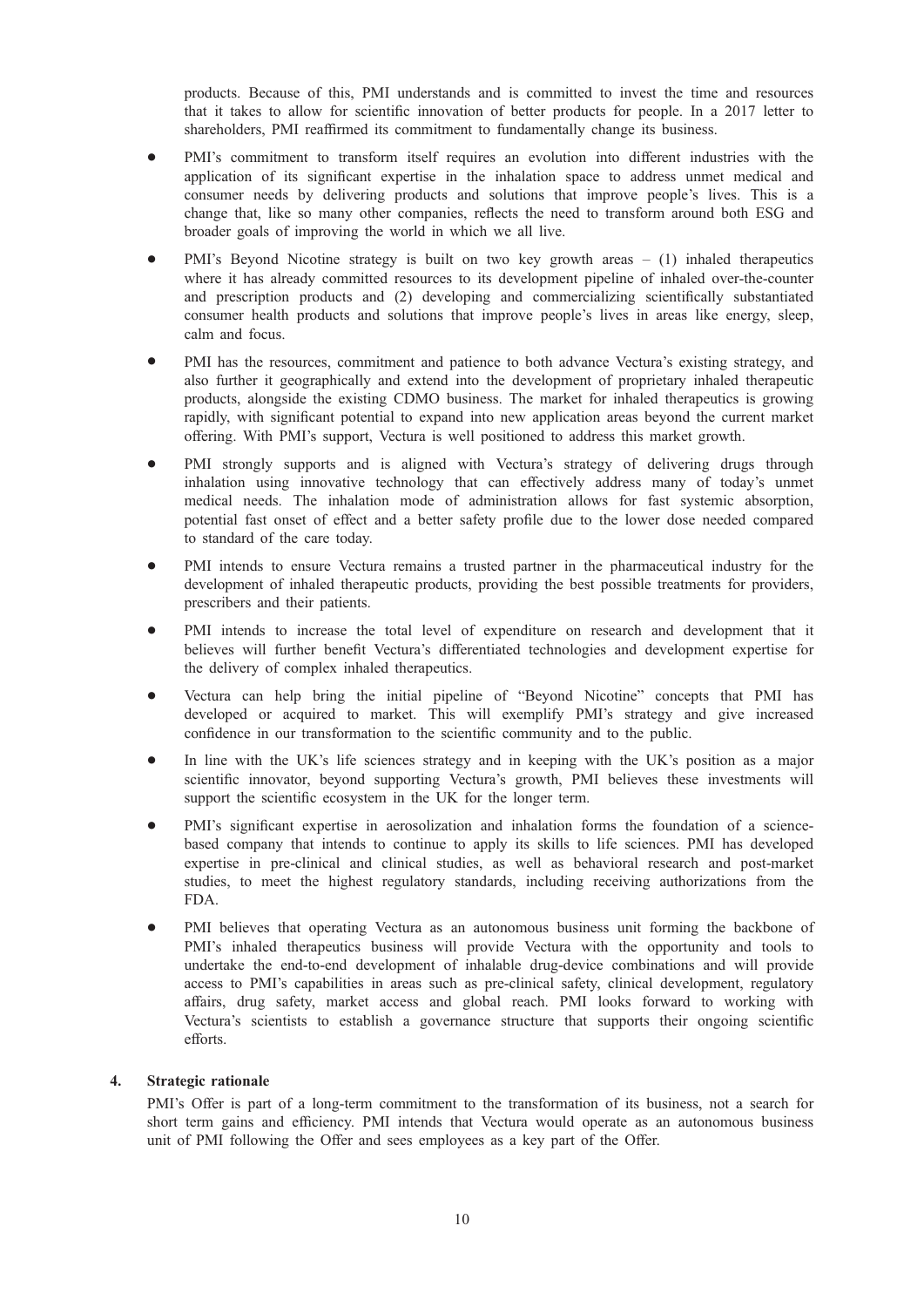PMI believes that one of the major reasons Vectura has achieved the success they have to date is due in large part to the scientific and technical capabilities of the company, the diversity of Vectura's management and the strength of its workforce. The continuity of Vectura's management team and workforce is therefore critical to PMI's long-term goals. PMI has no intention of making any material changes to the conditions of employment for management or employees and intends to further invest in Vectura's capabilities and expertise, to maintain robust leadership development practices as well as the long-term employability of its workforce to further secure and boost its success over time.

As a Fortune 500 company with around 70,000 employees worldwide, PMI can provide long-term employee development and financial stability.

PMI intends to ensure business continuity in the delivery of Vectura's existing business lines and would continue with already announced plans regarding Vectura's headquarters and operations and has no plans for other changes to operations and locations.

Vectura's organisation and science will be a cornerstone of PMI's inhaled therapeutic and wellness propositions of the future. PMI believes that its Beyond Nicotine aerosolisation technologies and development pipeline would provide additional predictability, stability, and security for the future and would complement Vectura's current CDMO activities.

PMI is fully aware of Vectura's capabilities in the inhalation segment and has strong belief in its ability to innovate and support drug development in this segment. In addition to products currently in the pipeline, PMI believes that Vectura's platform and technology can also benefit from PMI's developing pipeline and that the Offer will facilitate the augmentation of the combined product portfolio of Vectura and PMI. PMI is supportive of Vectura's current strategy to become one of the leading CDMOs in this segment. PMI further believes that a combination with PMI can bring Vectura significant institutional knowledge, commercial scale, experience in relevant areas and greater financial flexibility and capacity.

Prior to the date of this document, consistent with market practice, PMI has been granted access to Vectura's senior management for the purposes of confirmatory due diligence.

#### Employees and management

PMI believes that one of the major reasons Vectura has achieved the success they have to date is due in no small part to the strength, scientific and technical capabilities and diversity of Vectura's management and the deep scientific expertise of its employees.

Vectura's management and employees will continue to be key to its future success which will be complemented and enhanced by the PMI Group's current capabilities and resources evidenced by PMI's standing as a widely recognised top employer and leader in gender equality, equitable pay, and environmental, social and corporate governance measures. Such recognitions include being:

- the first international company to achieve global EQUAL-SALARY certification;
- included in the 2021 Bloomberg Gender-Equity Index;
- a certified Global Top Employer for five consecutive years by the Top Employers Institute;
- ranked on CDP's A list for climate change for seven years in a row and awarded CDP's "triple" A" score in 2020 for efforts to combat climate change and the protection of forests and water security; and
- included in the Dow Jones Sustainability Index North America.

PMI sees Vectura's management team presence and continuity as a critical component of the value of the company and PMI's long term ambitious strategic goals along with the expertise and skills possessed by employees throughout the Company. As such, PMI has no intention of making any material changes to the conditions of employment, nor does PMI intend to make any changes to the balance of skills and functions of Vectura's employees and management. PMI intends to further invest in people capabilities and expertise, and maintain Vectura's robust leadership development practices, as well as the long-term employability of its employees to further secure and boost its success over time.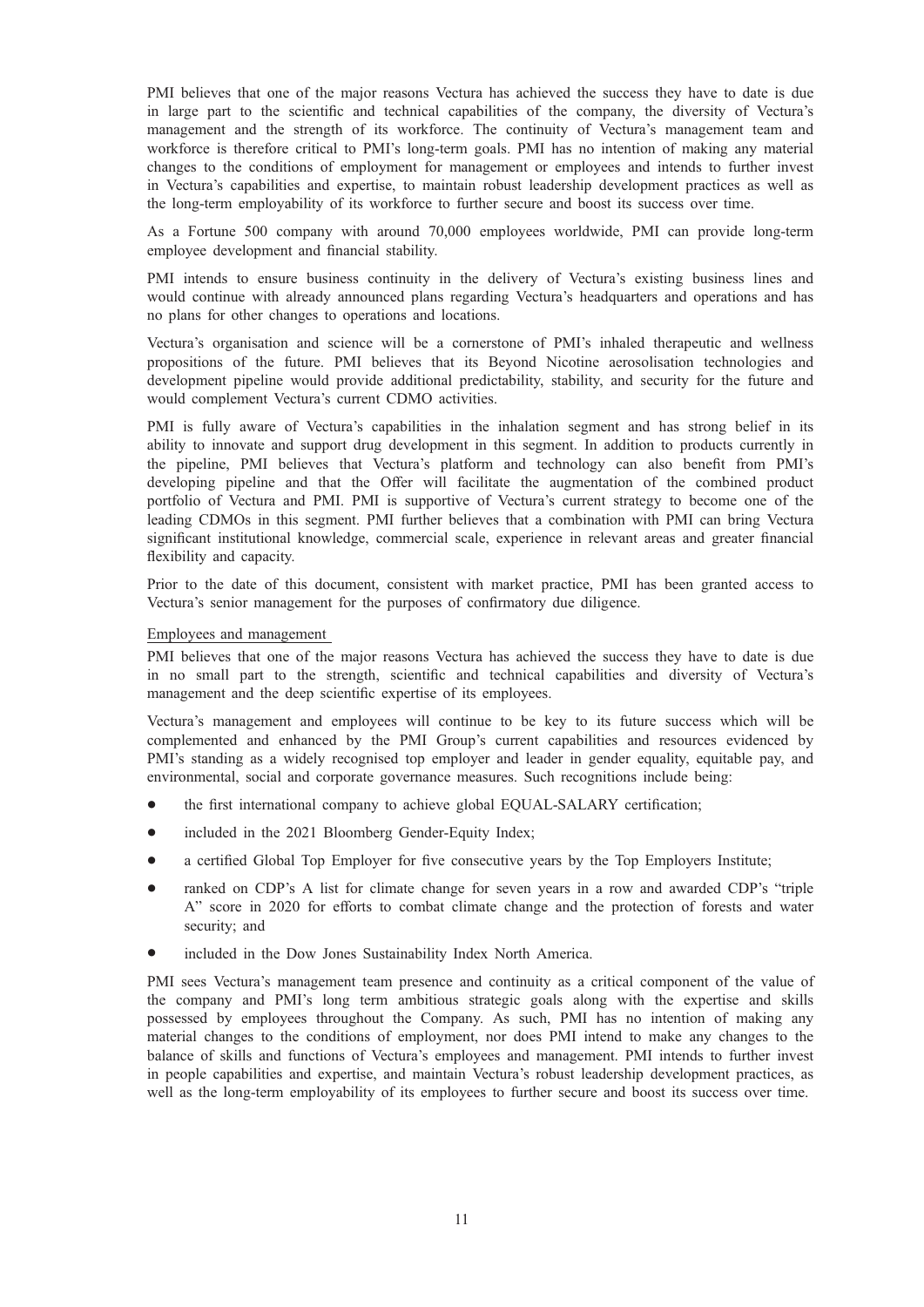There may be some limited restructuring required following completion of the Offer. In particular, once Vectura ceases to be a listed company, certain corporate and support functions relating to Vectura's status as a listed company may potentially require limited reductions in headcount. Other than in certain corporate and support functions relating to Vectura's status as a listed company, PMI does not intend to make any other headcount reductions, including in the UK.

It is intended that, upon completion of the Offer, each of the non-executive members of the Vectura Board shall resign from his or her office as a director of Vectura. Separately, PMI intends to approach select non-executive board members following the Offer to explore how their expertise and experience may be of value to guiding the continued development of the business under PMI's ownership, although no such discussions have taken place thus far.

#### Existing rights and pensions

PMI confirms that, following the Offer becoming Effective, the existing contractual and employment rights, including Vectura's pension schemes, of Vectura's management and employees will be respected in accordance with applicable law.

PMI does not intend to make any material changes to the terms and conditions of Vectura's pension schemes, including the employer contributions, accrual of benefits for existing members or the rights of admission of new members.

#### Management incentivisation arrangements

PMI believes that the value of Vectura is driven by its management and employees and while PMI has not entered into, and has not discussed any form of incentivisation/retention arrangements with, members of Vectura's management, PMI expects to put in place certain incentive arrangements for the management of Vectura following completion of the Offer, reflecting the autonomous operation of Vectura under PMI's ownership.

PMI also intends following completion of the Offer to provide compensation and incentive programs consistent with Vectura's current compensation schemes, and to establish retention arrangements for Vectura's employees that will be jointly formulated between PMI and Vectura.

#### Research and development

PMI intends to continue Vectura's existing co-development projects and in-market partnerships and collaborations, and increase the total level of expenditure on research and development in line with PMI's plans and ambitions for Vectura.

In addition, PMI expects that joining forces will create an opportunity for Vectura to continue growing the CDMO business – while honouring existing commitments – and at the same time, together with PMI, take the lead in the creation of a fully owned pipeline of products across a broad range of sectors in the inhaled therapeutics and selfcare wellness space. PMI further expects that Vectura will have the opportunity to undertake the development of inhalable drug/device combinations end-to-end, being part of fully integrated teams where DDC is at its core, and utilising capabilities that PMI would be able to provide (such as pre-clinical, clinical, regulatory expertise and global reach). PMI intends to provide funding to conduct device/technology innovation and execute product development, and to bring such innovations to market with a view to enhancing the current pipeline of products.

#### Headquarters, locations and fixed assets

As disclosed in its Annual Report and Accounts 2020, Vectura intends to move part of its functions from its headquarters in Chippenham to a new "Inhalation Centre of Excellence" in the south west of England. PMI intends to continue with this transition. PMI does not intend to make any other material changes in the locations of Vectura's headquarters and headquarter functions.

#### Lyon site

In March 2021 Vectura signed a put option for the sale of the Lyon manufacturing facility. The sale was completed on 9 June 2021.

#### Muttenz Site

As announced in November 2020, Vectura intends to significantly reduce the research and development operations in Muttenz, Switzerland by 2022 (including in respect of employees). PMI intends to continue with this footprint optimisation.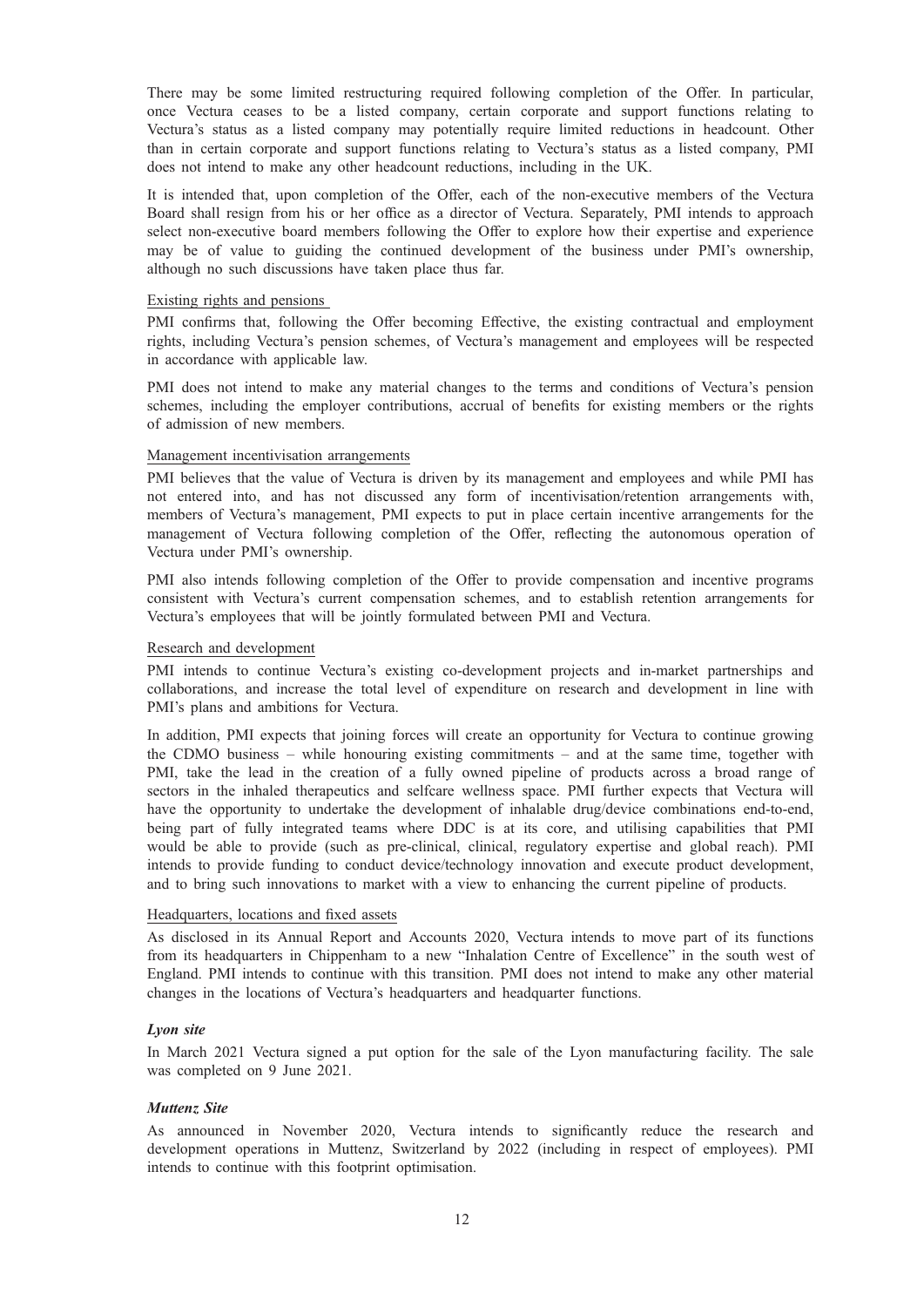Save as set out above, PMI Bidder has no intention to change the locations of Vectura's places of business or to redeploy the fixed assets of Vectura.

## Trading Facilities

Vectura Shares are currently listed on the Official List and admitted to trading on the London Stock Exchange. Applications will be made for the cancellation of the listing of Vectura Shares on the Official List and the cancellation of trading of the Vectura Shares on the Main Market of the London Stock Exchange.

## 5. Dividends

If on or after the date of this document, any dividend, distribution or other return of value is declared, paid or made, or becomes payable by Vectura which entitles any accepting Vectura Shareholders to receive such dividends, distribution or other return of value, PMI Bidder will reduce the consideration payable under the Offer by an amount up to the amount of such dividend, distribution or other return of value. In such circumstances, any reference to the Offer Price payable under the terms of the Offer shall be deemed to be a reference to the consideration as so reduced, and Vectura Shareholders would be entitled to retain any such dividend, distribution or other return of value declared, made or paid or having become payable.

If and to the extent that any such dividend, distribution or other return of value (i) has been declared or announced but not paid or made or is not payable by reference to a record time prior to the Effective Time, or (ii) shall be (x) transferred pursuant to the Offer on a basis which entitles PMI Bidder to receive the dividend, distribution or other return of value and to retain it or (y) cancelled, the consideration payable under the Offer shall not be subject to change as set out in this paragraph.

Any reduction of the consideration as referred to in this paragraph shall be the subject of an announcement and, for the avoidance of doubt, shall not be regarded as constituting any revision or variation of the Offer.

#### 6. Information on Vectura

Vectura is a public limited company registered in England and Wales. The Vectura Shares are listed on the Official List of the London Stock Exchange.

Vectura is a provider of innovative inhaled drug delivery solutions that enable partners to bring their medicines to patients. With differentiated proprietary technology and pharmaceutical development expertise, Vectura is one of the few companies globally with the device, formulation and development capabilities to deliver a broad range of complex inhaled therapies.

Vectura has thirteen key inhaled and eleven non inhaled products marketed by major global pharmaceutical partners with global royalty streams, and a diverse partnered portfolio of drugs in clinical development.

The audited consolidated financial statements of the Vectura Group for the last two financial years ended 31 December have been published on www.Vectura.com and are incorporated into this document by reference to such website in accordance with Rule 24.15.

Further information relating to Vectura is set out in paragraph 6 (Vectura current trading and prospects) of Part 1B and Part 5 of this document.

#### 7. Information on and financial effects of the Offer on PMI Bidder and the PMI Group

In 2016 PMI announced its new purpose: to deliver a smoke-free future by focusing its resources on developing, scientifically substantiating and responsibly commercialising smoke-free products that are less harmful than smoking, with the aim of completely replacing cigarettes as soon as possible. This commitment was reaffirmed last year by PMI's board of directors in its Statement of Purpose, which explains how PMI is disrupting its business from the inside, leading the industry toward a future without cigarettes, acknowledging stakeholders, and ensuring the long-term success of the company.

As of 31 March 2021, PMI estimates that 14.0 million adults around the world have already switched to its IQOS heated tobacco product and stopped smoking, with a further 5.1 million IQOS users in various stages of conversion. PMI's smoke-free products are available for sale in 66 markets in key cities or nationwide. In the US, a version of IQOS has received marketing authorisation from the FDA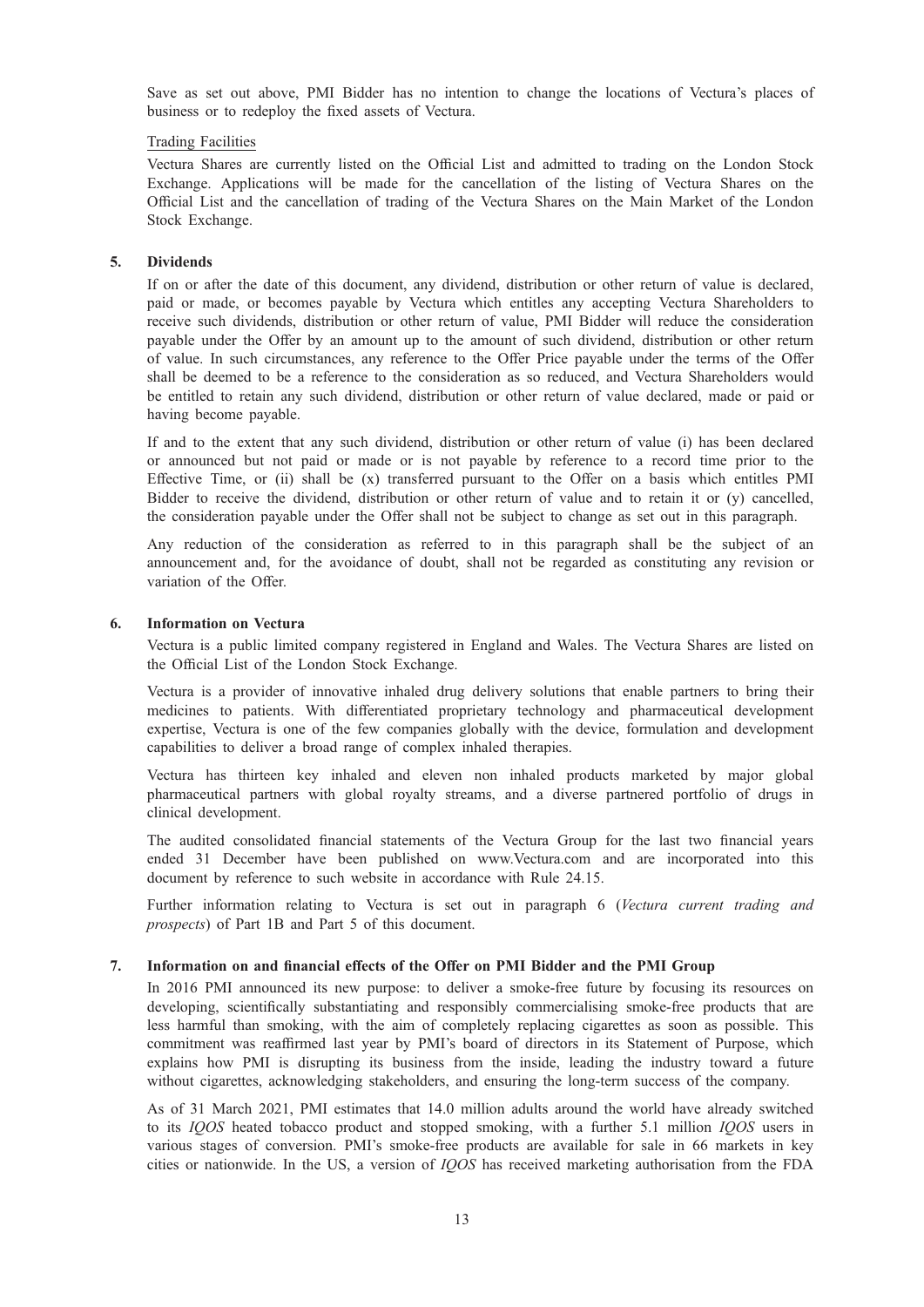under the premarket tobacco product application pathway; the FDA has also authorised the marketing of a version of IQOS and its consumables as a "Modified Risk Tobacco Product", finding that an exposure modification order for these products is appropriate to promote the public health.

By the end of 2020, PMI's smoke-free products accounted for almost a quarter of its total net revenues, compared to essentially zero in 2015. In February of this year, PMI announced the goal for its smoke-free products to account for more than 50% of its total net revenues by 2025, and to generate at least \$1 billion in annual net revenues from Beyond Nicotine products in 2025.

PMI Bidder is a Delaware corporation having its registered seat at 120, Park Avenue New York, 10017 New York, United States, and is a wholly owned direct subsidiary of PMI.

Completion of the Offer would result in the earnings, assets and liabilities of the Vectura Group being consolidated into the earnings, assets and liabilities of the PMI Group. This is expected by PMI to have a limited positive impact on the earnings and net assets of the PMI Group. PMI released its Q2 2021 earnings results on 20 July 2021, setting out details of its trading and prospects, which are incorporated into this document by reference pursuant to Rule 24.15 of the Takeover Code.

Further information relating to PMI and PMI Bidder is set out in Part 5 of this document.

#### 8. Effect of the Offer on the Vectura Directors

PMI Bidder has not entered into, and has not had any discussions on any form of incentivisation or other arrangements with members of Vectura's management. It is PMI Bidder's intention to put in place appropriate arrangements for the management of Vectura following completion of the Offer.

The non-executive Vectura Directors are expected to resign as Vectura Directors upon completion of the Offer, although PMI intends to approach select non-executive board members following completion of the Offer to explore how their expertise and experience may be of value in guiding the continued development of the business under PMI's ownership.

As of the date of this document, no such discussions have taken place.

#### 9. Vectura Share Plans

The Offer extends to any Vectura Shares which are unconditionally allotted or issued prior to the date on which the Offer closes (or such earlier date as PMI Bidder may, subject to the Takeover Code or with the consent of the Panel, determine) including any which are so unconditionally allotted or issued pursuant to the exercise of options under the Vectura Share Plans.

Participants in the Vectura Share Plans will be contacted with further details on the effect of the Offer on their individual rights under the Vectura Share Plans and, where applicable, details of PMI Bidder's appropriate proposals in accordance with Rule 15 of the Takeover Code.

#### 10. Financing the Offer

Full acceptance of the Offer will result in a maximum cash consideration of approximately £1.02 billion becoming payable by PMI Bidder, which will be provided from the PMI Group's existing cash resources.

BofA Securities, financial adviser to PMI Bidder, is satisfied that sufficient resources are available to satisfy in full the consideration payable to Vectura Shareholders under the terms of the Offer.

### 11. Cancellation of trading, re-registration and compulsory acquisition

It is intended that, following the Offer becoming or being declared unconditional in all respects, and PMI Bidder, by virtue of acceptances of the Offer, having acquired or agreed to acquire 75 per cent. of the voting rights attached to Vectura Shares, PMI Bidder will procure that Vectura applies to the London Stock Exchange for the cancellation of the trading of Vectura Shares on the London Stock Exchange's Main Market and for the cancellation of the listing of the Vectura Shares on the Official List.

It is anticipated that such cancellations will, subject to the rules of the London Stock Exchange and the Listing Rules, take effect no earlier than 20 Business Days after PMI Bidder, by virtue of acceptances of the Offer, has acquired or agreed to acquire 75 per cent. of the voting rights attached to Vectura Shares. PMI Bidder will make an announcement when the 20 Business Days' notice period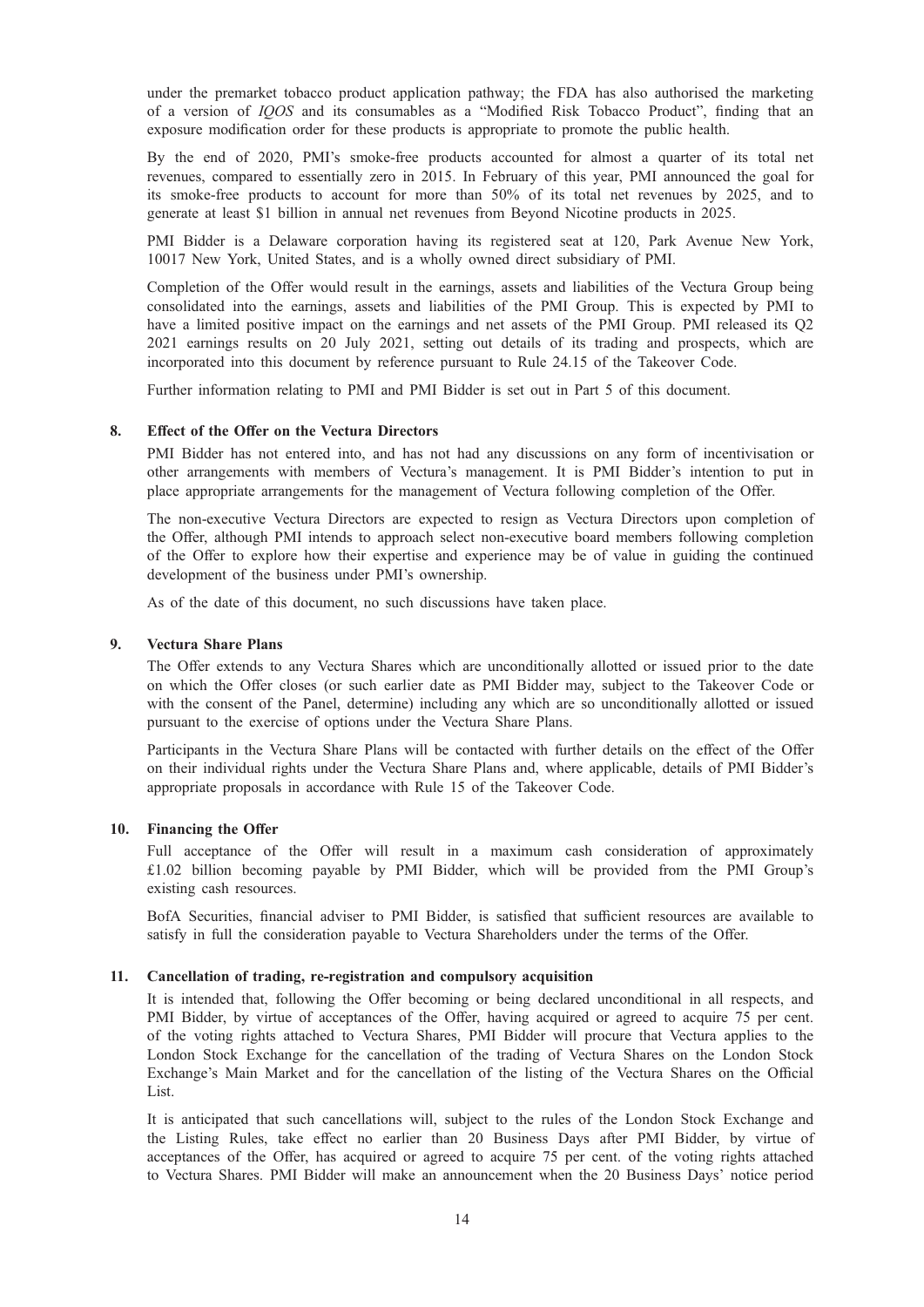commences and such announcement will include a statement of PMI Bidder's intention regarding the cancellation of trading of Vectura Shares on the London Stock Exchange and of the listing on the Official List. Such cancellation would significantly reduce the liquidity and marketability of any Vectura Shares in respect of which acceptances of the Offer have not been submitted.

It is further intended that, following the Offer becoming or being declared unconditional in all respects and following the cancellation of the admission to trading and of the listing referred to above, PMI Bidder will seek to procure the re-registration of Vectura as a private company under the relevant provisions of the Companies Act.

If PMI Bidder receives acceptances under the Offer in respect of 90 per cent. or more of the Vectura Shares to which the Offer relates and not less than nine-tenths of the voting rights carried by those shares and the Offer becomes or is declared unconditional in all respects, PMI Bidder intends to exercise its rights pursuant to the provisions of sections 974 to 991 of the Companies Act to acquire compulsorily Vectura Shares in respect of which acceptances have not then been received.

#### 12. Overseas Shareholders

The attention of Vectura Shareholders who are citizens or residents of jurisdictions outside the United Kingdom or who are holding shares for such citizens or residents and any person (including, without limitation, any custodian, nominee or trustee) who may have an obligation to forward any document in connection with the Offer outside the United Kingdom is drawn to paragraph 7 of Section C, paragraph (b) of Section D and paragraph (c) of Section E of Part 2 and to the relevant provisions of the Form of Acceptance, which they should read before taking any action.

The Offer is not being made, directly or indirectly, in or into, any Restricted Jurisdiction. Accordingly, any accepting Vectura Shareholder who is unable to give the warranties set out in paragraph (b) of Section D (if such person holds Vectura Shares in certificated form) or paragraph (c) of Section E (if such person holds Vectura Shares in uncertificated form) of Part 2 may be deemed not to have validly accepted the Offer.

The availability of the Offer to Vectura Shareholders who are not resident in the United Kingdom may be affected by the laws of their relevant jurisdiction. Such persons should inform themselves of, and observe, any applicable legal or regulatory requirements of their jurisdiction. If you remain in any doubt you should consult an appropriate independent professional adviser in the relevant jurisdiction without delay.

All Vectura Shareholders (including nominees, trustees or custodians) who would, or otherwise intend to, or may have a legal or contractual obligation to, forward this document and/or the Form of Acceptance and/or any related documents to any jurisdiction outside the United Kingdom, should read the further details in this regard, which are contained in paragraph 7 of Section C of Part 2 of this document before taking any action.

If you are in any doubt as to the procedure for acceptance, please contact Computershare, by telephone between 8.30 am and 5.30 pm Monday to Friday (excluding UK public holidays) on (0) 370 707 1387 from within the UK (or on +44 (0) 370 707 1387 if calling from outside the UK). You are reminded that, if you are a CREST sponsored member in respect of your Vectura Shares, you should contact your CREST sponsor before taking any action.

### 13. Procedure for acceptance of the Offer

Vectura Shareholders who hold their Vectura Shares in certificated form should read this section in conjunction with the Form of Acceptance and Sections C and D of Part 2 to this document. Vectura Shareholders who hold their shares in uncertificated form (that is, through CREST) should read this section in conjunction with Sections C and E of Part 2 to this document. The instructions on the Form of Acceptance are deemed to form part of the terms of the Offer.

#### Vectura Shares held in certificated form (that is, not CREST)

### (a) Completion of the Form of Acceptance

To accept the Offer in respect of Vectura Shares in certificated form, you must complete the Form of Acceptance in accordance with the instructions set out below and on the Form of Acceptance. You should complete separate Forms of Acceptance for Vectura Shares held in certificated form but under different designations. If you have any queries as to how to complete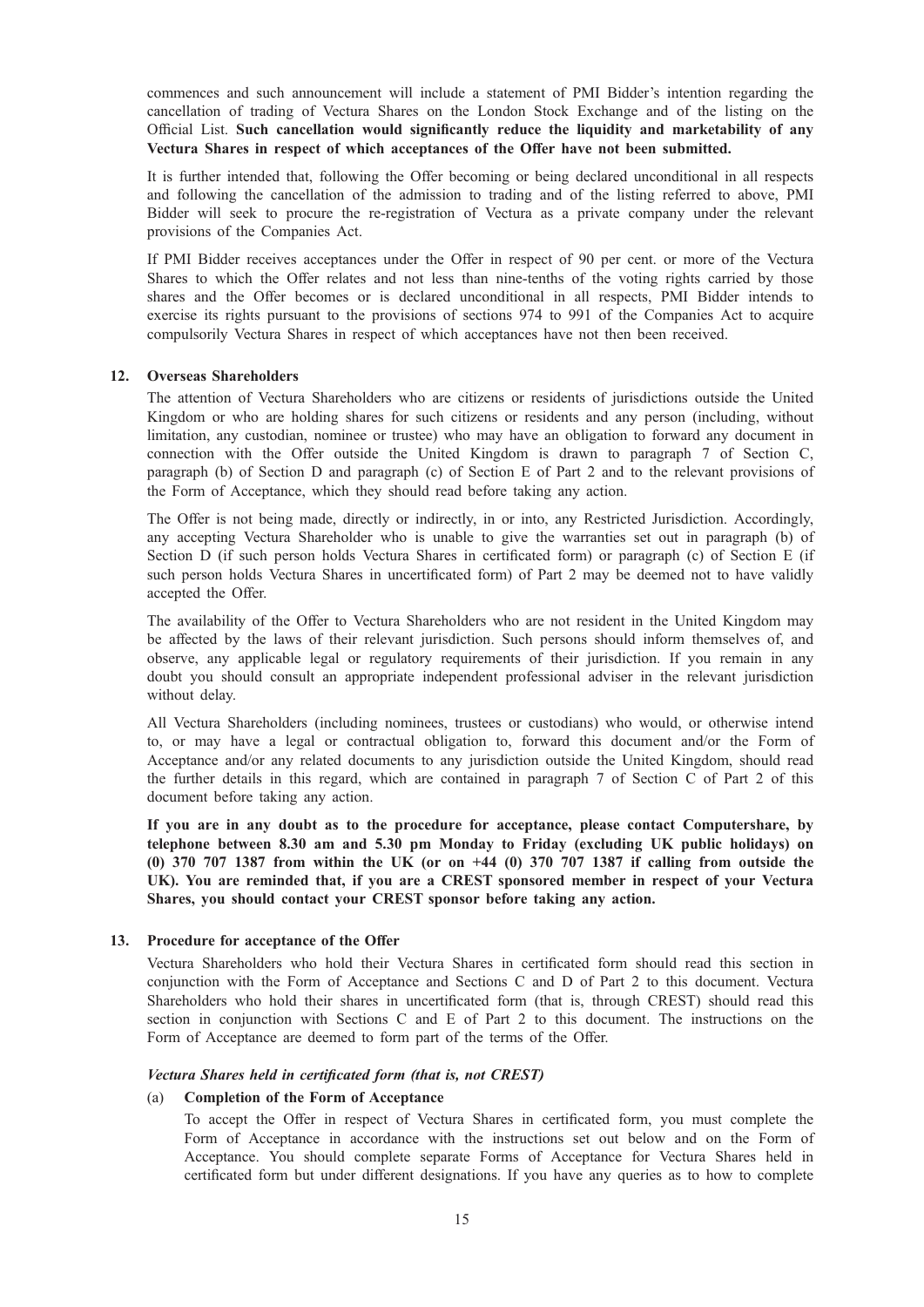the Form of Acceptance, please telephone Computershare, by telephone between 8.30 am and 5.30 pm Monday to Friday (excluding UK public holidays) on (0) 370 707 1387 from within the UK (or on +44 (0) 370 707 1387 if calling from outside the UK). Additional Forms of Acceptance are available from Computershare upon request.

13.a.1 To accept the Offer in respect of all your Vectura Shares in certificated form

To accept the Offer in respect of all of your Vectura Shares, you must complete Boxes 1, 2 and, if appropriate, Box 4 and/or Box 5 and sign Box 3 of the Form of Acceptance. In all cases, you must complete Box 1 of the enclosed Form of Acceptance in accordance with the instructions printed on the Form of Acceptance.

13.a.2 To accept the Offer in respect of less than all your Vectura Shares in certificated form

To accept the Offer in respect of less than all of your Vectura Shares, you must insert in Box 2 on the enclosed Form of Acceptance such lesser number of Vectura Shares in respect of which you wish to accept the Offer in accordance with the instructions printed thereon. You should then follow the procedure set out in 13.a.1 above in respect of such lesser number of Vectura Shares. If you do not insert a number in Box 2 of the Form of Acceptance, or if you insert in Box 2 a number which is greater than the number of Vectura Shares that you hold and you have signed Box 3, your acceptance will be deemed to be made in respect of all the Vectura Shares held by you.

#### (b) Return of Form of Acceptance

To accept the Offer in respect of Vectura Shares held in certificated form, the completed, signed and, in the case of individuals, witnessed, Form of Acceptance should be returned by post (during normal business hours only) to Computershare at Corporate Actions 2, Bristol, BS99 6AG (subject to paragraph 13(c) below) with the relevant share certificate(s) and/or other document(s) of title as soon as possible, and in any event so as to arrive not later than 1.00 pm on 15 September 2021. A reply-paid envelope for use in the UK only is enclosed for your convenience. No acknowledgement of receipt of documents will be given by or on behalf of PMI Bidder. The instructions printed on the Form of Acceptance are deemed to form part of the terms of the Offer.

Any Form of Acceptance received in an envelope postmarked in the United States, or any other Restricted Jurisdiction or otherwise appearing to PMI Bidder or its agents to have been sent from any of these jurisdictions may be rejected as an invalid acceptance of the Offer. For further information on overseas shareholders, see paragraph 12 of this Part 1A above.

The Form of Acceptance is issued only to the addressee(s) and the unique designated account printed on it. The Form of Acceptance is a personalised form and is not transferable between different: (i) accounts; or (ii) uniquely designated accounts. PMI Bidder and Computershare accept no liability for any instructions that do not comply with the conditions set out in this document and the Form of Acceptance. If you require further Forms of Acceptance, you should contact Computershare at the address referred to above.

### (c) Documents of title

If your Vectura Shares are in certificated form, a completed, signed and witnessed Form of Acceptance should be accompanied by the relevant share certificate(s) and/or other document(s) of title. If for any reason the relevant share certificate(s) and/or other document(s) of title is/are lost or not readily available, you should nevertheless complete, sign and return the Form of Acceptance, as stated above, so as to be received by Computershare by no later than 1.00 pm on 15 September 2021. You should send with the Form of Acceptance any share certificate(s) and/or other document(s) of title which you may have available and a letter stating that the remaining documents will follow as soon as possible or that you have lost one or more of your share certificate(s) and/or other document(s) of title. No acknowledgement of receipt of documents will be given. If you have lost your share certificate(s) and/or other document(s) of title, you should contact as soon as possible Vectura's registrars, Computershare, for a letter of indemnity for lost share certificate(s) and/or other document(s) of title which, when completed in accordance with the instructions given, should be returned by post to Computershare at the address set out above.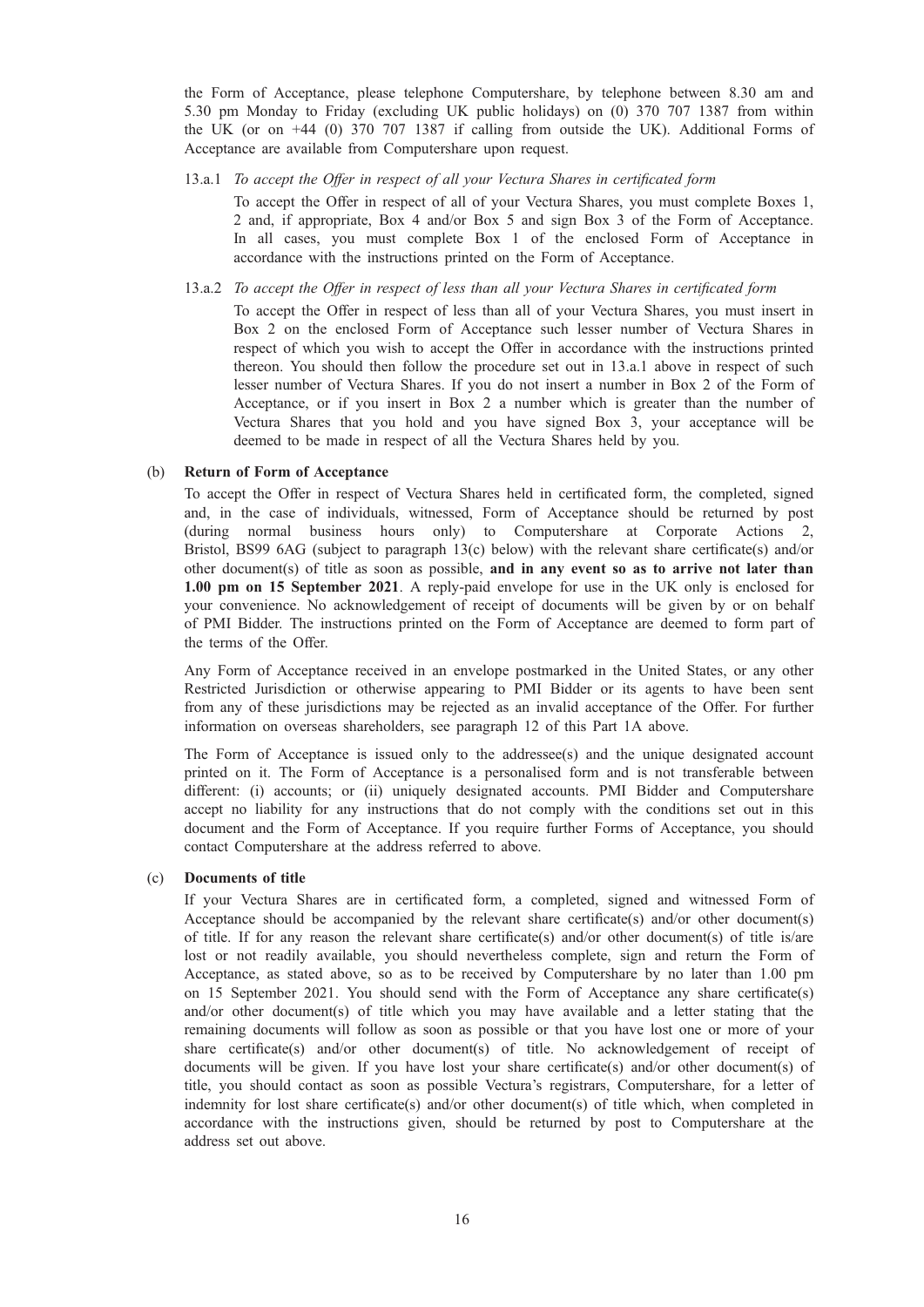#### (d) Validity of acceptances

Without prejudice to Section D and Section E of Part 2 to this document, subject to the provisions of the Takeover Code, PMI Bidder reserves the right to treat as valid in whole or in part any acceptance of an Offer which is not entirely in order or which is not accompanied by the relevant share certificate(s) and/or other document(s) of title. In that event, no payment of cash under the Offer will be made until after the relevant share certificate(s) and/or other documents of title or indemnities satisfactory to PMI Bidder have been received.

### Vectura Shares held in uncertificated form (that is, in CREST)

### (e) General

If your Vectura Shares are in uncertificated form, to accept the Offer you should take (or procure the taking of) the action set out below to transfer the Vectura Shares in respect of which you accept the Offer to the appropriate escrow balance(s) specifying Computershare (in its capacity as a CREST participant under its participant ID referred to below) as the Escrow Agent, as soon as possible and in any event so that the TTE instruction settles not later than 1.00 pm on 15 September 2021. Note that the settlement cannot take place on weekends or bank holidays (or other times at which the CREST system is non-operational) – you should therefore ensure you time the input of any TTE instructions accordingly.

If you are a CREST sponsored member, you should refer to your CREST sponsor before taking any action. Only your CREST sponsor will be able to send the TTE instruction(s) to Euroclear in relation to your Vectura Shares.

After settlement of a TTE instruction, you will not be able to access the Vectura Shares concerned in CREST for any transaction or charging purposes. If the Offer becomes or is declared unconditional in all respects, the Escrow Agent will transfer the Vectura Shares concerned to itself in accordance with paragraph (f) of Section E of Part 2 to this document.

You are recommended to refer to the CREST Manual issued by Euroclear for further information on the CREST procedures outlined below.

You should note that Euroclear does not make available special procedures, in CREST, for any particular corporate action. Normal system timings and limitations will therefore apply in connection with a TTE instruction and its settlement. You should therefore ensure that all necessary action is taken by you (or by your CREST sponsor) to enable a TTE instruction relating to your Vectura Shares to settle prior to 1.00 pm on 15 September 2021. In this connection, you are referred in particular to those sections of the CREST Manual concerning practical limitations of the CREST system and timings.

### (f) To accept the Offer

To accept the Offer in respect of Vectura Shares held in uncertificated form, you should send (or, if you are a CREST sponsored member, procure that your CREST sponsor sends) a TTE instruction to Euroclear in respect of such shares. A TTE instruction to Euroclear must be properly authenticated in accordance with Euroclear's specifications for transfers to escrow and must contain, in addition to the other information that is required for a TTE instruction to settle in CREST, the following details:

- the ISIN number for the Vectura Shares. This is GB00BKM2MW97;
- the number of Vectura Shares in respect of which you wish to accept the Offer (ie the number of Vectura Shares) to be transferred to an escrow balance;
- your member account ID;
- your participant ID;
- the member account ID of the Escrow Agent. This is VECPMI01;
- the participant ID of the Escrow Agent for the Offer. This is 3RA52;
- the intended settlement date. This should be as soon as possible and in any event not later than 1.00 pm on 15 September 2021 (being the first closing date of the Offer);
- the corporate action number of the Offer. This is allocated by Euroclear and will be available on screen from CREST;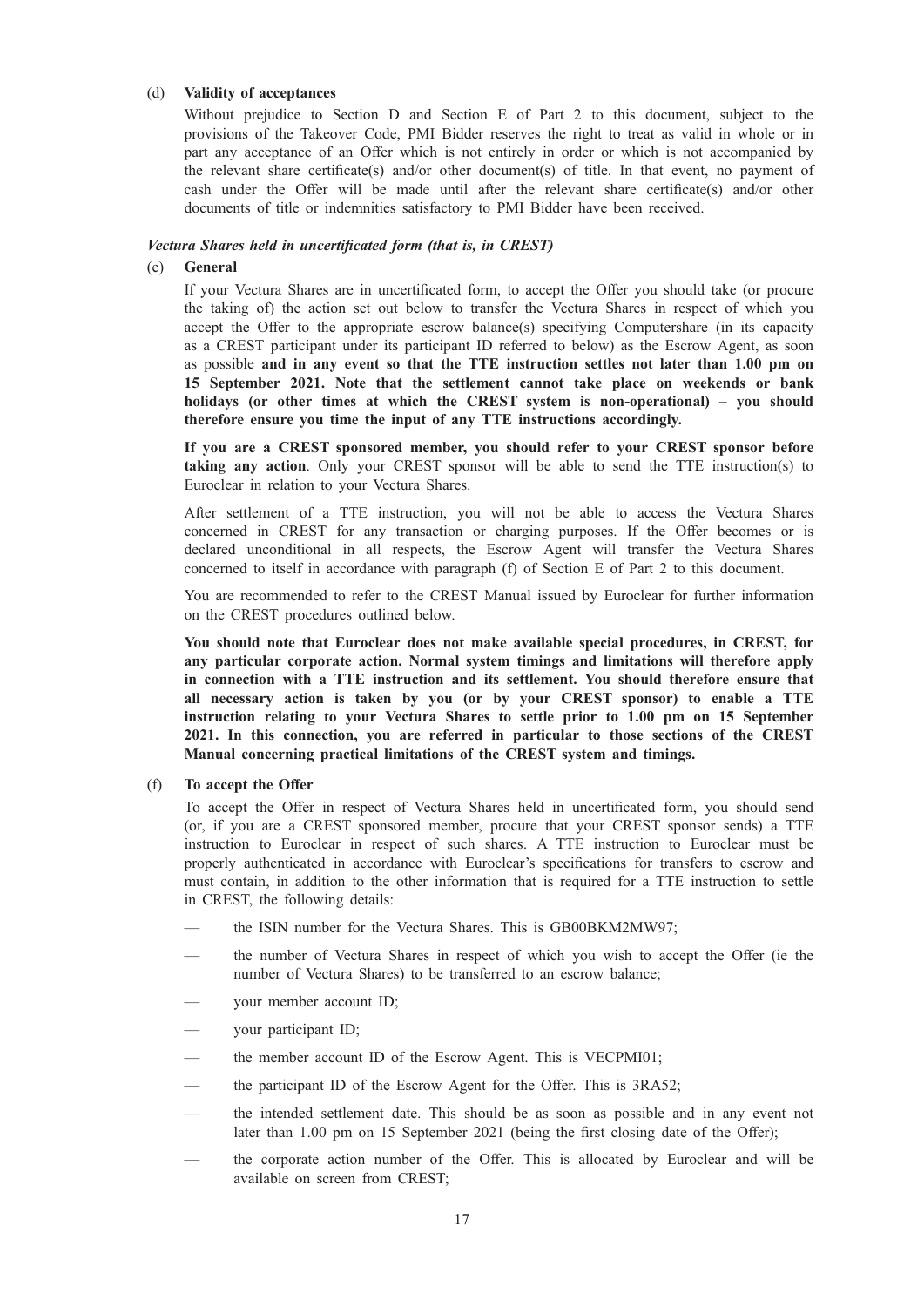- input with a standard delivery instruction priority of 80; and
- the contact name and telephone number in the share note field.

#### (g) Validity of acceptances

Holders of Vectura Shares in uncertificated form who wish to accept the Offer should note that a TTE instruction will only be a valid acceptance of that Offer as at the relevant closing date if it has settled on or before 1.00 pm on that date. A Form of Acceptance which is received in respect of Vectura Shares held in uncertificated form will not constitute a valid acceptance and will be disregarded.

If you are in any doubt as to the procedure for acceptance of the Offer, please contact Computershare, by telephone between 8.30 am and 5.30 pm Monday to Friday (excluding UK public holidays) on (0) 370 707 1387 from within the UK (or on +44 (0) 370 707 1387 if calling from outside the UK) or at the address referred to in paragraph 13(b) above. You are reminded that, if you are a CREST sponsored member, you should contact your CREST sponsor before taking any action.

#### 14. Settlement

The settlement procedure with respect to the Offer will comply with the rules of the Takeover Code. Subject to the Offer becoming or being declared unconditional in all respects and provided that the Form of Acceptance, share certificate(s) and/or other document(s) of title or the Electronic Acceptance are in order (except as provided in paragraph 7 of Section C of Part 2 to this document in the case of certain overseas Vectura Shareholders), settlement of the consideration to which any Vectura Shareholder is entitled under the Offer will be effected by the despatch of cheques or CREST messages as applicable: (i) in the case of acceptances received, complete in all respects, by the date on which the Offer becomes or is declared unconditional in all respects, within 14 days of such date, or (ii) in the case of acceptances received, complete in all respects, after the date on which the Offer becomes or is declared unconditional in all respects but while the Offer remains open for acceptance, within 14 days of such receipt, and in either case in the following manner:

#### (a) Vectura Shares in uncertificated form (that is, in CREST)

Where an acceptance relates to Vectura Shares in uncertificated form, settlement of any cash consideration to which the accepting Vectura Shareholder is entitled will be paid in pounds sterling by means of a CREST payment in favour of the accepting Vectura Shareholder's payment bank in respect of the cash consideration due, in accordance with the CREST payment arrangements.

PMI Bidder reserves the right to settle all or any part of the consideration referred to in this paragraph 14(a), for all or any accepting Vectura Shareholder(s), in the manner referred to in paragraph 14(b) below, if, for any reason, it wishes to do so.

## (b) Vectura Shares in certificated form (that is, not in CREST)

Where an acceptance relates to Vectura Shares in certificated form, settlement of any cash due will be despatched by first class post by cheque drawn on a branch of a UK clearing bank (or by such other method as the Panel may approve).

## 15. General

If the Offer does not become or is not declared unconditional in all respects:

- (a) in respect of certificated shares, share certificate(s) and/or other document(s) of title will be returned by post (or such other method as may be approved by the Panel) within 14 days of the Offer lapsing, to the person or agent whose name and address is set out in Box 1 or, if applicable, in Box 5 of the Form of Acceptance or, if none is set out, to the first named holder at his or her registered address; and
- (b) in respect of uncertificated shares, the Escrow Agent will, immediately upon the lapsing of the Offer (or within such longer period, not exceeding 14 days after the Offer lapsing, as the Panel may approve), give TFE instructions to Euroclear to transfer all relevant Vectura Shares held in escrow balances and in relation to which it is the Escrow Agent for the purposes of the Offer to the original available balances of the Vectura Shareholders concerned.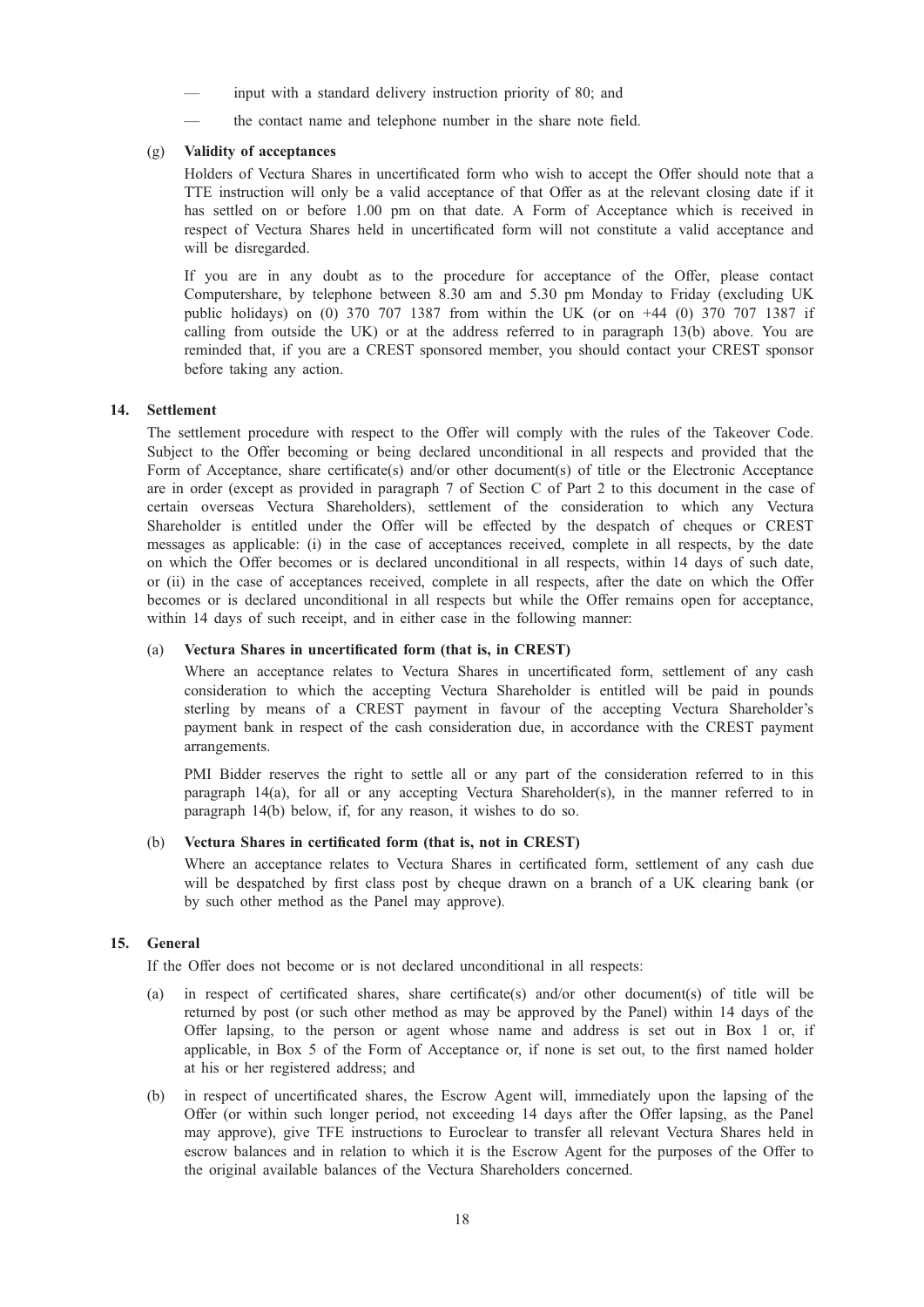All communications, notices, certificates, documents of title and remittances sent by or to Vectura Shareholders or their appointed agents will be delivered by, sent to or from them, or their appointed agents, at their own risk.

### 16. Taxation

The comments below are intended only as a general guide to the current tax position under English law and HM Revenue & Customs' practice in respect of Vectura Shareholders who, unless express reference is made to non-United Kingdom residents, are resident in the United Kingdom for tax purposes and who hold their Vectura Shares as investments and not on trading account. Vectura Shareholders are encouraged to consult their professional adviser with respect to their tax affairs, particularly those shareholders who are in any doubt as to their tax position or who are subject to tax in a jurisdiction other than the United Kingdom.

#### (a) Taxation of chargeable gains

Vectura Shareholders who are resident or ordinarily resident in the UK for tax purposes and who receive cash for their Vectura Shares under the Offer will be deemed to have made a disposal of their Vectura Shares for the purposes of UK taxation of chargeable gains. Any such disposal may, depending on the Vectura Shareholder's circumstances and subject to any available exemptions or reliefs (including taper relief), give rise to a liability to UK tax on chargeable gains.

Vectura Shareholders who are not resident in the UK for tax purposes should not be subject to tax in the UK on the disposal of their Vectura Shares under the Offer provided that they do not carry on a trade, profession or vocation in the UK through a branch or agency (or, in the case of a non-resident company, through a permanent establishment) and have not used, held or acquired the Vectura Shares for the purposes of such trade, profession or vocation or such branch or agency or permanent establishment. Certain individuals who are temporarily nonresident at the time of disposal may be liable to UK tax on chargeable gains upon returning to the UK.

#### (b) Stamp Duty and Stamp Duty Reserve Tax ("SDRT")

No stamp duty or SDRT will be payable by Vectura Shareholders as a result of accepting the Offer.

#### 17. Further information

Your attention is drawn to the further information contained in the appendices which form part of this document, and to the accompanying Form of Acceptance (in relation to certificated Vectura Shares) which should be read in conjunction with this document. The appendices and the Form of Acceptance contain material information which may not be summarised elsewhere in this document.

### 18. Action to be taken

To accept the Offer in respect of certificated Vectura Shares, the Form of Acceptance must be completed and returned by post, together with the relevant share certificate(s) and/or other documents of title, in the enclosed reply-paid envelope to Computershare, Corporate Actions 2, Bristol, BS99 6AG as soon as possible and in any event so as to be received no later than 1.00 pm on 15 September 2021.

If your Vectura Shares are held in uncertificated form, acceptances should be made electronically through CREST so that the TTE instruction settles no later than 1.00 pm on 15 September 2021 by following the procedure set out in paragraph 13 of this letter and Sections C and E of Part 2 to this document. If you are a CREST sponsored member, you should refer to your CREST sponsor as only your sponsor will be able to send the necessary TTE instruction to Euroclear.

> Yours faithfully For and on behalf of PMI Global Services Inc.

Jacek Olczak CEO of Philip Morris International Inc.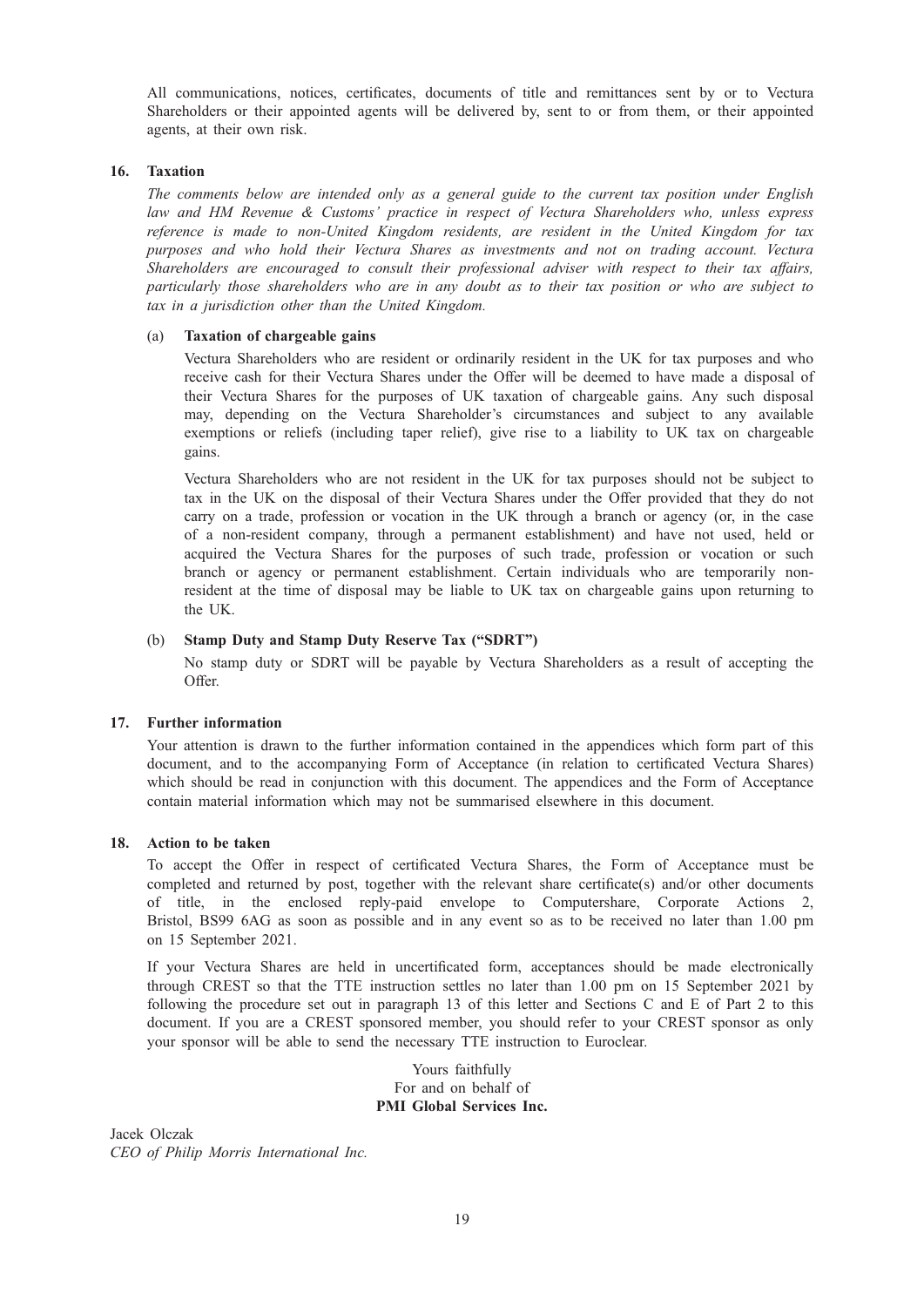## PART 1B: LETTER OF RECOMMENDATION FROM THE CHAIR OF VECTURA GROUP PLC

# Vectura Group plc



(incorporated in England and Wales with registered number 03418970)

Bruno Angelici (Non-Executive Chairman) One, Prospect West, Will Downie (*Chief Executive Officer*) Chippenham, Wiltshire Paul Fry (Chief Financial Officer) SN14 6FH Per-Olof Andersson (Non-Executive Director) Kevin Matthews (Non-Executive Director) Jeanne Taylor Hecht (Non-Executive Director) Jeanne Thoma (Non-Executive Director) Juliet Thompson (Non-Executive Director)

Directors: Registered office:

16 August 2021

To all Vectura Shareholders (and, for information only, to participants in the Vectura Share Plans and persons with information rights)

Dear Vectura Shareholder,

Recommended cash offer for all of the issued and to be issued share capital of Vectura by PMI Global Services Inc., a wholly owned direct subsidiary of Philip Morris International Inc.

### 1. Introduction

On 26 May 2021, the boards of Vectura and Murano, a newly formed company indirectly controlled by funds managed by Carlyle Europe Partners V, announced that they had reached agreement on the terms of a recommended cash acquisition pursuant to which Carlyle would acquire all of the issued and to be issued ordinary shares of Vectura at 136 pence per Vectura share, plus an entitlement to retain the Interim Dividend (the "Original Carlyle Offer") to be implemented by means of a scheme of arrangement. On 18 June 2021, Carlyle published the scheme document relating to the Carlyle Offer.

On 9 July 2021 the boards of PMI, PMI Bidder and Vectura made the Original Announcement that they had reached agreement on the terms of a recommended cash acquisition by PMI Bidder, a wholly-owned direct subsidiary of PMI, of the entire issued and to be issued ordinary share capital of Vectura for 150 pence for each Vectura Share, to be implemented by a Court-sanctioned scheme of arrangement under Part 26 of the Companies Act 2006 (the "Original PMI Offer"), and the Vectura Board announced the withdrawal of its previous recommendation of the Original Carlyle Offer. On 26 July 2021, the scheme document in respect of the PMI Offer ("Scheme Document") was published.

On 6 August 2021, Murano announced it had agreed the terms of an increased recommended cash offer for Vectura at a price of 155 pence per Vectura Share (the "Carlyle Revised Offer") and the Vectura Board announced the withdrawal of its previous recommendation of the Original PMI Offer.

On 8 August 2021, PMI and PMI Bidder announced an increased offer for all of the issued and to be issued ordinary share capital of Vectura at a price of 165 pence per Vectura Share.

On 9 August 2021, the Takeover Panel announced a competitive situation for the purposes of Rule 32.5 of the Takeover Code existed in respect of Vectura, PMI Bidder and Murano, and accordingly established an auction procedure be followed from 5.00 pm (London Time) on Tuesday 10 August 2021 (the "Auction").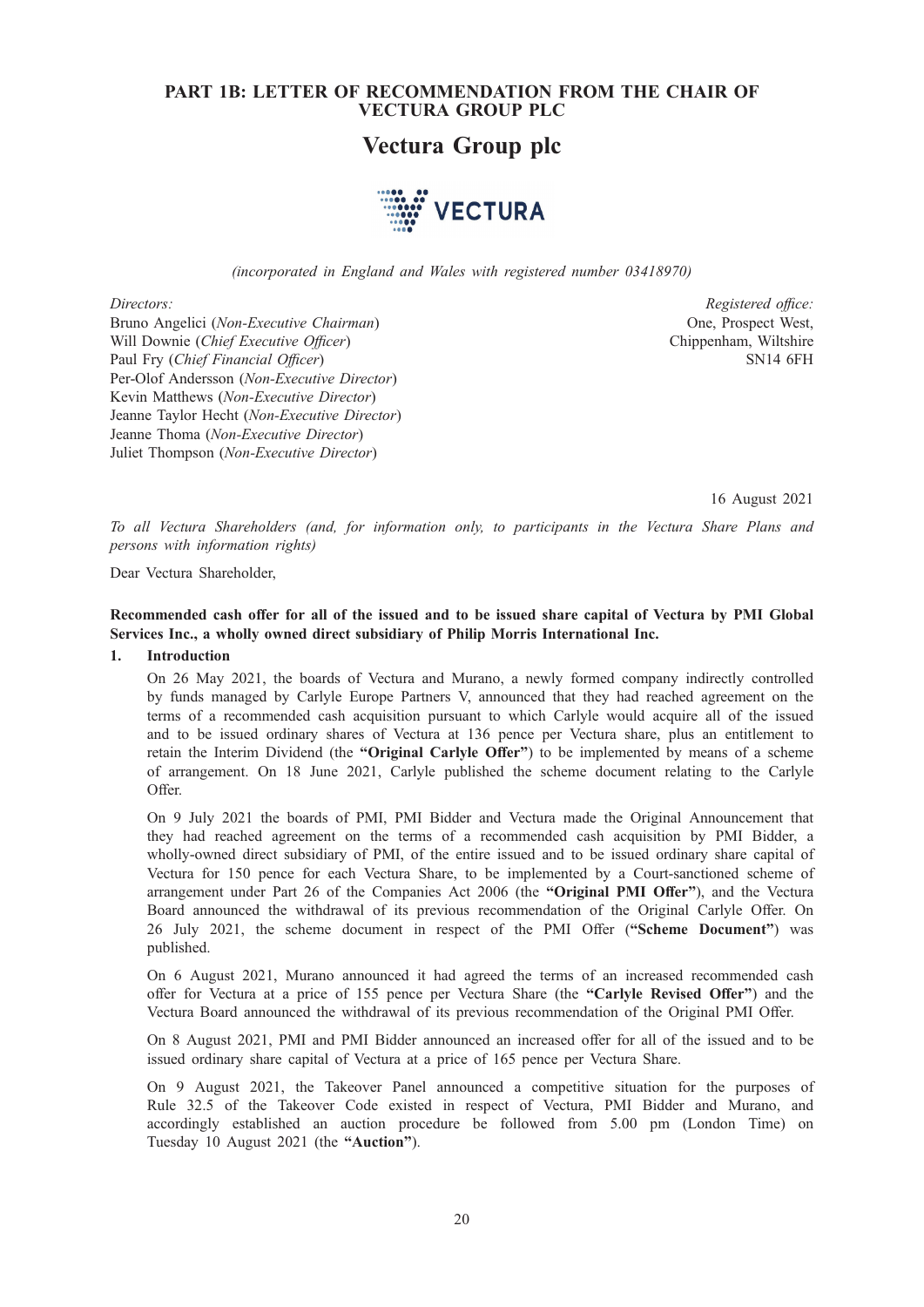On 10 August 2021, Murano announced that the Carlyle Revised Offer was their final offer ("Final Carlyle Offer"). Under the Auction rules, PMI Bidder had until 5.00 pm on Thursday 12 August 2021 to increase their offer of 165 pence per Vectura Share made on 8 August 2021, which is to be implemented by way of a Takeover Offer as further announced by PMI and PMI Bidder on 9 August 2021.

On 12 August 2021, Vectura announced that as PMI Bidder did not make an announcement prior to 5.00 pm on 12 August 2021, in accordance with the statement of the Takeover Panel made on 9 August 2021 the revised cash offer of 165 pence per Vectura Share is PMI Bidder's final offer for Vectura (the "Final PMI Offer"). The Vectura Board noted that it intended to recommend unanimously that Vectura Shareholders accept the Final PMI Offer.

I am writing to you on behalf of the Vectura Board to update you on the terms of the Final PMI Offer and to describe the action you should now take. For the reasons set out below, the Vectura Board supports the Final PMI Offer and unanimously recommends that you accept, or procure the acceptance of the Final PMI Offer.

The Final PMI Offer is to be implemented by way of the Takeover Offer, the terms and conditions of which are set out in Part 2 of this document. It is expected that the Takeover Offer will become Effective during the second half of 2021 subject to the satisfaction or (where applicable) waiver of all the relevant Conditions.

#### 2. Summary terms of the Final PMI Offer

Under the terms of the Final PMI Offer, which is subject to the Conditions and further terms set out in Part 2 of this document and, in respect of Vectura Shares held in certificated form, the Form of Acceptance, Vectura Shareholders will be entitled to receive:

#### for each Vectura Share 165 pence in cash

The Offer is superior to the Final Carlyle Offer and represents:

- a premium of 10 pence (approximately 6.5 per cent.) to the Final Carlyle Offer;
- an increase of 29 pence (approximately 21.3 per cent.) to the Original Carlyle Offer announced on 26 May 2021, being the first offer received by Vectura;
- a premium of approximately 60.2 per cent. to the Ex-Dividend Closing Price per Vectura Share of 103 pence on 25 May 2021 (being the last Business Day prior to commencement of the Offer Period); and
- a premium of approximately 70.6 per cent. to the volume weighted average Ex-Dividend Closing Price of 97 pence per Vectura Share for the 3 months ended 25 May 2021 (being the last Business Day prior to commencement of the Offer Period).

The Offer values the entire issued and to be issued ordinary share capital of Vectura at approximately £1.02 billion. The Offer, together with the Interim Dividend paid during the Offer period, represents an aggregate value of approximately  $£1.1$  billion for the entire issued and to be issued ordinary share capital of Vectura.

Further details of the Final PMI Offer are set out in the letter from the chief executive officer of PMI in Part 1A of this document.

#### 3. Recommendation

The Vectura Directors, who have been so advised by J.P. Morgan Cazenove and Rothschild & Co as to the financial terms of the Final PMI Offer, consider the terms of the Final PMI Offer to be fair and reasonable. In providing their financial advice to the Vectura Directors, J.P. Morgan Cazenove and Rothschild & Co have taken into account the commercial assessments of the Vectura Directors. Rothschild & Co is providing independent financial advice to the Vectura Directors for the purposes of Rule 3 of the Takeover Code.

The Vectura Directors appreciate Carlyle's interest in Vectura over this lengthy process and their support for Vectura's strategy to become one of the market leading CDMOs in the inhalation segment. However, the Vectura Directors recognise the superior cash price the Final PMI Offer provides Vectura shareholders. The Vectura Directors also note that wider stakeholders could benefit from PMI's significant financial resources and its intentions to increase research and development investment and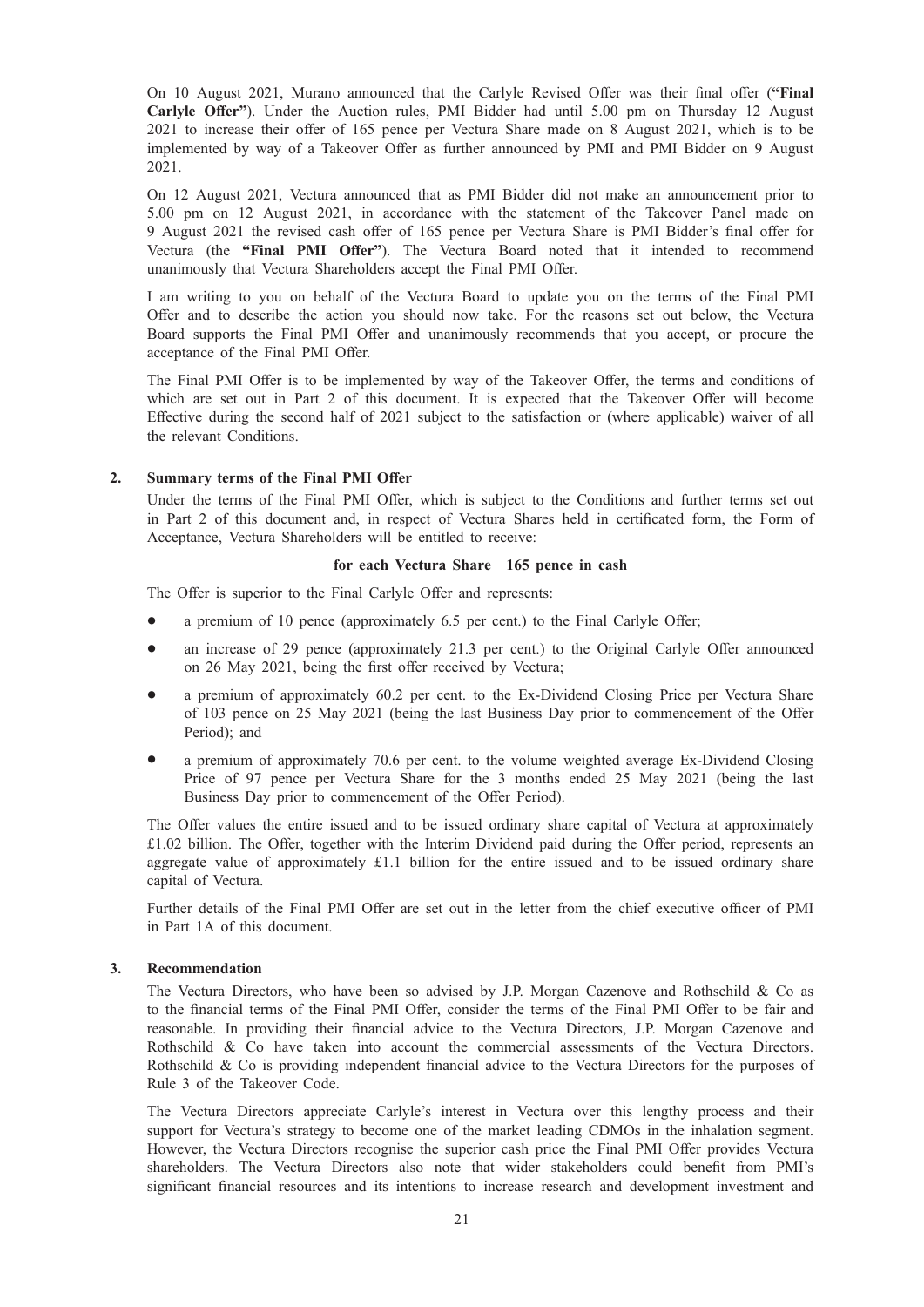to operate Vectura as an autonomous business unit that will form the backbone of its inhaled therapeutics business. Accordingly, following careful consideration of these factors and their fiduciary duties, the Vectura Directors unanimously recommend the Final PMI Offer to Vectura shareholders.

As a result, the Vectura Directors do not intend to reconvene the Carlyle Offer Shareholder Meetings required in relation to the approval and implementation of the Final Carlyle Offer. Due to PMI switching from a Scheme of Arrangement to a Takeover Offer, as announced on 9 August 2021, the Vectura Directors intend to adjourn the shareholder meetings required in relation to the approval and implementation of the Scheme of Arrangement in respect of the PMI Offer.

### 4. Vectura Board's view on PMI Bidder's strategic plans and intentions

Your attention is drawn to PMI Bidder's strategic plans and intention statements for Vectura following Completion, as set out in paragraph 4 of Part 1A of this document. The Vectura Directors have carefully considered PMI's intentions for and commitments with regard to the business, management and employees of Vectura. Whilst the Vectura Directors recognise reported uncertainties relating to a number of Vectura's wider stakeholders as a result of Vectura being owned by PMI, they are encouraged by the following statements made by PMI as part of the Offer:

- That the Offer is part of a long term commitment to the transformation of its business and not a search for short term gains and efficiency.
- That PMI intends that Vectura would operate as an autonomous business unit of PMI following the Offer and that it sees employees as a key part of the Offer.
- That PMI is supportive of Vectura's current strategy to become one of the leading CDMOs in the inhalation segment.
- That PMI recognises that the continuity of Vectura's management team and workforce is critical to PMI's long term goals, and that PMI has no intention of making any material changes to the conditions of employment for management or employees and intends to further invest in Vectura's capabilities and expertise, to maintain robust leadership development practices as well as the long-term employability of its workforce to further secure and boost its success over time. The Vectura Board recognises that there may be limited restructuring once Vectura ceases to be listed but notes that PMI does not intend to make any headcount reductions, including in the UK, other than in certain support and corporate functions relating to Vectura's status as a listed company.
- That PMI does not intend to make any material changes to Vectura's pension schemes, including the employer contributions, or material changes in the locations of Vectura's headquarters and headquarter functions (other than the announced transition from Chippenham to a new site in the South West of England).
- That PMI intends to continue Vectura's existing co-development projects and in-market partnerships and collaborations, and increase the total level of expenditure on research and development in line with PMI's plans and ambitions for Vectura (other than in respect of R&D operations in Switzerland, which will be significantly reduced by 2022 as previously announced by Vectura).
- That PMI intends to provide funding to conduct device/technology innovation and execute product development, and to bring such innovations to market.

### 5. Information on Vectura

Vectura is a public limited company registered in England and Wales. The Vectura Shares are listed on the Official List of the London Stock Exchange.

Vectura is a provider of innovative inhaled drug delivery solutions that enable partners to bring their medicines to patients. With differentiated proprietary technology and pharmaceutical development expertise, Vectura is one of the few companies globally with the device, formulation and development capabilities to deliver a broad range of complex inhaled therapies.

Vectura has thirteen key inhaled and eleven non inhaled products marketed by major global pharmaceutical partners with global royalty streams, and a diverse partnered portfolio of drugs in clinical development.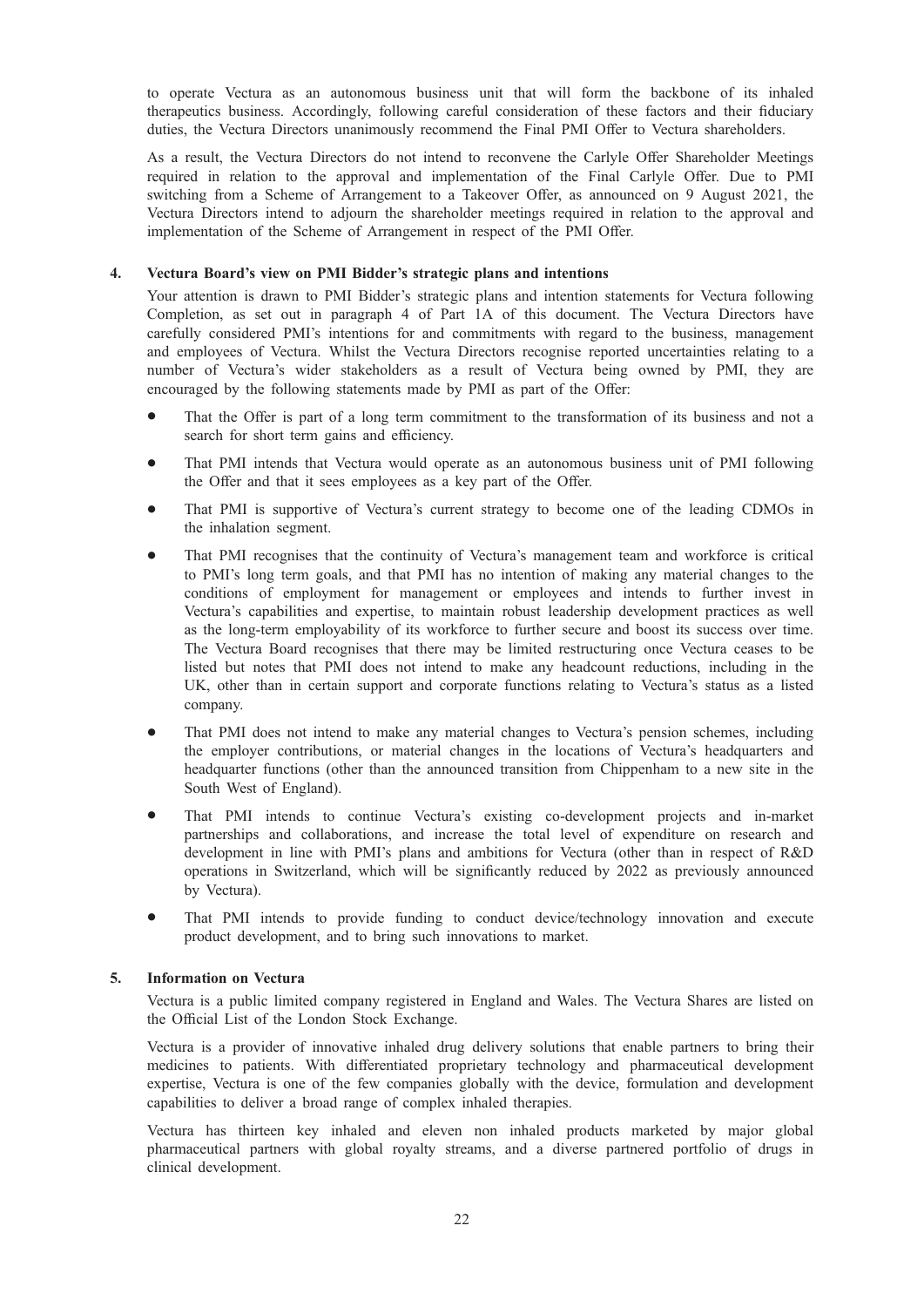### 6. Vectura current trading and prospects

On 26 May 2021, Vectura released a trading update (the "Vectura Trading Update") ahead of its annual general meeting, which is available on www.vectura.com. On 9 June 2021, Vectura completed the sale of its oral manufacturing facility in Lyon which was referenced in the Vectura Trading Update.

In the Vectura Trading Update, Vectura stated that it expected the ICS/LABA market to normalise in 2022 and over the medium term, with flutiform® volumes following a similar trend. Current partner demand forecasts for 2021 and 2022 suggest continued weakness in market volumes, which is likely to delay the normalisation of flutiform® volumes until the second half of 2022.

## Vectura 2021 flutiform® Gross Profit Forecast

The Vectura Trading Update stated that the gross profit forecast of  $\text{futiform}^{\circledR}$  remains in line with the Vectura 2021 *flutiform<sup>®</sup>* Gross Profit Forecast, which was given by Vectura during its analyst call in respect of its 2020 preliminary results on 18 March 2021. The Vectura 2021 *flutiform*<sup>®</sup> Gross Profit Forecast is treated as a profit forecast for the purposes of Rule 28 of the Takeover Code.

The Vectura Directors confirm that the Vectura 2021  $flutiform^{\circledR}$  Gross Profit Forecast remains valid, that it has been properly compiled on the basis of the assumptions stated and that the basis of accounting used is consistent with Vectura's accounting policies.

Further details of the Vectura 2021 *flutiform*<sup>®</sup> Gross Profit Forecast is included in Part 7 of this document, which also sets out the basis of preparation and the assumptions used.

### Recent trading

Vectura continues to trade generally in line with expectations. However, whilst momentum in the CDMO deal funnel continues to show good progress, the trajectory of revenues in 2021 has been slower than expected, with uncertainty over the future ownership of Vectura also beginning to impact negatively CDMO growth in the second half.

#### 7. Cancellation of trading, re-registration and compulsory acquisition

Your attention is drawn to paragraph 11 of Part 1A of this document in relation to PMI Bidder's intentions with regard to de-listing and cancellation of trading in Vectura Shares, re-registration and compulsory acquisition.

#### 8. Action to be taken to accept the Offer

Your attention is drawn to the letter from the Chief Executive Officer of PMI in Part 1A of this document, to Sections D and E of Part 2 of this document and, if you hold you shares in certificated form, the Form of Acceptance.

If you wish to accept the Offer in respect of Vectura Shares held in certificated form, you should complete, sign and return the Form of Acceptance in accordance with the instructions printed on it, together with documents of title, so as to be received by post at Computershare at Corporate Actions 2, Bristol, BS99 6AG as soon as possible and in any event so as to be received by no later than 1.00 pm (London time) on 15 September 2021. A reply-paid envelope for use in the UK only is enclosed for your convenience.

If you wish to accept the Offer in respect of Vectura Shares held in uncertificated form (that is, shares held in CREST) your acceptance should be made electronically through CREST so that the TTE instruction settles as soon as possible and, in any event, no later than 1.00 pm (London time) on 15 September 2021. If you hold your Vectura Shares as a CREST sponsored member, you should refer to your CREST sponsor, as only your CREST sponsor will be able to send the necessary TTE instruction(s) to CREST.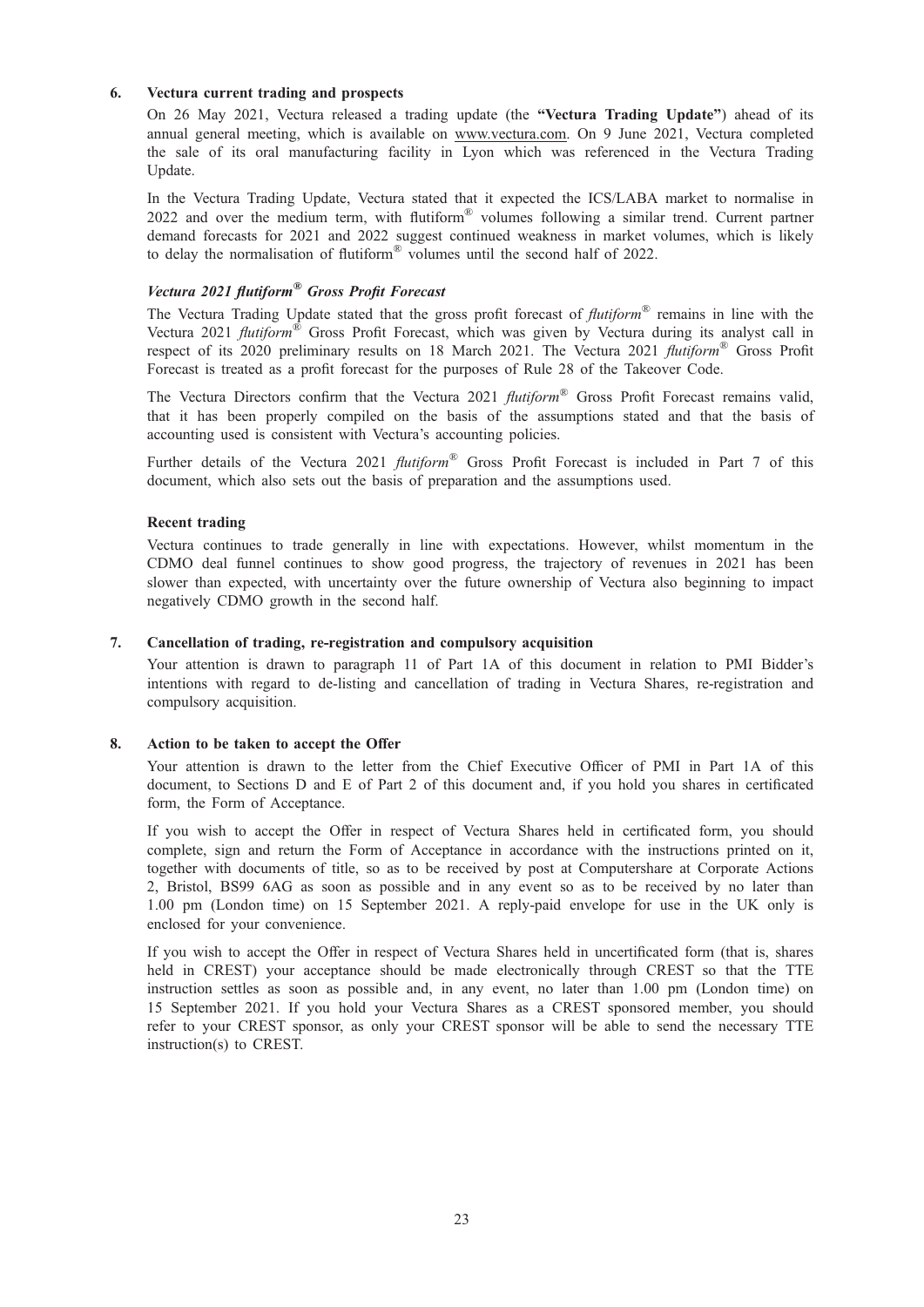Your decision as to whether to accept the Offer will depend upon your individual circumstances. If you are in any doubt as to the action you should take, you are recommended to seek your own independent financial advice from an independent financial adviser duly authorised under the Financial Services and Markets Act 2000 (as amended) if you are in the UK or, if you are outside the UK, from an appropriately authorised independent financial adviser, without delay.

Yours faithfully

Bruno Angelici Chairman of Vectura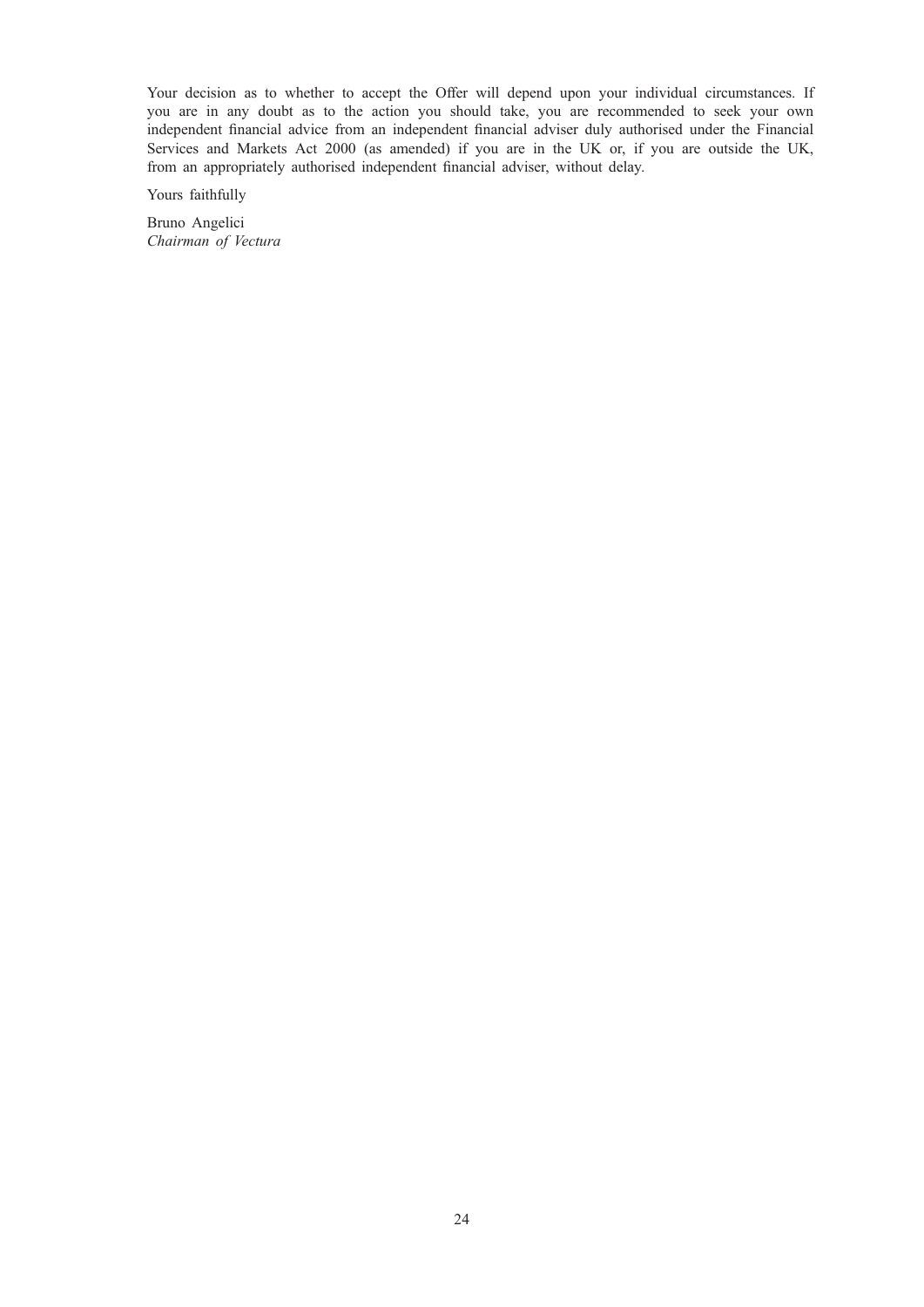## PART 2: CONDITIONS TO AND FURTHER TERMS OF THE OFFER

### SECTION A: CONDITIONS TO THE OFFER

1. The Offer is conditional upon valid acceptances of the Offer having been received (and not, where permitted, withdrawn) by no later than 1.00 pm (London time) on 15 September 2021 (or such later time and/or date as PMI Bidder, subject to the rules of the Takeover Code or with the consent of the Panel, decides) in respect of Vectura Shares which, together with the Vectura Shares acquired or agreed unconditionally to be acquired during the Offer Period, will result in PMI Bidder and/or another member of the PMI Group holding Vectura Shares carrying in aggregate more than 50 per cent. of the voting rights normally exercisable at general meetings of Vectura including (to the extent, if any, required by the Panel for this purpose) any such voting rights attaching to any Vectura Shares that are unconditionally allotted but not issued before the Offer becomes unconditional as to acceptances.

For the purposes of this Condition:

- (a) Vectura Shares which have been unconditionally allotted but not issued before the Offer becomes unconditional as to acceptances, whether pursuant to the exercise of any outstanding subscription or conversion rights or otherwise, shall be deemed to carry the voting rights they will carry on being entered into the register of members of Vectura;
- (b) valid acceptances shall be deemed to have been received in respect of Vectura Shares which are treated for the purposes of Part 28 of the Companies Act as having been acquired or contracted to be acquired by PMI Bidder, whether by virtue of the acceptance of the Offer or otherwise; and
- (c) all percentages of voting rights and share capital are to be calculated by reference to the percentage held and in issue outside treasury.
- 2. In addition, the Offer is also conditional upon the following Conditions and, accordingly, the Offer will not be declared unconditional in all respects unless the following Conditions (as amended if appropriate) have been satisfied or, where relevant, waived:

#### Republic of Ireland

- (a) the occurrence of one of the following events:
	- (i) the Irish Competition and Consumer Protection Commission (the "Irish Authority") having informed PMI Bidder and Vectura in writing under section 21(2)(a) of the Irish Competition Act 2002 (the "Irish Competition Act") that the Offer may be put into effect without any proposals from any of the parties under section 20(3) of the Irish Competition Act being taken into account;
	- (ii) the period specified in section 21(2) of the Irish Competition Act having lapsed without the Irish Authority having informed the parties of the determination (if any) it has made under the said section; or
	- (iii) the period of 120 working days after the relevant appropriate date having elapsed without the Irish Authority having made a determination under section 22(3) of the Irish Competition Act in relation to the Offer (the "Irish Antitrust Condition"):

#### Japan

- (b) following the filing of a notification of the Offer under the Law relating to Prohibition of Private Monopolisation and Maintenance of Fair Trade (Law No. 54 of 14 April 1947, as amended (the "Law")):
	- (i) the waiting period (i.e., thirty calendar days, or any shorter period if designated by the Japan Fair Trade Commission (the "JFTC") in its notification of shortening the waiting period, following the date of the notification (the "Waiting Period")) has expired; and
	- (ii) the JFTC has issued to PMI Bidder, within the Waiting Period or, if the JFTC has requested PMI Bidder to submit necessary reports, information or materials (the "Reports") under Paragraph 9, Article 10 of the Law (including mutatis mutandis application under the Law)

<sup>&</sup>lt;sup>1</sup> The Irish Antitrust Condition set out under paragraph 2(a) has been waived.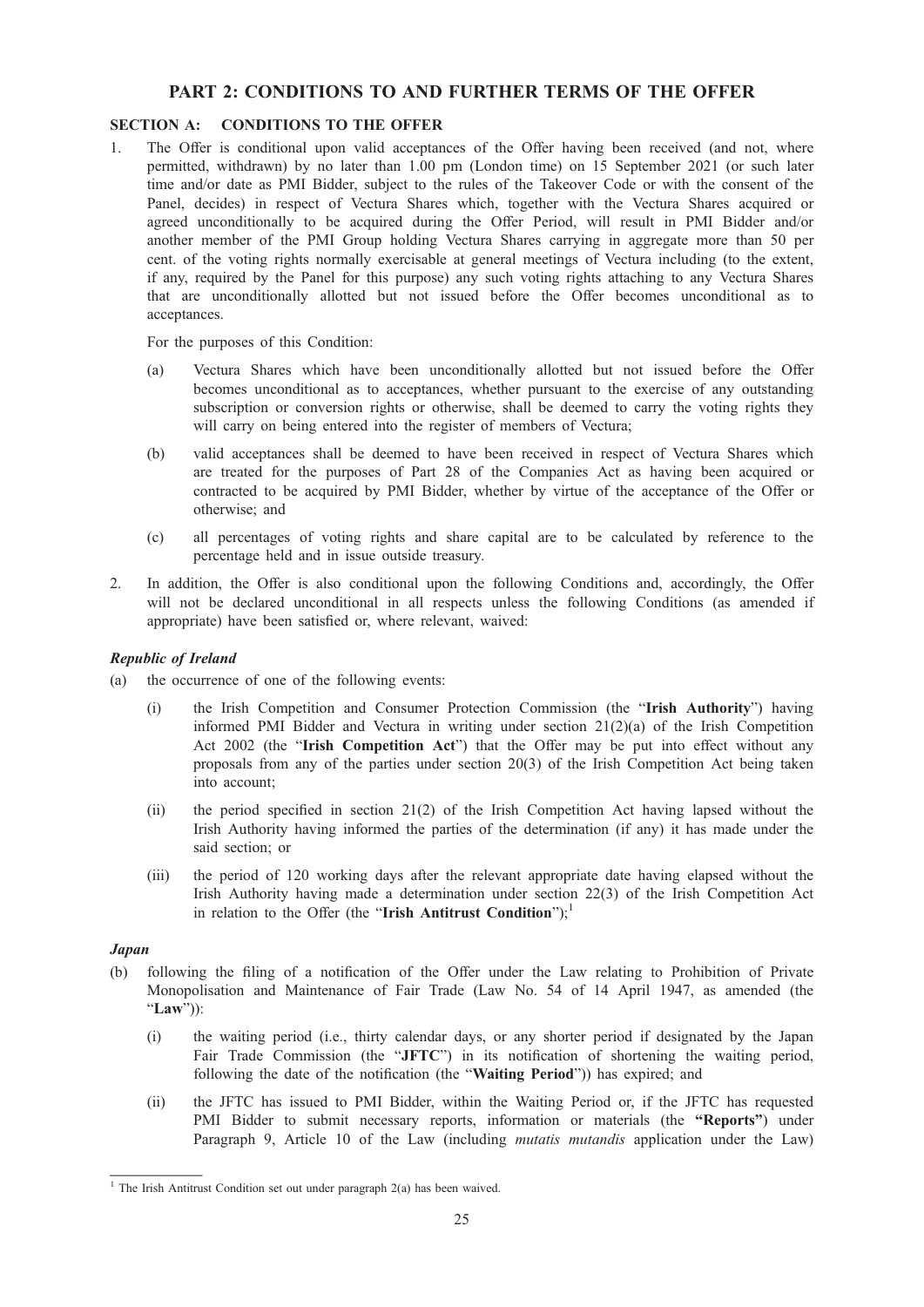during the Waiting Period, within one hundred and twenty calendar days following the date of the notification or ninety calendar days following the date of the JFTC's acceptance of all the Reports, whichever is later, a written notice confirming the JFTC's decision not to issue a cease and desist order without attaching to its decision any conditions or obligations (the "Japanese Antitrust Condition");

#### UK National Security and Investment

- (c) (i) in the event that the National Security and Investment Act 2021 (the "NSI Act") comes into force before the Effective Date and PMI Bidder and Vectura, acting reasonably, agree that a mandatory notification is required under the NSI Act; or
	- (ii) in response to a voluntary notification in relation to the NSI Act,

the Secretary of State for Business, Energy and Industrial Strategy informing PMI Bidder that the Offer does not give rise to concerns necessitating further action on its part ("UK National Security and Investment Condition");

#### German Foreign Investment

- (d) the German Ministry for Economic Affairs and Energy (Bundesministerium für Wirtschaft and Energie):
	- (i) having either issued a certificate of non-objection (Unbedenklichkeitsbescheinigung) pursuant to Sec. 58(1) sentence 1 of the Foreign Trade and Payments Ordinance (Außenwirtschaftsverordnung, the "AWV") or a clearance decision pursuant to Sec. 58a(1) sentence 1 AWV (Freigabe) in relation to the Offer (hereinafter, each a "Formal Decision"), or
	- (ii) having neither issued a Formal Decision nor initiated a formal investigation pursuant to Sec. 55(1), (3) AWV within the statutory review period pursuant to Sec.  $14a(1)$  no. 1, (3), (5) of the Foreign Trade and Payments Act  $(Au\beta enwirtschaftsgesetz,$  the "AWG"), in relation to the Offer after receipt of a due application for a Formal Decision, or
	- (iii) having, in the event of a formal investigation pursuant to Sec. 55(1), (3) AWV, approved the Offer by issuing a Formal Decision, or
	- (iv) failed to prohibit the Offer within the period specified in Sec. 59(1) AWV in conjunction with Sec. 14a(1) no. 2, (4), (5), (6) and (7) AWG, or
	- (v) having declared in writing that the Offer can be closed without having obtained prior approval by the German Ministry for Economic Affairs and Energy ("German Foreign Investment Condition"),

provided that the German Foreign Investment Condition shall be deemed to be satisfied at the time upon which each of the Irish Antitrust Condition and the Japanese Antitrust Condition have been satisfied or waived or confirmed or are inapplicable, save that where (i) before such time, the German Ministry for Economic Affairs and Energy has informed PMI Bidder and/or Vectura that the Offer cannot be closed without having obtained prior approval by the German Ministry for Economic Affairs and Energy, or (ii) PMI Bidder and Vectura, acting reasonably, agree that it can reasonably be assumed that the German Ministry for Economic Affairs and Energy believes this to be the case;

### Notifications, waiting periods and Authorisations

(e) excluding the Conditions set out under paragraphs (a) to (d) above, all notifications, filings or applications which are necessary or reasonably considered necessary by PMI Bidder having been made in connection with the Offer and all necessary waiting periods (including any extensions thereof) under any applicable legislation or regulation of any jurisdiction having expired, lapsed or been terminated (as appropriate) and all statutory and regulatory obligations in any jurisdiction having been complied with in each case in respect of the Offer and all Authorisations deemed reasonably necessary or appropriate by PMI Bidder in any jurisdiction for or in respect of the Offer and, except pursuant to Chapter 3 of Part 28 of the Companies Act, the acquisition or the proposed acquisition of any shares or other securities in, or control or management of, Vectura or any other member of the Wider Vectura Group by any member of the Wider PMI Group having been obtained in terms and in a form reasonably satisfactory to PMI Bidder from all appropriate Relevant Authorities or (without prejudice to the generality of the foregoing) from any person or bodies with whom any member of the Wider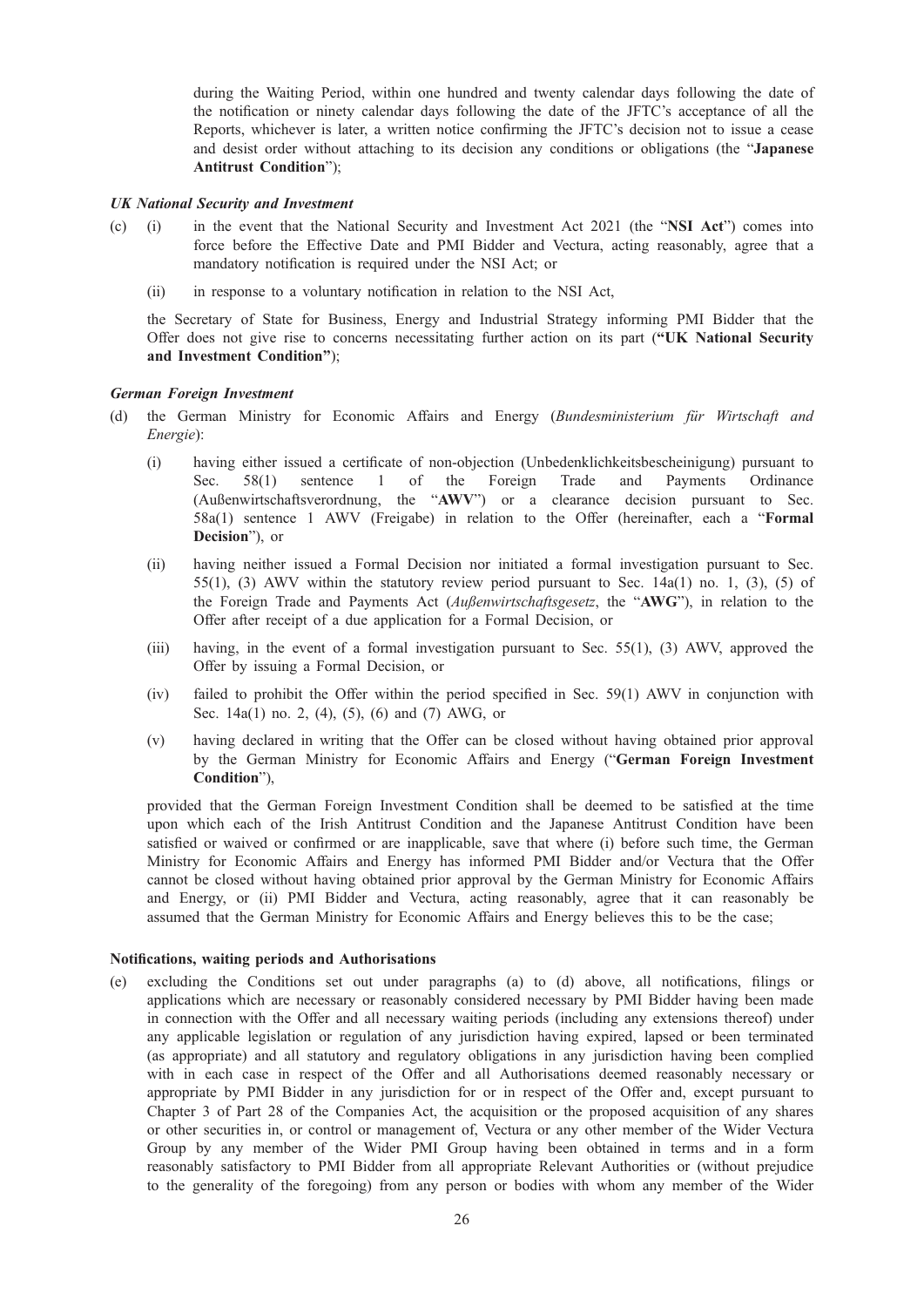Vectura Group or the Wider PMI Group has entered into contractual arrangements and all such Authorisations necessary, appropriate or desirable to carry on the business of any member of the Wider Vectura Group in any jurisdiction having been obtained and all such Authorisations remaining in full force and effect at the time at which the Offer becomes otherwise unconditional in all respects and there being no notice or intimation of an intention to revoke, suspend, restrict, modify or not to renew such Authorisations;

### General antitrust and regulatory

- (f) excluding the Conditions set out under paragraphs (a) to (d) above, no Relevant Authority having given notice of a decision to take, institute, implement or threaten any action, proceeding, suit, investigation, enquiry or reference (and in each case, not having withdrawn the same), or having required any action to be taken or otherwise having done anything, or having enacted, made or proposed any statute, regulation, decision, order or change to published practice (and in each case, not having withdrawn the same) and there not continuing to be outstanding any statute, regulation, decision or order which would or might reasonably be expected to:
	- (i) require prevent or materially delay the divestiture or materially alter the terms envisaged for such divestiture by any member of the Wider PMI Group or by any member of the Wider Vectura Group of all or any material part of its businesses, assets or property or impose any limitation on the ability of all or any of them to conduct their businesses (or any part thereof) or to own, control or manage any of their assets or properties (or any part thereof) to an extent which is material in the context of the Wider PMI Group or the Wider Vectura Group, in either case taken as a whole;
	- (ii) other than pursuant to Chapter 3 of Part 28 of the Companies Act, require any member of the Wider PMI Group or the Wider Vectura Group to acquire or offer to acquire any shares, other securities (or the equivalent) or interest in any member of the Wider Vectura Group or any asset owned by any Relevant Authority (other than in the implementation of the Offer), which is material in the context of the Wider PMI Group or the Wider Vectura Group, in either case taken as a whole;
	- (iii) impose any material limitation on, or result in a material delay in, the ability of any member of the Wider PMI Group directly or indirectly to acquire, hold or to exercise effectively all or any rights of ownership in respect of shares or other securities in Vectura or on the ability of any member of the Wider Vectura Group or any member of the Wider PMI Group directly or indirectly to hold or exercise effectively all or any rights of ownership in respect of shares or other securities (or the equivalent) in, or to exercise voting or management control over, any member of the Wider Vectura Group to an extent which is material in the context of the Wider Vectura Group or the Wider PMI Group, in either case taken as a whole;
	- (iv) otherwise materially adversely affect any or all of the business, assets, profits or prospects of any member of the Wider Vectura Group or any member of the Wider PMI Group;
	- (v) result in any member of the Wider Vectura Group or the Wider PMI Group ceasing to be able to carry on business under any name under which it presently carries on business;
	- (vi) make the Offer, its implementation or the acquisition or proposed acquisition of any shares or other securities in, or control or management of, Vectura by any member of the Wider PMI Group void, unenforceable and/or illegal under the laws of any relevant jurisdiction, or otherwise, directly or indirectly, materially prevent or prohibit, restrict, restrain, or delay or otherwise to a material extent or otherwise materially interfere with the implementation of, or impose material additional conditions or obligations with respect to, or otherwise materially challenge, impede, interfere or require material amendment of the Offer or the acquisition or proposed acquisition of any shares or other securities in, or control or management of, Vectura by any member of the Wider PMI Group;
	- (vii) require, prevent or materially delay a divestiture by any member of the Wider PMI Group of any shares or other securities (or the equivalent) in any member of the Wider Vectura Group or any member of the Wider PMI Group; or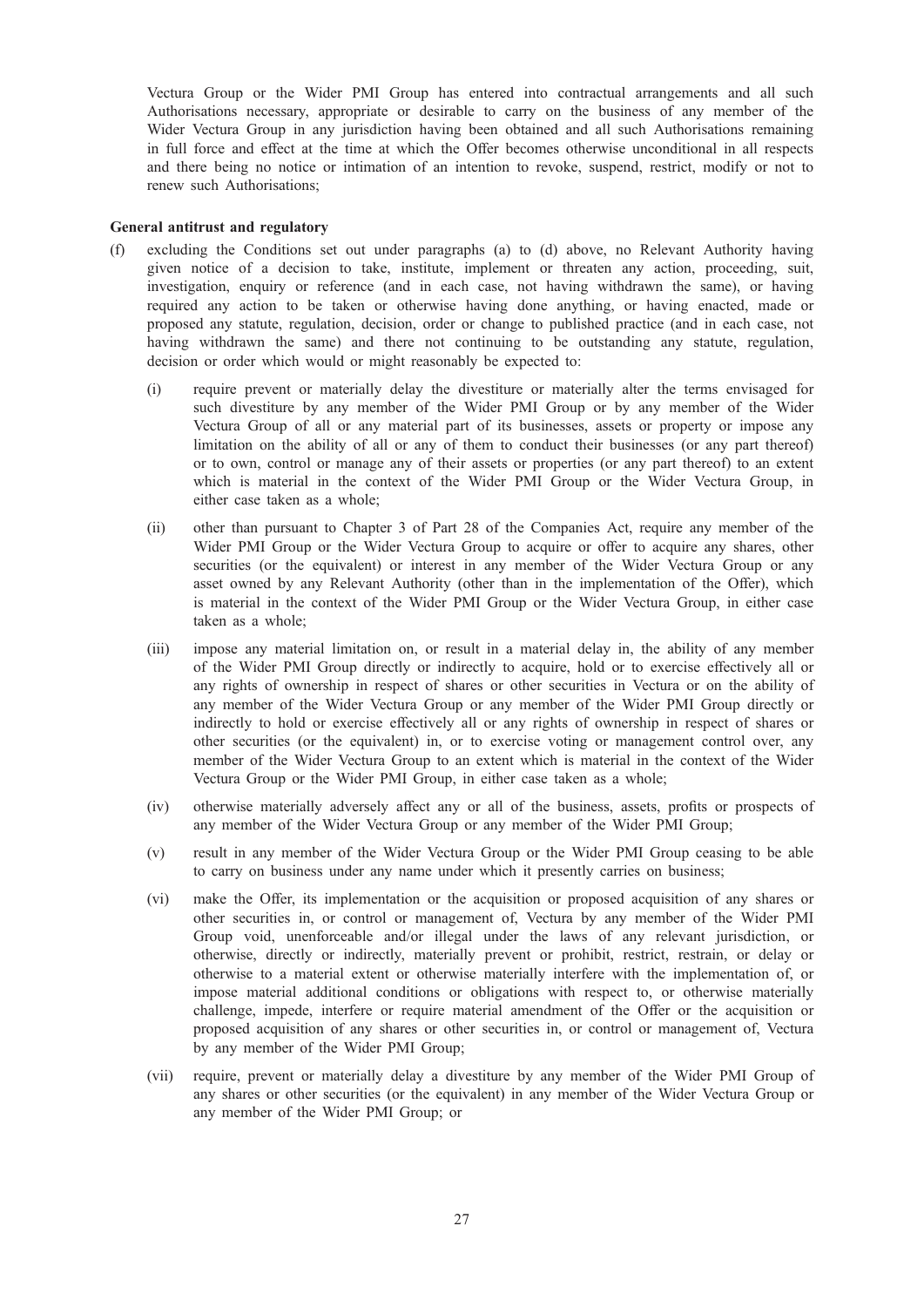(viii) impose any limitation on the ability of any member of the Wider PMI Group of any member of the Wider Vectura Group to conduct, integrate or co-ordinate all or any part of its business with all or any part of the business of any other member of the Wider PMI Group and/or the Wider Vectura Group which is material in the context of the Wider Vectura Group or the Wider PMI Group, in either case taken as a whole,

and all applicable waiting and other time periods (including any extensions thereof) during which any such Relevant Authority could decide to take, institute, implement or threaten any such action, proceeding, suit, investigation, enquiry or reference or take any other step under the laws of any jurisdiction in respect of the Offer or the acquisition or proposed acquisition of any Vectura Shares or otherwise intervene having expired, lapsed or been terminated;

#### Certain matters arising as a result of any arrangement, agreement, etc.

- (g) except as Disclosed, there being no provision of any arrangement, agreement, lease, licence, franchise, permit or other instrument to which any member of the Wider Vectura Group is a party or by or to which any such member or any of its assets is or may be bound, entitled or be subject or any event or circumstance which, as a consequence of the Offer or the acquisition or the proposed acquisition by any member of the Wider PMI Group of any shares or other securities (or the equivalent) in Vectura or because of a change in the control or management of any member of the Wider Vectura Group or otherwise, would reasonably be expected to result in, and in each case to an extent which is material in the context of the Wider PMI Group or the Wider Vectura Group as a whole:
	- (i) any monies borrowed by, or any other indebtedness, actual or contingent, of, or any grant available to, any member of the Wider Vectura Group being or becoming repayable, or capable of being declared repayable, immediately or prior to its or their stated maturity date or repayment date, or the ability of any such member to borrow monies or incur any indebtedness being withdrawn or inhibited or being capable of becoming or being withdrawn or inhibited;
	- (ii) the enforcement of any mortgage, charge or other security interest over the whole or any part of the business, property or assets of any member of the Wider Vectura Group or any such mortgage, charge or other security interest (whenever created, arising or having arisen) becoming enforceable;
	- (iii) any liability of any member of the Wider Vectura Group to make any severance, termination, bonus or other payment to any of its directors, or other officers;
	- (iv) the rights, liabilities, obligations, interests or business of any member of the Wider Vectura Group or any member of the Wider PMI Group under any such arrangement, agreement, licence, permit, lease or instrument or the interests or business of any member of the Wider Vectura Group or any member of the Wider PMI Group in or with any other person or body or firm or company (or any arrangement or arrangement relating to any such interests or business) being or becoming capable of being terminated, or adversely modified or affected or any onerous obligation or liability arising or any adverse action being taken thereunder;
	- (v) any member of the Wider Vectura Group ceasing to be able to carry on business under any name under which it presently carries on business;
	- (vi) the value of, or the financial or trading position or prospects of, any member of the Wider Vectura Group being prejudiced or adversely affected; or
	- (vii) the creation or acceleration of any liability (actual or contingent) by any member of the Wider Vectura Group other than trade creditors or other liabilities incurred in the ordinary course of business,

and no event having occurred which, under any provision of any arrangement, agreement, licence, permit, franchise, lease or other instrument to which any member of the Wider Vectura Group is a party or by or to which any such member or any of its assets are bound, entitled or subject, would, or would reasonably be expected to, result in any of the events or circumstances as are referred to in Conditions  $2(g)$  (i) to (vii) above;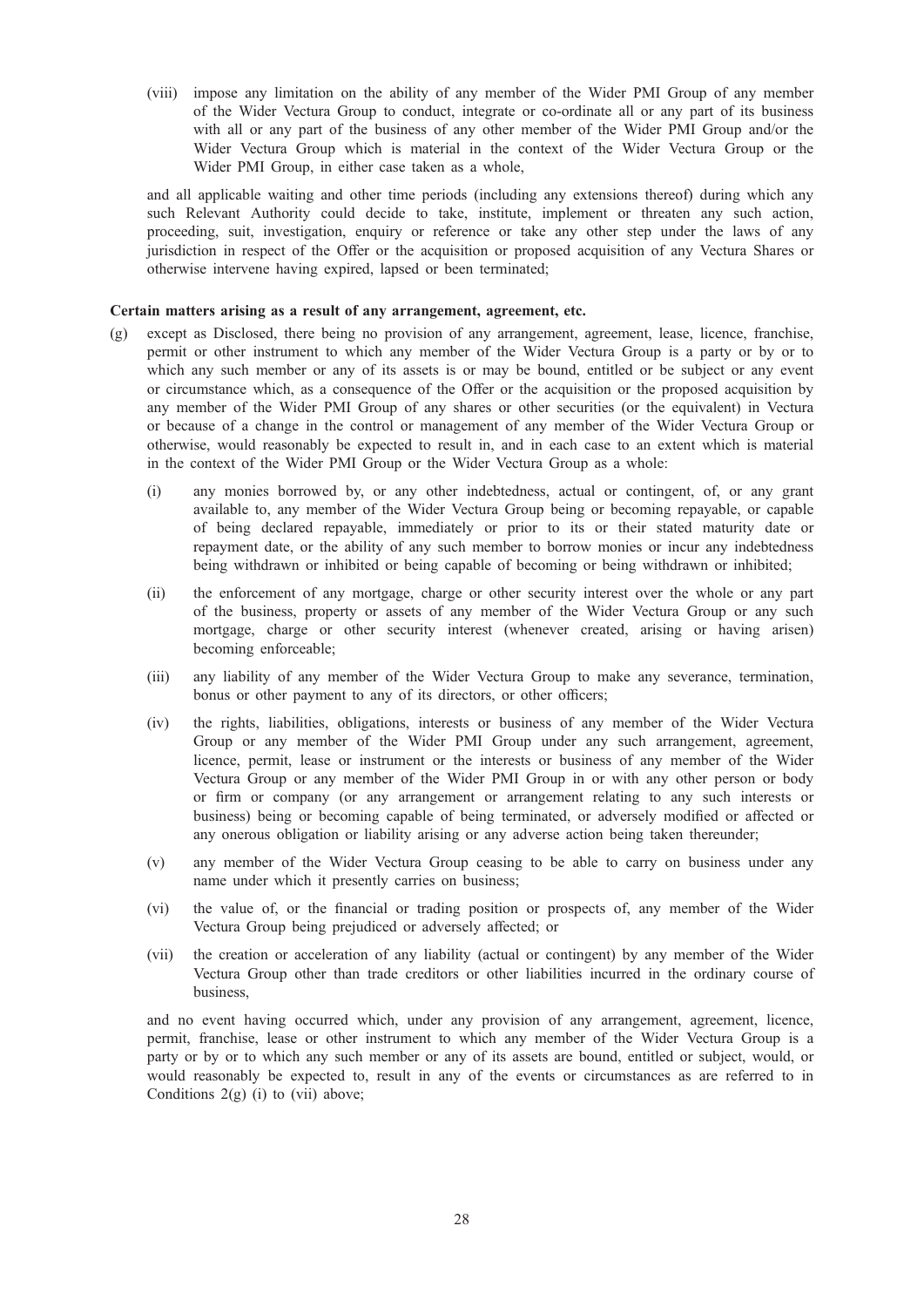#### Certain events occurring since 31 December 2020

- (h) except as Disclosed, no member of the Wider Vectura Group having since 31 December 2020:
	- (i) save as between Vectura and its wholly-owned subsidiaries or between such wholly-owned subsidiaries and save for the issue or transfer out of treasury of Vectura Shares on the exercise of options or vesting of awards granted in the ordinary course under the Vectura Share Plans issued or agreed to issue or authorised or proposed or announced its intention to authorise or propose the issue, of additional shares of any class, or securities or securities convertible into, or exchangeable for, or rights, warrants or options to subscribe for or acquire, any such shares, securities or convertible securities or transferred or sold or agreed to transfer or sell or authorised or proposed the transfer or sale of Vectura Shares out of treasury (except, where relevant, as between Vectura and wholly owned subsidiaries of Vectura or between the wholly owned subsidiaries of Vectura and except for the issue or transfer out of treasury of Vectura Shares on the exercise of employee share options or vesting of employee share awards in the ordinary course under the Vectura Share Plans);
	- (ii) except for the Interim Dividend (and except for the recommendation only of the special dividend proposed on 21 April 2021), recommended, declared, paid or made or proposed to recommend, declare, pay or make any bonus, dividend or other distribution (whether payable in cash or otherwise) other than dividends (or other distributions whether payable in cash or otherwise) lawfully paid or made by any wholly owned subsidiary of Vectura to Vectura or any of its wholly owned subsidiaries;
	- (iii) other than pursuant to the Offer (and except for transactions between Vectura and its wholly owned subsidiaries or between the wholly owned subsidiaries of Vectura) implemented, effected, authorised or proposed or announced its intention to implement, effect, authorise or propose any merger, demerger, reconstruction, amalgamation, scheme, commitment or acquisition or disposal of assets or shares or loan capital (or the equivalent thereof), in any undertaking or undertakings and in each case to an extent which is material in the context of the Wider Vectura Group taken as a whole;
	- (iv) except for transactions between Vectura and its wholly owned subsidiaries or between the wholly owned subsidiaries of Vectura disposed of, or transferred, mortgaged or created any security interest over any material asset or any right, title or interest in any material asset or authorised, proposed or announced any intention to do so, to an extent which, in each case, is material in the context of the Wider Vectura Group taken as a whole;
	- (v) except for transactions between Vectura and its wholly owned subsidiaries or between the wholly owned subsidiaries of Vectura, issued, authorised or proposed or announced an intention to authorise or propose, the issue of or made any change in or to the terms of any debentures or become subject to any contingent liability or incurred or increased any indebtedness to an extent which, in each case, is material in the context of the Wider Vectura Group taken as a whole;
	- (vi) entered into or varied or authorised, proposed or announced its intention to enter into or vary any material contract, arrangement, agreement, transaction or commitment (whether in respect of capital expenditure or otherwise) which is of a long term, unusual or onerous nature or magnitude or which is or which involves or could involve an obligation of a nature or magnitude which is reasonably likely to be materially restrictive on the business of any member of the Wider Vectura Group to an extent which, in each case, is material in the context of the Wider Vectura Group taken as a whole;
	- (vii) entered into or varied the terms of, or made any offer (which remains open for acceptance) to enter into or vary to a material extent the terms of any contract, service agreement, commitment or arrangement with any director or, senior executive of any member of the Wider Vectura Group save for salary increases or bonuses in the ordinary course;
	- (viii) proposed, agreed to provide or modified the terms of any share option scheme, incentive scheme or other benefit relating to the employment or termination of employment of any employee of the Wider Vectura Group, which is material in the context of the Wider Vectura Group taken as a whole;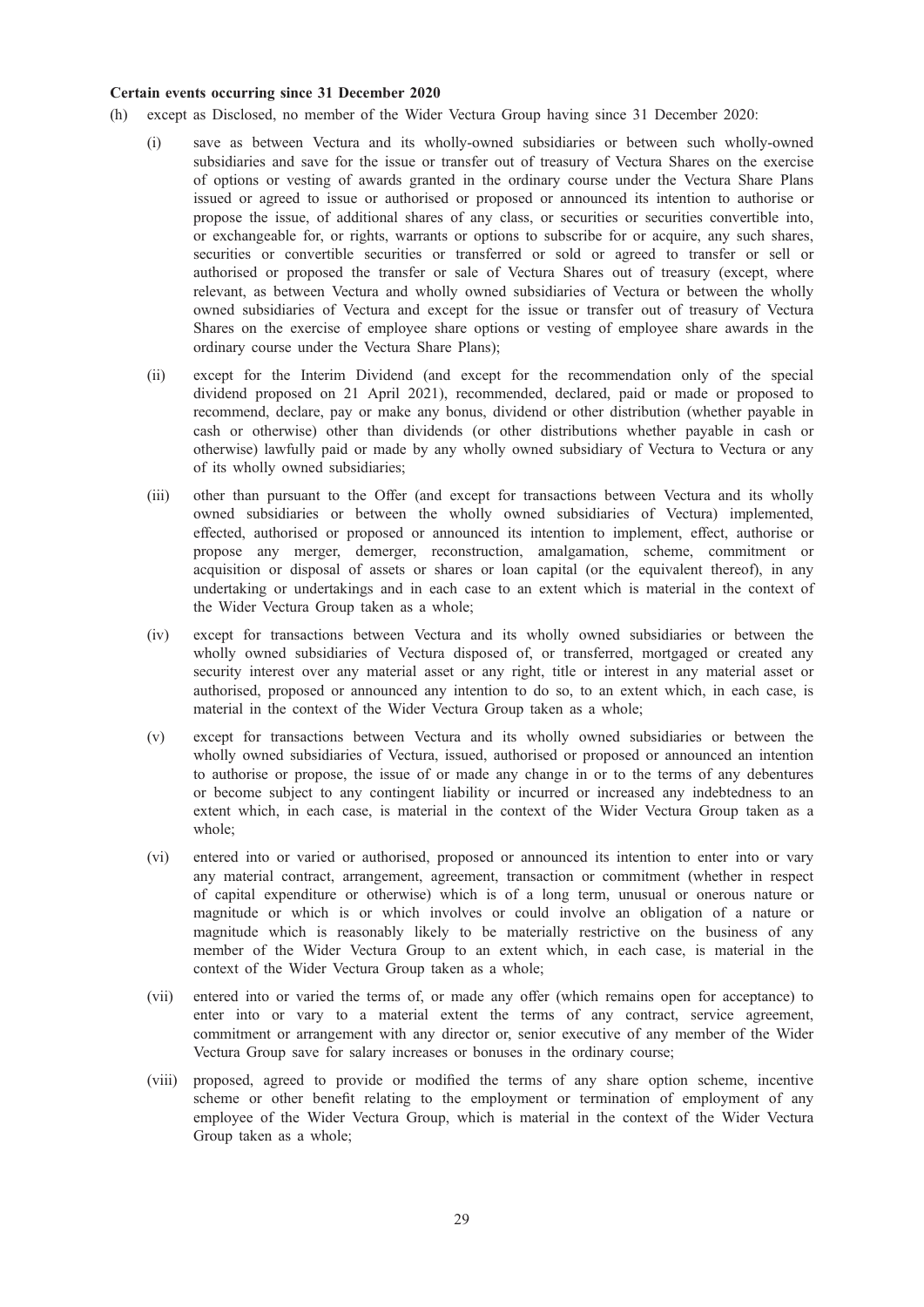- (ix) purchased, redeemed or repaid or announced any proposal to purchase, redeem or repay any of its own shares or other securities or reduced or, except in respect of the matters mentioned in sub-paragraph (i) above, made any other change to any part of its share capital to an extent which is material in the context of the Wider Vectura Group as a whole;
- (x) waived, compromised or settled any claim which is material in the context of the Wider Vectura Group taken as a whole;
- (xi) terminated or varied the terms of any agreement or arrangement between any member of the Wider Vectura Group and any other person in a manner which would, or would reasonably be expected to, have a material adverse effect on the financial position of the Wider Vectura Group taken as a whole;
- (xii) made any material alteration to its memorandum or articles of association or other incorporation documents (in each case, other than in connection with the Scheme);
- (xiii) except in relation to changes made or agreed as a result of, or arising from, changes to legislation, made or agreed or consented to any significant change to:
	- (A) the terms of the trust deeds and rules constituting the pension scheme(s) established by any member of the Wider Vectura Group for its directors, employees or their dependants;
	- (B) the contributions payable to any such scheme(s) or to the benefits which accrue, or to the pensions which are payable, thereunder;
	- (C) the basis on which qualification for, or accrual or entitlement to, such benefits or pensions are calculated or determined; or
	- (D) the basis upon which the liabilities (including pensions) of such pension schemes are funded, valued, made, agreed or consented to;
- (xiv) been unable, or admitted in writing that it is unable, to pay its debts or commenced negotiations with one or more of its creditors with a view to rescheduling or restructuring any of its indebtedness, or having stopped or suspended (or threatened to stop or suspend) payment of its debts generally or ceased or threatened to cease carrying on all or a substantial part of its business which is material in the context of the Wider Vectura Group taken as a whole;
- (xv) (other than in respect of a member of the Wider Vectura Group which is dormant and was solvent at the relevant time) taken or proposed any steps, corporate action or had any legal proceedings instituted or threatened against it in relation to the suspension of payments, a moratorium of any indebtedness, its winding-up (voluntary or otherwise), dissolution, reorganisation or for the appointment of a receiver, administrator, manager, administrative receiver, trustee or similar officer of all or any material part of its assets or revenues or any analogous or equivalent steps or proceedings in any jurisdiction or appointed any analogous person in any jurisdiction or had any such person appointed;
- (xvi) (except for transactions between Vectura and its wholly owned subsidiaries or between the wholly owned subsidiaries), made, authorised, proposed or announced an intention to propose any change in its loan capital;
- (xvii) entered into or implemented, any joint venture, asset or profit sharing arrangement, partnership or merger of business or corporate entities which, in each case, is material in the context of the Wider Vectura Group taken as a whole;
- (xviii) having taken (or agreed to take) any action which requires or would require, the consent of the Panel or the approval of Vectura Shareholders in general meeting in accordance with, or as contemplated by, Rule 21.1 of the Takeover Code; or
- (xix) entered into any agreement, arrangement, commitment or contract or passed any resolution or made any offer (which remains open for acceptance) with respect to or announced an intention to, or to propose to, effect any of the transactions, matters or events referred to in this Condition 2(h);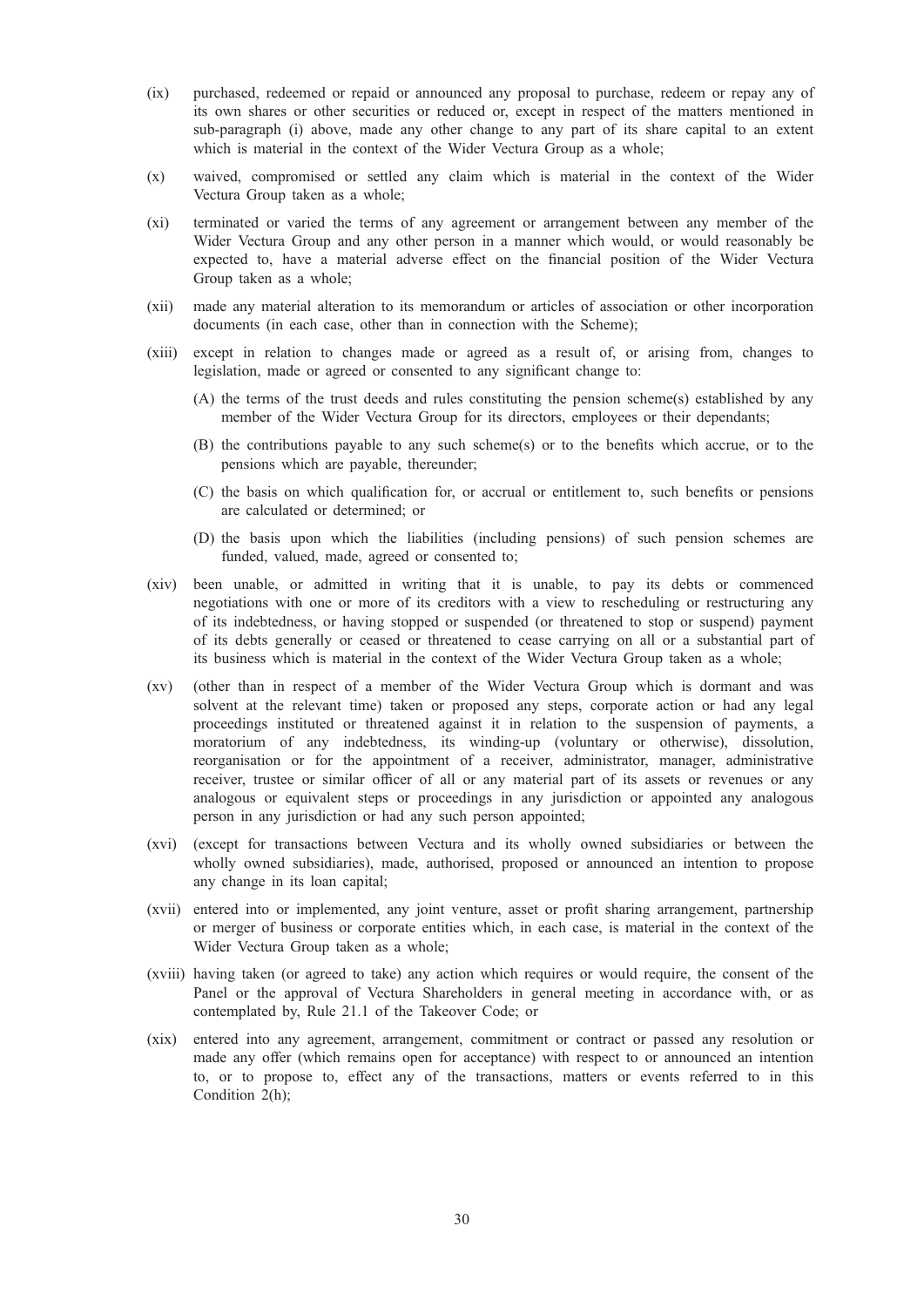#### No adverse change, litigation, regulatory enquiry or similar

- (i) except as Disclosed, since 31 December 2020 there having been:
	- (i) no adverse change and no circumstance having arisen which would be or be reasonably likely to be expected to result in any material adverse change in, the business, assets, financial or trading position or profits or prospects or operational performance of any member of the Wider Vectura Group to an extent which is material in the context of the Wider Vectura Group taken as a whole;
	- (ii) no litigation, arbitration proceedings, prosecution or other legal proceedings having been threatened, announced or instituted by or against or remaining outstanding against or in respect of, any member of the Wider Vectura Group or to which any member of the Wider Vectura Group is or is reasonably likely to be a party (whether as claimant, defendant or otherwise) having been threatened, announced, instituted or remaining outstanding by, against or in respect of, any member of the Wider Vectura Group, which, in any such case, would reasonably be expected to have a material adverse effect on the Wider Vectura Group as a whole;
	- (iii) no enquiry, review or investigation by, or complaint or reference to, any Relevant Authority against or in respect of any member of the Wider Vectura Group having been threatened, announced or instituted or remaining outstanding by, against or in respect of any member of the Wider Vectura Group, which, in any such case, would reasonably be expected to have a material adverse effect on the Wider Vectura Group as a whole;
	- (iv) no contingent or other liability having arisen or become apparent to PMI Bidder or increased other than in the ordinary course of business which is reasonably likely to affect materially and adversely the business, assets, financial or trading position or profits or prospects of any member of the Wider Vectura Group to an extent which is material in the context of the Wider Vectura Group taken as a whole;
	- (v) no member of the Wider Vectura Group having conducted its business in breach of applicable laws and regulations in a manner which is material in the context of the Wider Vectura Group as a whole; and
	- (vi) no steps having been taken and no omissions having been made which are reasonably likely to result in the withdrawal, cancellation, termination or modification of any licence held by any member of the Wider Vectura Group which is necessary for the proper carrying on of its business and the withdrawal, cancellation, termination or modification of which is material and likely to have an adverse effect on the Wider Vectura Group taken as a whole;

#### No discovery of certain matters regarding information, liabilities and environmental issues

- (j) except as Disclosed, PMI Bidder not having discovered since 31 December 2020:
	- (i) that any financial, business or other information concerning the Wider Vectura Group publicly announced prior to the date of the Original Announcement or disclosed to any member of the Wider PMI Group by or on behalf of any member of the Wider Vectura Group prior to the date of the Original Announcement is misleading, contains a material misrepresentation of any fact, or omits to state a fact necessary to make that information not misleading, and which is, in any case, material in the context of the Wider Vectura Group taken as a whole;
	- (ii) that any member of the Wider Vectura Group or any partnership, company or other entity in which any member of the Wider Vectura Group has a significant economic interest and which is not a subsidiary undertaking of Vectura is subject to any liability, contingent or otherwise and which is material in the context of the Wider Vectura Group taken as a whole;
	- (iii) any information which affects the impact of any information disclosed at any time by or on behalf of the Wider Vectura Group and which is material in the context of the Wider Vectura Group taken as a whole;
	- (iv) that any past or present member of the Wider Vectura Group has not complied in any material respect with all applicable legislation, regulations or other requirements of any jurisdiction or any Authorisations relating to the use, treatment, storage, carriage, disposal, discharge, spillage, release, leak or emission of any waste or hazardous substance or any substance likely to impair the environment (including property) or harm human or animal health or otherwise relating to environmental matters or the health and safety of humans, which non-compliance would be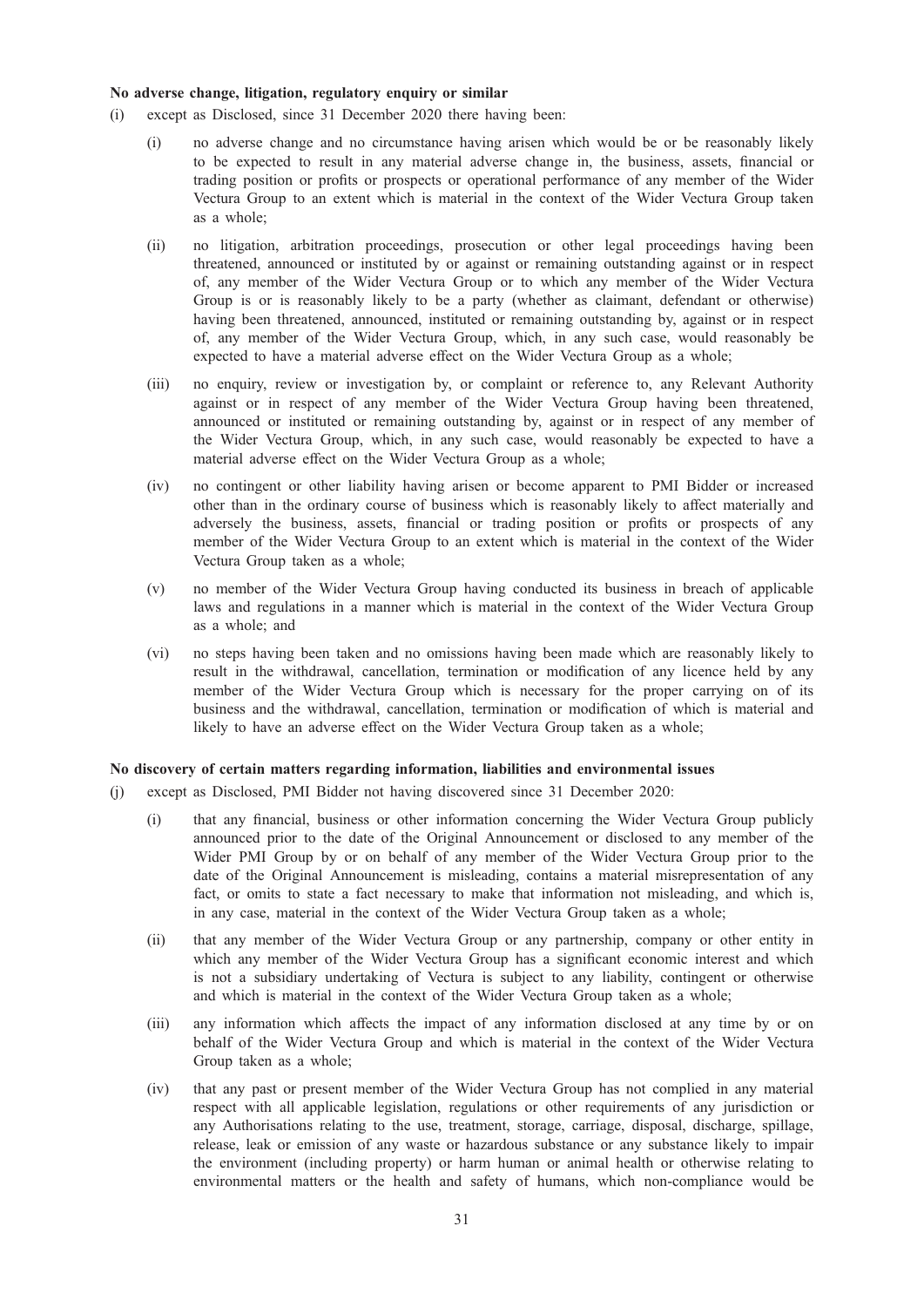likely to give rise to any liability including any penalty for non-compliance (whether actual or contingent) on the part of any member of the Wider Vectura Group which is material in the context of the Wider Vectura Group taken as a whole;

- (v) that there has been a material disposal, discharge, spillage, accumulation, release, leak, emission or the migration, production, supply, treatment, storage, transport or use of any waste or hazardous substance or any substance likely to impair the environment (including any property) or harm human or animal health which (whether or not giving rise to non-compliance with any law or regulation), would be likely to give rise to any material liability (whether actual or contingent) on the part of any member of the Wider Vectura Group;
- (vi) that there is or is reasonably likely to be any material obligation or liability (whether actual or contingent) or requirement to make good, remediate, repair, reinstate or clean up any property, asset or any controlled waters currently or previously owned, occupied, operated or made use of or controlled by any past or present member of the Wider Vectura Group (or on its behalf), or in which any such member may have or previously have had or be deemed to have had an interest, under any environmental legislation, common law, regulation, notice, circular, Authorisation or order of any Relevant Authority in any jurisdiction or to contribute to the cost thereof or associated therewith or indemnify any person in relation thereto in any such case which is material in the context of the Wider Vectura Group taken as a whole; or
- (vii) that circumstances exist (whether as a result of making the Offer or otherwise) which would be reasonably likely to lead to any Relevant Authority instituting (or whereby any member of the Wider Vectura Group would be likely to be required to institute), an environmental audit or take any steps which would in any such case be reasonably likely to result in any actual or contingent liability to improve or install new plant or equipment or to make good, repair, reinstate or clean up any property of any description or any asset now or previously owned, occupied or made use of by any past or present member of the Wider Vectura Group (or on its behalf) or by any person for which a member of the Wider Vectura Group is or has been responsible, or in which any such member may have or previously have had or be deemed to have had an interest, which is material in the context of the Wider Vectura Group taken as a whole;

#### Anti-corruption, sanctions and criminal property

- (k) except as Disclosed, PMI Bidder not having discovered that:
	- (i) any past or present member of the Wider Vectura Group or any person that performs or was performing services for or on behalf of any such company (including any past or present director, officer, employee or agent) is or has, in each case only whilst a member of or performing services for or on behalf of the Wider Vectura Group, engaged in any activity, practice or conduct which would constitute an offence under the Bribery Act 2010, the US Foreign Corrupt Practices Act of 1977 or any other applicable anti-corruption legislation;
	- (ii) any past or present member of the Wider Vectura Group has engaged in any transaction which would cause any member of the Wider PMI Group to be in breach of applicable law or regulation upon completion of the Offer, including the economic sanctions of the United States Office of Foreign Assets Control or HM Treasury & Customs, or any government, entity or individual targeted by any of the economic sanctions of the United Nations, the United States or the European Union or any of its member states;
	- (iii) any member of the Wider Vectura Group, or any of their respective directors, officers or employees, is ineligible to be (or any past member of the Wider Vectura Group was, or any past director, officer or employee who was at any time during the course of their engagement with any past or present member of the Wider Vectura Group, ineligible to be) awarded any contract or business under section 23 of the Public Contracts Regulations 2006 or section 26 of the Utilities Contracts Regulations (2006) (each as amended); or
	- (iv) any asset of any member of the Wider Vectura Group constitutes criminal property as defined by section 340(3) of the Proceeds of Crime Act 2002 (but disregarding paragraph (b) of that definition).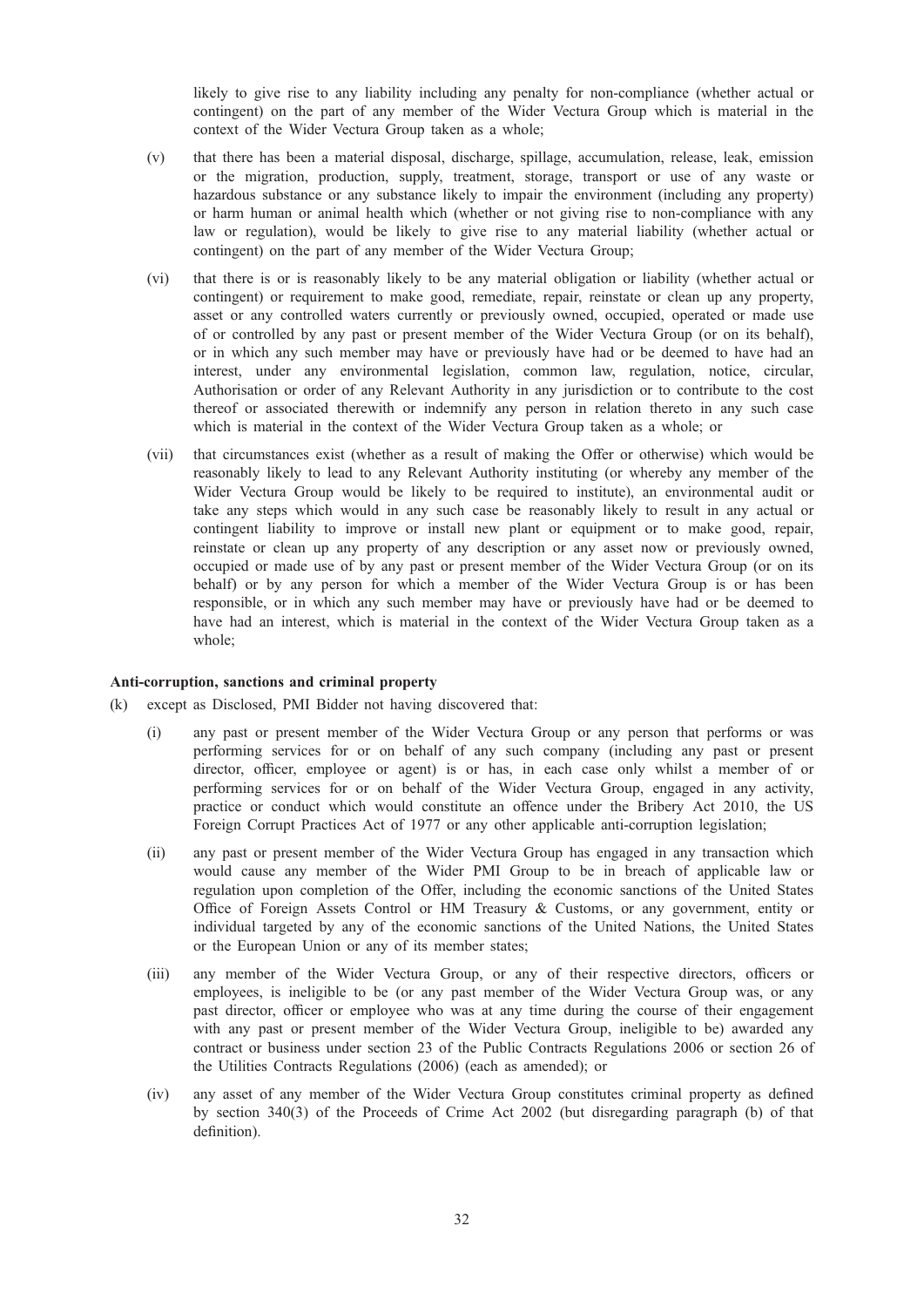### SECTION B: WAIVER AND INVOCATION OF THE CONDITIONS

- 1. PMI Bidder reserves the right to waive, in whole or in part, all or any of the Conditions set out in Section A of this Part 2, except for Condition 1 which cannot be waived. The Offer is subject to the satisfaction (or waiver, if permitted) of the Conditions set out in this Part 2, to the further terms set out in this Part 2, and to the full terms and conditions set out in this document and the Form of Acceptance.
- 2. PMI Bidder shall be under no obligation to waive (if capable of waiver), to determine to be or remain satisfied or to treat as satisfied any of Conditions  $2(a)$  to  $2(k)$  (inclusive) by a date earlier than the latest date specified above for the fulfilment of the relevant Condition, notwithstanding that the other Conditions to the Offer may at such earlier date have been waived or fulfilled and that there are at such earlier date no circumstances indicating that any such Condition(s) may not be capable of fulfilment.
- 3. The Offer will lapse if:
	- (a) in so far as the Offer or any matter arising from or relating to the Offer constitutes a concentration with a Community dimension within the scope of the EU Merger Regulations, the European Commission initiates proceedings under Article 6(1)(c) of the EU Merger Regulations;
	- (b) or the Offer or any matter arising from or relating to the Offer becomes subject to a CMA Phase 2 Reference,

in each case before the later of 1.00 pm (London time) on 15 September 2021 and the date when the Offer becomes or is declared unconditional as to acceptances.

- 4. If the Offer lapses it will cease to be capable of further acceptance. Vectura Shareholders who have accepted the Offer and PMI Bidder shall then cease to be bound by acceptances delivered on or before the date on which the Offer lapses.
- 5. Under Rule 13.5(a) of the Takeover Code, PMI Bidder may not invoke a Condition to the Offer so as to cause the Offer not to proceed, to lapse or to be withdrawn unless the circumstances which give rise to the right to invoke the Condition are of material significance to PMI Bidder in the context of the Offer.
- 6. PMI Bidder may only invoke a Condition that is subject to Rule 13.5(a) of the Takeover Code with the consent of the Panel.
- 7. Condition 1 is not subject to Rule 13.5(a) of the Takeover Code.
- 8. If PMI Bidder is required by the Panel to make an offer or offers for Vectura Shares under the provisions of Rule 9 of the Takeover Code, PMI Bidder may make such alterations to the Conditions as are necessary to comply with the provisions of that Rule.
- 9. Each of the Conditions shall be regarded as a separate Condition and shall not be limited by reference to any other Condition.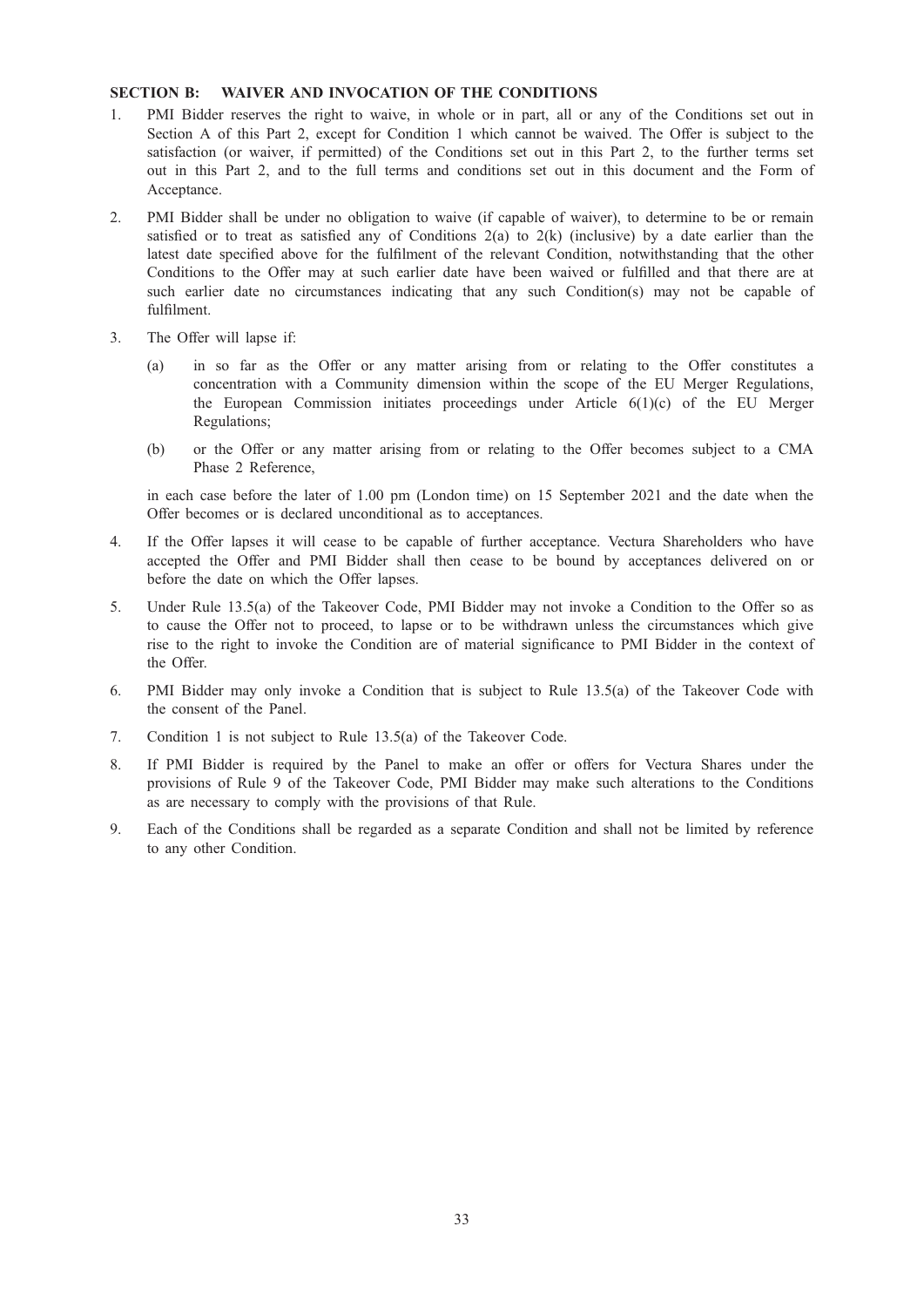## SECTION C: FURTHER TERMS OF THE OFFER

The following further terms and conditions apply to the Offer, unless the contrary is expressed or the context requires otherwise.

Unless the context requires otherwise, any reference in this Section C, Section D or Section E of this Part 2 and in the Form of Acceptance:

- (a) to the "Offer" includes any revision, variation, renewal or extension of the Offer and includes any election available in connection with the Offer;
- (b) to the "Acceptance Condition" means the condition set out in paragraph 1 of Section A of this Part 2;
- (c) to the "Offer becoming unconditional" means the Acceptance Condition becoming or being declared satisfied whether or not any other condition of the Offer remains to be fulfilled and references to the Offer having become or not become unconditional shall be construed accordingly;
- (d) to the Offer becoming "unconditional in all respects" means the Offer being or becoming or being declared unconditional in all respects;
- (e) to "acceptances of the Offer" includes deemed acceptances of the Offer;
- (f) "Day 39" shall mean 24 September 2021 (or such other date as PMI Bidder may decide with the agreement of the Panel);
- (g) "Day 46" shall mean 1 October 2021 (or such other date as PMI Bidder may decide with the agreement of the Panel);
- (h) "Day 60" shall mean 15 October 2021 (or such other date as PMI Bidder may decide with the agreement of the Panel); and
- (i) to the "Offer Period" means, in relation to the Offer, the period commencing on 25 May 2021, until the latest of:
	- (i) 1.00 pm on 15 September 2021;
	- (ii) the time and date when the Offer lapses; and
	- (iii) the time and date when the Offer becomes unconditional.

### 1. Offer timetable and acceptance period

- (a) Save as provided in this paragraph 1 of this Section C, the Offer will initially be open for acceptance until 1.00 pm on 15 September 2021.
- (b) Although no revision is envisaged, if the Offer is revised it will remain open for acceptance for a period of at least 14 days (or such other period as the Panel may permit) from the date on which the revised offer document is published. Except with the Panel's consent, no revision of the Offer may be published after Day 46 or, if later, the date falling 14 days before the last date the Offer can become unconditional.
- (c) The Offer, whether revised or not, shall not (except with the Panel's consent) be capable of becoming unconditional after midnight on Day 60 (or any earlier time and/or date beyond which PMI Bidder has stated that the Offer will not be extended unless PMI Bidder has, where permitted, withdrawn that statement), nor of being kept open for acceptance after that time and date unless it has previously become unconditional, provided that PMI Bidder reserves the right, with the Panel's consent, to extend the Offer to a later time(s) and/or date(s). Except with the Panel's consent, PMI Bidder may not, for the purpose of determining whether the Acceptance Condition has been satisfied, take into account acceptances received or purchases of Vectura Shares made after 1.00 pm on Day 60 (or any earlier time and/or date beyond which PMI Bidder has stated that the Offer will not be extended unless where permitted, it has withdrawn that statement) or, if the Offer is extended with the Panel's consent, any such later time(s) and/or date(s) as may be agreed with the Panel. If the latest time at which the Offer may become unconditional is extended beyond midnight on Day 60, acceptances received and purchases of Vectura Shares made in respect of which relevant documents are received by Computershare after 1.00 pm on Day 60 may (except where the Takeover Code permits otherwise) only be taken into account with the Panel's agreement.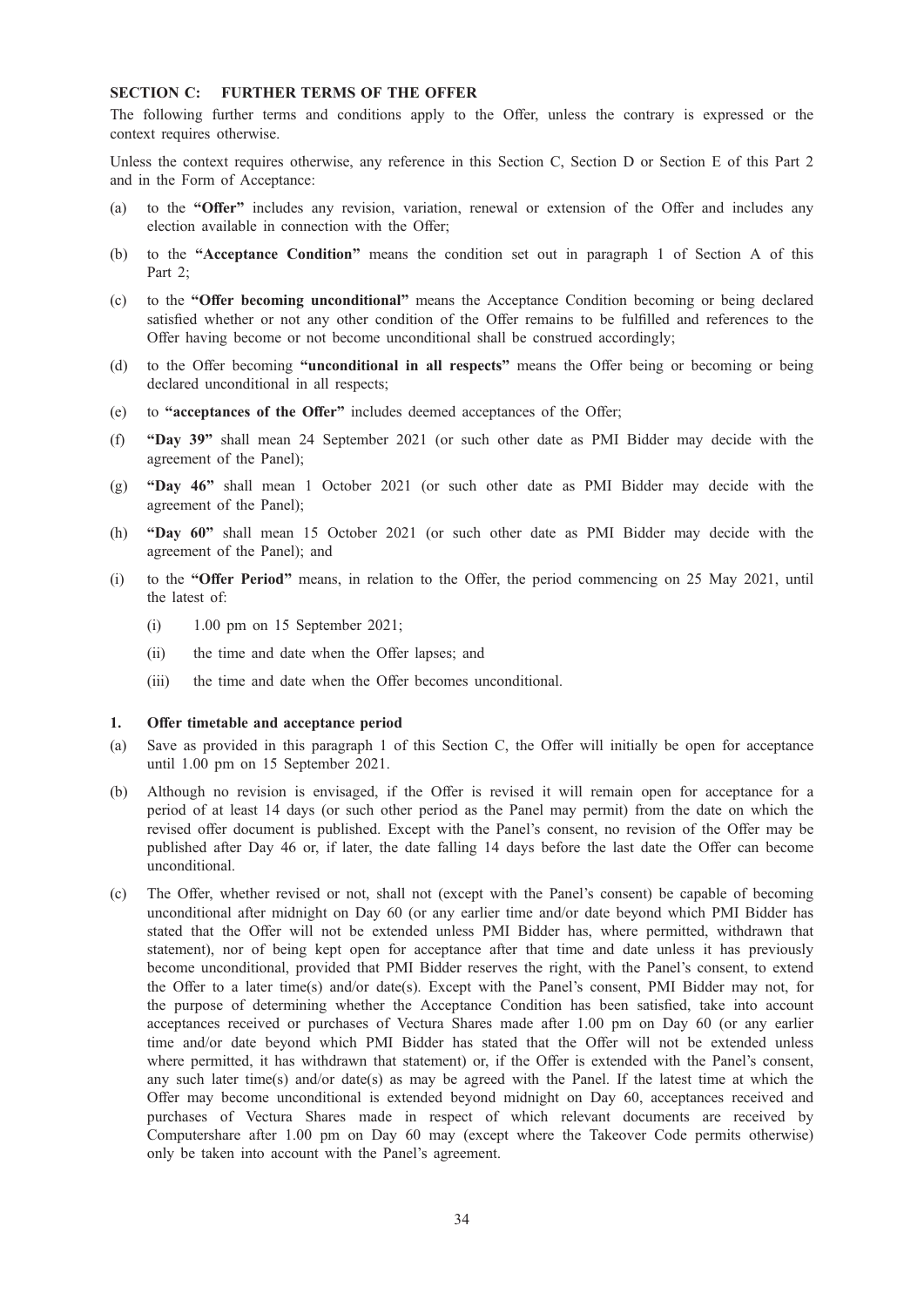- (d) If the Offer becomes unconditional, it will remain open for acceptance for not less than 14 days from the date on which it would otherwise have expired. If the Offer has become unconditional and it is stated by or on behalf of PMI Bidder that the Offer will remain open until further notice, then not less than 14 days' notice in writing will be given, before closing the Offer, to those Vectura Shareholders who have not accepted the Offer.
- (e) If a competitive situation (as determined by the Panel) is continuing on the Business Day immediately preceding Day 60, PMI Bidder will enable holders of Vectura Shares in uncertificated form who have not already validly accepted the Offer but who have previously accepted the competing offer to accept the Offer by a special form of acceptance to take effect on Day 60 (or such other date as agreed with the Panel). It shall be a condition of such special form of acceptance being a valid acceptance of the Offer that (A) it is received by Computershare on or before Day 60 (or such other date as agreed with the Panel); (B) the relevant Vectura Shareholder shall have applied to withdraw his or her acceptance of the competing offer but that the Vectura Shares to which such withdrawal relates shall not have been released from escrow before Day 60 (or such other date as agreed with the Panel) by the escrow agent to the competing offer; and (C) the Vectura Shares to which the special form of acceptance relates are not transferred to escrow in accordance with the procedure for acceptance set out in this document on or before Day 60 (or such other date as agreed with the Panel), but an undertaking is given that they will be so transferred as soon as possible thereafter. Vectura Shareholders wishing to use such forms of acceptance should apply to Computershare by telephone between 8.30 am and 5.30 pm Monday to Friday (excluding UK public holidays) on (0) 370 707 1387 from within the UK (or on +44 (0) 370 707 1387 if calling from outside the UK). Calls are charged at the standard geographic rate and will vary by provider. Calls from outside the United Kingdom will be charged at the applicable international rate. Please note that Computershare cannot provide any financial, legal or tax advice and calls may be recorded and monitored for security and training purposes. Notwithstanding the right to use such special form of acceptance, holders of Vectura Shares in uncertificated form may not use a Form of Acceptance (or any other purported acceptance form) for the purposes of accepting the Offer in respect of such shares.
- (f) If a competitive situation arises after PMI Bidder has made a "no extension" statement in relation to the offer after PMI Bidder's offer was deemed to be final on 12 August 2021, PMI Bidder may, if it specifically reserved the right to do so at the time such statement was made, or otherwise with the Panel's consent, choose not to be bound by and withdraw that statement and extend or revise the Offer (as appropriate) provided that it complies with the requirements of the Takeover Code and, in particular, that:
	- (i) it announces such withdrawal and that it is free to extend or revise the Offer (as appropriate) as soon as possible (and in any event within four Business Days of the firm announcement of the competing offer or other competitive situation) and Vectura Shareholders are informed in writing at the earliest practicable opportunity or, in the case of Vectura Shareholders with registered addresses outside the United Kingdom or whom PMI Bidder or BofA Securities know to be a nominee, trustee or custodian holding Vectura Shares for such persons, by announcement in the UK at the earliest practicable opportunity; and
	- (ii) any Vectura Shareholders who accepted the Offer after the date of the "no extension" or "no increase" statement are given a right of withdrawal in accordance with paragraph 3(c) of this Section C of Part 2.
- (g) PMI Bidder may, if it has reserved the right to do so (or otherwise with the consent of the Panel), choose not to be bound by a "no increase" or a "no extension" statement if it would otherwise prevent the publication of an increased or improved offer (either as to the value or nature of the consideration offered or otherwise) which is recommended for acceptance by the Vectura Directors or in other circumstances permitted by the Panel.
- (h) PMI Bidder may, if it has reserved the right to do so and Vectura makes an announcement of the kind referred to in Rule 31.9 of the Takeover Code after Day 39 choose not to be bound by a "no increase" or a "no extension" statement and revise or extend the Offer with the consent of the Panel, provided that PMI Bidder complies with the requirements of the Takeover Code and in particular that notice to this effect is given as soon as possible (and in any event within four Business Days of the date of Vectura's announcement) and shareholders are informed in writing at the earliest opportunity.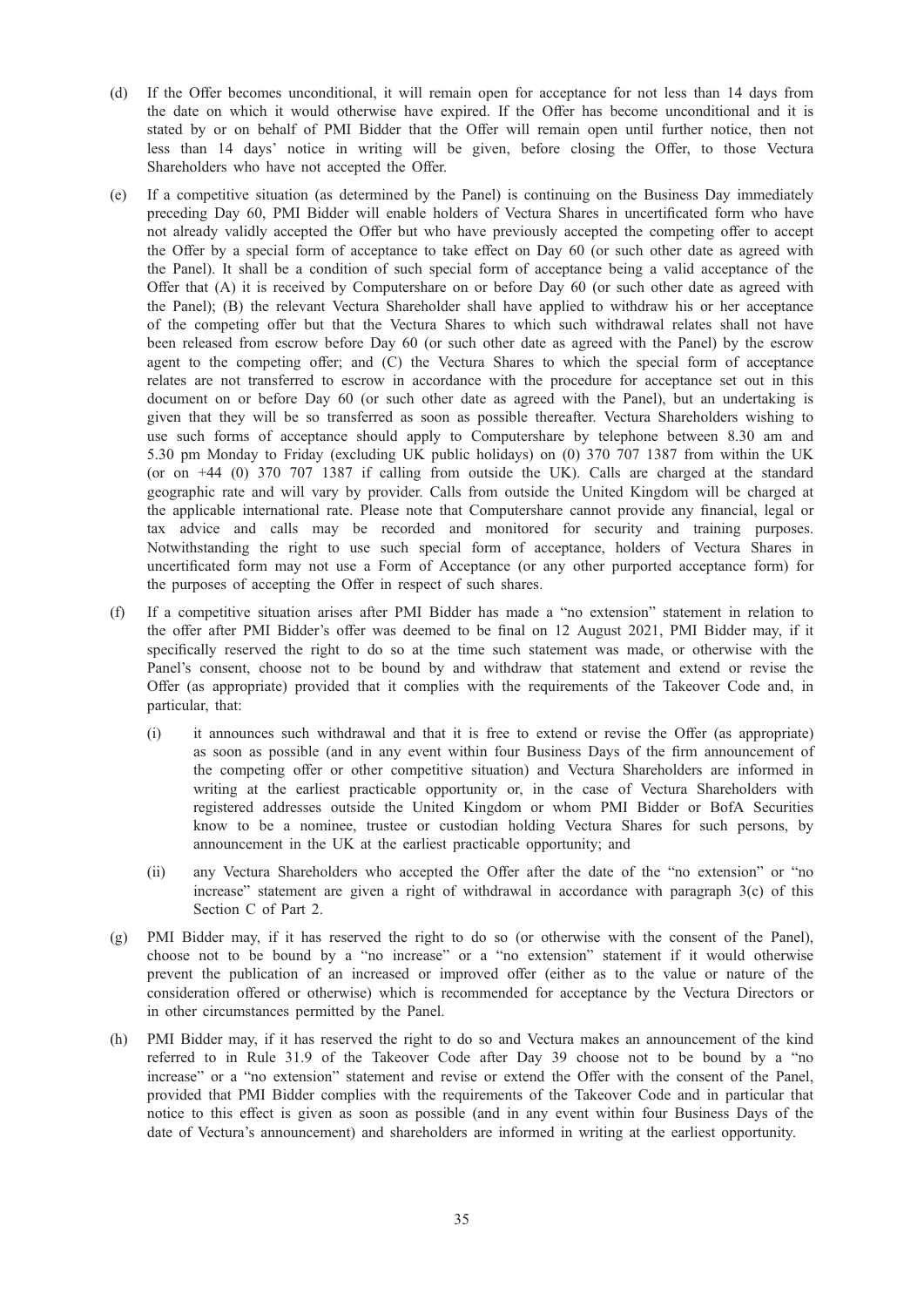(i) For the purpose of determining at any particular time whether the Acceptance Condition has been satisfied, PMI Bidder shall be entitled to take account only of those Vectura Shares carrying voting rights which have been unconditionally allotted or issued before that time and written notice of allotment or issue of which, containing all the relevant details, has been received before that time by Computershare from Vectura or its agents at the address specified in paragraph 3(a) of this Section C. E-mail or facsimile or other electronic transmission will not constitute written notice for these purposes.

### 2. Announcements

- (a) Without prejudice to paragraph 3(a) of this Section C, by 8.00 am on the Business Day (the "relevant day") following the day on which the Offer is due to expire or becomes unconditional or is revised or extended, as the case may be (or such later time(s) or date(s) as the Panel may agree), PMI Bidder will make an appropriate announcement. The announcement will state (unless otherwise permitted by the Panel):
	- (i) the number of Vectura Shares for which acceptances of the Offer have been received (showing the extent, if any, to which such acceptances have been received from persons acting in concert with PMI Bidder or in respect of Vectura Shares which were subject to an irrevocable commitment or a letter of intent procured by PMI Bidder or any of its concert parties);
	- (ii) details of any relevant securities of Vectura in which PMI Bidder or any person acting in concert with it has an interest or in respect of which it has a right to subscribe, in each case specifying the nature of the interests or rights concerned. Similar details of any short positions (whether conditional or absolute and whether in the money or otherwise), including any short position under a derivative, any agreement to sell or any delivery obligation or right to require another person to purchase or take delivery, will also be stated;
	- (iii) details of any relevant securities of Vectura in respect of which PMI Bidder or any of its concert parties has an outstanding irrevocable commitment or letter of intent; and
	- (iv) details of any relevant securities of Vectura which PMI Bidder or any person acting in concert with it has borrowed or lent, save for any borrowed shares which have been either on-lent or sold,

and will in each case specify the percentage of each class of relevant securities of Vectura represented by each of these figures. Any such announcement shall include a prominent statement of the total number of Vectura Shares which PMI Bidder may count towards the satisfaction of the Acceptance Condition and the percentage of Vectura Shares represented by this figure.

- (b) Any decision to extend the time and/or date by which the Acceptance Condition has to be fulfilled may be made at any time up to, and will be announced not later than, 8.00 am on the relevant day (as defined in paragraph 2(a) of this Section C) or such later time(s) and/or date(s) as the Panel may agree. The announcement will state the next expiry time and date unless the Offer is then unconditional, in which case a statement may instead be made that the Offer will remain open until further notice.
- (c) In computing the number of Vectura Shares represented by acceptances and/or purchases, there may be included or excluded for announcement purposes acceptances and purchases which are not complete in all respects or which are subject to verification save that those which could not be counted towards fulfilment of the Acceptance Condition under Notes 4, 5 and 6 and Note 8 on Rule 10 of the Takeover Code shall not (unless agreed by the Panel) be included.
- (d) In this Part 2, references to the making of an announcement or the giving of notice by or on behalf of PMI Bidder include the release of an announcement to the press and/or the transmission by whatever means of an announcement to a Regulatory Information Service. An announcement made otherwise than to a Regulatory Information Service shall be notified simultaneously to a Regulatory Information Service (unless otherwise agreed by the Panel).
- (e) A copy of any announcement made by PMI Bidder in accordance with this paragraph 2 will be available, subject to certain restrictions relating to persons resident in Restricted Jurisdictions, for inspection on PMI's website at www.PMI.com promptly and in any event by no later than 12 noon on the Business Day following the announcement.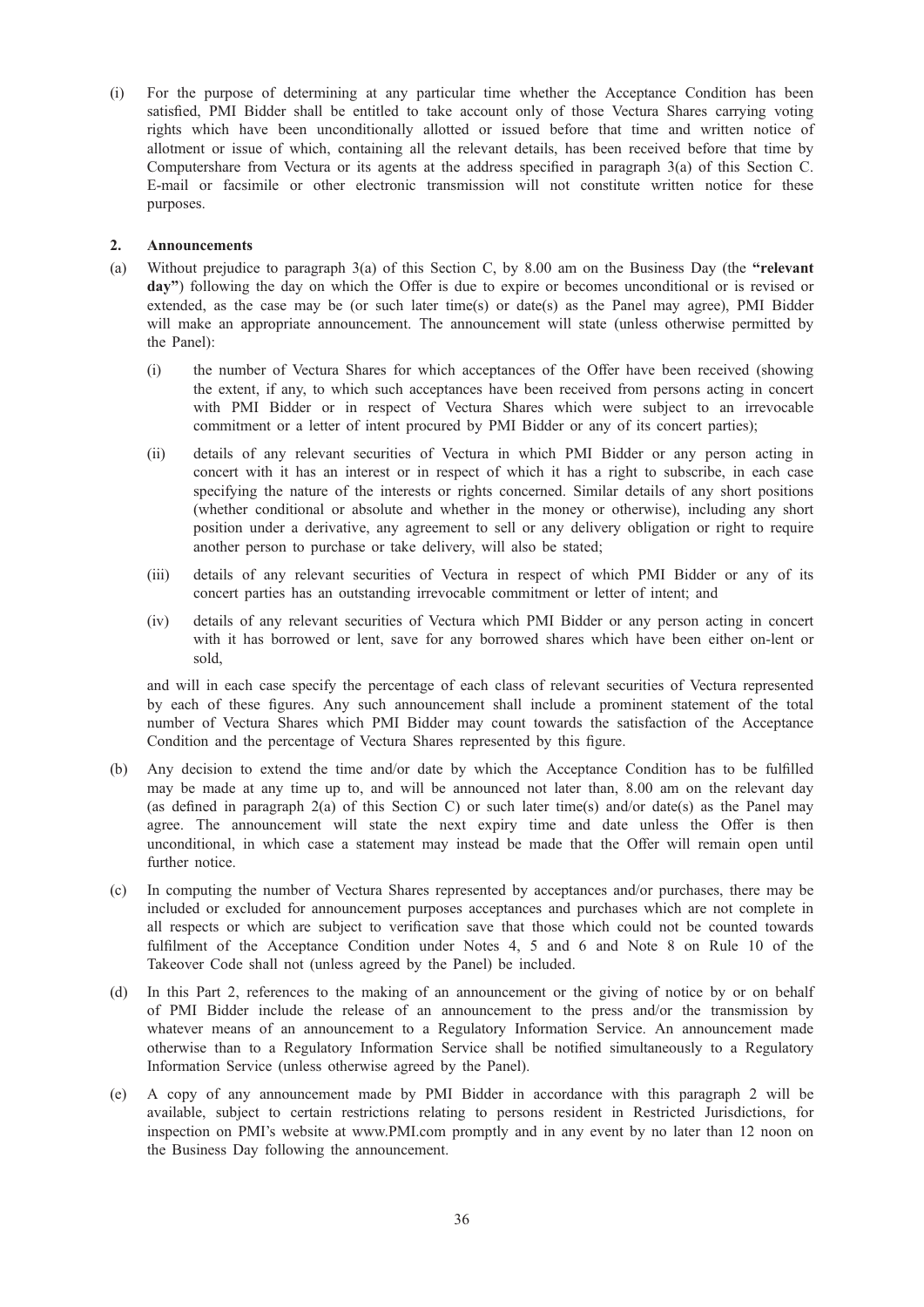(f) Without limiting the manner in which PMI Bidder may choose to make any public statement and subject to PMI Bidder's obligations under applicable law and rules and paragraph 2(e) above, PMI Bidder will have no obligation to publish, advertise or otherwise communicate any such public announcement other than by making a release to a Regulatory Information Service.

# 3. Rights of withdrawal

- (a) If PMI Bidder, having announced the Offer to be unconditional, fails to comply by 3.30 pm on the relevant day (as defined in paragraph 2(a) of this Section C (or such later time(s) and/or date(s) as the Panel may agree) with any of the other requirements specified in paragraph 2(a) of this Section C, an accepting Vectura Shareholder may immediately thereafter withdraw his or her acceptance of the Offer by written notice received by post by Computershare, Corporate Actions 2, Bristol, BS99 6AG (or, in the case of Vectura Shares held in uncertificated form, in the manner referred to in paragraph 3(g) of this Section C). Subject to paragraph 1(b) of this Section C, this right of withdrawal may be terminated not less than eight days after the relevant day (as defined in paragraph 2(a) of this Section C) by PMI Bidder confirming, if that be the case, that the Offer is still unconditional, and complying with the other requirements specified in paragraph 2(a) of this Section C. If any such confirmation is given, the first period of 14 days referred to in paragraph 1(d) of this Section C will run from the date of such confirmation and compliance.
- (b) If by 1.00 pm on the date which is 21 days after the first closing date of the Offer (or such later time(s) and/or date(s) as the Panel may agree) the Offer has not become unconditional, an accepting Vectura Shareholder may withdraw his or her acceptance at any time thereafter by written notice in the manner referred to in paragraph 3(a) of this Section C (or, in the case of Vectura Shares held in uncertificated form, in the manner set out in paragraph 3(g) of this Section C) before the earlier of:
	- (i) the time when the Offer becomes unconditional; and
	- (ii) the final time for lodgement of acceptances of the Offer which can be taken into account in accordance with paragraph 1(c) of this Section C.
- (c) If a "no extension" statement and/or a "no increase" statement has been withdrawn in accordance with paragraph 1 of this Section C, any Vectura Shareholder who accepts the Offer after the date of the statement may withdraw his or her acceptance in the manner referred to in paragraph 3(a) of this Section C (or, in the case of Vectura Shares held in uncertificated form, in the manner set out in paragraph 3(g) of this Section C) not later than the eighth day after the date on which written notice of withdrawal of the statement is posted to Vectura Shareholders.
- (d) If an accepting Vectura Shareholder withdraws his or her acceptance, all documents of title and other documents lodged with the Form of Acceptance will be returned as soon as practicable following the receipt of the withdrawal (and in any event within 14 calendar days) and Computershare will immediately give instructions for the release of securities held in escrow.
- (e) Except as provided by this paragraph 3 of this Section C or as otherwise agreed in writing between PMI Bidder and any particular Vectura Shareholder, acceptances under the Offer shall be irrevocable.
- (f) In this paragraph 3, "written notice" (including any letter of appointment, direction or authority) means notice in writing bearing the original signature(s) of the relevant accepting Vectura Shareholder(s) or his/their agent(s) duly appointed in writing (evidence of whose appointment is produced with the notice in a form reasonably satisfactory to PMI Bidder) given by post to Computershare, Corporate Actions 2, Bristol, BS99 6AG. E-mail or facsimile or other electronic transmission or copies will not be sufficient to constitute written notice. No notice which is postmarked in, or otherwise appears to PMI Bidder or its agents to have been sent from, a Restricted Jurisdiction will be treated as valid.
- (g) In the case of Vectura Shares held in uncertificated form, if withdrawals are permitted pursuant to paragraph 3(a), 3(b) or 3(c) of this Section C, an accepting Vectura Shareholder may withdraw his or her acceptance through CREST by sending (or, if a CREST sponsored member, procuring that his or her CREST sponsor sends) an ESA instruction to settle in CREST in relation to each Electronic Acceptance to be withdrawn. Each ESA instruction must, in order for it to be valid and settle, include the following details:
	- (i) the number of Vectura Shares to be withdrawn, together with their ISIN number (this is GB00BKM2MW97);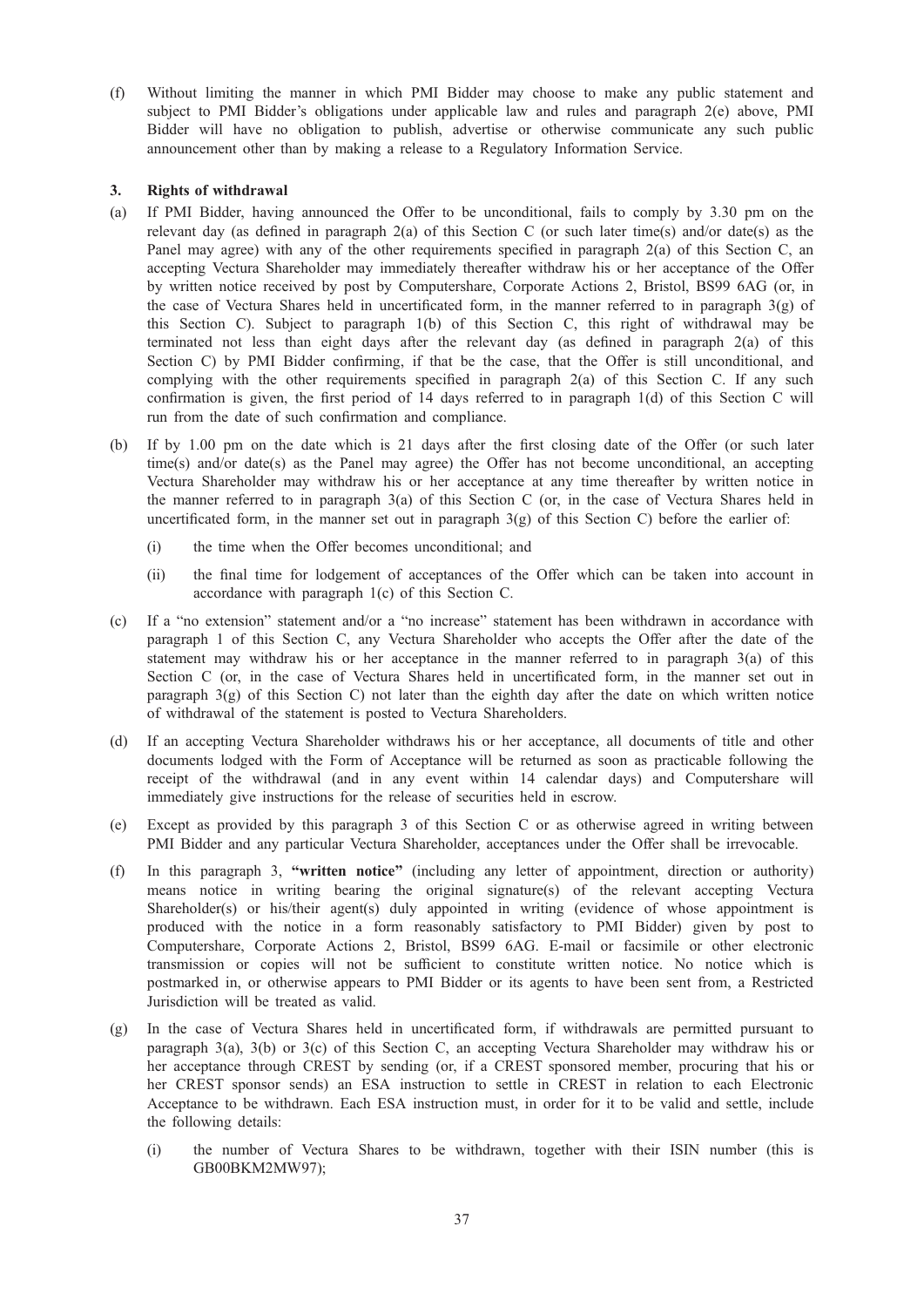- (ii) the member account ID of the accepting shareholder, together with his or her participant ID;
- (iii) the member account ID of Computershare included in the relevant Electronic Acceptance (this is VECPMI01 for the Offer);
- (iv) Computershare's participant ID (this is 3RA52);
- (v) the CREST transaction ID of the Electronic Acceptance in respect of which the withdrawal is to be made to be inserted at the beginning of the shared note field;
- (vi) the intended settlement date for the withdrawal; and
- (vii) the corporate action number for the Offer allocated by Euroclear, and, in order that the desired withdrawal can be effected, must include:
	- (A) the member account ID of Computershare relevant to the withdrawal; and
	- (B) input with a standard delivery instruction priority of 80.

Any such withdrawal will be conditional upon Computershare verifying that the withdrawal request is validly made. Accordingly, Computershare will on behalf of PMI Bidder either reject the withdrawal by transmitting in CREST a receiving agent reject (AEAD) message or accept the withdrawal by transmitting in CREST a receiving agent accept (AEAN) message.

- (h) Vectura Shares in respect of which acceptances have been validly withdrawn in accordance with this paragraph 3 of Section C may subsequently be re-assented to the Offer following one of the procedures described in paragraph 13 of Part 1A of this document while the Offer remains open for acceptance.
- (i) Any question as to the validity (including time of receipt) of any notice of withdrawal will be determined by PMI Bidder whose determination (save as the Panel otherwise determines) will be final and binding. None of PMI Bidder, Vectura, BofA Securities, Computershare or any other person will be under any duty to give notification of any defect in any notice of withdrawal or will incur any liability for failure to do so.

### 4. Revisions of the Offer

- (a) Although no revision of the Offer is envisaged, if the Offer (in its original or any previously revised form(s)) is revised with the consent of the Panel (either in its terms and conditions or in the value or nature of the consideration offered or otherwise) and such revision represents on the date on which it is announced (on such basis as BofA Securities may consider appropriate) an improvement or no diminution in the value of the revised Offer compared with the consideration or terms previously offered or in the overall value received and/or retained by a Vectura Shareholder (under the Offer or otherwise), the benefit of the revised Offer will, subject to paragraphs 4(c), 4(d) and 7 of this Section C, be made available to any Vectura Shareholder who has accepted the Offer in its original or any previously revised form(s) (a "**previous acceptor**"). The acceptance of the Offer by or on behalf of a previous acceptor in its original or any previously revised form(s) shall, subject as provided in paragraphs 4(c), 4(d) and 7 of this Section C, be treated as an acceptance of the Offer as so revised and shall also constitute the irrevocable and separate appointment of PMI Bidder and each of its directors and BofA Securities and each of their respective directors as his or her attorney and/or agent with authority (A) to accept any such revised Offer on behalf of such previous acceptor; (B) if such revised Offer includes alternative forms of consideration, to make on his or her behalf such elections for and/or accept such alternative forms of consideration in the proportions such attorney and/or agent in his or her absolute discretion thinks fit; and (C) to execute on behalf of and in the name of such previous acceptor all such further documents (if any) as may be required to give effect to such acceptances and/or elections. In making any such election and/or acceptance, such attorney and/or agent shall be able to take into account the nature of any previous acceptances made by or on behalf of the previous acceptor and such other facts or matters as he or she may reasonably consider relevant.
- (b) Subject to paragraph 4(c) and paragraph 4(d) of this Section C, the powers of attorney and authorities conferred by this paragraph 4 and any acceptance of a revised Offer and/or any election pursuant thereto shall be irrevocable unless and until the previous acceptor becomes entitled to withdraw his or her acceptance under paragraph 3 of this Section C and duly and validly does so.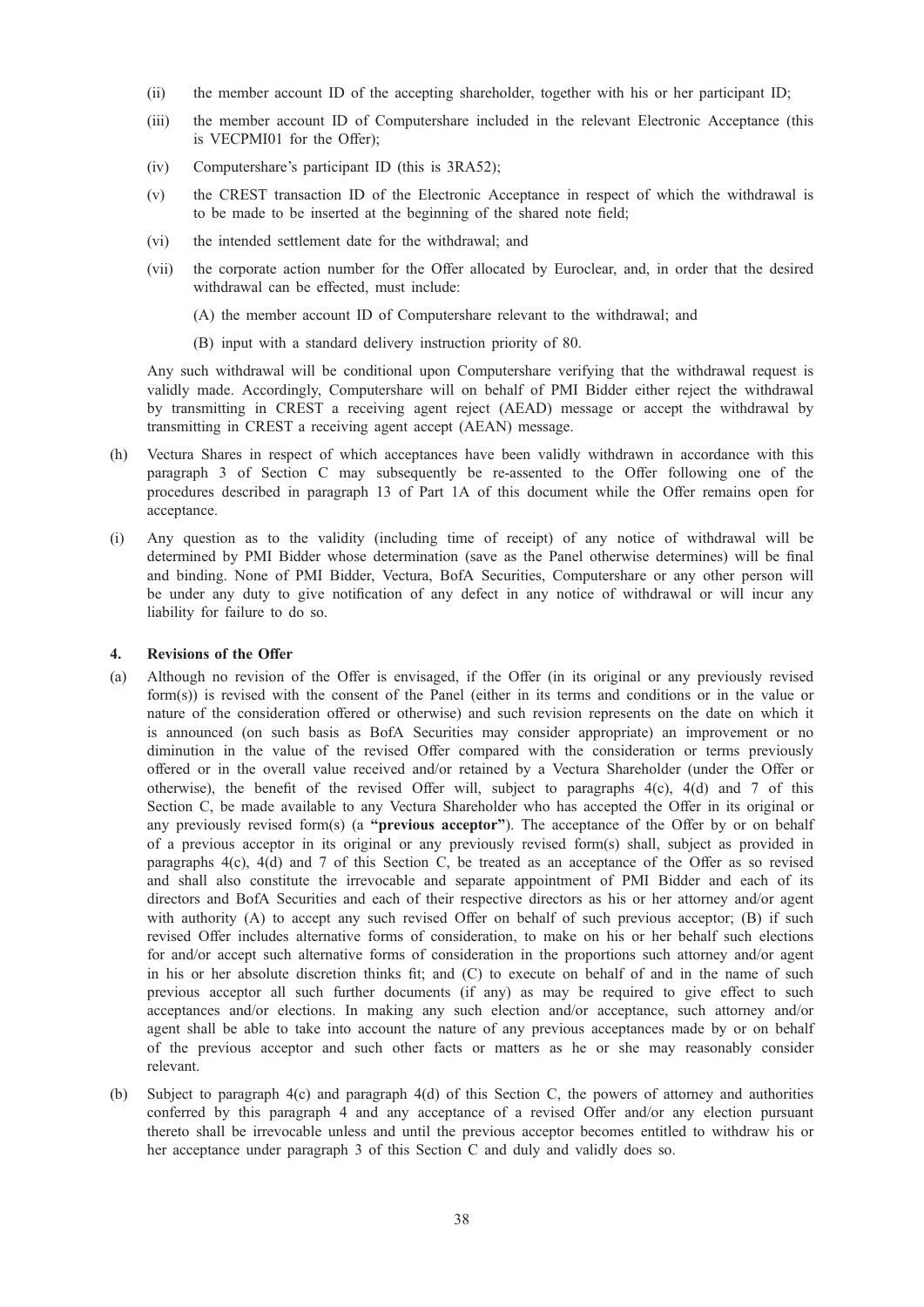- (c) The deemed acceptance referred to in paragraph 4(a) of this Section C shall not apply, and the authorities conferred by that paragraph shall not be exercised, to the extent that a previous acceptor:
	- (i) in respect of Vectura Shares in certificated form, lodges with Computershare, within 14 days of the publication of the document containing the revised Offer, a Form of Acceptance (or other form validly issued by or on behalf of PMI Bidder) in which he or she validly elects to receive the consideration receivable by him or her under such revised Offer in some other manner than that set out in his or her original or any previous acceptance;
	- (ii) in respect of Vectura Shares in uncertificated form, sends (or, if a CREST sponsored member, procures that his or her CREST sponsor sends) an ESA instruction to settle in CREST in relation to each Electronic Acceptance in respect of which an election is to be varied. Each ESA instruction must, in order for it to be valid and settle, include the following details:
		- (A) the number of Vectura Shares to be withdrawn, together with their ISIN number (this is GB00BKM2MW97);
		- (B) the member account ID of the accepting shareholder, together with his or her participant ID;
		- (C) the member account ID of Computershare included in the relevant Electronic Acceptance (this is VECPMI01 for the Offer);
		- (D) Computershare's participant ID (this is 3RA52);
		- (E) the CREST transaction ID of the Electronic Acceptance in respect of which the election is to be changed to be inserted at the beginning of the shared note field;
		- (F) the intended settlement date for the changed election; and
		- (G) the corporate action number for the Offer allocated by Euroclear, and, in order that the desired change of election can be effected, must include:
			- (I) the member account ID of Computershare relevant to the new election; and
			- (II) input with a standard delivery instruction priority of 80.

Any such change of election will be conditional upon Computershare verifying that the request is validly made. Accordingly, Computershare will on behalf of PMI Bidder reject or accept the requested change of election by transmitting in CREST a receiving agent reject (AEAD) or receiving agent accept (AEAN) message as appropriate.

- (d) The deemed acceptance referred to in paragraph 4(a) of this Section C shall not apply, and the authorities conferred by that paragraph shall not be exercised if, as a result thereof, the previous acceptor would (on such basis as BofA Securities may consider appropriate) thereby receive less in aggregate in consideration under the revised Offer than he or she would have received in aggregate as a result of acceptance of the Offer in the form in which it was previously accepted by him or her or on his or her behalf unless the previous acceptor has previously agreed in writing. The authorities conferred by paragraph 4(a) of this Section C shall not be exercised in respect of any election available under the revised Offer save in accordance with this paragraph.
- (e) PMI Bidder and Computershare reserve the right to treat an executed Form of Acceptance or TTE instruction (in respect of the Offer in its original or any previously revised form(s)) which is received (or dated) on or after the announcement of any revised Offer as a valid acceptance of the revised Offer and/or, where applicable, a valid election for or acceptance of any of the alternative forms of consideration. Such acceptances shall constitute an authority in the terms of paragraph 4(a) of this Section C, *mutatis mutandis*, on behalf of the relevant Vectura Shareholder.
- (f) If a competitive situation arises after the date of this document, PMI Bidder may (with the consent of the Panel) extend or revise the Offer provided it complies with the requirements of the Takeover Code.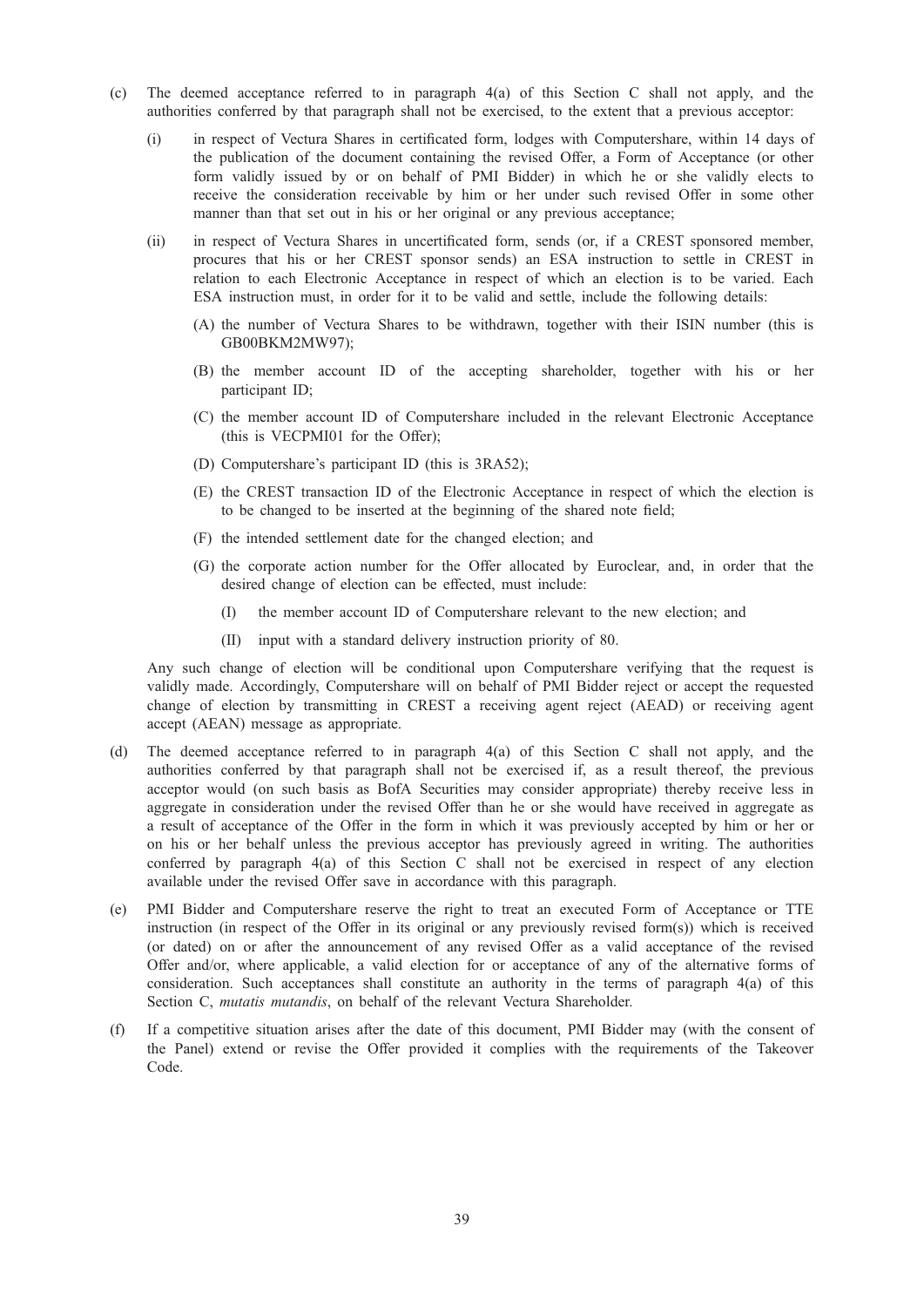# 5. Acceptances and purchases

Except as otherwise agreed by the Panel:

- (a) subject to paragraph 5(d) below, an acceptance of the Offer shall not be treated as valid for the purposes of the Acceptance Condition unless the requirements of Note 4 and, if applicable, Note 6 on Rule 10 of the Takeover Code are satisfied in respect of it (and the Vectura Shares to which such acceptance relates do not fall within Note 8 on Rule 10 of the Takeover Code);
- (b) subject to paragraph 5(d) below, a purchase of Vectura Shares by PMI Bidder or another member of the PMI Group or its or their nominee(s) or, in the case of an offer under Rule 9 of the Takeover Code, any person acting or deemed to be acting in concert with PMI Bidder (or such person's nominee(s)) will only be treated as valid for the purposes of the Acceptance Condition if the requirements of Note 5 and, if applicable, Note 6 on Rule 10 of the Takeover Code are satisfied in respect of it (and the Vectura Shares to which such acceptance relates do not fall within Note 8 on Rule 10 of the Takeover Code);
- (c) Vectura Shares which have been borrowed by PMI Bidder may not be counted towards fulfilling the Acceptance Condition; and
- (d) before the Offer may become unconditional, Computershare must have issued a certificate to PMI Bidder or to BofA Securities which states (i) the number of Vectura Shares in respect of which acceptances have been received and which comply with paragraph 5(a) of this Section C and (ii) the number of Vectura Shares otherwise acquired, whether before or during the Offer Period, which comply with paragraph 5(b) of this Section C.

# 6. General

- (a) It is intended that the Offer will be implemented by way of a Takeover Offer within the meaning of the Companies Act. However, PMI Bidder reserves the right to elect, with the consent of the Panel (where necessary), to implement the Offer by way of a Court-sanctioned scheme of arrangement in accordance with Part 26 of the Companies Act. If the Offer is implemented by way of a Scheme, such Scheme will be implemented on the same terms, subject to appropriate amendments to reflect the change in method of effecting the Offer, including (without limitation and subject to the consent of the Panel):
	- (i) its approval by a majority in number representing not less than 75 per cent. in value of the relevant Vectura Shareholders (or the relevant class or classes thereof, if applicable) present and voting, either in person or by proxy, at the Court Meeting and at any separate class meeting which may be required by the Court or at any adjournment of any such meeting on or before the 22nd day after the expected date of the Court Meeting to be set out in the Scheme document in due course (or such later date, if any, as PMI Bidder may agree and the Court may allow);
	- (ii) all resolutions necessary to approve and implement the Scheme being duly passed by the requisite majority or majorities at a Vectura General Meeting or at any adjournment of that meeting on or before the 22nd day after the expected date of the Vectura General Meeting as set out in the Scheme document in due course (or such later date, if any, as PMI Bidder may agree and the Court may allow); and
	- (iii) the sanction of the Scheme by the Court with or without modification (but subject to any such modification being acceptable to PMI Bidder) on or before the 22nd day after the expected date of the Court hearing to sanction the Scheme as set out in the Scheme document in due course (or such later date, if any, as PMI Bidder may agree and the Court may allow) and the delivery of a copy of the Court Order to the Registrar of Companies in England and Wales.
- (b) In addition, if the Offer is implemented by way of the Scheme, the Scheme will be conditional upon the Conditions set out in paragraph 2 of Section A of this Part 2 and, accordingly, the necessary actions to make the Scheme effective will not be taken unless the Conditions set out above have either been waived (if permitted) or fulfilled.
- (c) The Vectura Shares will be acquired under the Offer fully paid and free from all liens, equities, charges, encumbrances, options, rights of pre-emption and any other third-party rights or interests of any nature and together with all rights now or hereafter attaching or accruing thereto, including, without limitation, voting rights and the right to receive and retain in full all dividends and other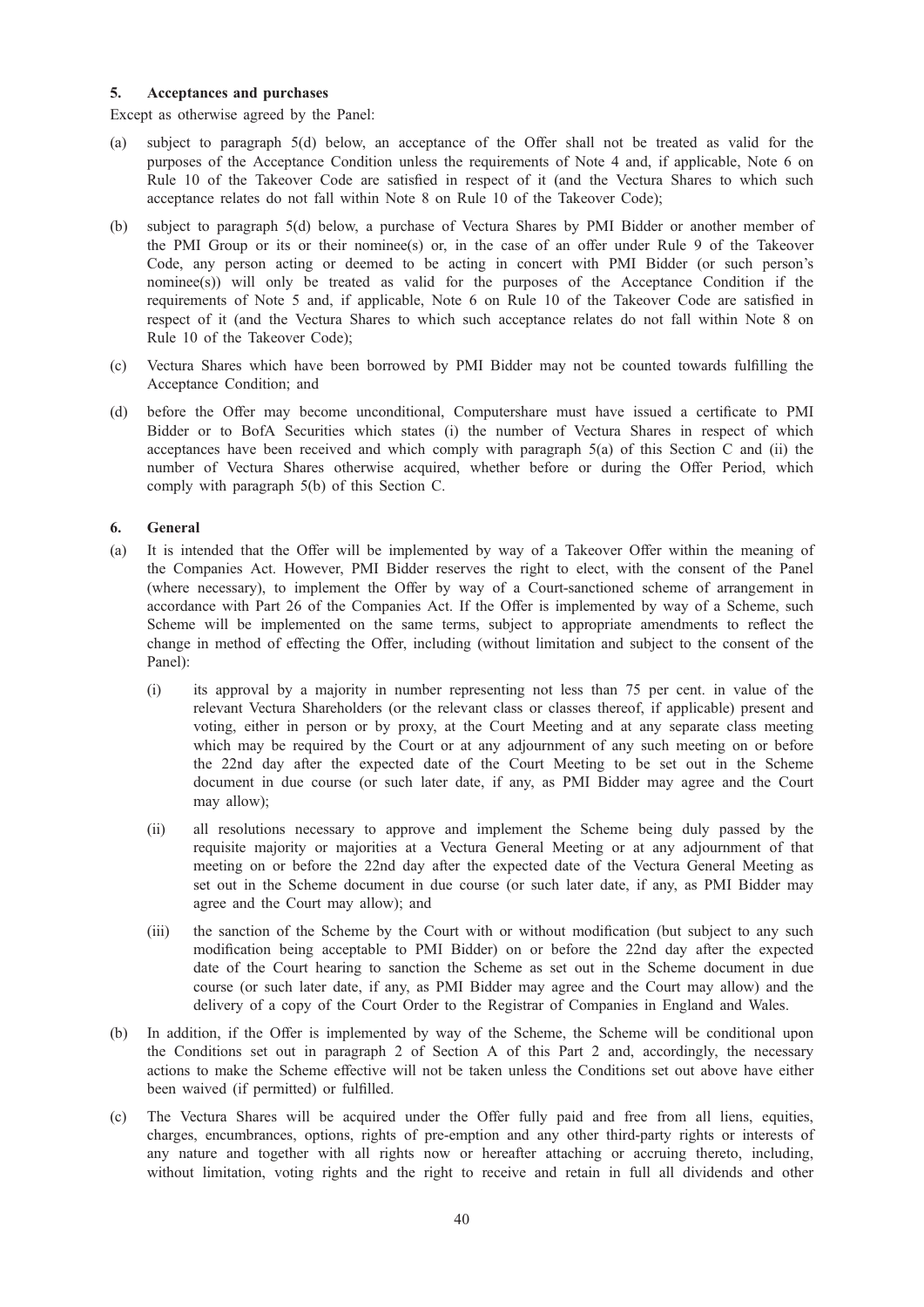distributions (if any) declared, made or paid, or becomes payable, or any other return of value (whether by reduction of share capital or share premium account or otherwise) made with a record time falling on or after the Effective Time or (if later) the date of receipt of acceptance in respect of the Offer.

- (d) Except with the Panel's consent, settlement of the consideration to which any Vectura Shareholder is entitled under the Offer will be implemented in full in accordance with the terms of the Offer without regard to any lien, right of set-off, counterclaim or other analogous right to which PMI Bidder or BofA Securities may otherwise be, or claim to be, entitled as against such Vectura Shareholder and will be effected in the manner described in this document.
- (e) If on or after the date of this document, any dividend, distribution or other return of value is declared, paid or made, or becomes payable by Vectura which entitles any accepting Vectura Shareholders to receive such dividends, distribution or other return of value, PMI Bidder will (without prejudice to any right of PMI Bidder, with the consent of the Panel, to invoke Condition 2(h)(ii)) reduce the consideration payable under the Offer by an amount up to the amount of such dividend, distribution or other return of value. In such circumstances, any reference in this document to the consideration payable under the Offer shall be deemed to be a reference to the consideration as so reduced, and Vectura Shareholders would be entitled to retain any such dividend, distribution or other return of value declared, made or paid or having become payable.

If and to the extent that any such dividend, distribution or other return of value (i) has been declared or announced but not paid or made or is not payable by reference to a record time prior to the Effective Time, or (ii) shall be  $(x)$  transferred pursuant to the Offer on a basis which entitles PMI Bidder to receive the dividend, distribution or other return of value and to retain it or (y) cancelled, the consideration payable under the Offer shall not be subject to change in accordance with this paragraph.

Any reduction of the consideration referred to in this paragraph shall be the subject of an announcement and, for the avoidance of doubt, shall not be regarded as constituting any revision or variation of the Offer.

- (f) The Offer is made on 16 August 2021 and is capable of acceptance from that date. Copies of this document, the Form of Acceptance and any related documents are available from Computershare at the address set out in paragraph 3(a) of this Section C.
- (g) The terms, provisions, instructions and authorities contained in or deemed to be incorporated in the Form of Acceptance constitute part of the terms of the Offer. The provisions of this Part 2 shall be deemed to be incorporated in and form part of each Form of Acceptance. Words and expressions defined in this document have the same meanings when used in the Form of Acceptance, unless the context otherwise requires.
- (h) The Offer, all acceptances of it and all elections pursuant to it, the Form of Acceptance and Electronic Acceptances, all contracts made pursuant to the Offer, all action taken or made or deemed to be taken or made pursuant to any of these terms and the relationship between a Vectura Shareholder and PMI Bidder, BofA Securities or Computershare shall be governed by and interpreted in accordance with English law.
- (i) Execution of a Form of Acceptance or the making of an Electronic Acceptance by or on behalf of a Vectura Shareholder will constitute his or her agreement that the Courts of England are (subject to paragraph 6(j) of this Section C) to have exclusive jurisdiction to settle any dispute which may arise in connection with the creation, validity, effect, interpretation or performance of, or the legal relationships established by the Offer and the Form of Acceptance or the Electronic Acceptance or otherwise arising in connection with the Offer and the Form of Acceptance or the Electronic Acceptance, and for such purposes that he or she irrevocably submits to the jurisdiction of the English Courts.
- (j) Execution of a Form of Acceptance or the making of a Electronic Acceptance by or on behalf of a Vectura Shareholder will constitute his or her agreement that the agreement in paragraph 6(i) of this Section C is included for the benefit of PMI Bidder, BofA Securities and Computershare and accordingly, notwithstanding the exclusive agreement in paragraph 6(i) of this Section C, PMI Bidder, BofA Securities and Computershare shall each retain the right to, and may in its absolute discretion, bring proceedings in the courts of any other country which may have jurisdiction and that the accepting Vectura Shareholder irrevocably submits to the jurisdiction of the courts of any such country.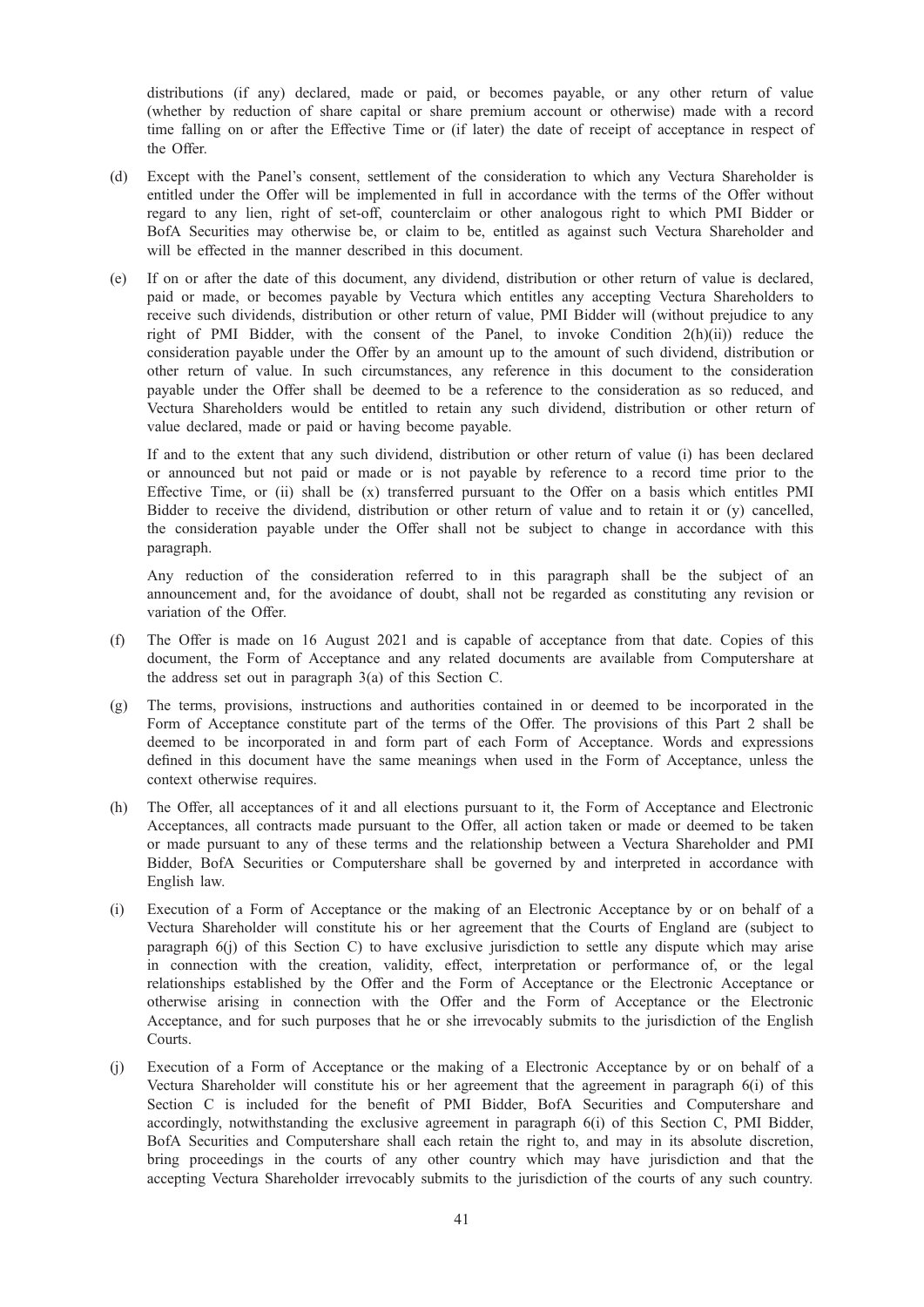- (k) If the expiry date of the Offer is extended, any reference in this document and in the Form of Acceptance to 15 September 2021 shall, except in Section A of this Part 2 and paragraph 1(a) of this Section C and where the context otherwise requires, be deemed to refer to the expiry date of the Offer as so extended.
- (l) Any omission or failure to despatch this document or the Form of Acceptance or any other document relating to the Offer or any notice required to be despatched under the terms of the Offer to, or any failure to receive the same by, any person to whom the Offer is made, or should be made, shall not invalidate the Offer in any way or create any implication that the Offer has not been made to any such person. Subject to paragraph 7 of this Section C, the Offer extends to any such person and to all Vectura Shareholders to whom this document, the Form of Acceptance and any related documents may not be despatched and who may not receive such documents, and such persons may collect copies of those documents from Computershare at the address set out in paragraph 3(a) of this Section C.
- (m) If the Offer lapses:
	- (i) it will cease to be capable of further acceptance;
	- (ii) PMI Bidder and accepting Vectura Shareholders will cease to be bound by: (A) in the case of Vectura Shares held in certificated form, Forms of Acceptance submitted; and (B) in the case of Vectura Shares held in uncertificated form, Electronic Acceptances inputted and settled, in each case before the time the Offer lapses;
	- (iii) in respect of Vectura Shares held in certificated form, Forms of Acceptance, share certificate(s) and/or other document(s) of title will be returned by post (or by such other method as the Panel may approve) within 14 days of the Offer lapsing, at the risk of the Vectura Shareholder concerned, to the person or agent whose name and address is set out in the relevant Box of the Form of Acceptance or, if none is set out, to the first-named holder at his or her registered address; and
	- (iv) in respect of Vectura Shares held in uncertificated form, Computershare will, immediately after the Offer lapses (or within such longer period as the Panel may permit), give TFE instructions to Euroclear to transfer all Vectura Shares held in escrow balances and in relation to which it is the escrow agent for the purposes of the Offer to the original available balances of the Vectura Shareholders concerned.
- (n) All powers of attorney, appointments as agent and authorities on the terms conferred by or referred to in this Part 2 or in the Form of Acceptance are given by way of security for the performance of the obligations of the Vectura Shareholder concerned and are irrevocable (in respect of powers of attorney in accordance with Section 4 of the Powers of Attorney Act 1971) except in the circumstances where the donor of such power of attorney, appointment or authority is entitled to withdraw his or her acceptance in accordance with paragraph 3 of this Section C and duly and validly does so.
- (o) Without prejudice to any other provisions of this Section C of Part 2, PMI Bidder, BofA Securities and Computershare reserve the right to treat acceptances of the Offer as valid if not entirely in order or not accompanied by the relevant TTE instruction or (as applicable) relevant share certificate(s) and/ or other document(s) of title or if received by or on behalf of any of them at any place or places or in any manner determined by any of them or otherwise than as set out in this document or, in respect of Vectura Shares held in certificated form, in the Form of Acceptance. In that event, no settlement of consideration of the Offer will be made until after the acceptance is entirely in order and (as applicable) the relevant transfer to escrow has settled or the relevant share certificate(s) and/or other document(s) of title or indemnities satisfactory to PMI Bidder have been received by Computershare.
- (p) All communications, notices, certificates, documents of title and remittances to be delivered by or sent to or from any Vectura Shareholders will be delivered by or sent to or from them (or their designated agents) at their risk. No acknowledgement of receipt of any Form of Acceptance, transfer by means of CREST, communication, notice, share certificate(s) and/or other document(s) of title will be given by or on behalf of PMI Bidder.
- (q) If PMI Bidder receives acceptances under the Offer in respect of, and/or otherwise acquires, both 90 per cent. or more in value of the Vectura Shares to which the Offer relates and 90 per cent. or more of the voting rights carried by those shares, and assuming that all of the other Conditions of the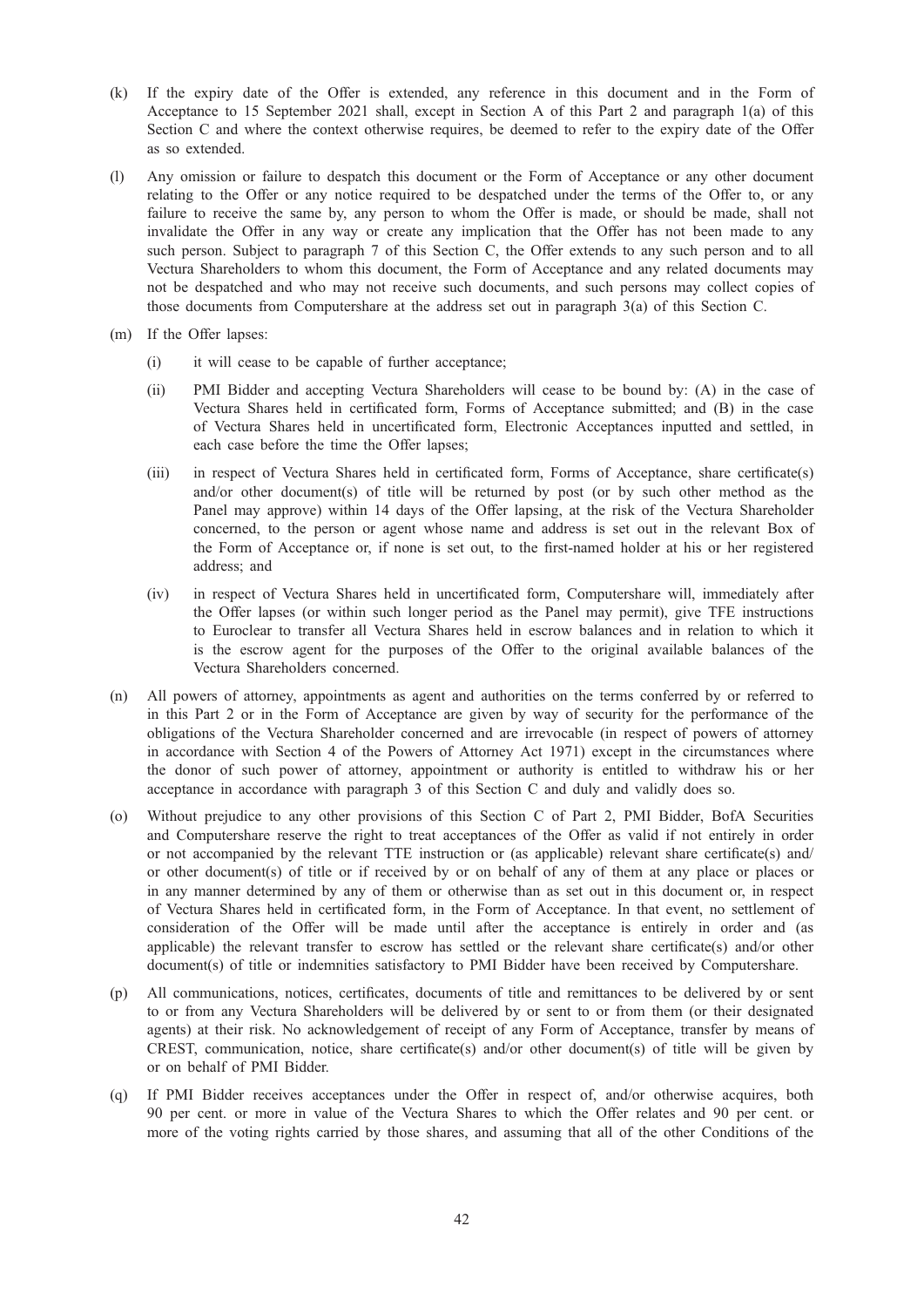Offer have been satisfied or waived (if capable of being waived), PMI Bidder intends to exercise its rights in accordance with sections 974 to 991 of the Companies Act to acquire compulsorily the remaining Vectura Shares on the same terms as the Offer.

(r) Following the Offer becoming or being declared unconditional in all respects, if PMI Bidder receives acceptances under the Offer in respect of, and/or otherwise acquires, 75 per cent. or more of the voting rights carried by the Vectura Shares or the appropriate special resolutions are otherwise passed, and subject to any applicable requirements of the FCA, it is intended that PMI Bidder will procure that Vectura makes applications to cancel the listing of Vectura Shares on the Official List, to cancel trading in Vectura Shares on the London Stock Exchange's Main Market and to re-register Vectura as a private limited company.

A notice period of not less than 20 Business Days before the cancellation will commence on the later of: (i) the date on which the Offer becomes or is declared unconditional in all respects; and (ii) provided PMI Bidder has, by virtue of its shareholdings and acceptances of the Offer, acquired Vectura Shares carrying 75 per cent. or more of the voting rights of Vectura, the date on which PMI Bidder has made an announcement of that fact. PMI Bidder will notify Vectura Shareholders when the required 75 per cent. percentage has been attained and confirm that the notice period has commenced and the anticipated date of cancellation.

- (s) All references in this Part 2 to any statute or statutory provision shall include a statute or statutory provision which amends, consolidates or replaces the same (whether before or after the date of this document).
- (t) In relation to any acceptance of the Offer in respect of a holding of Vectura Shares which are in uncertificated form, PMI Bidder reserves the right to make such alterations, additions or modifications as may be necessary or desirable to give effect to any purported acceptance of the Offer, whether in order to comply with the facilities or requirements of CREST or otherwise, provided such alterations, additions or modifications are consistent with the requirements of the Takeover Code or are otherwise made with the Panel's consent.
- (u) For the purposes of this document, the time of receipt of a TTE instruction, an ESA instruction or an Electronic Acceptance shall be the time at which the relevant instruction settles in CREST.
- (v) Neither PMI Bidder nor any person acting on behalf of PMI Bidder, shall have any liability to any person for any loss or alleged loss arising from any decision as to the treatment of acceptances of the Offer or otherwise in connection therewith.
- (w) The Offer is subject to applicable requirements of the FCA, the London Stock Exchange, the Takeover Code and the applicable US tender offer rules under the US Exchange Act and is being made in reliance on, and compliance with, Section 14(e) of the US Exchange Act, and Regulation 14E thereunder, as a "Tier II" tender offer (as set forth in Rule 14d-1(d) under the US Exchange Act).
- (x) Any question as to the validity (including time of receipt) of any acceptance of the Offer and any question as to, or the acceptance of, any words of markings on a Form of Acceptance will be determined by PMI Bidder, whose determination (save as the Panel otherwise determines) will be final and binding. None of PMI Bidder, BofA Securities, Computershare or any other person will be under any duty to give notification of any defect or irregularity in any purported acceptance of the Offer or will incur any liability for failure to do so or for any determination under this paragraph  $(x)$ .

#### 7. Overseas Shareholders

(a) The making of the Offer to Overseas Shareholders may be prohibited or affected by the laws of the relevant jurisdictions. Such Overseas Shareholders should inform themselves about and observe any applicable legal requirements.

Therefore, any persons who are not resident in the United Kingdom will need to inform themselves about and observe any applicable requirements. Unless otherwise determined by PMI Bidder or required by the Takeover Code and permitted by applicable law and regulation, the Offer is not being made, directly or indirectly, in, into or from, or by use of the mails of, or by any other means of instrumentality (including, but not limited to, facsimile, email or other electronic transmission, telex or telephone) of interstate or foreign commerce of, or of any facility of a national, state or other securities exchange of, any jurisdiction where to do so would violate the laws of that jurisdiction.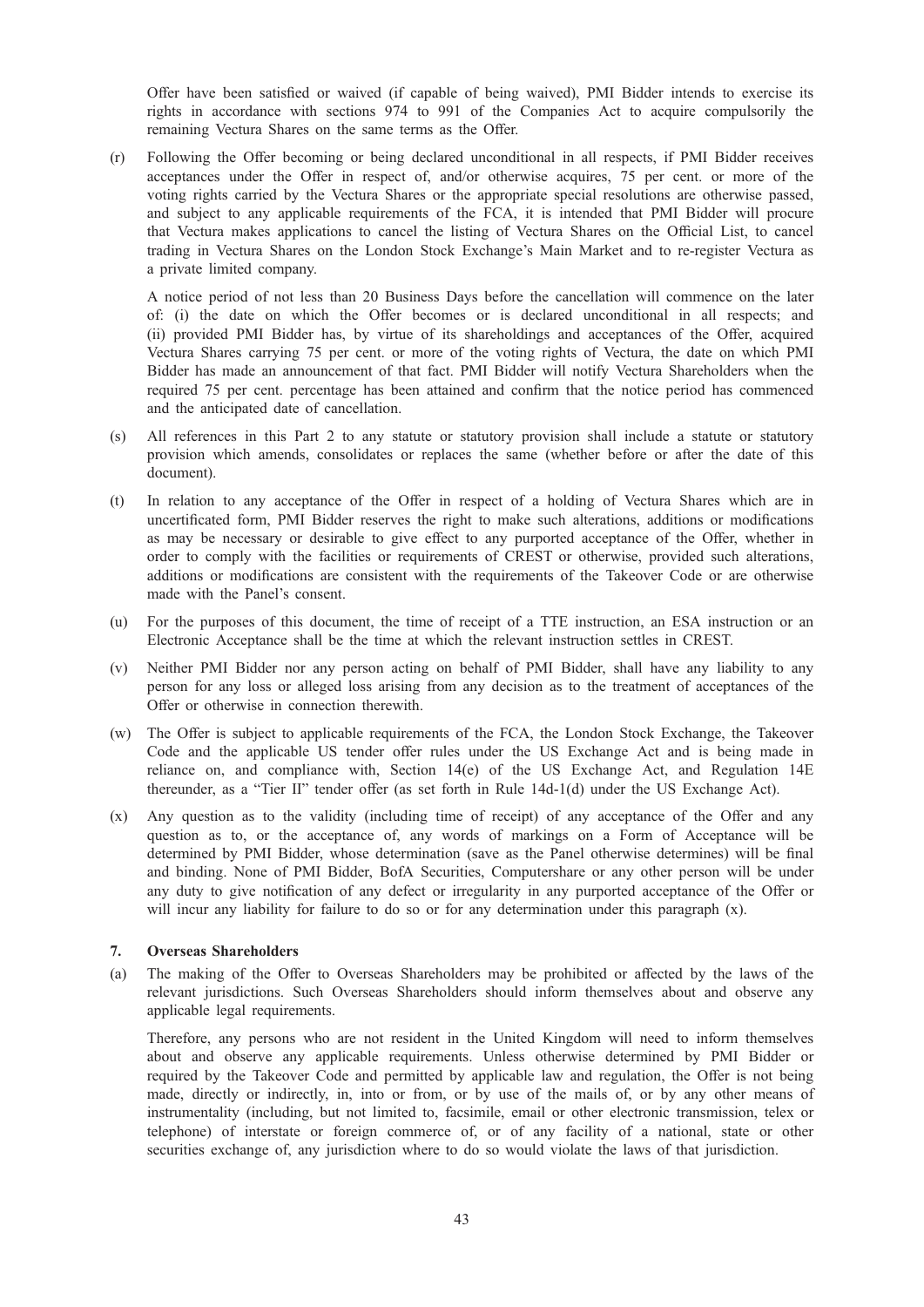No person receiving a copy of this document and/or a Form of Acceptance in any jurisdiction other than the UK may treat the same as constituting an invitation or offer to him, nor should he or she in any event use such Form of Acceptance if, in the relevant jurisdiction, such invitation or offer cannot lawfully be made to him or her or such Form of Acceptance cannot lawfully be used without contravention of any relevant or other legal requirements. In such circumstances, this document and/or Form of Acceptance are sent for information only. It is the responsibility of such Overseas Shareholder receiving a copy of this document and/or Form of Acceptance and wishing to accept the Offer to satisfy himself as to the full observance of the laws and regulatory requirements of the relevant jurisdiction in connection with the Offer, including obtaining any governmental, exchange control or other consents which may be required, or compliance with other necessary formalities needing to be observed and payment of any issue, transfer or other taxes or duties due in such jurisdiction.

Any such Overseas Shareholder will be responsible for any such issue, transfer or other taxes or other payments by whomsoever payable and PMI Bidder and BofA Securities (and any person acting on behalf of either of them) shall be fully indemnified and held harmless by such Overseas Shareholder for any such issue, transfer or other taxes or duties as PMI Bidder or BofA Securities (and any person acting on behalf of either of them) may be required to pay.

If you are an Overseas Shareholder and you are in doubt about your position, you should consult your independent professional adviser in the relevant jurisdiction.

(b) In particular, the Offer is not being made, directly or indirectly, in or into, and is not capable of acceptance in or from a Restricted Jurisdiction. Accordingly, copies of this document are not being, and must not be, mailed or otherwise forwarded, distributed or sent in or into or from a Restricted Jurisdiction.

Persons receiving such documents (including without limitation, custodians, trustees and nominees) must not mail or otherwise forward, distribute or send them, directly or indirectly, in, into or from a Restricted Jurisdiction or use Restricted Jurisdiction mails or any such means or instrumentality or facility for any purpose, directly or indirectly, in connection with the Offer. Doing so may invalidate any purported acceptance of the Offer. Persons wishing to accept the Offer must not use such mails or any such means or instrumentality or facility directly or indirectly for any purpose directly or indirectly related to acceptance of the Offer.

Envelopes containing a Form of Acceptance, evidence of title or any other document relating to the Offer should not be postmarked in a Restricted Jurisdiction or otherwise despatched from a Restricted Jurisdiction and all accepting Vectura Shareholders must provide addresses outside a Restricted Jurisdiction for the remittance of cash or for the return of the Form of Acceptance, share certificates and/or other document(s) of title.

- (c) A Vectura Shareholder will be deemed not to have validly accepted the Offer if:
	- (i) he puts "NO" in Box 4 of the Form of Acceptance and thereby does not give the representations and warranties set out in sub-paragraph (b) of Section D of this Part 2;
	- (ii) having inserted in or having completed Box 1 of the Form of Acceptance with a registered address in a Restricted Jurisdiction, he or she does not insert in Box 5 of the Form of Acceptance the name and address of a person or agent outside a Restricted Jurisdiction to whom he or she wishes the consideration to which he or she is entitled under the Offer and/or any documents to be sent;
	- (iii) he or she inserts in Box 5 of the Form of Acceptance the name and address of a person or agent in a Restricted Jurisdiction to whom he or she wishes the consideration to which he or she is entitled under the Offer and/or any documents to be sent;
	- (iv) in any case, the Form of Acceptance received from him or her is received in an envelope postmarked in, or which otherwise appears to PMI Bidder or its agent to have been sent from, a Restricted Jurisdiction;
	- (v) he or she inserts in Box 1 of the Form of Acceptance a telephone number in a Restricted Jurisdiction; or
	- (vi) he or she makes a Restricted Escrow Transfer pursuant to paragraph 7(g) below unless he or she also makes a related Restricted ESA Instruction which is accepted by Computershare.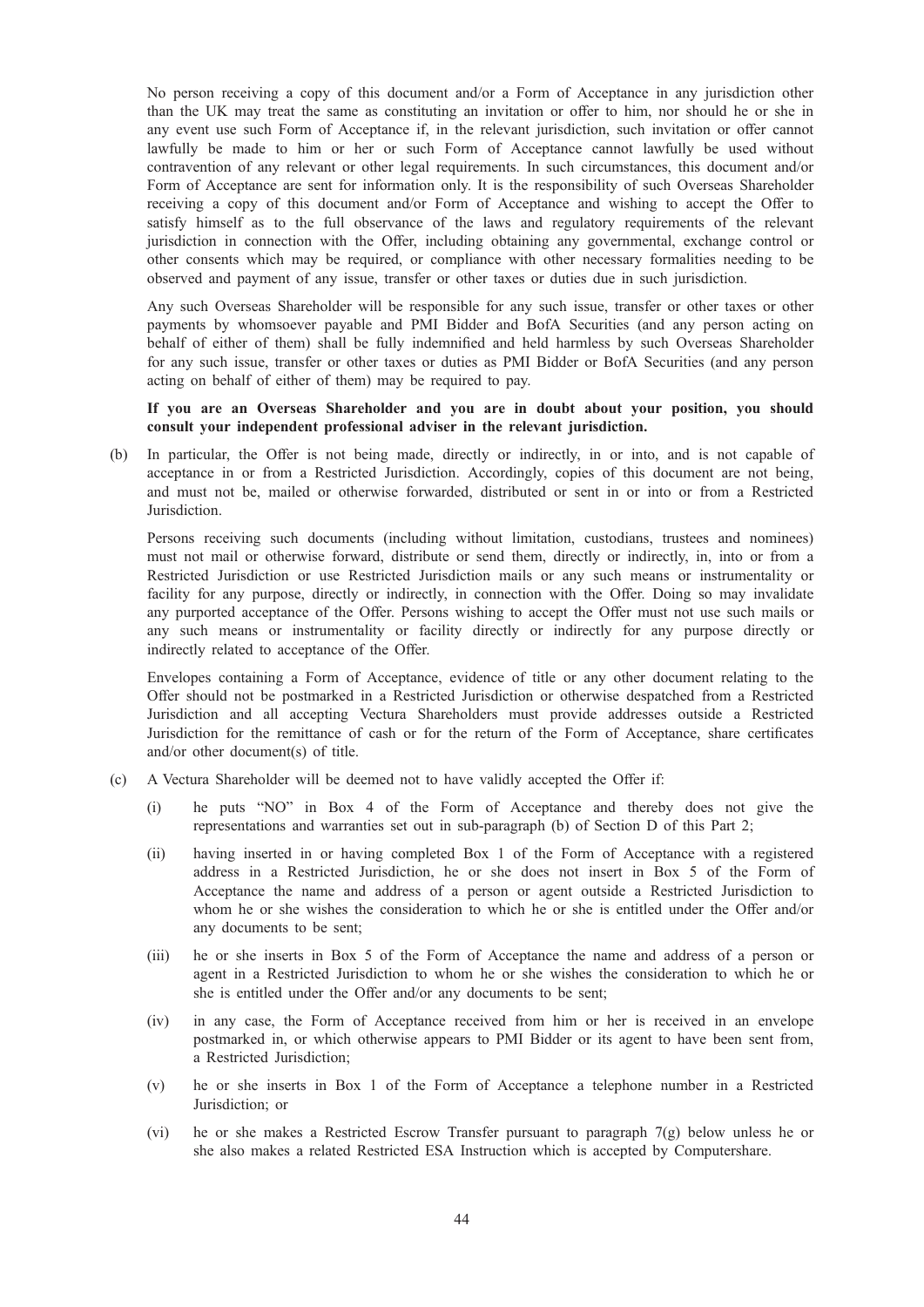PMI Bidder reserves the right, in its sole discretion, to investigate, in relation to any acceptance, whether the representations and warranties set out in paragraph (b) of Section D of this Part 2 or (as the case may be) Section E of this Part 2 could have been truthfully given by the relevant Vectura Shareholder and, if such investigation is made and, as a result, PMI Bidder cannot satisfy itself that such representation and warranty was true and correct, the acceptance shall not be valid.

- (d) If, in connection with the making of the Offer, notwithstanding the restrictions described above, any person (including, without limitation, custodians, nominees and trustees), whether pursuant to a contractual or legal obligation or otherwise, forwards this document, the Form of Acceptance or any related offering documents, in, into or from a Restricted Jurisdiction or uses the mails or any means or instrumentality (including without limitation, facsimile transmission, telephone or internet) of interstate or foreign commerce of, or any facility of a national securities exchange of, a Restricted Jurisdiction in connection with such forwarding, such person should:
	- (i) inform the recipient of such fact;
	- (ii) explain to the recipient that such action may invalidate any purported acceptance by the recipient; and
	- (iii) draw the attention of the recipient to this paragraph 7.
- (e) If any written notice from a Vectura Shareholder withdrawing his or her acceptance in accordance with paragraph 3 of Section C of Part 2 is received in an envelope postmarked in, or which otherwise appears to PMI Bidder or its agents to have been sent from, a Restricted Jurisdiction, PMI Bidder reserves the right in its absolute discretion to treat that notice as invalid.

Any acceptance of the Offer by Vectura Shareholders holding Vectura Shares in uncertificated form who are unable to give the representations and warranties set out in paragraph (b) of Section D of this Part 2 is liable to be disregarded.

- (f) PMI Bidder reserves the right, in its absolute discretion, to treat any acceptance as invalid if it believes that such acceptance may violate applicable legal or regulatory requirements.
- (g) If a Vectura Shareholder holding Vectura Shares in uncertificated form cannot give the warranty set out in paragraph (b) of Section E of this Part 2, but nevertheless can provide evidence satisfactory to PMI Bidder that he or she can accept the Offer in compliance with all relevant legal and regulatory requirements, he or she may only purport to accept the Offer by sending (or if a CREST sponsored member, procuring that his or her CREST sponsor sends) both:
	- (i) a TTE instruction to a designated escrow balance detailed below (a "Restricted Escrow Transfer"); and
	- (ii) one or more valid ESA instructions (a "Restricted ESA Instruction") which specify the form of consideration which he or she wishes to receive (consistent with the alternatives offered under the Offer).

Such purported acceptance will not be treated as a valid acceptance unless both the Restricted Escrow Transfer and the Restricted ESA instruction(s) settle in CREST and PMI Bidder decides, in its absolute discretion, to exercise its right described in paragraph 7(h) of Section C of this Part 2 to waive, vary or modify the terms of the Offer relating to Overseas Shareholders, to the extent required to permit such acceptance to be made, in each case during the acceptance period set out in paragraph 1(a) of Section C of this Part 2. If PMI Bidder accordingly decides to permit such acceptance to be made, Computershare will, on behalf of PMI Bidder, accept the purported acceptance as an Electronic Acceptance on the terms of this document (as so waived, varied or modified) by transmitting in CREST a receiving agent accept (AEAN) message. Otherwise, Computershare will, on behalf of PMI Bidder, reject the purported acceptance by transmitting in CREST a receiving agent reject (AEAD) message.

Each Restricted Escrow Transfer must, in order for it to be valid and settle, include the following details:

- the ISIN number for the Vectura Shares. This is GB00BKM2MW97;
- the number of Vectura Shares in uncertificated form in respect of which the Offer is to be accepted;
- the member account ID and participant ID of the Vectura Shareholder;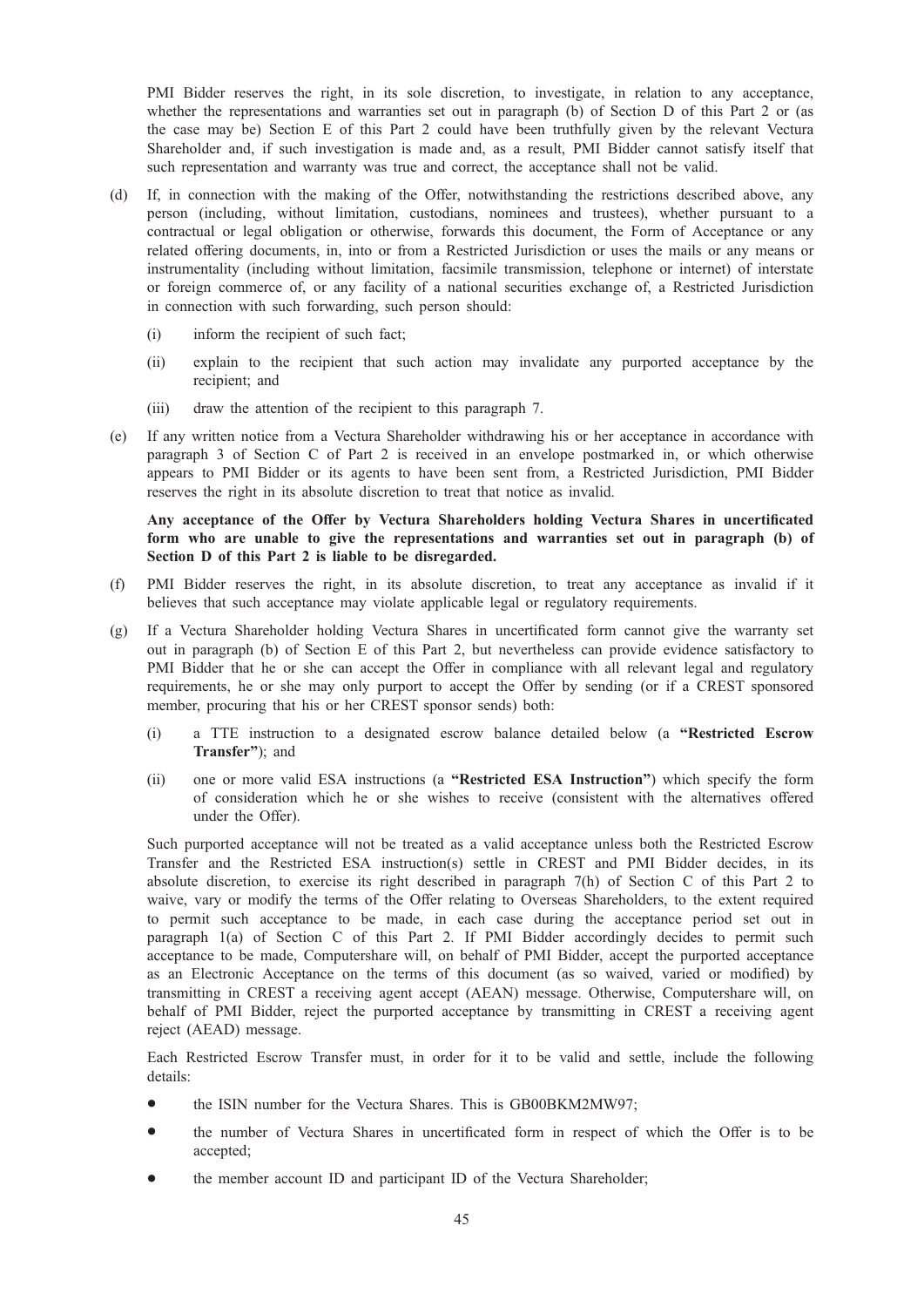- the participant ID of Computershare (this is 3RA52) and its member account ID specific to a Restricted Escrow Transfer (this is RESTRICT);
- the intended settlement date. This should be as soon as possible and in any event not later than 1.00 pm (London time) on 15 September 2021;
- the corporate action number for the Offer allocated by Euroclear;
- input with a standard delivery instruction priority of 80; and
- the contact name and telephone number inserted in the shared note file.

Each Restricted ESA instruction must, in order for it to be valid and settle, include the following details:

- the ISIN number for the Vectura Shares (this is GB00BKM2MW97);
- the number of Vectura Shares relevant to that Restricted ESA instruction;
- the member account ID and participant ID of the accepting Vectura Shareholder;
- the member account ID and participant ID of Computershare set out in the Restricted Escrow Transfer;
- the participant ID and the member account ID of Computershare relevant to the form of consideration required (details of which are set out in this document);
- the CREST transaction ID of the Restricted Escrow Transfer to which the Restricted ESA Instruction relates to be inserted at the beginning of the shared note field;
- the intended settlement date. This should be as soon as possible and in any event not later than 1.00 pm (London time) on 15 September 2021;
- input with a standard delivery instruction priority of 80; and
- the corporate action number for the Offer.
- (h) These provisions and any other terms of the Offer relating to Overseas Shareholders may be waived, varied or modified as regards specific Vectura Shareholders or on a general basis by PMI Bidder in its absolute discretion. Subject thereto, the provisions of this paragraph (h) supersede any terms of the Offer inconsistent with them. References in this paragraph 7 to a Vectura Shareholder include references to the person or persons executing a Form of Acceptance and, if more than one person executes the Form of Acceptance, the provisions of this paragraph 7 shall apply to them jointly and severally.
- (i) PMI Bidder reserves the right to notify any matter, including the making of the Offer, to all or any Vectura Shareholders:
	- (i) with a registered address outside the United Kingdom; or
	- (ii) whom PMI Bidder knows to be a custodian, trustee or nominee holding Vectura Shares for persons who are citizens, residents or nationals of jurisdictions outside the United Kingdom,

by announcement in the United Kingdom through a Regulatory Information Service or in any other appropriate manner or by notice in the London Gazette or paid advertisement in one or more newspapers published and circulated in the United Kingdom. Such notice shall be deemed to have been sufficiently given, despite any failure by any such Vectura Shareholder to receive or see that notice. A reference in this document to a notice or the provision of information in writing by or on behalf of PMI Bidder is to be construed accordingly. No such document shall be sent to an address in a Restricted Jurisdiction.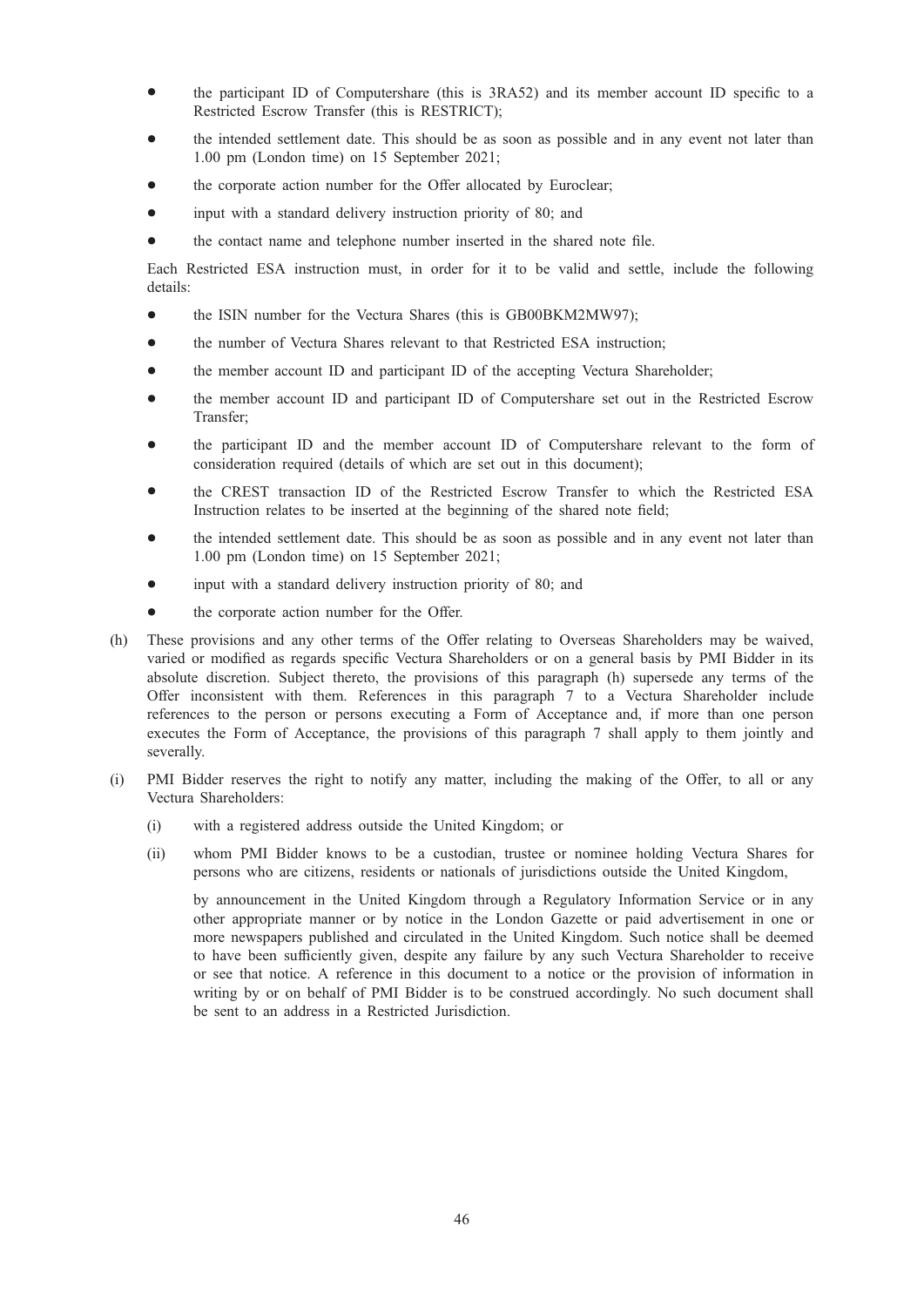### SECTION D: FORM OF ACCEPTANCE

# This Section D applies only to Vectura Shares held in certificated form. If you hold all of your Vectura Shares in uncertificated form, you should ignore this Section D and instead read Section E below.

Each Vectura Shareholder by whom, or on whose behalf, a Form of Acceptance is executed and delivered to Computershare irrevocably undertakes, represents, warrants and agrees to and with PMI Bidder, BofA Securities and Computershare (so as to bind him, his or her personal or legal representatives, heirs, successors and assigns) to the following effect:

- (a) that the execution of the Form of Acceptance shall constitute:
	- (i) an acceptance of the Offer in respect of the number of Vectura Shares in certificated form inserted or deemed to be inserted in Box 2 of the Form of Acceptance; and
	- (ii) an undertaking to execute any further documents and give any further assurances which may be required to enable PMI Bidder to obtain the full benefit of this Section D and/or to perfect any of the authorities expressed to be given in this Section D,

in each case on and subject to the terms and conditions set out or referred to in this document and in the Form of Acceptance and that, subject only to the rights of withdrawal set out or referred to in paragraph 3 of Section C of this Part 2, each such acceptance shall be irrevocable provided that if (i) Box 2 or any other Box is not completed or (ii) the total number of Vectura Shares inserted in Box 2 is greater than the number of Vectura Shares comprised in the acceptance, but the Form of Acceptance is signed, it will be deemed to be an acceptance of the Offer in respect of all of the Vectura Shares comprised in the acceptance.

For the purposes of this Part 2 and the Form of Acceptance, the phrase "Vectura Shares comprised in the acceptance" shall mean the number of Vectura Shares inserted in Box 2 of the Form of Acceptance or if no number (or a number greater than the relevant Vectura Shareholder's registered holding of Vectura Shares) is inserted, the greater of:

- (i) the relevant Vectura Shareholder's entire holding of Vectura Shares as disclosed by the register of members made available to Computershare prior to the time the relevant Form of Acceptance is processed by them;
- (ii) the relevant Vectura Shareholder's entire holding of Vectura Shares as disclosed by the register of members made available to Computershare prior to the latest time for receipt of the Form of Acceptance which can be taken into account for determining whether the Offer is unconditional; or
- (iii) the number of Vectura Shares in respect of which certificates or an indemnity in lieu thereof is received by Computershare;
- (b) unless "NO" is put in Box 4 of the Form of Acceptance, that such Vectura Shareholder:
	- (i) has not, directly or indirectly, received or sent copies or originals of this document, the Form of Acceptance or any related offering documents in, into or from a Restricted Jurisdiction, has not utilised in connection with the Offer or the execution or delivery of the Form of Acceptance, directly or indirectly, the mails or any means or instrumentality (including, without limitation, facsimile transmission, telephone or internet) of interstate or foreign commerce of, or any facilities of a national securities exchange of, a Restricted Jurisdiction;
	- (ii) if an Overseas Shareholder, has observed the laws of the relevant jurisdiction, obtained all requisite governmental, exchange control and other required consents, complied with all necessary formalities and paid any issue, transfer or other taxes or other requisite payments due in any such jurisdiction in connection with such acceptance and has not taken or omitted to take any action that will or may result in PMI Bidder, BofA Securities or any other person acting in breach of the legal or regulatory requirements of any such jurisdiction in connection with the Offer or his or her acceptance thereof;
	- (iii) is accepting the Offer from outside a Restricted Jurisdiction and has not executed, mailed or sent the Form of Acceptance in or from a Restricted Jurisdiction; and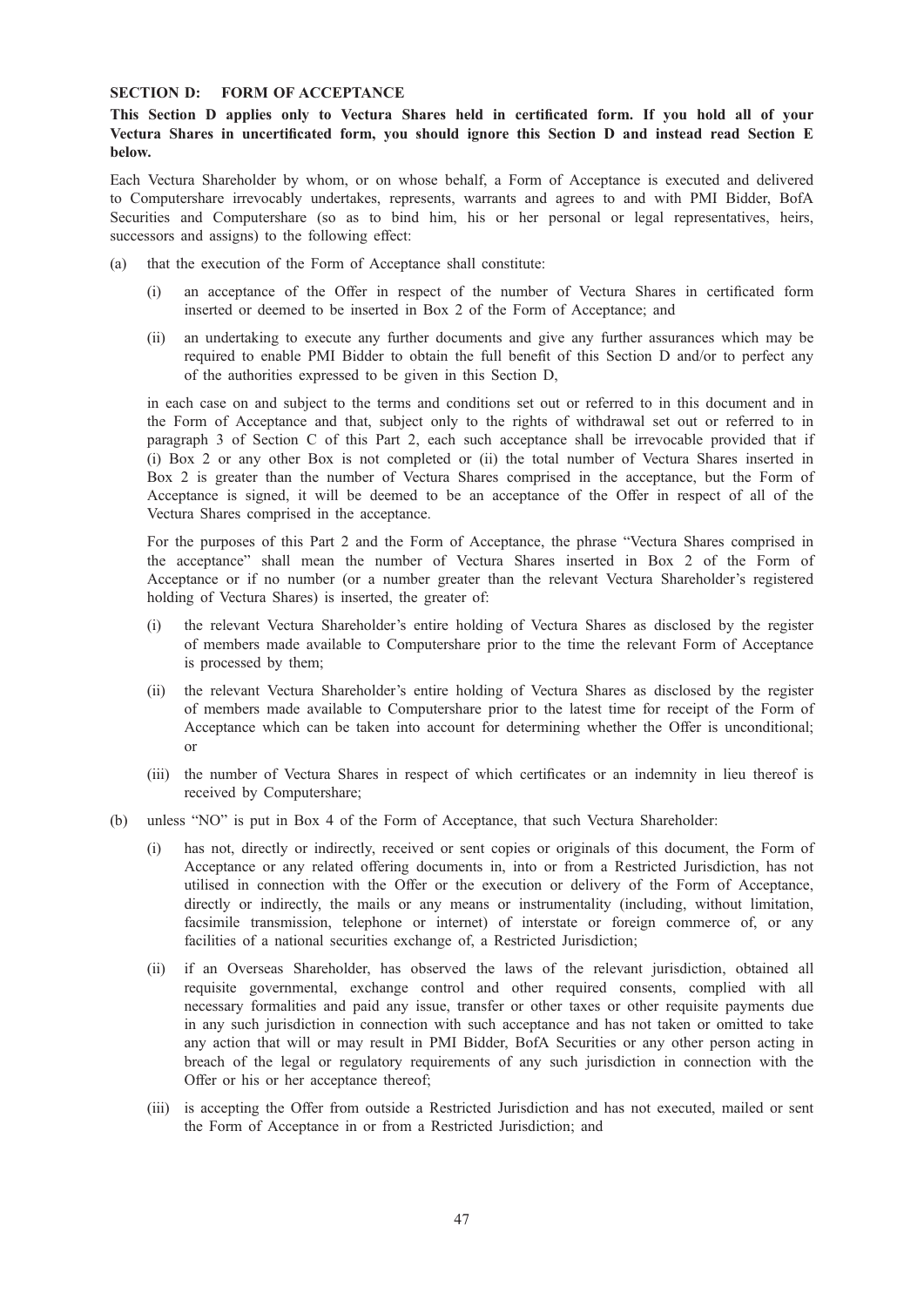- (iv) is not an agent or fiduciary acting on a non-discretionary basis for a principal, unless such agent or fiduciary is an authorised employee of such principal or such principal has given all instructions with respect to the Offer from outside a Restricted Jurisdiction;
- (c) that the execution of the Form of Acceptance and its delivery to Computershare constitutes, subject to the Offer becoming unconditional in all respects in accordance with its terms and to an accepting Vectura Shareholder not having validly withdrawn his or her acceptance, the irrevocable and separate appointment of each of PMI Bidder and/or BofA Securities and any director of, or any person authorised, by them as such shareholder's attorney and/or agent (the "attorney") and an irrevocable instruction and authorisation to the attorney:
	- (i) to complete and execute all or any form(s) of transfer and/or other document(s) at the discretion of the attorney in relation to the Vectura Shares referred to in paragraph (a) of this Section D in favour of PMI Bidder or such other person or persons as PMI Bidder or its agents may direct in connection with acceptance of the Offer;
	- (ii) to deliver such form(s) of transfer and/or other document(s) in the attorney's discretion and/or the certificate(s) and/or other document(s) of title relating to such Vectura Shares for registration within six months of the Offer becoming unconditional in all respects; and
	- (iii) to execute all such other documents and do all such other acts and things as may in the attorney's opinion be necessary or expedient for the purpose of, or in connection with, the acceptance of the Offer pursuant to the Form of Acceptance and to vest the Vectura Shares referred to in paragraph (a) of this Section D in PMI Bidder or its nominee;
- (d) that, in relation to Vectura Shares in certificated form, the execution of the Form of Acceptance and its delivery to Computershare constitutes, subject to the Offer becoming unconditional in all respects and to an accepting Vectura Shareholder not having validly withdrawn his or her acceptance, an irrevocable authority and request, subject to the provisions of paragraph 7 of Section C of this Part 2:
	- (i) to Vectura or its agents to procure the registration of the transfer of those Vectura Shares referred to in paragraph (a) of this Section D pursuant to the Offer and the delivery of the share certificate(s) and/or other document(s) of title in respect of the Vectura Shares to PMI Bidder or as it may direct; and
	- (ii) to PMI Bidder and BofA Securities or their respective agents to procure the despatch by post (or by such other method as the Panel may approve) of the cheque for the cash consideration to which an accepting Vectura Shareholder is entitled, at the risk of such shareholder, to the person or agent whose name and address outside a Restricted Jurisdiction is set out in Box 5 of the Form of Acceptance, or if no name and address is set out in Box 5, to the first named holder at his or her registered address outside a Restricted Jurisdiction;
- (e) that the execution of the Form of Acceptance and its delivery to Computershare constitutes a separate authority to PMI Bidder and/or BofA Securities and/or their respective directors within the terms of paragraph 4 of Section C of this Part 2 in respect of the Vectura Shares in certificated form comprised in the acceptance;
- (f) that, subject to the Offer becoming or being declared unconditional in all respects (or if the Offer will become unconditional in all respects or lapse immediately upon the outcome of the resolution in question or if the Panel consents) and pending registration:
	- (i) PMI Bidder or its agents shall be entitled to direct the exercise of any votes and any or all other rights and privileges (including the right to requisition the convening of a general meeting of Vectura or of any class of its shareholders) attaching to any Vectura Shares in certificated form in respect of which the Offer has been accepted or is deemed to have been accepted and not validly withdrawn; and
	- (ii) the execution of a Form of Acceptance in respect of the Vectura Shares comprised in such acceptance and in respect of which such acceptance has not been validly withdrawn:
		- (A) constitutes an authority to Vectura and its agents from such Vectura Shareholder to send any notice, circular, warrant, document or other communication which may be required to be sent to him/her as a member of Vectura (including any share certificate(s) or other document(s) of title) to PMI Bidder at its registered office;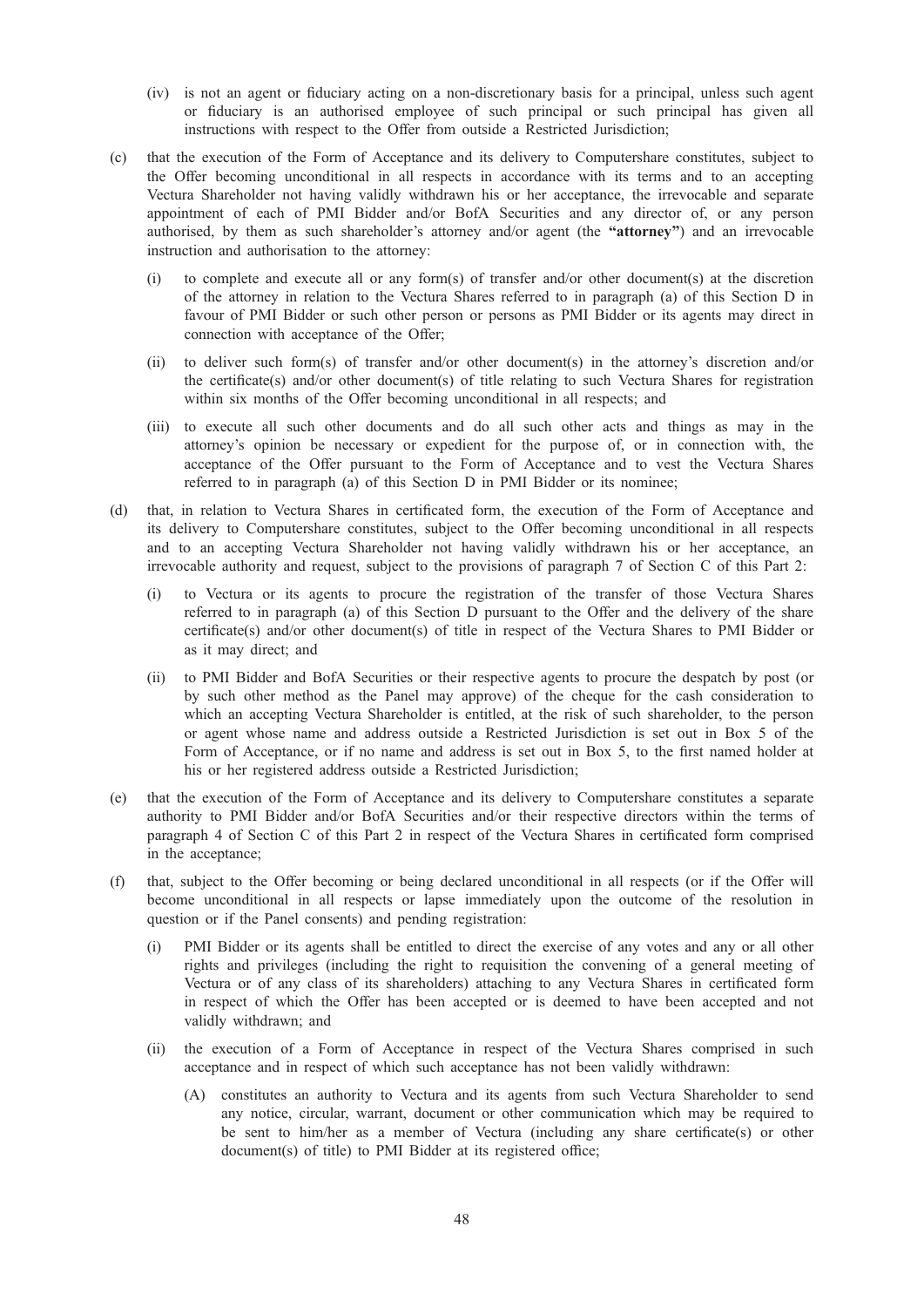- (B) constitutes an authority to PMI Bidder or any director of, or any person authorised by, PMI Bidder to sign any document and to do such things as may, in the opinion of that agent and/or attorney, seem necessary or desirable in connection with the exercise of any votes or other rights or privileges attaching to the Vectura Shares held by him or her in certificated form (including, without limitation, signing any consent to short notice of a general or separate class meeting as his or her attorney and/or agent and on his or her behalf and/or to attend and/or execute a form of proxy in respect of such Vectura Shares appointing any person nominated by PMI Bidder to attend general and separate class meetings of Vectura (and any adjournments thereof) and to exercise the votes attaching to such shares on his or her behalf, where relevant, such votes to be cast so far as possible to satisfy any outstanding condition of the Offer); and
- (C) will also constitute the agreement of such Vectura Shareholder not to exercise any of such rights without the consent of PMI Bidder and the irrevocable undertaking of such Vectura Shareholder not to appoint a proxy to attend any such general meeting or separate class meeting,

save that this authority will cease to be valid if the acceptance is validly withdrawn;

- (g) that he or she will deliver or procure the delivery to Computershare at the address referred to in paragraph 3(a) of Section C of this Part 2 of his or her share certificate(s) or other document(s) of title in respect of all Vectura Shares in certificated form held by him or her in respect of which the Offer has been accepted or is deemed to have been accepted and not validly withdrawn, or an indemnity acceptable to PMI Bidder in lieu thereof, as soon as possible and in any event within six months of the Offer becoming unconditional in all respects;
- (h) that he or she is the sole legal and beneficial owner of the Vectura Shares in certificated form in respect of which the Offer is accepted or deemed to be accepted or he or she is the legal owner of such Vectura Shares and he or she has the necessary capacity and authority to execute the Form(s) of Acceptance;
- (i) that the Vectura Shares in certificated form in respect of which the Offer is accepted or deemed to be accepted are sold fully paid up and free from all from all liens, equities, charges, encumbrances, options, rights of pre-emption and any other third-party rights or interests of any nature and together with all rights now or hereafter attaching or accruing thereto, including, without limitation, voting rights and the right to receive and retain in full all dividends and other distributions (if any) declared, made or paid, or becomes payable, or any other return of value (whether by reduction of share capital or share premium account or otherwise) made with a record time falling on or after the Effective Time or (if later) the date of receipt of acceptance in respect of the Offer;
- (j) that the terms and conditions of the Offer contained in this document shall be deemed to be incorporated in, and form part of, the Form of Acceptance which shall be read and construed accordingly;
- (k) that, if he or she accepts the Offer, he or she will do all such acts and things as shall be necessary or expedient to vest the Vectura Shares referred to in paragraph (a) of this Section D in PMI Bidder or its nominee(s) or such other persons as it may decide;
- (l) that he or she agrees to ratify each and every act or thing which may be done or effected by PMI Bidder or BofA Securities or Computershare or any director of PMI Bidder, any director of BofA Securities or any director of Computershare or their respective agents or Vectura or its agents, as the case may be, in the exercise of any of his or her powers and/or authorities under this document;
- (m) that the execution of the Form of Acceptance constitutes his or her agreement to the terms of paragraphs 6(i) and 6(j) of Section C of this Part 2;
- (n) that on execution the Form of Acceptance shall take effect as a deed;
- (o) that if any provision of Section C or this Section D of this Part 2 shall be unenforceable or invalid or shall not operate so as to afford PMI Bidder or BofA Securities or Computershare or any director of any of them the benefit or authority expressed to be given therein, he or she shall with all practicable speed do all such acts and things and execute all such documents as may be required to enable PMI Bidder and/or BofA Securities and/or Computershare and/or any director of any of them to secure the full benefits of Section C and this Section D; and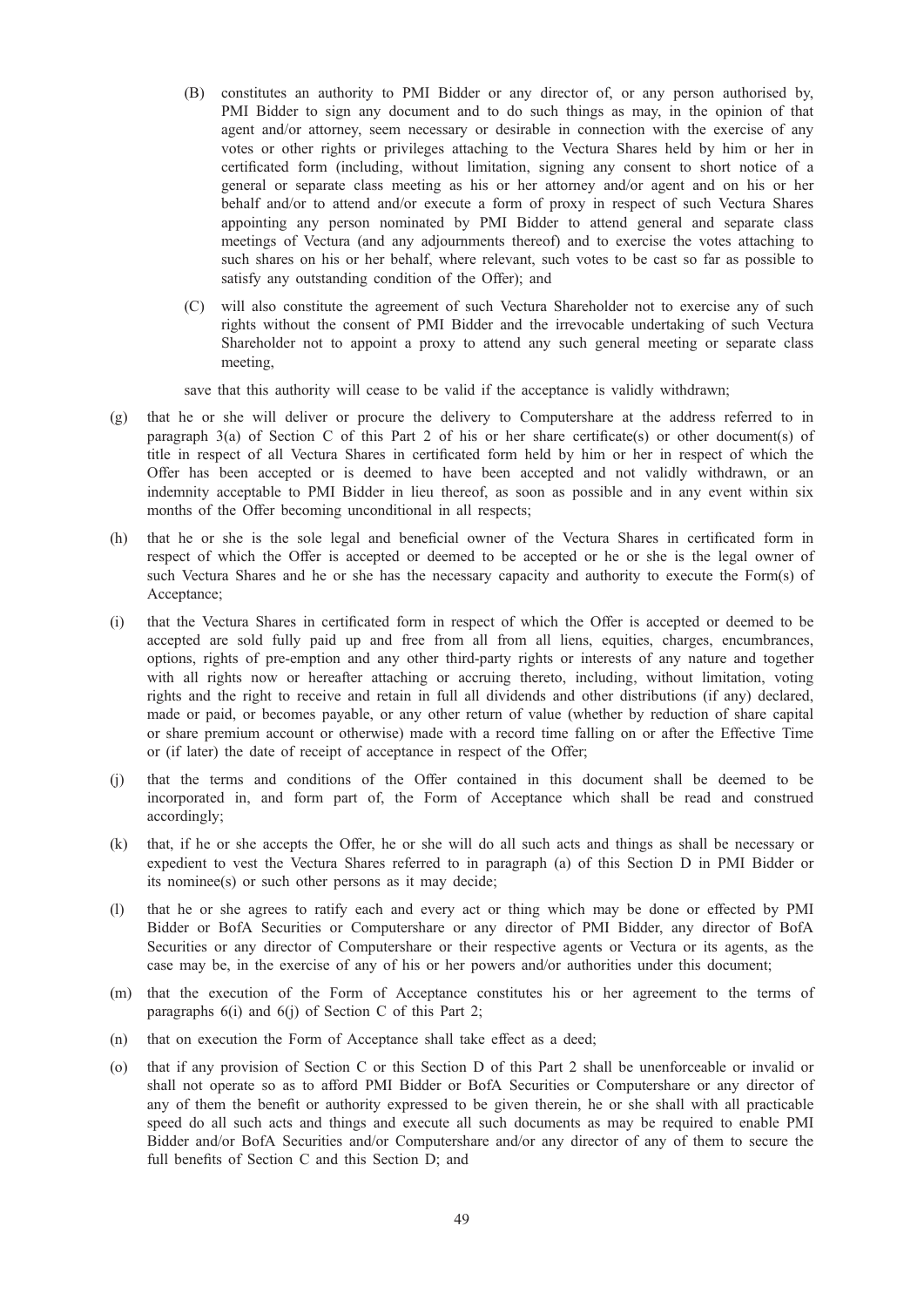(p) that he or she is not a customer (as defined by the rules of the Financial Conduct Authority) of BofA Securities in connection with the Offer.

References in this Section D to a Vectura Shareholder shall include references to the person or persons executing a Form of Acceptance, and if more than one person executes a Form of Acceptance, the provisions of this Section D shall apply to them jointly and severally.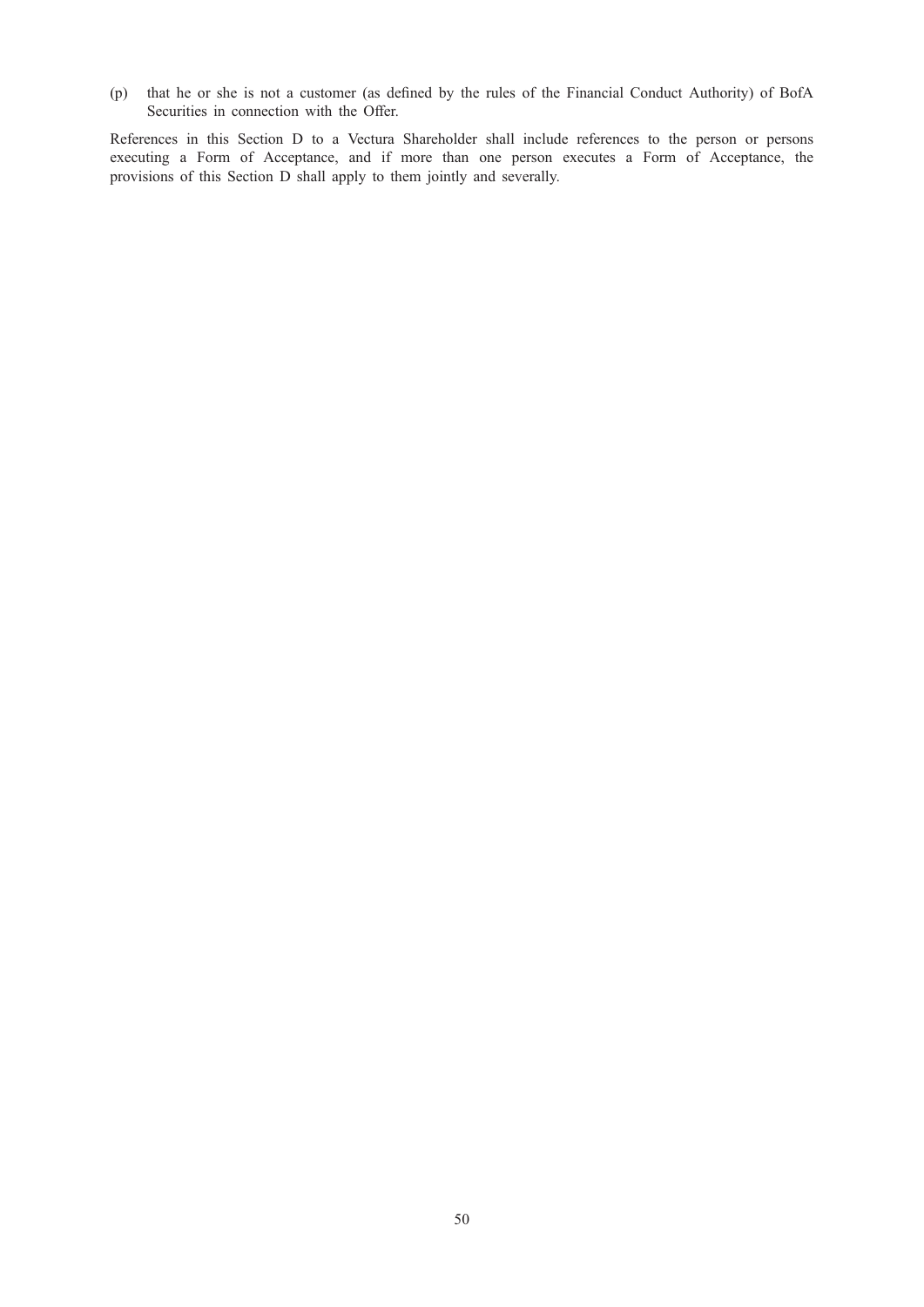#### SECTION E: ELECTRONIC ACCEPTANCE

# This Section E applies only to Vectura Shares held in uncertificated form. If you hold all of your Vectura Shares in certificated form, you should ignore this Section E and instead read Section D above.

Each Vectura Shareholder by whom, or on whose behalf, an Electronic Acceptance is made irrevocably undertakes, represents, warrants and agrees to and with PMI Bidder, BofA Securities and Computershare (so as to bind him, his or her personal representatives, heirs, successors and assigns) to the following effect:

- (a) that the Electronic Acceptance shall constitute an acceptance of the Offer in respect of the number of Vectura Shares in uncertificated form to which a TTE instruction relates on and subject to the terms and conditions set out or referred to in this document and that, subject only to the rights of withdrawal set out or referred to in paragraph 3 of Section C of this Part 2, each such acceptance and election shall be irrevocable;
- (b) that such Vectura Shareholder has not, directly or indirectly, received or sent copies or originals of this document, the Form of Acceptance or any related offering documents, in, into or from a Restricted Jurisdiction, has not utilised in connection with the Offer, directly or indirectly, the mails or any means or instrumentality (including, without limitation, by means of facsimile transmission, telephone or internet) of interstate or foreign commerce of, or any facilities of a national securities exchange of, a Restricted Jurisdiction, was outside a Restricted Jurisdiction at the time of the input and settlement of the relevant TTE instruction(s), and in respect of the Vectura Shares to which an Electronic Acceptance relates, is not an agent or fiduciary acting on a non-discretionary basis for a principal, unless such agent or fiduciary is an authorised employee of such principal or such principal has given all instructions with respect to the Offer from outside a Restricted Jurisdiction;
- (c) that, if such Vectura Shareholder is an Overseas Shareholder, he or she has observed the laws of the relevant jurisdiction, obtained all requisite governmental, exchange control and other required consents, complied with all necessary formalities and paid any issue, transfer or other taxes or other requisite payments due in any such jurisdiction in connection with such acceptance and has not taken or omitted to take any action that will or may result in PMI Bidder, BofA Securities or any other person acting in breach of the legal or regulatory requirements of any such jurisdiction in connection with the Offer or his or her acceptance thereof;
- (d) that no TTE instruction has been sent from a Restricted Jurisdiction and such Vectura Shareholder is accepting the Offer from outside a Restricted Jurisdiction;
- (e) that the Electronic Acceptance constitutes, subject to the Offer becoming unconditional in all respects in accordance with its terms and to an accepting Vectura Shareholder not having validly withdrawn his or her acceptance, the irrevocable appointment of each of PMI Bidder and/or BofA Securities and any director of, or any person authorised by, them as such shareholder's attorney and/or agent and an irrevocable instruction and authorisation to the attorney to do all such acts and things as may in the attorney's opinion be necessary or expedient for the purpose of, or in connection with, the acceptance of the Offer and to vest the Vectura Shares referred to in paragraph (a) of this Section E in PMI Bidder or its nominee;
- (f) that the Electronic Acceptance constitutes the irrevocable appointment of Computershare as such shareholder's attorney and an irrevocable instruction and authority to the attorney (i) subject to the Offer becoming unconditional in all respects in accordance with its terms and to an accepting Vectura Shareholder not having validly withdrawn his or her acceptance, to transfer to itself (or to such other person or persons as PMI Bidder or its agents may direct) by means of CREST all or any of the Vectura Shares in uncertificated form (but not exceeding the number of Vectura Shares in uncertificated form in respect of which the Offer is accepted or deemed to be accepted); and (ii) if the Offer does not become unconditional in all respects, to give instructions to Euroclear, immediately after the lapsing of the Offer (or within such longer period as the Panel may permit, not exceeding 14 days of the lapsing of the Offer), to transfer all such Vectura Shares to the original available balance of the accepting Vectura Shareholder;
- (g) that the Electronic Acceptance constitutes, subject to the Offer becoming unconditional in all respects and to an accepting Vectura Shareholder not having validly withdrawn his or her acceptance, an irrevocable authority and request to PMI Bidder or its agents to procure the making of a CREST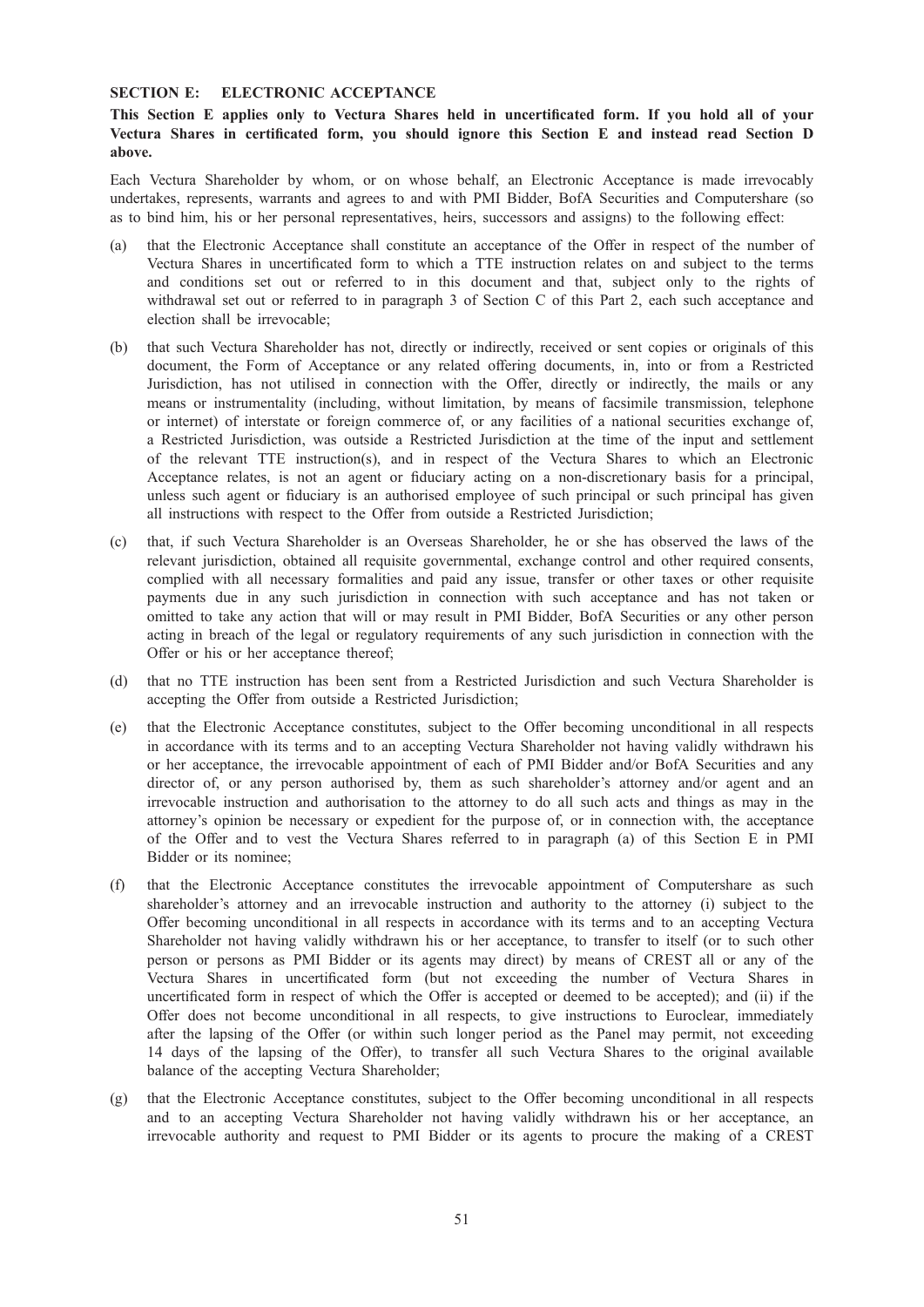payment obligation in favour of the Vectura Shareholder's payment bank in accordance with the CREST payment arrangements in respect of any cash consideration to which such shareholder is entitled, provided that:

- (i) PMI Bidder may (if, for reasons, outside its reasonable control, it is not able to effect settlement through CREST in accordance with this paragraph (g) of this Section E) determine that all or any part of any such cash consideration shall be paid by cheque despatched by post; and
- (ii) if the Vectura Shareholder concerned is a CREST member whose registered address is in a Restricted Jurisdiction, any cash consideration to which such shareholder is entitled may be paid by cheque despatched by post, in any case at the risk of such shareholder, and such cheque shall be despatched to the first named holder at his or her registered address outside a Restricted Jurisdiction or as otherwise determined by PMI Bidder;
- (h) that the Electronic Acceptance constitutes a separate authority to PMI Bidder and/or BofA Securities and/or their respective directors within the terms of paragraph 4 of Section C of this Part 2 in respect of the Vectura Shares in uncertificated form referred to in paragraph (a) of this Section E;
- (i) that, subject to the Offer becoming or being declared unconditional in all respects (or if the Offer will become unconditional in all respects or lapse immediately upon the outcome of the resolution in question or if the Panel consents) and pending registration:
	- (i) PMI Bidder and/or its agents shall be entitled to direct the exercise of any votes and any or all other rights and privileges (including the right to requisition the convening of a general meeting of Vectura or of any class of its shareholders) attaching to such Vectura Shares in uncertificated form in respect of which the Offer has been accepted or is deemed to have been accepted and not validly withdrawn; and
	- (ii) an Electronic Acceptance in respect of the Vectura Shares comprised in such acceptance and in respect of which such acceptance has not been validly withdrawn:
		- (A) constitutes an authority to Vectura from such Vectura Shareholder to send any notice, circular, warrant, document or other communication which may be required to be sent to him/her as a member of Vectura (including any share certificate(s) or other document(s) of title issued as a result of a conversion of such Vectura Shares into certificated form) to PMI Bidder at its registered office;
		- (B) constitutes an authority to PMI Bidder or any director of, or any other person authorised by, PMI Bidder to sign any document and to do such things as may, in the opinion of that agent and/or attorney, seem necessary or desirable in connection with the exercise of any votes or other rights or privileges attaching to the Vectura Shares held by him or her in uncertificated form (including, without limitation, signing any consent to short notice of a general or separate class meeting as his or her attorney and/or agent and on his or her behalf and/or to attend and/or execute a form of proxy in respect of such Vectura Shares appointing any person nominated by PMI Bidder to attend general and separate class meetings of Vectura (and any adjournments thereof) and to exercise the votes attaching to such shares on his or her behalf, where relevant, such votes to be cast so far as possible to satisfy any outstanding condition of the Offer); and
		- (C) will also constitute the agreement of such Vectura Shareholder not to exercise any of such rights without the consent of PMI Bidder and the irrevocable undertaking of such Vectura Shareholder not to appoint a proxy to attend any such general meeting or separate class meeting,

save that this authority will cease to be valid if the acceptance is validly withdrawn;

- (j) that he or she is the sole legal and beneficial owner of the Vectura Shares in uncertificated form in respect of which the Offer is accepted or deemed to be accepted or he or she is the legal owner of such Vectura Shares and he or she has the necessary capacity and authority to effect an Electronic Acceptance;
- (k) that the Vectura Shares in uncertificated form in respect of which the Offer is accepted or deemed to be accepted are sold fully paid up and free from all from all liens, equities, charges, encumbrances, options, rights of pre-emption and any other third-party rights or interests of any nature and together with all rights now or hereafter attaching or accruing thereto, including, without limitation, voting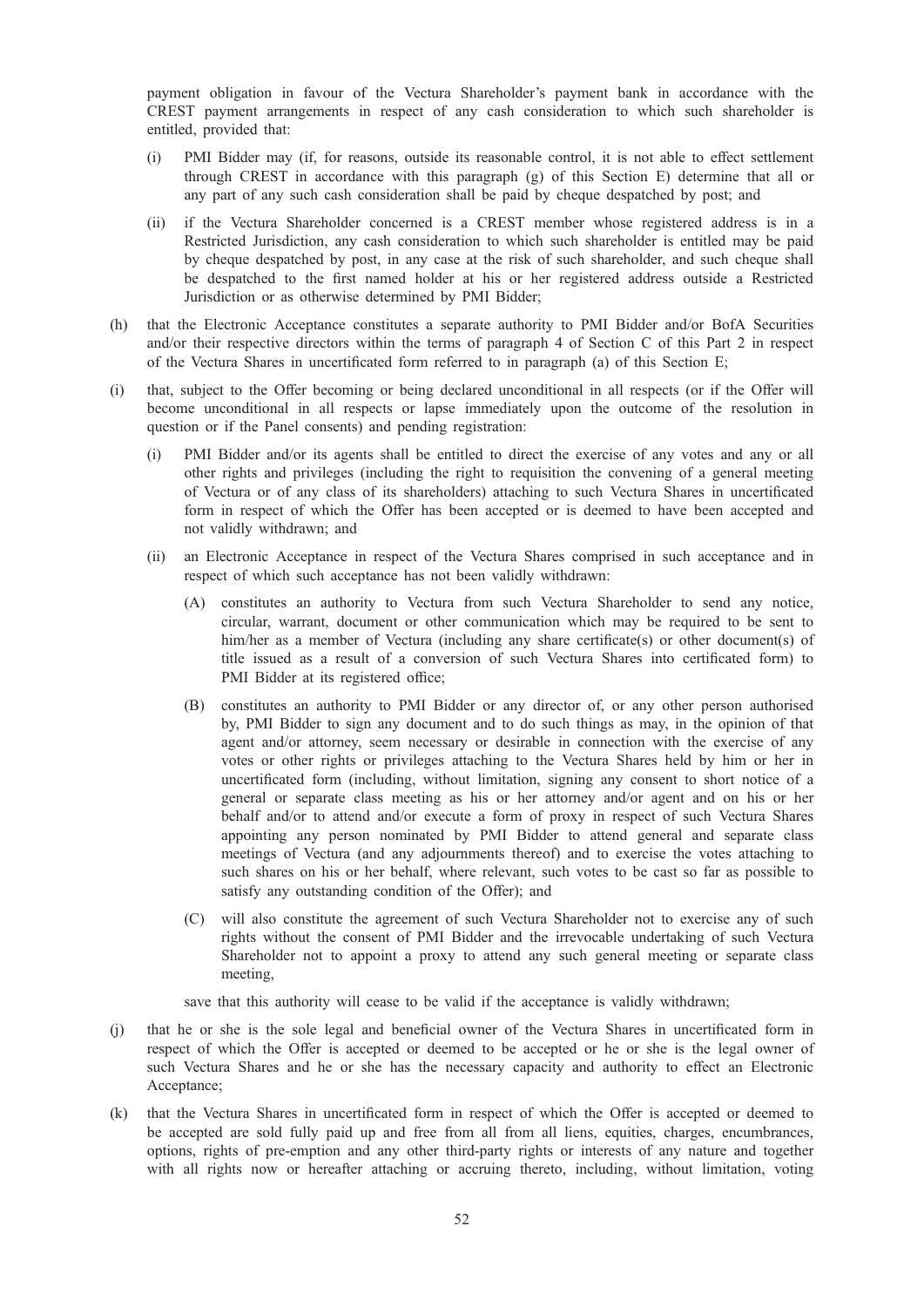rights and the right to receive and retain in full all dividends and other distributions (if any) declared, made or paid, or becomes payable, or any other return of value (whether by reduction of share capital or share premium account or otherwise) made with a record time falling on or after the Effective Time or (if later) the date of receipt of acceptance in respect of the Offer;

- (l) that he or she will do all such acts and things as shall be necessary or expedient to vest the Vectura Shares referred to in paragraph (a) of this Section E in PMI Bidder or its nominee(s) or such other persons as it may decide and all such acts and things as may be necessary or expedient to enable Computershare to perform its functions as escrow agent for the purposes of the Offer;
- (m) that he or she agrees to ratify each and every act or thing which may be done or effected by PMI Bidder or BofA Securities or Computershare or any director of PMI Bidder or any director of BofA Securities or any director of Computershare or their respective agents or Vectura or its agents, as the case may be, in the exercise of any of his or her powers and/or authorities under this document;
- (n) that if, for any reason, any Vectura Shares in respect of which a TTE instruction has been effected in accordance with paragraph 13 of the letter from PMI Bidder contained in this document are converted to certificated form, he or she will (without prejudice to paragraph  $(i)(ii)(A)$  of this Section E) immediately deliver or procure the immediate delivery of the share certificate(s) or other document(s) of title in respect of all such Vectura Shares as so converted to Computershare at the address referred to in paragraph 3(a) of Section C of this Part 2 or to PMI Bidder at its registered office or as PMI Bidder or its agents may direct; and he or she shall be deemed upon conversion to undertake, represent, warrant and agree in the terms set out in Section D of this Part 2 in relation to such Vectura Shares without prejudice to the application of this Section E as far as PMI Bidder deems appropriate;
- (o) that the creation of a CREST payment obligation in favour of his or her payment bank in accordance with the CREST payment arrangements referred to in paragraph  $(g)$  of this Section E shall, to the extent of the obligation so created, discharge in full any obligation of PMI Bidder and/or BofA Securities to pay him or her the cash consideration to which he or she is entitled pursuant to the Offer;
- (p) that the making of an Electronic Acceptance constitutes his or her agreement to the terms of paragraphs 6(i) and 6(j) of Section C of this Part 2;
- (q) that, by virtue of the Regulations, the making of an Electronic Acceptance constitutes an irrevocable power of attorney by the relevant Vectura Shareholder in the terms of all the powers and authorities expressed to be given by Section C, this Section E and (where applicable by virtue of paragraph (n) above) Section D of this Part 2 to PMI Bidder, Computershare and BofA Securities and any of their respective agents;
- (r) that if any provision of Section C or Section E of this Part 2 shall be unenforceable or invalid or shall not operate so as to afford PMI Bidder or BofA Securities or Computershare or any director of any of them the benefit or authority expressed to be given therein, he or she shall with all practicable speed do all such acts and things and execute all such documents that may be required to enable PMI Bidder and/or BofA Securities and/or Computershare and/or any director of either of them to secure the full benefits of Section C and this Section E; and
- (s) that he or she is not a customer (as defined by the rules of the Financial Conduct Authority) of BofA Securities in connection with the Offer.

References in this Section E to a Vectura Shareholder shall include references to the person or persons making an Electronic Acceptance and, if more than one makes an Electronic Acceptance, the provisions of this Section E shall apply to them jointly and severally.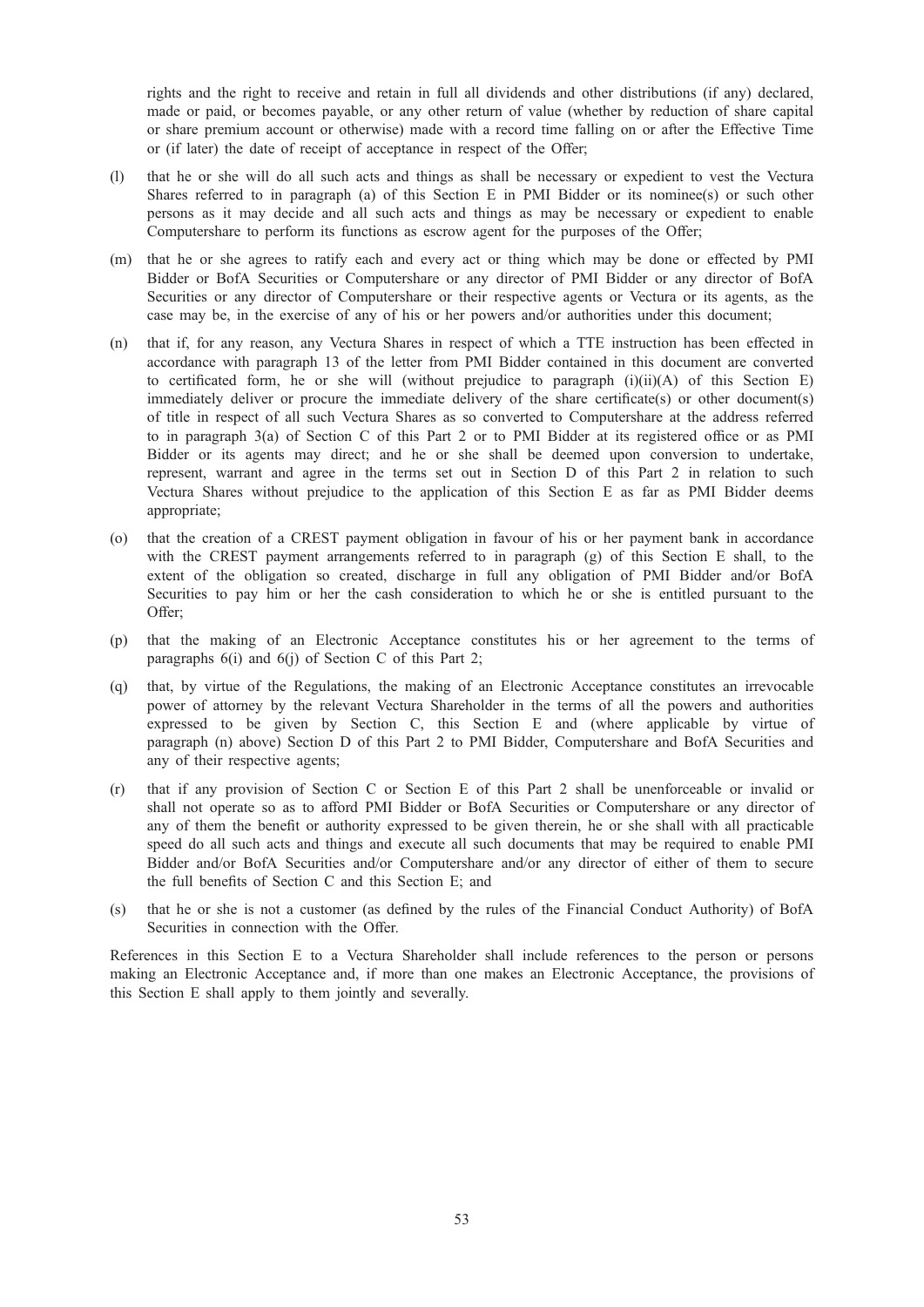# PART 3: FINANCIAL AND OTHER INFORMATION RELATING TO THE PMI GROUP

The following sets out the financial information in respect of PMI Group as required by Rule 24.3(a)(iii) of the Takeover Code. The documents referred to below, the contents of which have previously been published, are incorporated into this document by reference pursuant to Rule 24.15 of the Takeover Code.

All documents referred to below are available in "read-only" format for reviewing or downloading free of charge on PMI's website at www.PMI.com. Save as expressly referred to in this document, the contents of the websites referred to in this document are not incorporated into and do not form part of this document.

| Information incorporated by reference                                | Website address where reference material published                                                                                                                                                                    |
|----------------------------------------------------------------------|-----------------------------------------------------------------------------------------------------------------------------------------------------------------------------------------------------------------------|
| Audited consolidated accounts for the year ended<br>31 December 2020 | https://philipmorrisinternational.gcs-web.com/static-files/<br>9f1f0ec5-f5ec-4164-93ee-8057210a8205<br>The audited accounts of PMI for the financial year ended<br>31 December 2020 are set out on pages $58 - 117$ . |
| Audited consolidated accounts for the year ended<br>31 December 2019 | https://philipmorrisinternational.gcs-web.com/static-files/<br>b475ffd3-ee87-4b22-9724-181510d16b1a<br>The audited accounts of PMI for the financial year ended<br>31 December 2019 are set out on pages $53 - 113$ . |
| PMI Q2 2021 earnings results                                         | https://philipmorrisinternational.gcs-web.com/static-files/<br>32daebd6-b1a8-425e-a4de-60e0abd8f4a5<br>The PMI Q2 2021 earnings results are set out on page 43.                                                       |

There are no ratings or outlooks publicly accorded to PMI Bidder.

PMI is subject to ratings agencies Standard & Poors ('A/A-1' long-term and short-term issuer ratings), Fitch (long-term Issuer Default Rating (IDR) and senior unsecured long-term debt rating at 'A') and Moody's (A2 long-term issuer; A2 senior unsecured rating; P(A2) rating of PMI's shelf programme; short-term Prime-1 (P-1) issuer rating and short-term (domestic) P-1 rating of PMI's USD commercial paper programme). In each case the outlook is stable.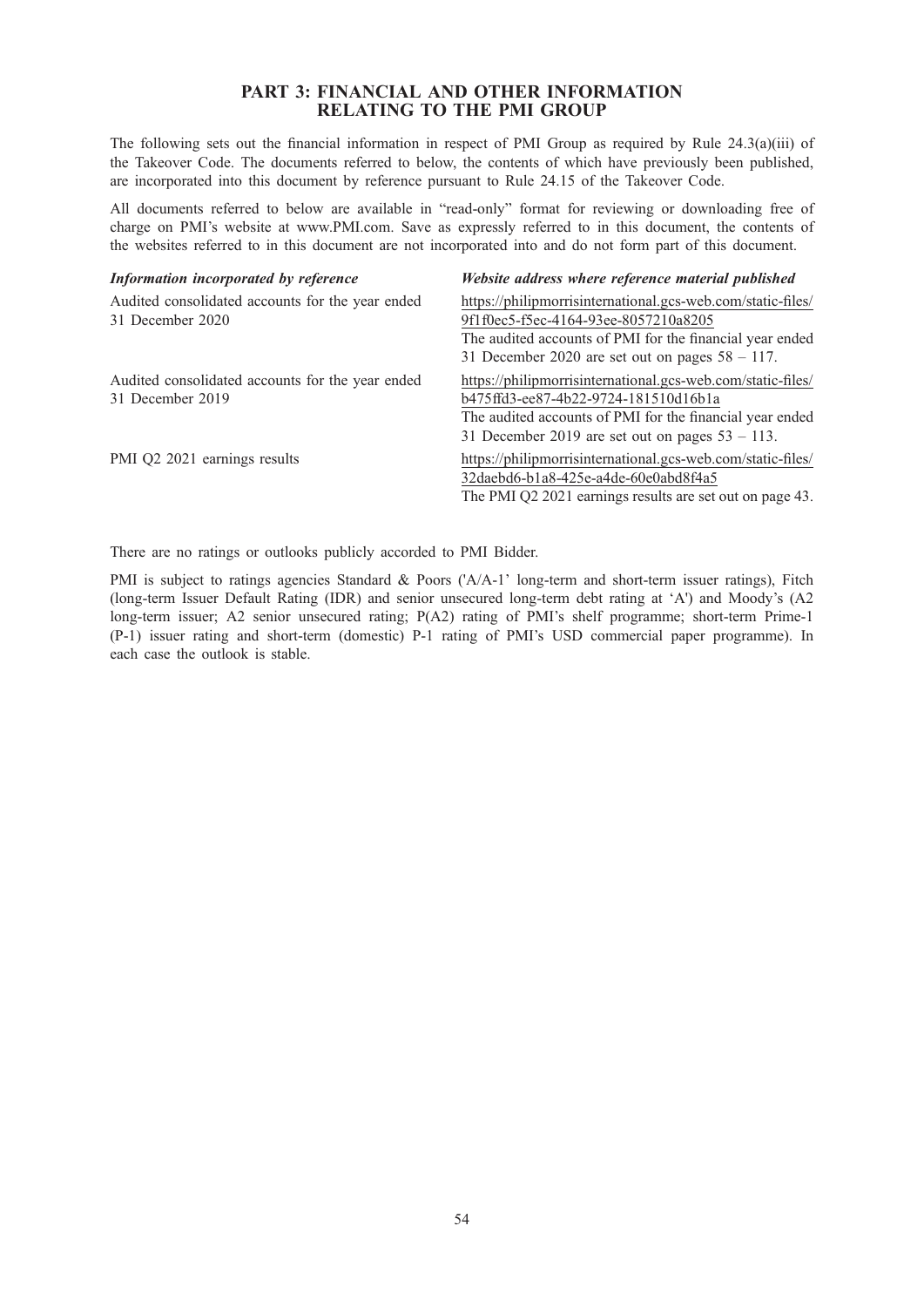# PART 4: FINANCIAL AND OTHER INFORMATION RELATING TO VECTURA

The following sets out the financial information in respect of Vectura as required by Rule 24.3(e) of the Takeover Code. The documents referred to below, the contents of which have previously been published, are incorporated into this document by reference pursuant to Rule 24.15 of the Takeover Code.

All documents referred to below are available in "read-only" format for reviewing or downloading free of charge on Vectura's website at www.Vectura.com. Save as expressly referred to in this document, the contents of the websites referred to in this document are not incorporated into and do not form part of this document.

| Information incorporated by reference                                | Website address where reference material published                                                                                                                                                                                 |
|----------------------------------------------------------------------|------------------------------------------------------------------------------------------------------------------------------------------------------------------------------------------------------------------------------------|
| Vectura Trading Update dated 26 May 2021                             | https://ir.q4europe.com/Solutions/VecturaIntranet/3832/<br>newsArticle.aspx?storyid=15072868                                                                                                                                       |
| Audited consolidated accounts for the year ended<br>31 December 2020 | https://www.vectura.com/wp-content/uploads/2021/04/<br>Vectura-Group-plc-Annual-Report-and-Accounts-<br>2020.pdf<br>The audited accounts of Vectura for the financial year<br>ended 31 December 2020 are set out on pages 100-152. |
| Audited consolidated accounts for the year ended<br>31 December 2019 | https://www.vectura.com/wp-content/uploads/2020/04/<br>Vectura-Group-plc-Annual-Report-and-Accounts-<br>2019.pdf<br>The audited accounts of Vectura for the financial year<br>ended 31 December 2019 are set out on pages 91-140.  |

There are no current public ratings or outlooks accorded to Vectura by any rating agencies.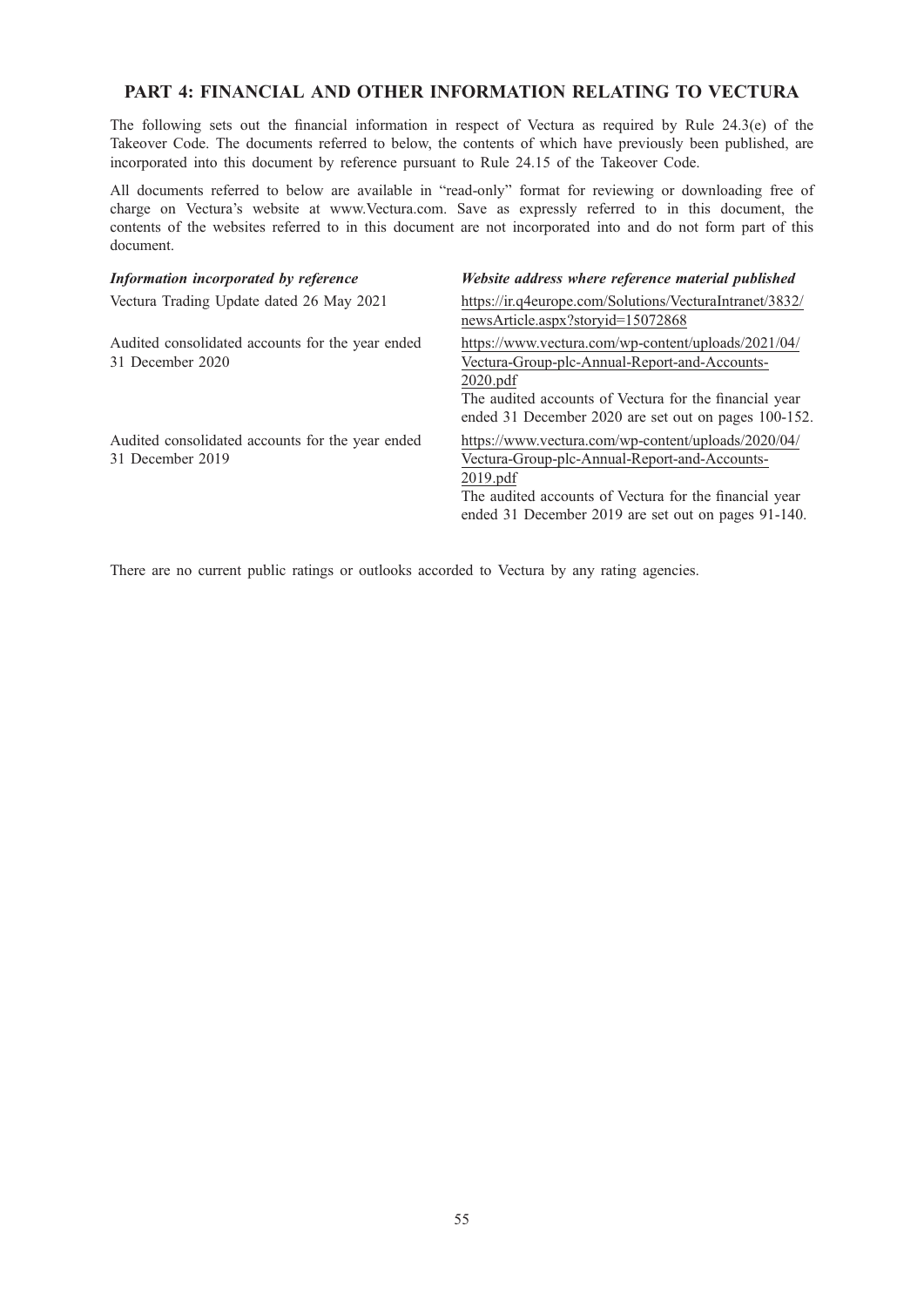# PART 5: ADDITIONAL INFORMATION

# 1. Responsibility

- (a) The PMI Bidder Directors, whose names are set out in paragraph 2(a) below, and the PMI Responsible Persons, whose names are set out in paragraph 2(b) below, accept responsibility for the information contained in this document (including any expression of opinion) other than the information for which responsibility is taken by others pursuant to sub-paragraph 1(b) below. To the best of the knowledge and belief of the PMI Bidder Directors and the PMI Responsible Persons (who have taken all reasonable care to ensure that such is the case), the information (including any expression of opinion) contained in this document for which they accept responsibility is in accordance with the facts and does not omit anything likely to affect the import of such information.
- (b) The Vectura Directors, whose names are set out in paragraph 2(c) below, accept responsibility for the information contained in this document (including any expression of opinion) relating to Vectura, the Vectura Group and themselves, their close relatives, related trusts and other connected persons and other persons acting in concert with Vectura (as that term is used in the Takeover Code). To the best of the knowledge and belief of the Vectura Directors (who have taken all reasonable care to ensure that such is the case), the information (including any expression of opinion) contained in this document for which they accept responsibility is in accordance with the facts and does not omit anything likely to affect the import of such information.

### 2. Directors

(a) The PMI Bidder Directors and their positions in PMI Bidder are as follows:

| <b>Name</b>           | <b>Position</b> |
|-----------------------|-----------------|
| Deepak Mishra         | Director        |
| Collette Richards     | Director        |
| Facundo Gonzalez Lobo | Director        |

The registered office of PMI Bidder and the business address of each of the PMI Bidder Directors is 120, Park Avenue, New York, 10017 New York, United States.

(b) The PMI Responsible Persons and their positions in PMI are as follows:

| <b>Name</b>          | <b>Position</b>           |
|----------------------|---------------------------|
| André Calantzopoulos | Executive Chairman        |
| Jacek Olczak         | Chief Executive Officer   |
| Bonin Bough          | Director                  |
| Michel Combes        | Director                  |
| Dr Juan José Daboub  | Director                  |
| Werner Geissler      | Director                  |
| Lisa Hook            | Director                  |
| Jun Makihara         | Director                  |
| Kalpana Morparia     | Director                  |
| Lucio A. Noto        | Lead Independent Director |
| Frederik Paulsen     | Director                  |
| Robert B. Polet      | Director                  |
| Shlomo Yanai         | Director                  |
|                      |                           |

The registered office of PMI and the business address of each of the PMI Responsible Persons is 120, Park Avenue, New York, 10017 New York, United States.

(c) The Vectura Directors and their positions in Vectura are as follows:

| <b>Name</b>    | <b>Position</b>         |
|----------------|-------------------------|
| Bruno Angelici | Chairman                |
| Will Downie    | Chief Executive Officer |
| Paul Fry       | Chief Financial Officer |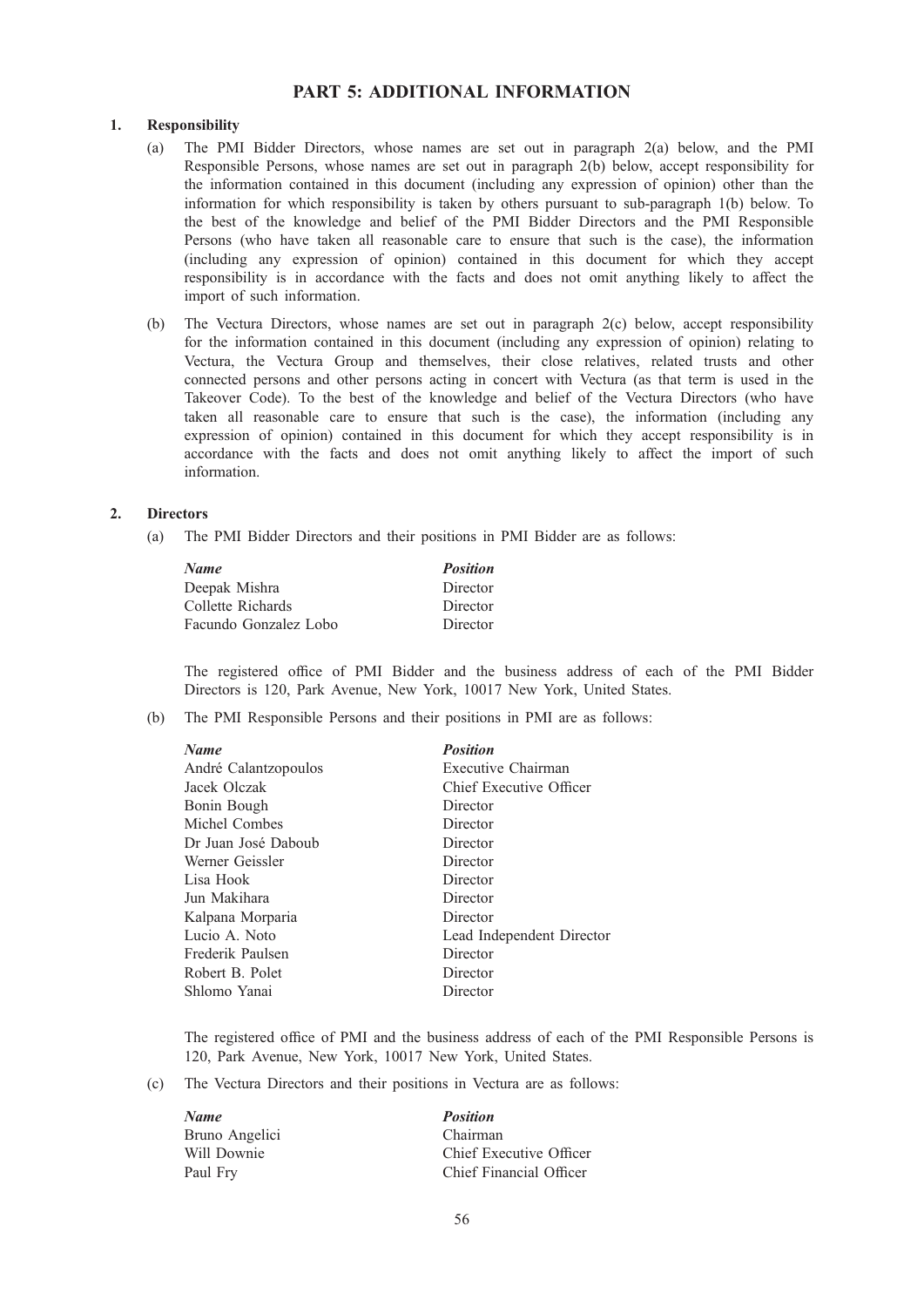| <b>Name</b>         | <b>Position</b>        |
|---------------------|------------------------|
| Per-Olof Andersson  | Non-Executive Director |
| Kevin Matthews      | Non-Executive Director |
| Jeanne Taylor Hecht | Non-Executive Director |
| Jeanne Thoma        | Non-Executive Director |
| Juliet Thompson     | Non-Executive Director |

The registered office of Vectura and the business address of each of the Vectura Directors is One, Prospect West, Chippenham, Wiltshire, SN14 6FH, United Kingdom.

### 3. Market quotations

Set out below are the Closing Prices of Vectura Shares taken from Bloomberg on:

- (a) the first dealing day in each of the six months immediately before the date of this document;
- (b) 25 May 2021 (the last dealing day before the commencement of the Offer Period); and
- (c) 12 August 2021 (the Latest Practicable Date).

|                 | <b>Closing Price of Vectura Shares</b> |  |  |
|-----------------|----------------------------------------|--|--|
| Date            | f(x)                                   |  |  |
| 1 February 2021 | 1.16                                   |  |  |
| 1 March 2021    | 1.12                                   |  |  |
| 1 April 2021    | 1.18                                   |  |  |
| 4 May 2021      | 1.17                                   |  |  |
| 25 May 2021     | 1.22                                   |  |  |
| 1 June 2021     | 1.40                                   |  |  |
| 1 July 2021     | 1.36                                   |  |  |
| 2 August 2021   | 1.53                                   |  |  |
| 12 August 2021  | 1.63                                   |  |  |
|                 |                                        |  |  |

# 4. Interests and dealings

For the purposes of this paragraph 4:

"acting in concert" has the meaning given to it in the Takeover Code;

"close relative" has the meaning given to it in the Takeover Code;

"connected person" in relation to a director of PMI Bidder or Vectura includes: (a) such director's spouse or civil partner and children or step-children under the age of 18; (b) the trustee(s) of any trust for the benefit of such director and/or any person mentioned in (a); (c) any company in which such director and/or any person mentioned in (a) or (b) is entitled to exercise or control the exercise of one-third or more of the voting power, or which is accustomed to act in accordance with the directions of such director or any such person; and (d) any other person whose interests in shares are taken to be interests of such director pursuant to Part 22 of the Companies Act;

"control" means an interest, or interests, in shares carrying in aggregate 30 per cent. or more of the voting rights (as defined in the Takeover Code) of a company, irrespective of whether such interest or interests give de facto control;

"dealing" has the meaning given to it in the Takeover Code and "dealt" has the corresponding meaning;

"derivative" includes any financial product the value of which, in whole or in part, is determined directly or indirectly by reference to the price of an underlying security;

"disclosure period" means the period commencing on 26 May 2020 (the date 12 months prior to the commencement of the Offer Period) and ending on the Latest Practicable Date);

"Note 11 arrangement" includes any indemnity or option arrangement, and any agreement or understanding, formal or informal, of whatever nature, relating to relevant securities which may be an inducement to deal or refrain from dealing (other than irrevocable commitments and letters of intent to vote in favour of the Scheme and/or related resolutions);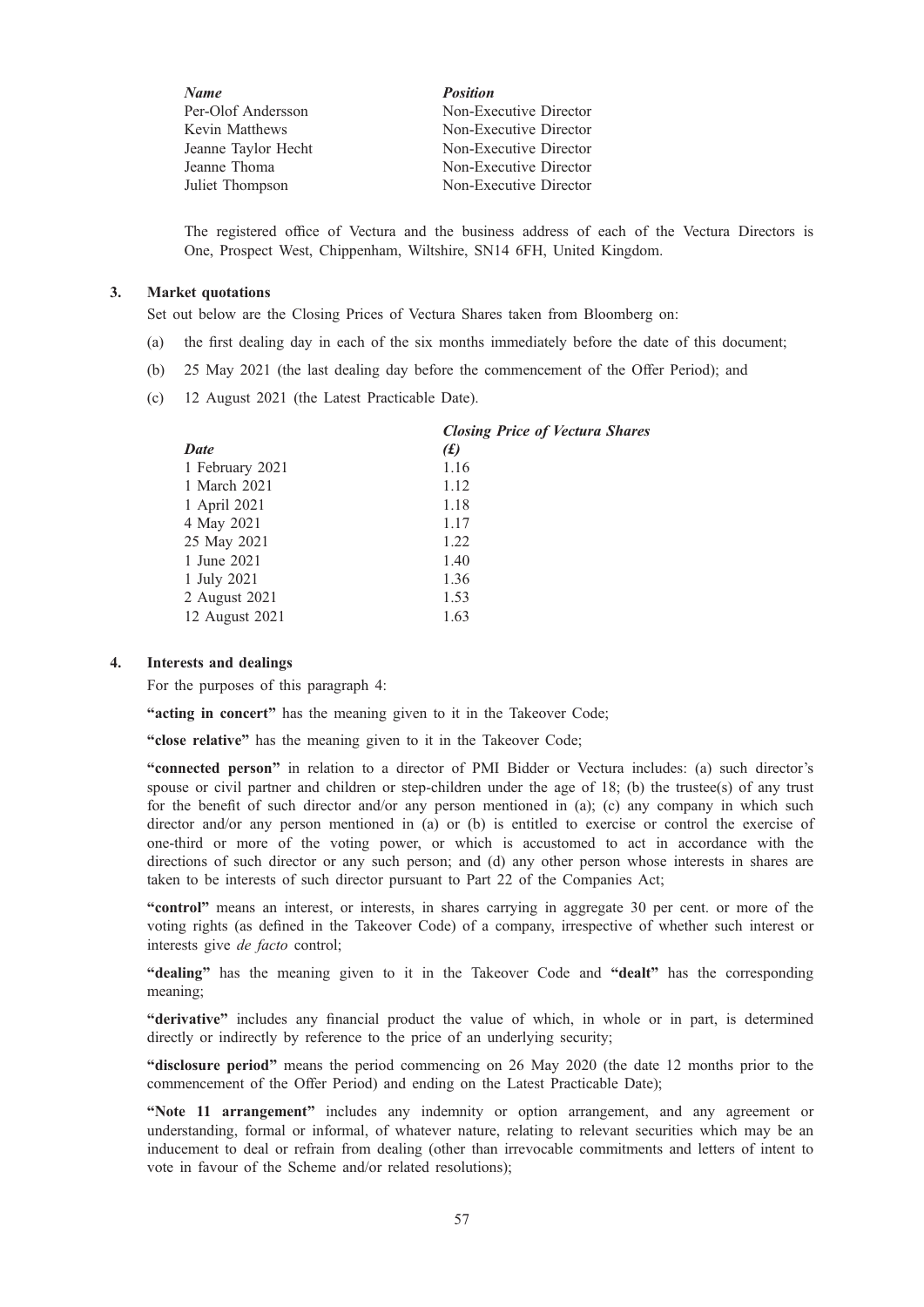"relevant securities" means (i) Vectura Shares and any other securities of Vectura conferring voting rights; (ii) equity share capital of Vectura; (iii) equity share capital of PMI Bidder; and (iv) securities of Vectura or PMI Bidder carrying conversion or subscription rights into any of the foregoing;

"short position" means any short position (whether conditional or absolute and whether in the money or otherwise) including any short position under a derivative, any agreement to sell or any delivery obligation or right to require another person to purchase or take delivery.

#### (a) Concert parties

# (i) Persons acting in concert with PMI Bidder

In addition to the PMI Bidder Directors (together with their close relatives and related trusts) and members of the Wider PMI Group, the persons who, for the purposes of the Takeover Code, are acting in concert with PMI Bidder for the purposes of the Offer and which are required to be disclosed are:

| <b>Name</b>            | Registered Office     | <b>Relationship with PMI Bidder</b> |
|------------------------|-----------------------|-------------------------------------|
| <b>BofA</b> Securities | 2 King Edward Street, | Financial Adviser                   |
|                        | London, EC1A 1HO      |                                     |

# (ii) Persons acting in concert with Vectura

In addition to the Vectura Directors (together with their close relatives and related trusts) and members of the Vectura Group, the persons who, for the purposes of the Takeover Code, are acting in concert with Vectura for the purposes of the Offer and which are required to be disclosed are:

| <b>Name</b><br>J.P. Morgan<br>Securities plc | <b>Registered Office</b><br>25 Bank Street<br>Canary Wharf<br>London $E14$ 5JP | <b>Relationship with Vectura</b><br>Joint Financial Adviser and Joint<br>Corporate Broker |
|----------------------------------------------|--------------------------------------------------------------------------------|-------------------------------------------------------------------------------------------|
| N.M. Rothschild $&$<br>Sons Limited          | New Court,<br>St Swithin's Lane,<br>London EC4N 8AL                            | Joint Financial Adviser                                                                   |
| Numis Securities<br>Limited                  | 10 Paternoster Square,<br>London, EC4M 7LT                                     | Joint Corporate Broker                                                                    |

#### (b) Interests and dealings in relevant securities of Vectura

(i) As at the Latest Practicable Date, the interests of the Vectura Directors (and their close relatives, related trusts and connected persons) in relevant securities of Vectura (apart from the awards which are described in (ii) below) were as follows:

|                    |                                 | Percentage of Vectura issued |
|--------------------|---------------------------------|------------------------------|
| <b>Name</b>        | <b>Number of Vectura Shares</b> | ordinary share capital       |
| Bruno Angelici     | 236,385                         | 0.04                         |
| Will Downie        | $4.510*$                        | 0.00                         |
| Paul Fry           | 128,578*                        | 0.02                         |
| Per-Olof Andersson | 46,153                          | 0.01                         |
| Kevin Matthews     | 12,000                          | 0.00 <sub>1</sub>            |
| Juliet Thompson    | 45,261                          | 0.01                         |
| Paul Fry's father  | 500                             | 0.00                         |

\*Includes shares held under the Vectura Share Incentive Plan

—————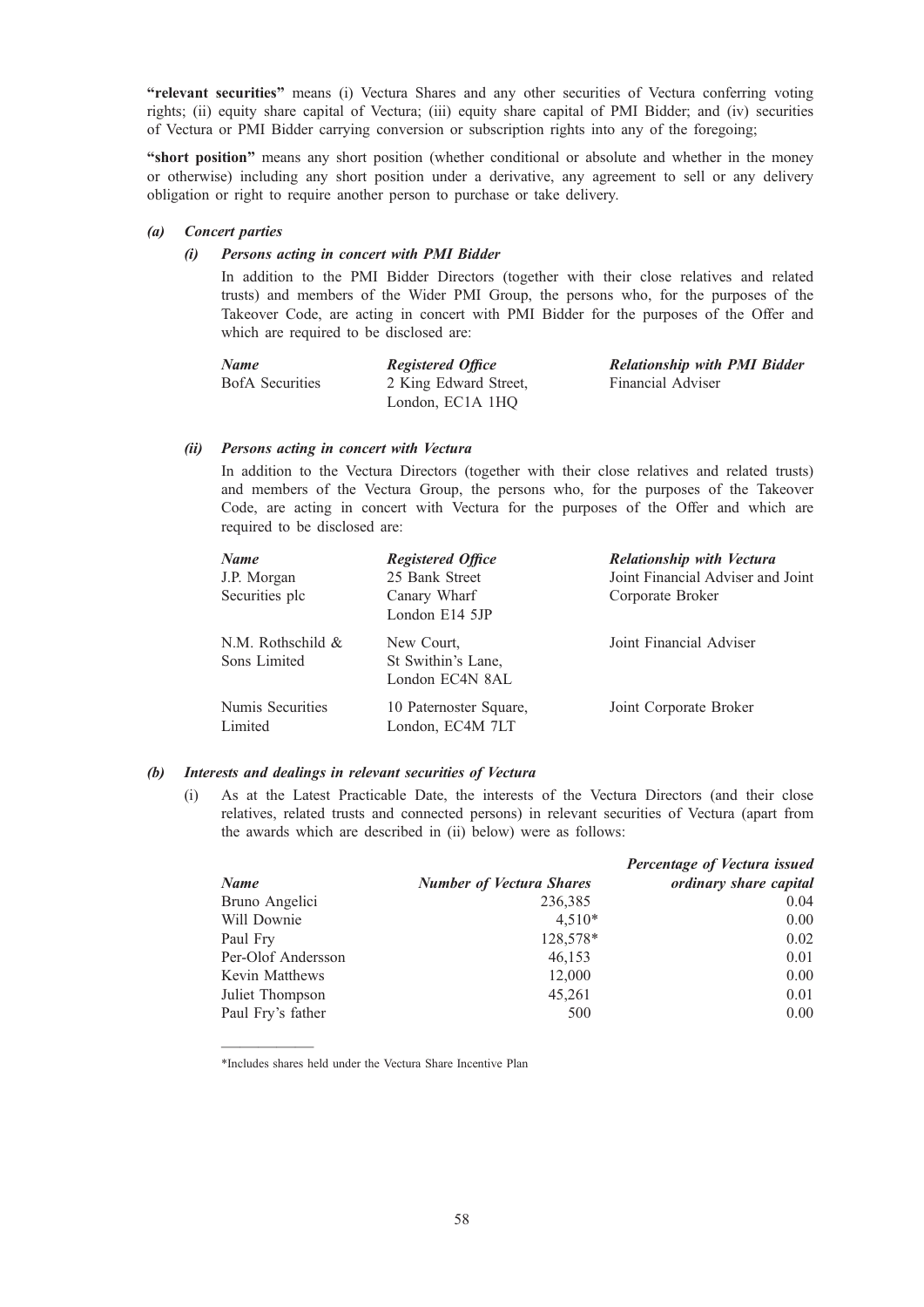(ii) As at the Latest Practicable Date, the Vectura Directors held the following outstanding Awards over Vectura Shares under the Vectura Share Plans:

|                 |                                                                                                 |                                 | Date of incentive |           |                     |                 |
|-----------------|-------------------------------------------------------------------------------------------------|---------------------------------|-------------------|-----------|---------------------|-----------------|
|                 | Description of                                                                                  |                                 | award $(BSA)$ /   | Exercise  |                     |                 |
| <b>Director</b> | option/award                                                                                    | <b>Number</b>                   | award (PSA)       | price     | <b>Vesting</b> date | Lapse date      |
| Will Downie     | Option under the                                                                                | 933,421                         | 1 June 2020       | £0.000271 | 1 June 2023         | 31 May 2030     |
|                 | Vectura 2015 Long<br>Term Incentive Plan<br>("LTIP")                                            | Vectura Shares                  |                   |           |                     |                 |
| Will Downie     | Option under the LTIP                                                                           | 755,949<br>Vectura Shares       | 24 March 2021     | £0.000271 | 24 March 2024       | 23 March 2031   |
|                 | Will Downie Option under the<br>Vectura Group plc<br>Deferred Share Bonus<br>Plan 2017 ("DSBP") | 4,263 Vectura<br><b>Shares</b>  | 24 April 2020     | Nil       | 24 April 2022       | 24 April 2030   |
| Will Downie     | Option under the DSBP                                                                           | 108,025                         | 24 March 2021     | Nil       | 24 March 2023       | 24 March 2031   |
|                 |                                                                                                 | Vectura Shares                  |                   |           |                     |                 |
| Paul Fry        | Option under the LTIP                                                                           | 864,966<br>Vectura Shares       | 25 April 2019     | £0.000271 | 25 April 2019       | 24 April 2029   |
| Paul Fry        | Option under the LTIP                                                                           | 756,724<br>Vectura Shares       | 1 June 2020       | £0.000271 | 1 June 2023         | 31 May 2030     |
| Paul Fry        | Option under the LTIP                                                                           | 612,848<br>Vectura Shares       | 24 March 2021     | £0.000271 | 24 March 2024       | 23 March 2031   |
| Paul Fry        | Option under the LTIP                                                                           | 159,896<br>Vectura              | 22 October 2018   | £0.000271 | 22 October 2021     | 21 October 2028 |
| Paul Fry        | Option under the DSBP                                                                           | 81,089 Vectura<br><b>Shares</b> | 24 March 2021     | Nil       | 24 March 2023       | 24 March 2031   |
| Paul Fry        | Option under the<br>Vectura Group plc<br>2014 Sharesave Scheme                                  | 28,607 Vectura<br><b>Shares</b> | 26 March 2019     | £0.6292   | 1 May 2022          | 1 November 2022 |

(iii) As at the Latest Practicable Date, the interests, rights to subscribe and short positions in respect of relevant securities of Vectura held by persons acting in concert with Vectura (excluding the Vectura Directors and their close relatives, related trusts and connected persons) were as follows:

|                                |                          | Percentage of          |
|--------------------------------|--------------------------|------------------------|
|                                | <b>Number of Vectura</b> | Vectura issued         |
| <b>Name</b>                    | <i>Shares</i>            | ordinary share capital |
| JP Morgan Chase Bank (Custody) |                          | 0.00                   |

(iv) During the Offer Period, the following dealings in relevant securities of Vectura by Vectura Directors (and their close relatives, related trusts and connected persons) have taken place:

|             |                    | Number of              |                                                    |                   |
|-------------|--------------------|------------------------|----------------------------------------------------|-------------------|
| Name        | Date of<br>Dealing | relevant<br>securities | Nature of<br><b>Dealing</b>                        | Price per<br>unit |
| Will Downie | 4 June 2021        | 2,535                  | Grant of a<br>SIP over<br>Vectura<br><b>Shares</b> | Nil               |
| Paul Fry    | 4 June 2021        | 2,535                  | Grant of a<br>SIP over<br>Vectura<br><b>Shares</b> | Nil               |

# (c) General

Save as disclosed in this document, as at the Latest Practicable Date:

(i) none of PMI Bidder, any PMI Bidder Directors, any close relatives, related trusts or connected persons of such directors, nor any other person acting in concert with PMI Bidder, nor any person with whom PMI Bidder or any person acting in concert with PMI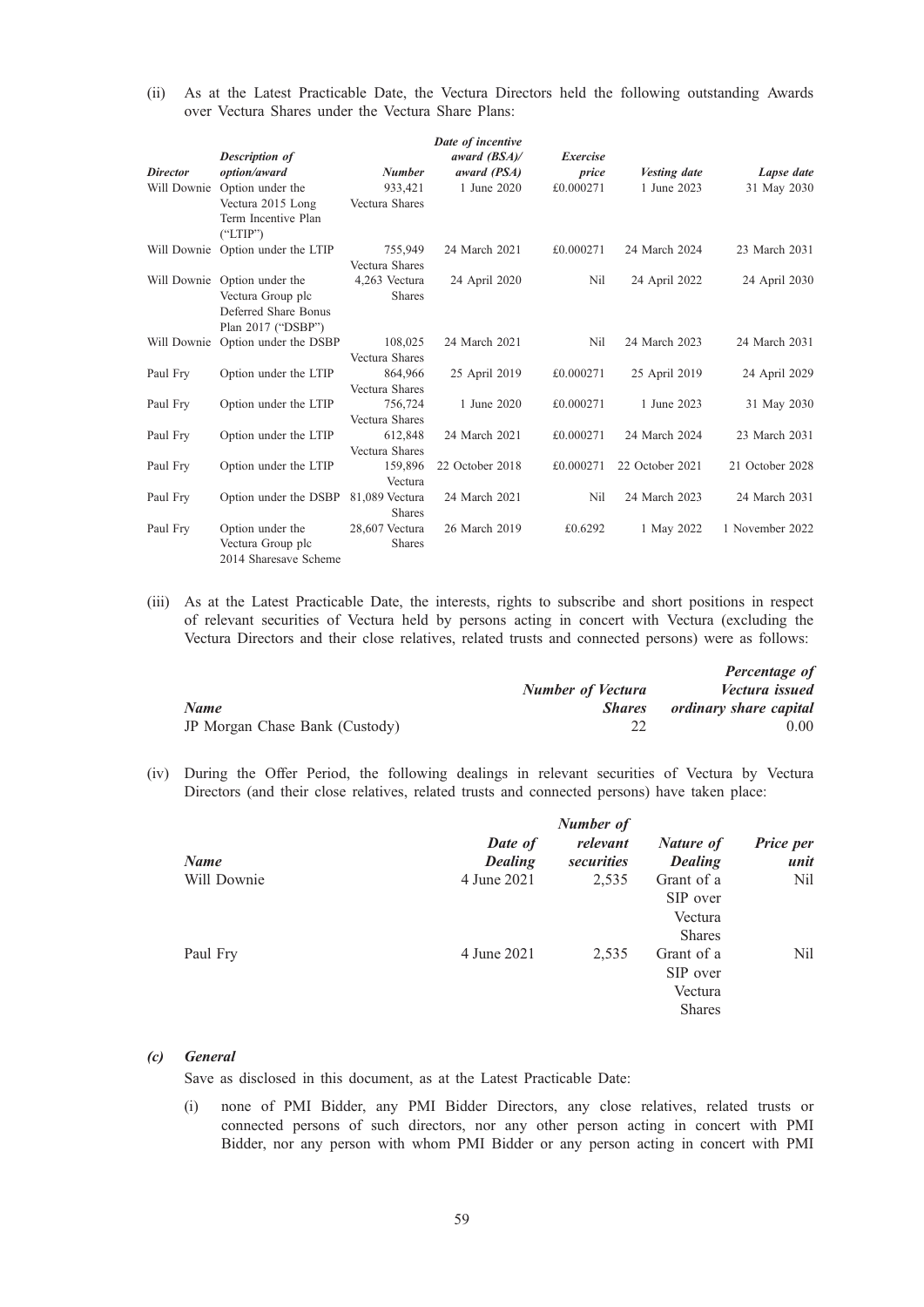Bidder has an arrangement, was interested, had any rights to subscribe or had any short positions in respect of any relevant securities of Vectura nor has any such person dealt in any relevant securities during the disclosure period;

- (ii) none of Vectura, any Vectura Directors, any close relatives, related trusts or connected persons of such directors, nor any other person acting in concert with Vectura, nor any person with whom Vectura or any person acting in concert with Vectura has an arrangement, was interested, had any rights to subscribe or had any short positions in respect of any relevant securities of Vectura or PMI Bidder, nor has any such person dealt in any relevant securities during the Offer Period;
- (iii) neither PMI Bidder nor any person acting in concert with PMI Bidder has borrowed or lent any relevant securities of Vectura during the disclosure period, save for any borrowed shares which have either been onlent or sold;
- (iv) neither Vectura nor any person acting in concert with Vectura has borrowed or lent any relevant securities of Vectura during the Offer Period, save for any borrowed shares which have either been onlent or sold;
- (v) neither PMI Bidder nor any person acting in concert with PMI Bidder has entered into or taken any action to unwind any financial collateral arrangements in respect of any relevant securities of Vectura during the disclosure period;
- (vi) neither Vectura nor any person acting in concert with Vectura has entered into or taken any action to unwind any financial collateral arrangements in respect of any relevant securities of Vectura during the Offer Period;
- (vii) none of PMI Bidder, or any or any person acting in concert with PMI Bidder has any Note 11 arrangement with any person in respect of the relevant securities; and
- (viii) none of Vectura, or any person acting in concert with Vectura has any Note 11 arrangement with any person in respect of the relevant securities.

#### (d) Interests in PMI Bidder

PMI Bidder is wholly owned by PMI.

#### 5. Bases of calculation and sources of information

In this document, unless otherwise stated or the context otherwise requires, the bases and sources used are as set out in Part 6.

#### 6. Financing and cash confirmation

The consideration payable by PMI Bidder under the terms of the Offer will be funded from PMI Group's existing cash resources.

BofA Securities, financial adviser to PMI Bidder, is satisfied that sufficient resources are available to satisfy in full the consideration payable to Vectura Shareholders under the terms of the Offer.

#### 7. Offer-related arrangements

#### Confidentiality Agreement

Philip Morris Products S.A. and Vectura entered into a confidentiality agreement dated 7 June 2021 (the "Confidentiality Agreement") pursuant to which an affiliate of PMI Bidder, Philip Morris Products S.A. has undertaken to (i) keep confidential information relating to, inter alia, the Offer and Vectura and not to disclose it to third parties (other than to certain permitted parties) unless required by law or regulation; and (ii) use the confidential information only for the purpose of the Offer.

These confidentiality obligations shall remain in force for a period of 24 months from the date of the Confidentiality Agreement. This agreement also includes customary non-solicitation obligations on Philip Morris Products S.A. and its affiliates.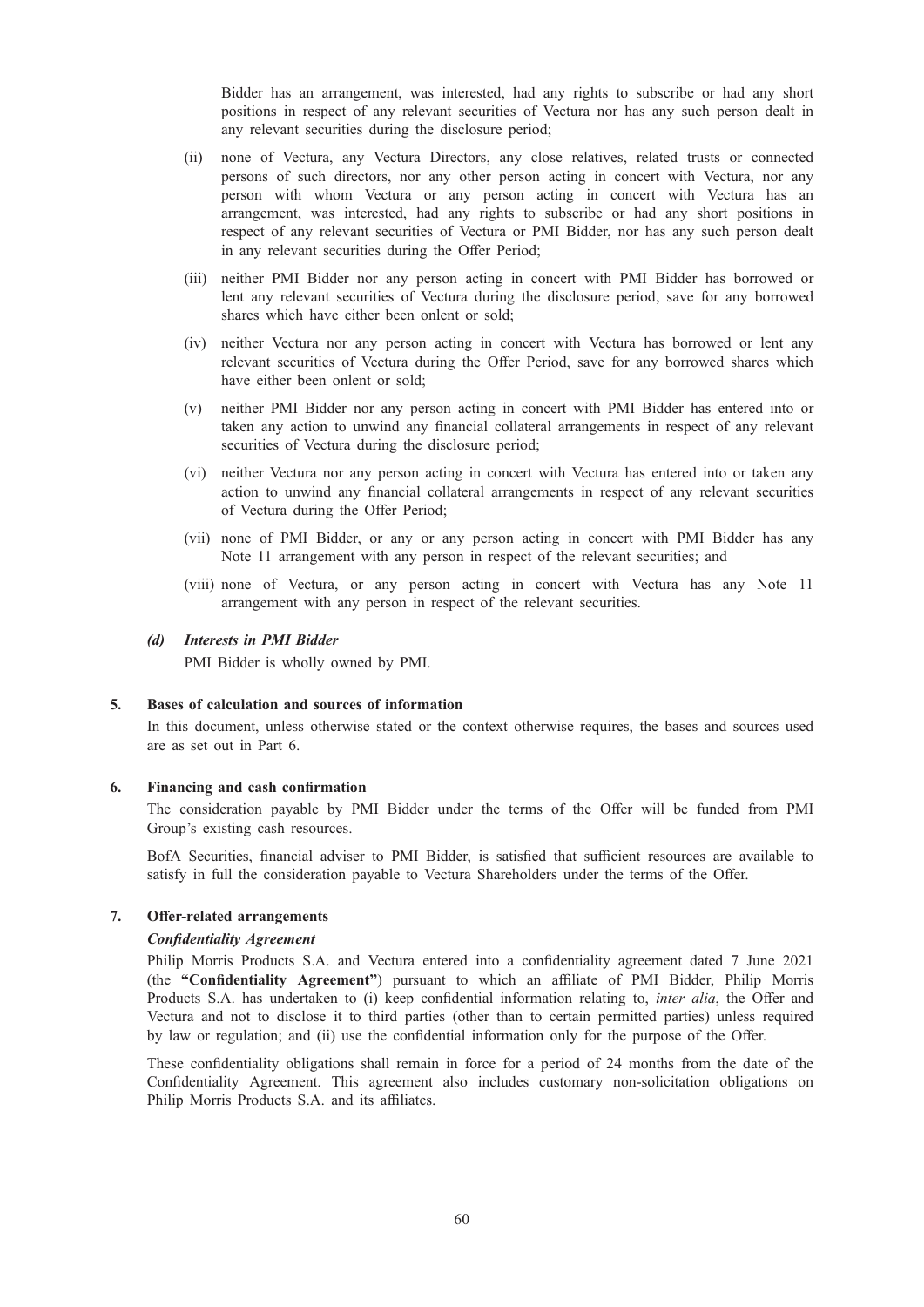### Clean Team and Joint Defence Agreement

Philip Morris Products S.A., Vectura and their respective counsel entered into a clean team and joint defence agreement dated 15 June 2021, the purpose of which is to ensure that the exchange and/or disclosure of certain materials relating to the parties and in relation to, in particular, the regulatory workstreams (including foreign investment and antitrust) only takes place between their respective legal counsel and external experts, and does not diminish in any way the confidentiality of such materials and does not result in a waiver of any privilege, right or immunity that might otherwise be available.

# Co-operation Agreement

PMI Bidder and Vectura entered into a co-operation agreement dated on or around the date of the Original Announcement, pursuant to which:

- (a) PMI Bidder has agreed to incur certain obligations with a view to securing the regulatory clearances and authorisations necessary to satisfy the Regulatory Conditions as soon as reasonably practicable; and
- (b) PMI Bidder and Vectura have agreed to certain undertakings to co-operate in relation to obtaining such regulatory clearances and authorisations.

The Co-operation Agreement also contains provisions that shall apply in respect of the Vectura Share Plans and certain other employee-related matters.

The Co-operation Agreement shall be terminated with immediate effect if: (i) PMI Bidder and Vectura so agree in writing; (ii) the Offer is withdrawn, terminated or lapses in accordance with its terms prior to the Long Stop Date and, where required, with the consent of the Panel (other than in certain limited circumstances); or (iii) unless otherwise agreed by the parties in writing or required by the Panel, the Effective Date has not occurred by the Long Stop Date.

Each of PMI Bidder and Vectura has the right to terminate the Co-operation Agreement if, prior to the Long Stop Date, any Condition is invoked by PMI Bidder (where such invocation has been permitted by the Panel).

PMI Bidder has the right to terminate the Co-operation Agreement if: (i) in certain circumstances if the Vectura Board otherwise withdraws, adversely modifies or adversely qualifies its recommendation of the Acquisition; (ii) a third party announces a firm intention under the Takeover Code to make an offer for Vectura which is recommended by the Vectura Board, or (iii) a competing proposal becomes effective or is declared or becomes wholly unconditional.

# 8. Material contracts

# (a) PMI Bidder

# Fertin SPA

On 30 June 2021, (i) PMI Bidder, (ii) Claudio Topco B.V and (iii) Bagger-Sorensen & Co. A/S ((ii) and (iii) being the "Majority Sellers") entered into a share sale and purchase agreement ("Fertin SPA"). Pursuant to the terms of the Fertin SPA, following the satisfaction or waiver of certain conditions (including receipt of certain antitrust and other governmental approvals), PMI Bidder will acquire from the Majority Sellers and, as a consequence of a drag-along process, from certain minority sellers, all of the issued and outstanding shares of Claudio Holdco A/S, an ultimate holding company of Fertin Pharma A/S ("Fertin") and its subsidiaries.

PMI Bidder will pay an enterprise value for Fertin of DKK (Danish Krone) 5,121,500,000, adjusted for consolidated net interest bearing debt and normalised working capital as of the locked box date of 31 March 2021 ("Locked Box Date"). The base purchase price will accrue an interest of 2.5 per cent. per annum from (and excluding) the Locked Box Date through (and including) the closing date of the transaction.

The Fertin SPA contains customary warranties representations, warranties and other covenants made by PMI Bidder and the Majority Sellers, as well as customary indemnification obligations in favour of PMI Bidder.

The Fertin SPA may be terminated prior to completion of the transaction by the parties' mutual written consent and in certain other circumstances, including if completion has not occurred on or prior to 31 December 2021, subject to extension of up to six months if the required antitrust and governmental approvals have not yet been obtained.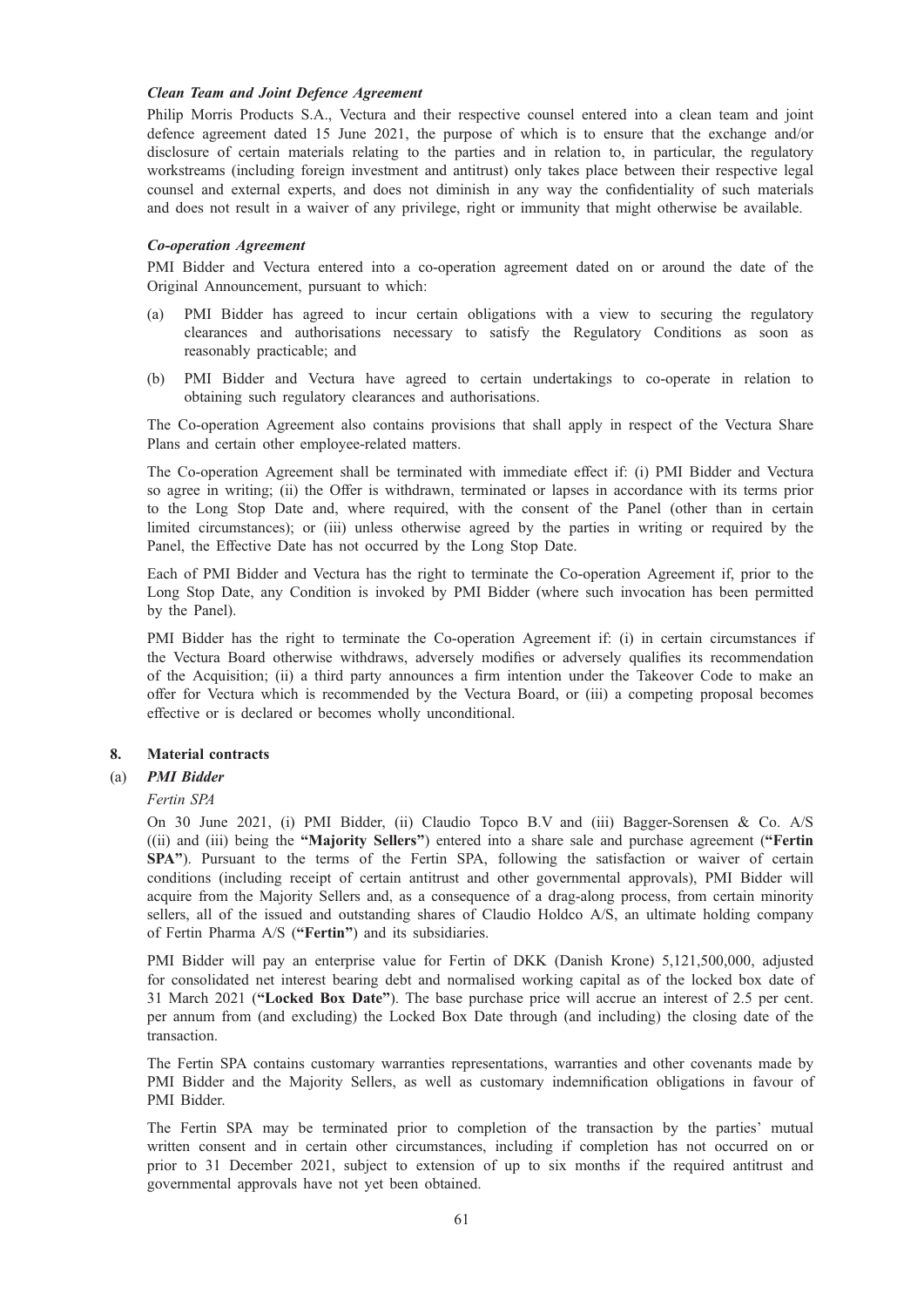# Other material contracts

Other than the Fertin SPA, the Co-operation Agreement, the Confidentiality Agreement and the Clean Team and Joint Defence Agreement summarised in paragraph 7 above, PMI and its subsidiaries have not, during the period beginning on 26 May 2019 and ending on the Latest Practicable Date, entered into any material contract otherwise than in the ordinary course of business.

#### (b) Vectura

Other than the Co-operation Agreement, the Confidentiality Agreement and the Clean Team and Joint Defence Agreement summarised in paragraph 7 above and as disclosed below, Vectura and its subsidiaries have not, during the period beginning on 26 May 2019 and ending on the Latest Practicable Date, entered into any material contract otherwise than in the ordinary course of business.

#### Carlyle Confidentiality Agreement

CECP Advisors LLP (an adviser to Carlyle Europe Partners V) and Vectura entered into a confidentiality and standstill agreement dated 29 April 2021 (the "Carlyle Confidentiality Agreement") pursuant to which CECP Advisors LLP has undertaken to (i) keep confidential information relating to, inter alia, the Carlyle Offer and Vectura and not to disclose it to third parties (other than to certain permitted parties) unless required by law or regulation; and (ii) use the confidential information only for the purpose of the Carlyle Offer.

These confidentiality obligations shall remain in force for a period of 24 months from the date of the Carlyle Confidentiality Agreement. This agreement also includes customary non-solicitation obligations on CECP Advisors LLP. CECP Advisors LLP also agreed to certain standstill undertakings, all of which ceased to apply upon the release of the Original Carlyle Offer Announcement.

#### Carlyle Clean Team and Joint Defence Agreement

CECP Advisors LLP, Vectura and their respective counsel entered into a clean team and joint defence agreement dated 14 May 2021, the purpose of which is to ensure that the exchange and/or disclosure of certain materials relating to the parties and in relation to, in particular, the regulatory workstreams (including foreign investment and antitrust) of the Carlyle Offer only takes place between their respective legal counsel and external experts, and does not diminish in any way the confidentiality of such materials and does not result in a waiver of any privilege, right or immunity that might otherwise be available.

#### Carlyle Co-operation Agreement

Murano and Vectura entered into a co-operation agreement on 26 May 2021, pursuant to which:

- (a) Murano has agreed to incur certain obligations with a view to securing the regulatory clearances and authorisations necessary to satisfy the regulatory conditions as set out within the Original Carlyle Offer Announcement as soon as reasonably practicable; and
- (b) Murano and Vectura have agreed to certain undertakings to co-operate in relation to obtaining such regulatory clearances and authorisations.

The Carlyle Co-operation Agreement also recorded Murano's and Vectura's intentions to implement the Carlyle Offer by way of scheme of arrangement, subject to Murano having the right to implement the Carlyle Offer by way of a Takeover Offer in certain circumstances.

The Carlyle Co-operation Agreement also contains provisions that shall apply in respect of the Vectura Share Plans and certain other employee-related matters.

The Carlyle Co-operation Agreement shall be terminated with immediate effect if: (i) Murano and Vectura so agree in writing; (ii) the Carlyle Offer is withdrawn, terminated or lapses in accordance with its terms prior to 26 November 2021 and, where required, with the consent of the Panel (other than in certain limited circumstances); or (iii) unless otherwise agreed by the parties in writing or required by the Panel, the effective date of the Carlyle Offer has not occurred by 26 November 2021.

Each of Murano and Vectura has the right to terminate the Carlyle Co-operation Agreement if, prior to 26 November 2021, any condition of the Carlyle Offer is invoked by Murano (where such invocation has been permitted by the Panel).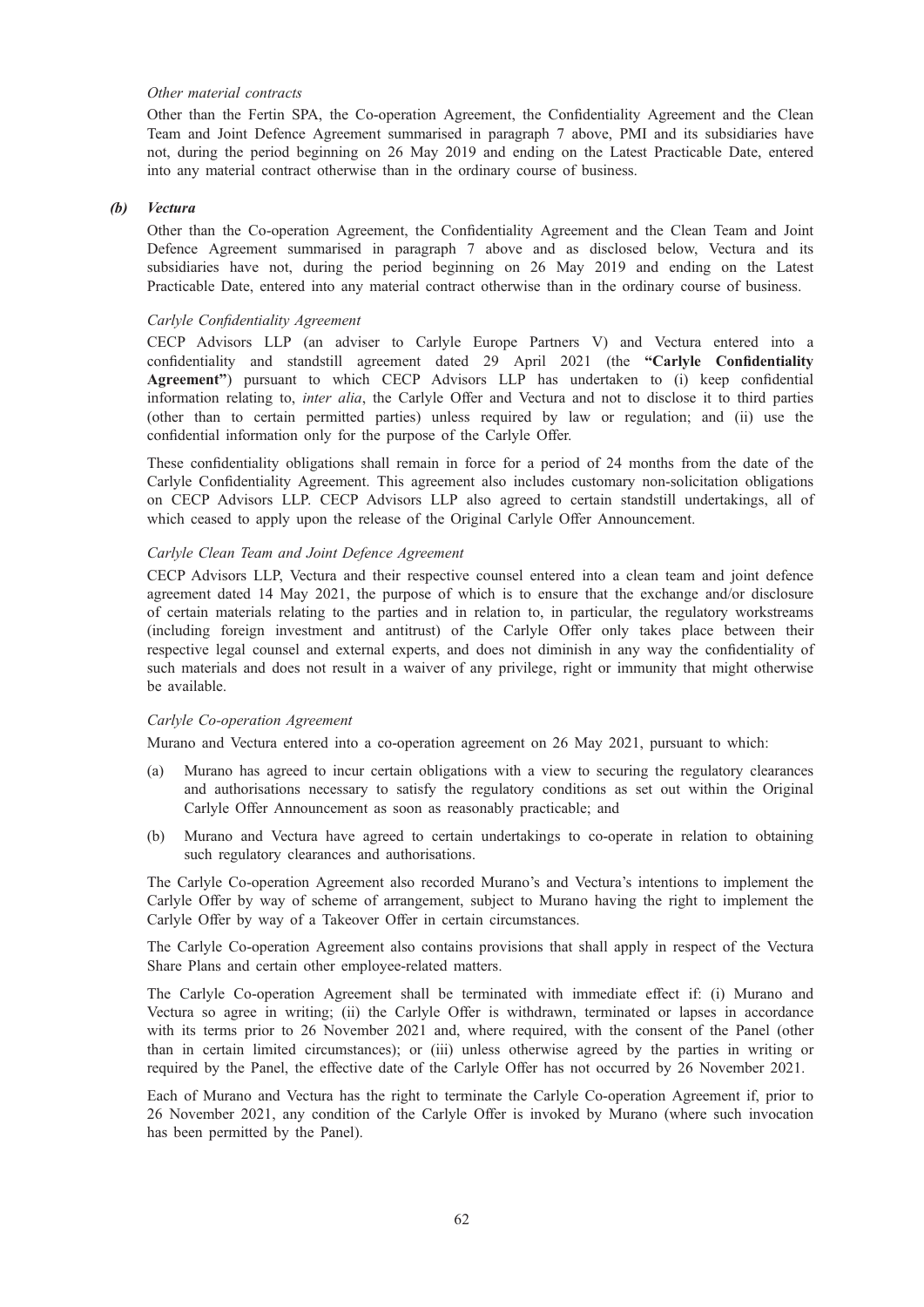Murano has the right to terminate the Carlyle Co-operation Agreement if: (i) the Vectura Board announces that it shall not convene the Carlyle Court Meeting or the Carlyle General Meeting; (ii) the Vectura Board otherwise withdraws, adversely modifies or adversely qualifies its recommendation of the Carlyle Offer; (iii) a third party announces a firm intention under the Takeover Code to make an offer for Vectura which is recommended by the Vectura Board, or (iv) a competing proposal becomes effective or is declared or becomes wholly unconditional.

#### 9. Other information

- (a) Except as disclosed in this document, no agreement, arrangement or understanding (including any compensation arrangement) exists between PMI Bidder or any person acting in concert with PMI Bidder and any of its directors, recent directors, shareholders or recent shareholders, or any person interested or recently interested in shares of Vectura having any connection with or dependence on the Offer.
- (b) Except as disclosed in this document, there is no agreement, arrangement or understanding by which any securities acquired in pursuance of the Offer will be transferred to any other person, but PMI Bidder reserves the right to transfer any such shares to any member of the PMI Group.
- (c) Except as disclosed in this document, there is no agreement or arrangement to which the PMI Group is a party which relates to the circumstances in which it may or may not invoke a condition to the Offer.
- (d) Except with the consent of the Panel, settlement of the consideration to which a Vectura Shareholder is entitled under the Offer will be implemented in full in accordance with the terms of the Offer without regard to any lien or right of set-off, counterclaim or other analogous right to which PMI Bidder may otherwise be, or claim to be, entitled against any such Vectura Shareholder.

#### 10. Consent

BofA Securities has given and not withdrawn its written consent to the issue of this document with the inclusion of references to its name in the form and context in which it appears.

J.P. Morgan Cazenove has given and not withdrawn its written consent to the issue of this document with the inclusion of references to its name in the form and context in which it appears.

Rothschild  $\&$  Co has given and not withdrawn its written consent to the issue of this document with the inclusion of references to its name in the form and context in which it appears.

# 11. Fees and expenses

—————

(a) PMI Bidder estimates that the aggregate fees and expenses expected to be incurred by PMI Bidder in connection with the Offer will be between £12,611,690 and £15,111,690 plus USD350,000 (including UK stamp duty but excluding applicable VAT and disbursements). Set out below are the estimates of fees and expenses (excluding applicable VAT and disbursements) expected to be incurred in relation to:

| (i)   | financial and corporate broking advice | £5,000,000 to £7,000,000 |
|-------|----------------------------------------|--------------------------|
| (ii)  | legal advice $(1)$                     | £2,000,000 to £2,500,000 |
| (iii) | accounting and tax advice              | £190,000                 |
|       | (iv) public relations advice           | USD250,000               |
| (v)   | other professional services            | £103,000 plus USD100,000 |
|       | (vi) other costs and expenses          | £5,318,690               |
|       |                                        |                          |

<sup>(1)</sup> Certain of these services are provided by reference to hourly rates. Amounts included in the table above reflect the time incurred up to the Latest Practicable Date and an estimate of the further time required.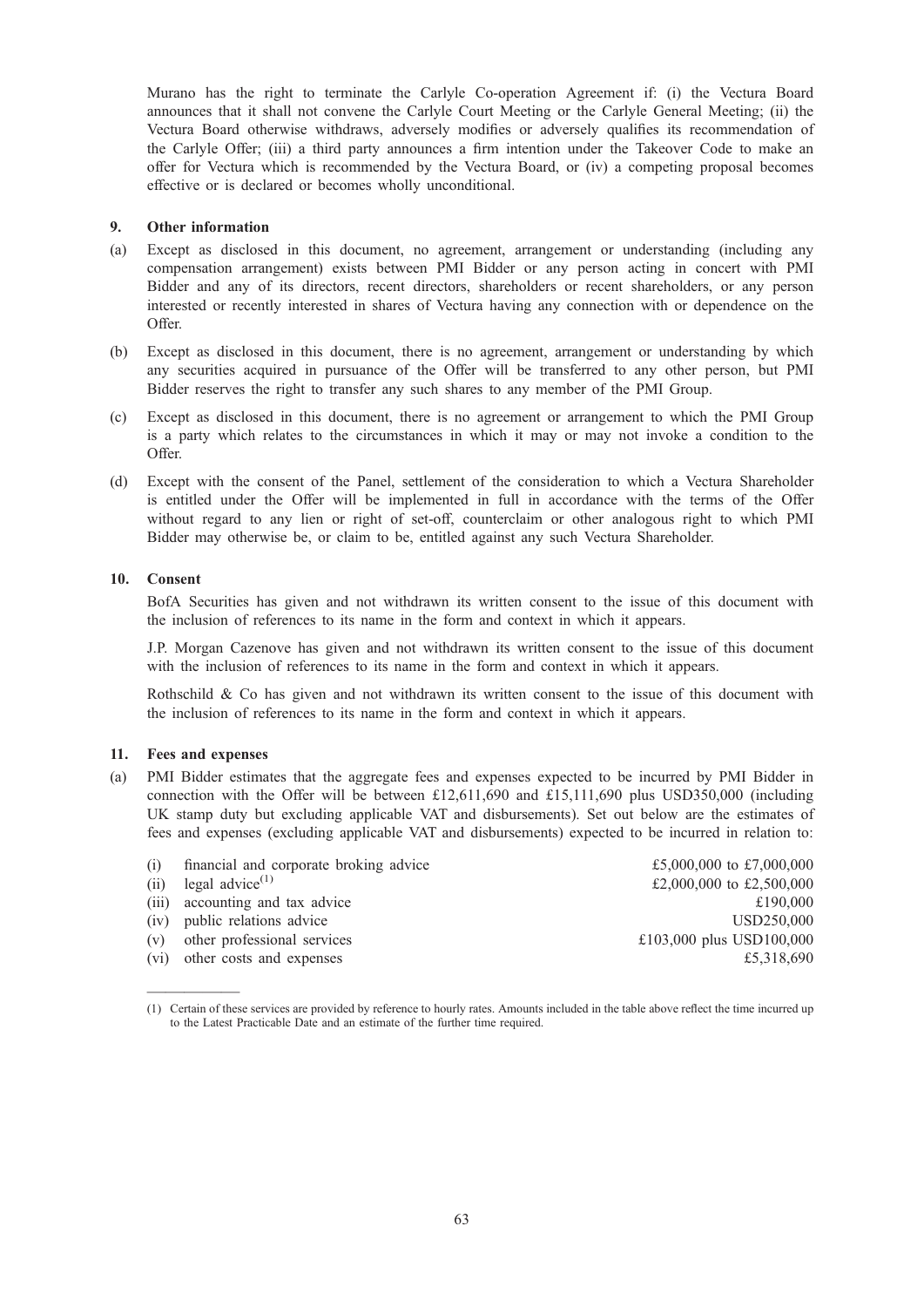(b) Vectura estimates that the aggregate fees and expenses expected to be incurred by Vectura in connection with the Offer will be £18.392 million (excluding applicable VAT and disbursements). Set out below are the estimates of fees and expenses (excluding applicable VAT and disbursements) expected to be incurred in relation to:

|     |                                                                 | $\pounds(000)$ |
|-----|-----------------------------------------------------------------|----------------|
| (i) | financial and corporate broking advice <sup>(1)</sup>           | 14.158         |
|     | (ii) legal advice $(1)$                                         | 3.360          |
|     | (iii) public relations advice <sup>(1)(2)</sup>                 | 350            |
|     | (iv) other professional services <sup><math>(1)(3)</math></sup> | 2.74           |
|     | (v) other costs and expenses <sup>(1)</sup>                     | 250            |

<sup>(1)</sup> These fees are the cumulative total fees in respect of the Carlyle Offer and the Offer for which fees cannot be segregated.

(3) The amount of aggregate fees and expenses for these services depends on whether the Offer successfully completes. This figure makes provision for the payment of a discretionary fee.

#### 12. Vectura Directors' service contracts and letters of appointment

Save as disclosed below, there are no service contracts in force between any director or proposed director of Vectura and Vectura or any of its subsidiaries and no such contract has been entered into or amended during the six months preceding the date of this document:

#### Service contracts and remuneration

—————

Save as disclosed below, there are no service contracts or letters of appointment in force between any Vectura Director or proposed director of Vectura and any member of the Vectura Group and, save as disclosed below, no such contract or letter of appointment has been entered into or amended during the six months preceding the date of this document:

(a) Vectura Executive Directors

The Vectura Executive Directors have entered into terms of engagement with the Vectura Group as summarised below:

Will Downie ("WD") and Paul Fry ("PF") (both the "Executive") have entered into service agreements with Vectura appointing them as Executive Directors of Vectura. WD is Chief Executive Officer and a director, and PF is Chief Financial Officer and a director.

WD's employment with Vectura commenced on 7 November 2019 and his current service agreement is dated 29 October 2019. PF's employment with Vectura commenced on 22 October 2018 and his current service agreement is dated 16 July 2018. Both Executives are employed for an indefinite term. Each service agreement is terminable by Vectura or the Executive by giving not less than 12 months' written notice. Vectura is also entitled to terminate the Executive's service agreement with immediate effect by payment in lieu of notice ("PILON") equal to salary and the cost of the insured benefits and pension contributions (described below) which would have been payable during the remainder of the notice period in respect of which PILON is being paid. The PILON may be payable by monthly instalments at the discretion of Vectura. If this discretion is exercised, the Executive is required to mitigate his loss during the period of PILON payments, and the amount payable will be reduced by any income/fees obtained by the Executive in connection with this requirement. The Executive can also be placed on garden leave for any period of notice.

WD receives a salary of £468,280 per annum, and PF receives a salary of £379,635.

Both are entitled to the following additional benefits:

A discretionary performance related bonus based on Vectura and individual performance (WD: up to 135% of salary, PF: up to 125% of salary). 25% of the annual bonus is deferred into Vectura Shares for a minimum holding period of 2 years and the remaining 75% is paid in cash. Clawback provisions apply;

<sup>(2)</sup> Certain of these services are provided by reference to hourly rates. Amounts included in the table above reflect the time incurred up to the Latest Practicable Date and an estimate of the further time required.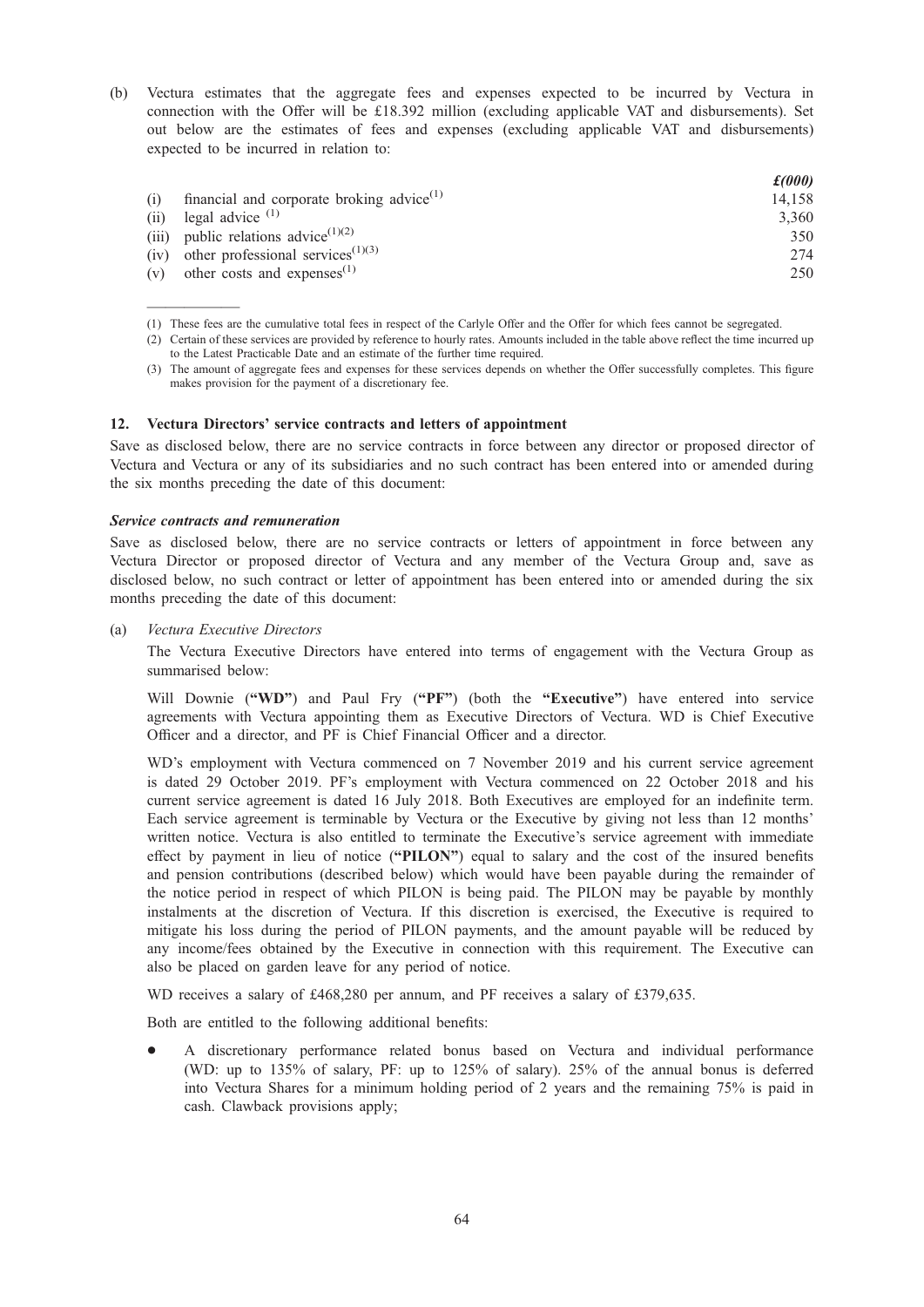- Participation in the LTIP (both are entitled to an award over Vectura Shares with a market value of up to 185% of their salary) subject to performance conditions, currently based on Total Shareholder Return (TSR) and cumulative adjusted EBITDA. Clawback provisions apply. PF also holds additional awards under the LTIP granted as buyout arrangements set out in his service agreement;
- Participation in share plans operated for the benefit of all employees of the Vectura Group;
- Participation in a private medical care scheme (covering the Executive, their spouse and their unmarried dependent children under the age of 18);
- Participation in a private dental scheme (covering the Executive, their spouse and their unmarried dependent children under the to the age of 18);
- Participation in a permanent health insurance scheme;
- Participation in a life assurance scheme (providing cover of not less than 4x annual salary);
- Cover under the Vectura directors' and officers' liability insurance policy;
- Participation in a Vectura Group pension plan (WD: entitled to monthly employer contributions of 6 per cent. monthly salary or an equivalent salary supplement if not participating, PF: entitled to monthly employer contributions of 10 per cent. monthly salary);
- 30 days' annual leave per year (excluding public holidays);
- Enhanced company sick pay of full remuneration for up to a maximum aggregate period of 26 weeks in any period of 12 months; and
- Relocation allowance payable in case of relocation at the request of Vectura outside a 50 mile radius (WD)/30 mile radius (PF).

Upon termination of the agreement, the Executive's entitlement to any bonus, and the treatment of any awards under the Vectura Share Plans shall be determined in accordance with Vectura's remuneration policy and the rules of the applicable plan. (subject to the discretion of the Vectura Remuneration Committee).

(b) Vectura Non-Executive Directors

The Vectura Non-Executive Directors (the "NEDs") have entered into terms of engagement with the Vectura Group as summarised below:

| Name<br>Per-Olof Andersson M.D.<br>PhD | Date of contract<br>01.04.15 | Unexpired term of<br>directorship<br>3 year initial term<br>from $01.04.15$ . | Notice periods<br>Three months'<br>notice (NED and<br>Company) | <b>Remuneration</b> (salary<br>and other benefits)<br>£57,000 per annum<br>(gross) plus $£2,000$ for<br>each UK based board<br>meeting that the NED<br>is required to travel to<br>directly from the US.<br>Directors' and<br>officers' liability<br>insurance and<br>indemnity. | <b>Compensation</b><br>upon early<br>termination<br>Not specified. |
|----------------------------------------|------------------------------|-------------------------------------------------------------------------------|----------------------------------------------------------------|----------------------------------------------------------------------------------------------------------------------------------------------------------------------------------------------------------------------------------------------------------------------------------|--------------------------------------------------------------------|
| Bruno Angelici                         | 13.11.13                     | from 01.12.13.                                                                | 3 year initial term Six months' notice<br>(NED and<br>Company) | £158,000 per annum<br>(gross)<br>Directors' and<br>officers' liability<br>insurance and<br>discretionary<br>indemnity.                                                                                                                                                           | Not specified.<br>Vectura right to<br>pay in lieu of<br>notice.    |
| Jeanne Hecht                           | 31.12.20                     | 3 year initial term<br>from 31.12.20                                          | Three months'<br>notice (NED and<br>Company)                   | $$52,000$ per annum<br>(gross) plus $£2,000$ for<br>each EU/UK based<br>board meeting that the<br>NED is required to<br>travel to directly from<br>the US. Directors' and<br>officers' liability<br>insurance.                                                                   | Not specified.<br>Vectura right to<br>pay in lieu of<br>notice.    |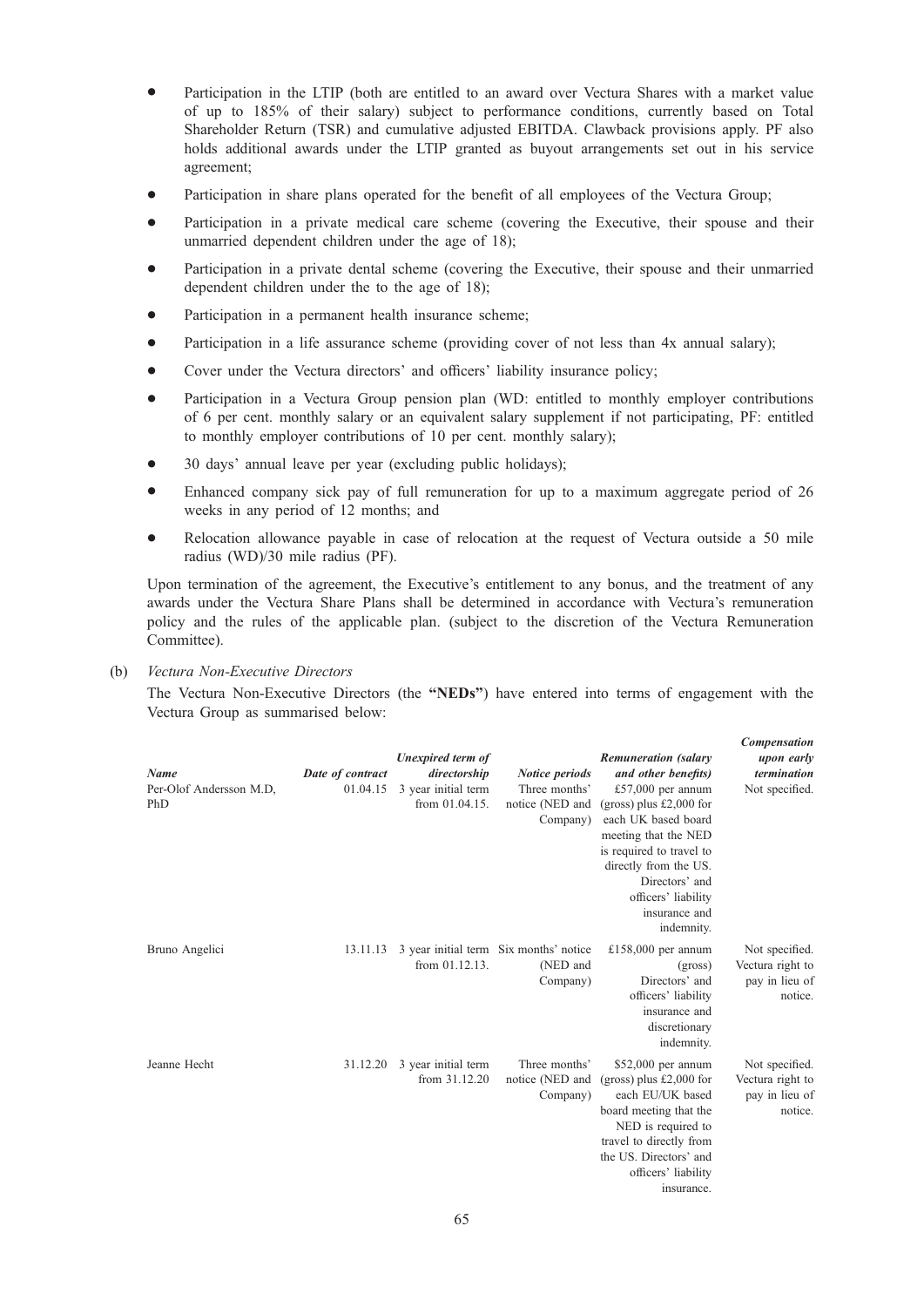| Name            | Date of contract | Unexpired term of<br>directorship     | Notice periods                               | <b>Remuneration</b> (salary<br>and other benefits)                                                                                                                                                                                                 | <b>Compensation</b><br>upon early<br>termination                |
|-----------------|------------------|---------------------------------------|----------------------------------------------|----------------------------------------------------------------------------------------------------------------------------------------------------------------------------------------------------------------------------------------------------|-----------------------------------------------------------------|
| Kevin Matthews  | 29.03.19         | 3 year initial term<br>from 29.03.19. | Three months'<br>notice (NED and<br>Company) | £58,000 per annum<br>(gross)<br>Directors' and<br>officers' liability<br>insurance.                                                                                                                                                                | Not specified.<br>Vectura right to<br>pay in lieu of<br>notice. |
| Jeanne Thoma    | 31.12.20         | 3 year term from<br>31.12.20.         | Three months'<br>notice (NED and<br>Company) | \$52,000 per annum<br>(gross) plus $£2,000$ for<br>each EU/UK based<br>board meeting that the<br>NED is required to<br>travel to directly from<br>the US.<br>Directors' and<br>officers' liability<br>insurance and<br>discretionary<br>indemnity. | Not specified.<br>Vectura right to<br>pay in lieu of<br>notice. |
| Juliet Thompson | 28.11.17         | 3 year initial term<br>from 01.12.17  | Three months'<br>notice (NED and<br>Company) | £61,000 per annum<br>$(gross)$ .<br>Directors' and<br>officers' indemnity<br>insurance.                                                                                                                                                            | Not specified.<br>Vectura right to<br>pay in lieu of<br>notice. |

Vectura Directors' appointments are subject to election at the first annual general meeting following the appointment, and to re-election at each subsequent annual general meeting.

The fees payable to the Vectura Directors are subject to annual review by the Vectura Board or the Vectura Remuneration Committee, as applicable.

Save as disclosed above:

- (i) no Vectura Director is entitled to commission or profit-sharing arrangements; and
- (ii) other than statutory compensation and payment in lieu of notice, no compensation is payable by Vectura to any Vectura Director upon early termination of their appointment.

### 13. Carlyle Offer Irrevocable Undertakings

Each of Bruno Angelici, Paul Fry, Per-Olof Andersson, Juliet Thompson, Kevin Matthews and Will Downie (being the Vectura Directors who hold Vectura Shares) and Dr Thomas Werner, who was a director of Vectura at the time of the Original Carlyle Offer Announcement, provided Murano with irrevocable undertakings to vote in favour of the Scheme at the Carlyle Offer Shareholder Meetings in respect of 587,662 Vectura Shares they beneficially hold representing, in aggregate, approximately 0.1 per cent. of Vectura's issued ordinary share capital at close of business on the Latest Practicable Date (the "Carlyle Offer Director Irrevocable Undertakings").

As at the Latest Practicable Date, the obligations of Bruno Angelici, Paul Fry, Per-Olof Andersson, Juliet Thompson, Kevin Matthews, Will Downie and Dr Thomas Werner under the Carlyle Offer Director Irrevocable Undertakings remain binding. Accordingly, Bruno Angelici, Paul Fry, Per-Olof Andersson, Juliet Thompson, Kevin Matthews, Will Downie and Dr Thomas Werner will not accept the Offer unless the Carlyle Offer Director Irrevocable Undertakings lapse and cease to have effect.

The Carlyle Offer Director Irrevocable Undertakings shall lapse and cease to have effect on and from the earlier of the following occurrences:

- the scheme of arrangement contemplated under the Carlyle Offer is withdrawn or lapses, provided that (i) this is not a result of Murano exercising its right to implement the Carlyle Offer by way of a takeover offer or (ii) the lapse or withdrawal is not followed within five Business Days by an announcement by Murano (or a person acting in concert with it) to implement the Carlyle Offer by a new, revised or replacement scheme of arrangement or takeover offer;
- the Carlyle Offer has not become effective by 11.59 pm on 26 November 2021; or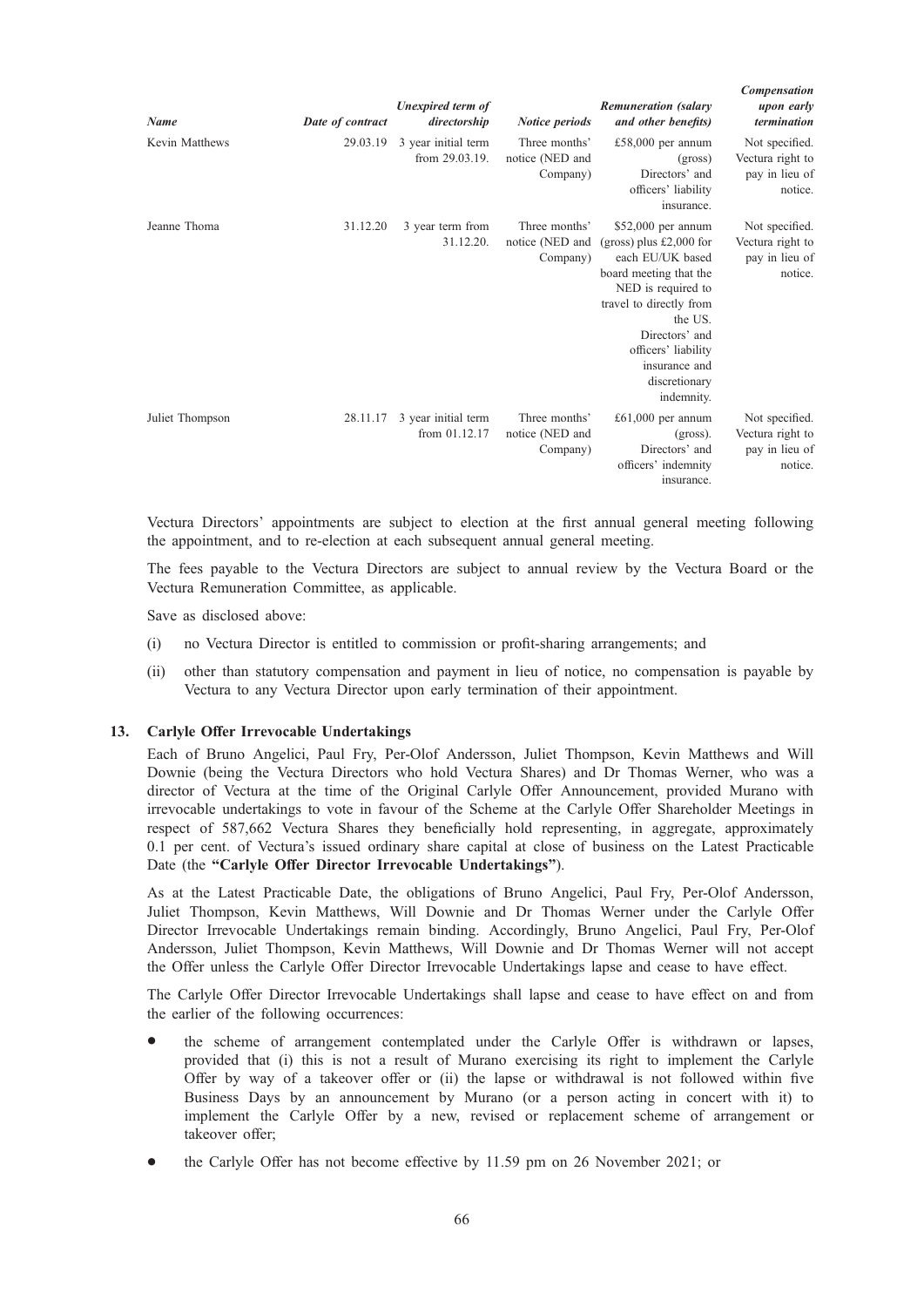a competing offer is declared wholly is declared wholly unconditional or, if implemented by way of a scheme of arrangement, becomes effective.

# 14. No significant change

Except as disclosed in this document, there has been no significant change in the financial or trading position of Vectura since 31 December 2020 (the date to which the latest audited accounts of Vectura were prepared).

### 15. Documents on display

Copies of the following documents are available, subject to any restrictions relating to persons resident in certain jurisdictions, at www.vectura.com and www.PMI.com until the Effective Date:

- (a) this document;
- (b) the Form of Acceptance;
- (c) the articles of incorporation and bylaws of each of PMI Bidder and PMI;
- (d) the Confidentiality Agreement, the Clean Team and Joint Defence Agreement, and the Co-operation Agreement;
- (e) the written consents referred to in paragraph 10 above;
- (f) the Announcement;
- (g) the announcement on 9 July 2021 in respect of the Original PMI Offer;
- (h) the announcement by PMI of its switch from a Scheme of Arrangement to a Takeover Offer on 9 August 2021;
- (i) the annual report for the financial year ended 31 December 2019 for Vectura;
- (j) the Annual Report and Accounts 2020 for Vectura;
- (k) the Vectura Trading Update;
- (l) the audited consolidated accounts for the year ended 31 December 2019 for PMI;
- (m) the audited consolidated accounts for the year ended 31 December 2020 for PMI; and
- (n) the Q2 2021 earnings results for PMI.

Save as expressly referred to in this document, the contents of the websites referred to in this document are not incorporated into and do not form part of this document.

Dated: 16 August 2021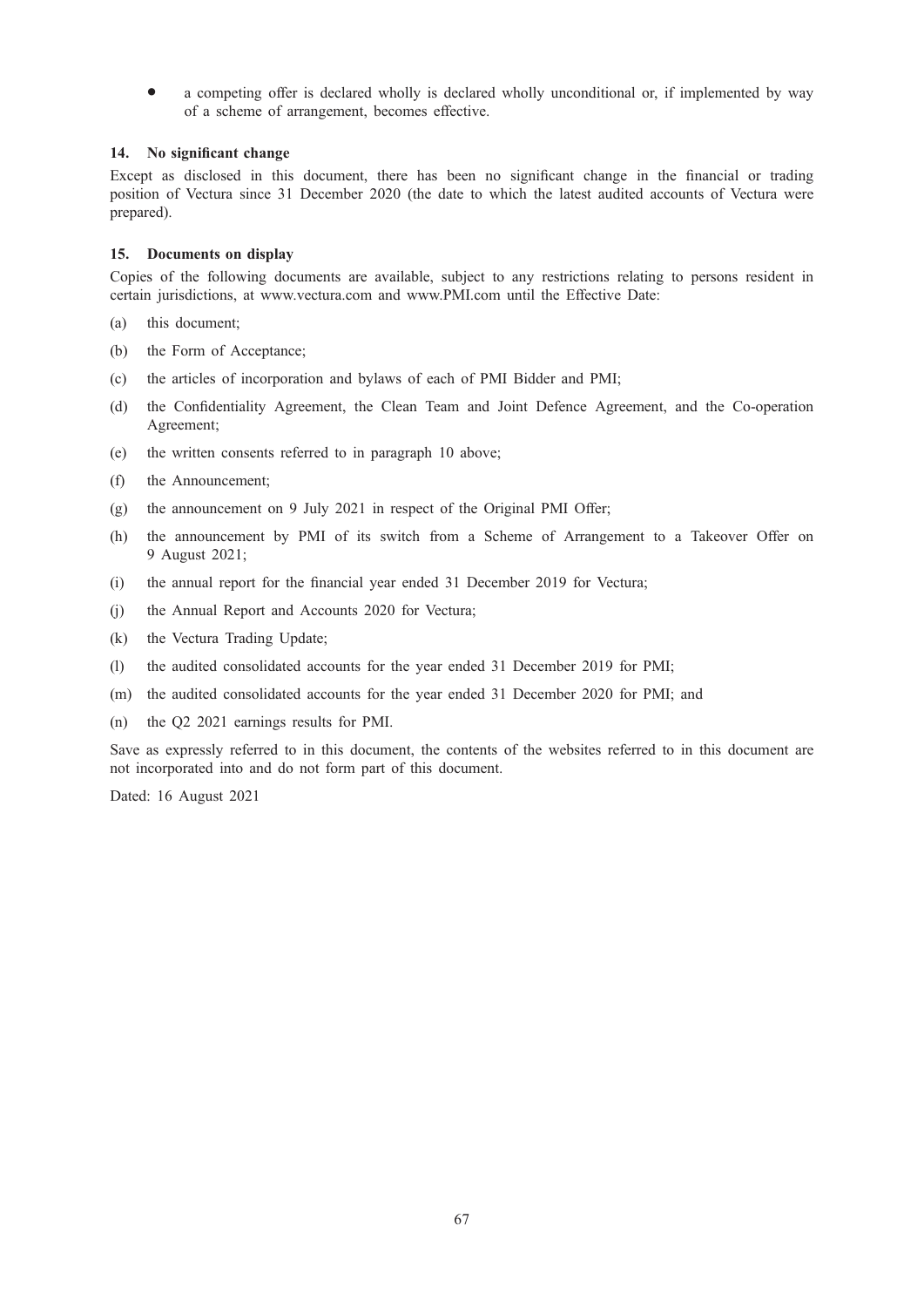# PART 6: SOURCES OF INFORMATION AND BASES OF CALCULATION

Unless otherwise stated in this document:

- 1. As at the Latest Practicable Date, there were 599,485,373 Vectura Shares in issue.
- 2. Any references to the issued and to be issued ordinary share capital of Vectura are based on:
	- the 599,485,373 Vectura Shares in issue referred to in paragraph 1 above (which includes 383,446 Vectura Shares held in the Vectura Group Employee Benefit Trust and 3,917,675 Vectura Shares in the Vectura Group Employee Share Trust to be used to satisfy options and awards under the Vectura Share Plans); and
	- up to 18,566,693 Vectura Shares which may be issued on or after the date of this document to satisfy the exercise of options or vesting of awards pursuant to the Vectura Share Plans.
- 3. The value of the Offer based on the Offer Price of 165 pence per Vectura Share is calculated on the basis of the issued and to be issued share capital of Vectura (as set out in paragraph 2 above).
- 4. Closing Prices and volume-weighted average prices are taken from Bloomberg and have been rounded to the nearest pence.
- 5. Where quoted, foreign exchange spot rates are taken from Bloomberg.
- 6. Unless otherwise stated, all prices quoted for Vectura Shares are Closing Prices.
- 7. Unless otherwise stated, the financial information relating to Vectura is extracted from the audited consolidated financial statements of Vectura for the financial year to 31 December 2020, prepared in accordance with International Financial Reporting Standards.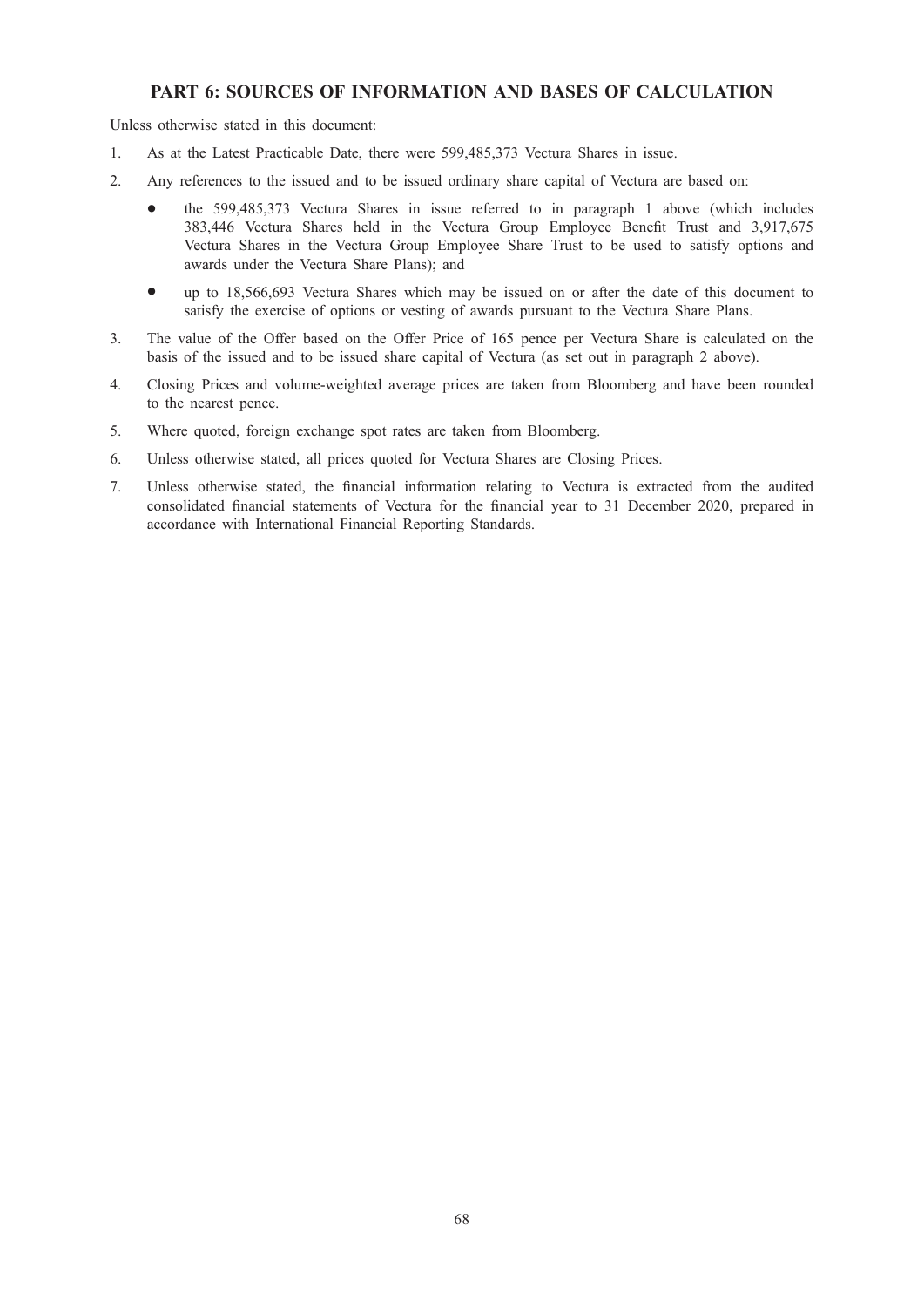# PART 7: VECTURA 2021 FLUTIFORM® GROSS PROFIT FORECAST

- 1. Vectura 2021 flutiform® Gross Profit Forecast
	- 1.1 On 18 March 2021, Vectura held a call with analysts titled Vectura's preliminary results 2020 conference call and webcast (the "Q4 Call"). During the Q4 Call Vectura made the following statements:

"And just looking ahead to 2021, both partners are expecting their in-market sales of flutiform<sup>®</sup> to grow, albeit the ongoing impact of the pandemic on market volumes is not easy to predict. For us, clearly, the non-repeat of the stock builds we've seen over the last couple of years, exaggerated by the weaker in-market sales in the second half of 2020, will mean our shipments in 2021 will be down versus last year. And we guided in the range of  $£75$  million to £80 million in January, and that remains our best estimate right now. But, clearly, we'll continue to monitor this as the year unfolds.

…

For 2021, we'll see some continuing erosion in underlying margin, as well as some negative impacts from the expected reduction in shipped volumes versus last year. So, we're maintaining the mediumterm guidance of 30% to 32% margin for 2021"

- 1.2 The above guidance in bold provided during the Q4 Call on *flutiform*<sup>®</sup> product supply revenue and *flutiform*<sup>®</sup> product supply margin taken together constitutes guidance on *flutiform*<sup>®</sup>'s product supply gross profit for the financial year ending 31 December 2021 (the "Vectura 2021  $f$ *lutiform*<sup>®</sup> Gross Profit Forecast"), which for the purposes of Rule 28 of the Takeover Code constitutes an ordinary course profit forecast.
- 1.3 The Trading Update also referred to the Vectura 2021  $\theta$ *utiform*<sup>®</sup> Gross Profit Forecast:

"Gross profit remains in line with our previous guidance".

- 1.4 The Vectura Directors confirm that, as at the date of this Document, the Vectura 2021 flutiform<sup>®</sup> Gross Profit Forecast remains valid and confirm that the Vectura 2021 flutiform® Gross Profit Forecast has been properly compiled on the basis of the assumptions stated below and that the basis of accounting used is consistent with Vectura's accounting policies which are in accordance with IFRS and are those that Vectura applied in preparing its financial statements for the financial year ended 31 December 2020.
- 1.5 Further information on the basis of preparation of the Vectura 2021 flutiform<sup>®</sup> Gross Profit Forecast, including the principal assumptions on which it is based, is set out below.

# 2. Basis of preparation and principal assumptions

- 2.1 The Vectura 2021 *flutiform*<sup>®</sup> Gross Profit Forecast is based upon internal Vectura forecasts.
- 2.2 In confirming the Vectura 2021 *flutiform*<sup>®</sup> Gross Profit Forecast, the Vectura Directors have made the following assumptions in respect of the financial year ending 31 December 2021:
- 2.2.1 factors outside the influence or control of the Vectura Directors:
	- (i) a continued gradual economic recovery across the sectors, and within the geographies, served by Vectura as COVID-19 related restrictions are slowly lifted and, specifically, that there will be no material adverse impact on the business resulting from further increased COVID-19 related restrictions;
	- (ii) current binding order volumes up to the end of October 2021 are delivered in full;
	- (iii) estimated order volumes for November and December 2021 are delivered in full;
	- (iv) no material change in the ICS/LABA market in the end markets, as well as to *flutiform*<sup>®</sup>'s performance within that market;
	- (v) no material change in the stocking policies of Vectura's partners;
	- (vi) no material adverse events which will have a significant impact on the operating results or financial position of Vectura;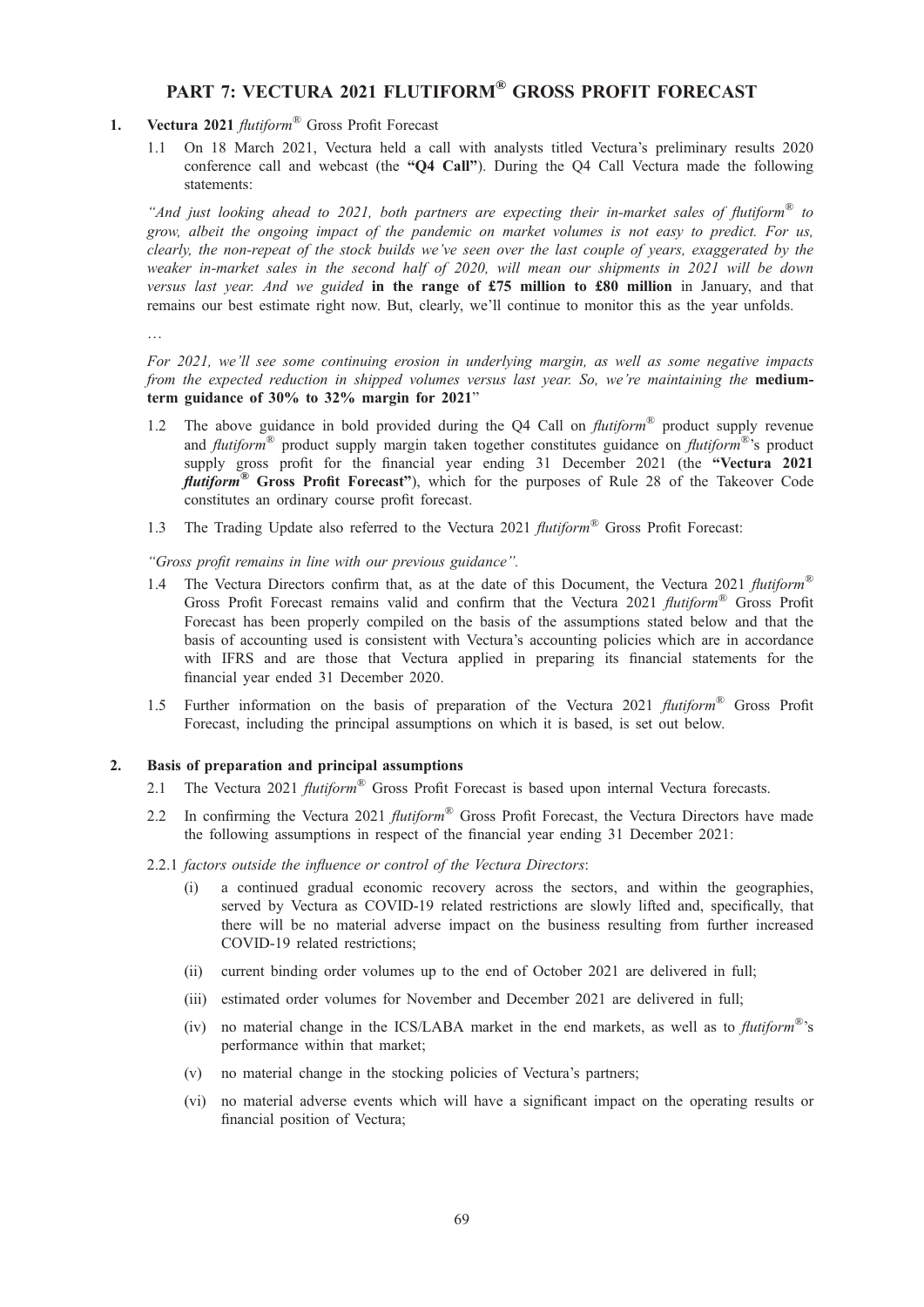- (vii) no sustained strengthening of the Sterling above the average foreign exchange rates that have applied during the period 1 January 2021 to 12 August 2021 (being the Latest Practicable Date) (inclusive) in respect of the currencies of the major territories in which the Vectura Group operates, in particular the US dollar (at \$1.39: £1), Euro (at  $\epsilon$ 1.16: £1) and swiss franc (at CHF1.26: £1);
- (viii) no material adverse outcome from any ongoing or future disputes with any customer, competitor, regulator or tax authority; and
- (ix) no material change in legislation, taxation, regulatory requirements or the position of any regulatory bodies impacting the Vectura Group's operations or accounting policies.
- 2.2.2 factors within the influence or control of the Vectura Directors:
	- (i) no material change in Vectura's contractual relationships with its partners who are responsible for end market sales of  $\text{fluitform}^{\circledR}$ ;
	- (ii) no material changes to the senior leadership team of Vectura; and
	- (iii) no material change to Vectura's existing operational strategy for  $\text{flutiform}^{\circledR}$  product supply.

Vectura's accounting policies will be consistently applied over the forecast period to 31 December 2021.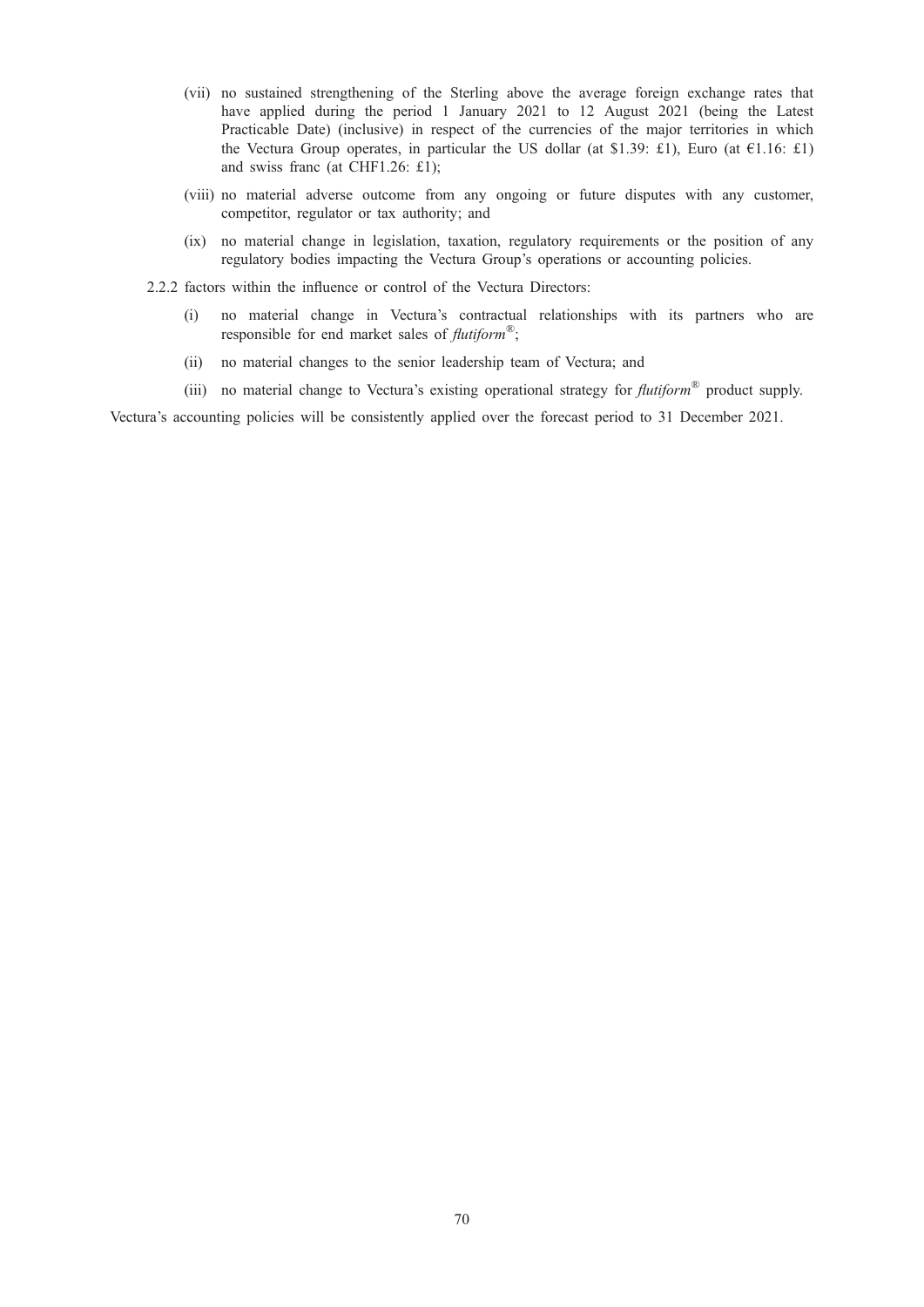# PART 8: DEFINITIONS

In this document, the following words and expressions shall, except where the context requires otherwise, have the following meanings unless the context requires otherwise:

| "Annual Report and Accounts<br>2020"                 | the Vectura annual report for the financial year ended 31 December<br>2020                                                                                                                                                                                                                                                                                                        |
|------------------------------------------------------|-----------------------------------------------------------------------------------------------------------------------------------------------------------------------------------------------------------------------------------------------------------------------------------------------------------------------------------------------------------------------------------|
| "Announcement"                                       | the announcement of a firm intention to make an increased offer for the<br>entire issued and to be issued ordinary share capital of Vectura pursuant<br>to Rule 2.7 of the Takeover Code made by PMI Bidder on 8 August<br>2021                                                                                                                                                   |
| "associated undertaking"                             | has the meaning given by paragraph 19 of Schedule 6 of the Large and<br>Medium-sized Companies and Groups (Accounts and Reports)<br>Regulations 2008 other than paragraph $19(1)(b)$ of Schedule 6 to<br>those Regulations                                                                                                                                                        |
| "Auction"                                            | has the meaning given in paragraph 1 of Part 1B of this document                                                                                                                                                                                                                                                                                                                  |
| "Authorisations"                                     | regulatory authorisations, orders, recognitions, grants,<br>consents,<br>clearances, confirmations, certificates,<br>determinations,<br>licences,<br>permissions, exemptions or approvals                                                                                                                                                                                         |
| "Beyond Nicotine"                                    | PMI's stated aim of expanding its product portfolio beyond tobacco and<br>nicotine products                                                                                                                                                                                                                                                                                       |
| "BofA Securities"                                    | Merrill Lynch International, a subsidiary of Bank of America<br>Corporation, which is authorised by the PRA and regulated by the<br>FCA and the PRA in the United Kingdom                                                                                                                                                                                                         |
| "Business Day"                                       | a day (other than Saturdays, Sundays and public holidays in the UK) on<br>which banks are open for business in London                                                                                                                                                                                                                                                             |
| "Carlyle Confidentiality<br>Agreement"               | the confidentiality agreement between CECP Advisors LLP and Vectura<br>dated 29 April 2021, as further described in paragraph 8(b) of Part 5                                                                                                                                                                                                                                      |
| "Carlyle Co-operation Agreement"                     | the co-operation agreement dated 26 May 2021 between Murano and<br>Vectura and relating, amongst other things, to the implementation of the<br>Carlyle Offer, as further described in paragraph 8(b) of Part 5                                                                                                                                                                    |
| "Carlyle Offer Court Meeting"                        | the meeting of Vectura Shareholders convened by order of the Court<br>under section 899 of the Companies Act for 12 July 2021 and which<br>was adjourned <i>sine die</i> on 12 July 2021 for the purpose of considering<br>and, if thought fit, approving the scheme to implement the Carlyle Offer<br>(with or without amendment) and any adjournment or postponement<br>thereof |
| "Carlyle Offer General Meeting"                      | the general meeting of Vectura Shareholders convened for 12 July 2021<br>and which was adjourned sine die on 12 July 2021 in connection with<br>the Scheme, to consider, and if thought fit, approve various matters in<br>connection with the Carlyle Offer, including any adjournment or<br>postponement thereof                                                                |
| "Carlyle Offer"                                      | the Original Carlyle Offer and any subsequent revisions, modifications<br>or renewals, whether to be implemented by Scheme of Arrangement or a<br>Takeover Offer                                                                                                                                                                                                                  |
| "Carlyle Offer Director Irrevocable<br>Undertakings" | the undertakings given be Bruno Angelici, Paul Fry, Per-Olof<br>Andersson, Juliet Thompson, Kevin Matthews and Will Downie and<br>Dr Thomas Werner in respect of their interests in Vectura Shares, further<br>details of which are set out in paragraph 13 of Part 5                                                                                                             |
| "Carlyle Offer Shareholder<br>Meetings"              | the Carlyle Offer Court Meeting and the Carlyle Offer General Meeting                                                                                                                                                                                                                                                                                                             |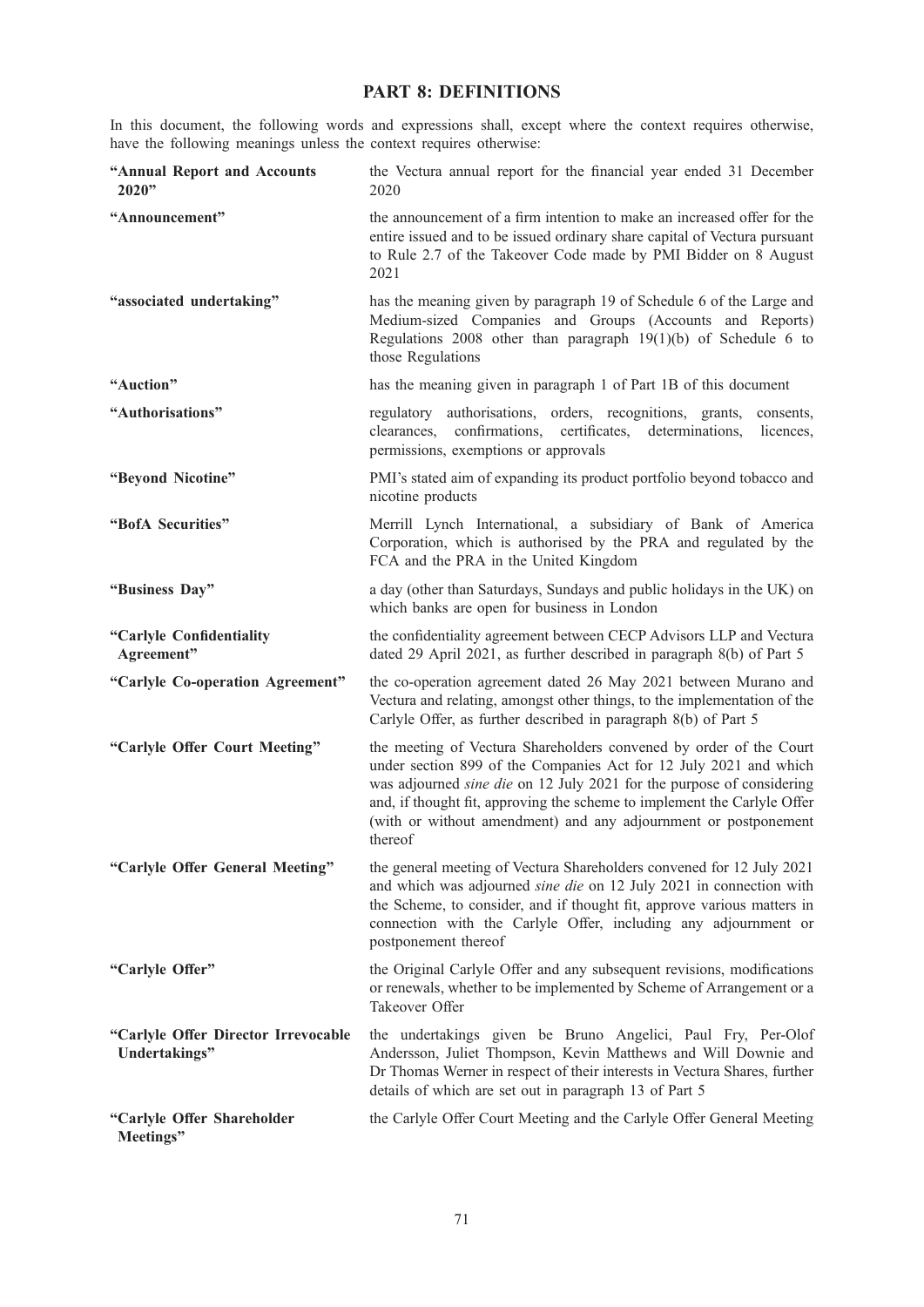| "Carlyle Revised Offer"                     | the increased cash offer of 155 pence per Vectura Share for the entire<br>issued and to be issued ordinary share capital of Vectura announced by<br>Murano on 6 August 2021, to be implemented by Scheme of<br>Arrangement                                                                                                     |
|---------------------------------------------|--------------------------------------------------------------------------------------------------------------------------------------------------------------------------------------------------------------------------------------------------------------------------------------------------------------------------------|
| "CDMO"                                      | contract development & manufacturing organisation                                                                                                                                                                                                                                                                              |
| "certificated" or "in certificated<br>form" | a share or other security which is not in uncertificated form (that is, not<br>in CREST)                                                                                                                                                                                                                                       |
| "Clean Team and Joint Defence<br>Agreement" | the clean team and joint defence agreement between Philip Morris<br>Products S.A., Vectura and their respective legal advisers dated 15 June<br>2021, as further described in paragraph 7 of Part 5 of this document                                                                                                           |
| "Closing Price"                             | the closing middle market price of a Vectura Share on a particular<br>trading day as derived from Bloomberg                                                                                                                                                                                                                    |
| "CMA Phase 2 Reference"                     | a reference of the Offer under section 33 of the Enterprise Act 2002 to<br>the chair of the Competition and Markets Authority for the constitution<br>of a group under Schedule 4 to the Enterprise and Regulatory Reform<br>Act 2013                                                                                          |
| "Companies Act"                             | the Companies Act 2006, as amended from time to time                                                                                                                                                                                                                                                                           |
| "Competition and Markets<br>Authority"      | a reference of the Offer under section 33 of the Enterprise Act 2002 to<br>the chair of the Competition and Markets Authority for the constitution<br>of a group under Schedule 4 to the Enterprise and Regulatory Reform<br>Act 2013                                                                                          |
| "Completion"                                | the Offer becoming Effective                                                                                                                                                                                                                                                                                                   |
| "Computershare"                             | Computershare Investor Services PLC, the receiving agent appointed in<br>respect of the Offer                                                                                                                                                                                                                                  |
| "Conditions"                                | the conditions set out in Section A of Part 2 to this document                                                                                                                                                                                                                                                                 |
| "Confidentiality Agreement"                 | the confidentiality agreement between Philip Morris Products S.A. and<br>Vectura dated 7 June 2021, as further described in paragraph 7 of Part 5<br>of this document                                                                                                                                                          |
| "Co-operation Agreement"                    | the co-operation agreement dated 9 July 2021 between PMI Bidder and<br>Vectura and relating, amongst other things, to the implementation of the<br>Offer, as further described in paragraph 7 of Part 5 of this document                                                                                                       |
| "Court"                                     | the High Court of Justice in England and Wales                                                                                                                                                                                                                                                                                 |
| "Court Meeting"                             | if the Offer were to be implemented by way of a Scheme, the meeting of<br>Vectura Shareholders convened by order of the Court under section 899<br>of the Companies Act for the purpose of considering and, if thought fit,<br>approving the Scheme (with or without amendment) and any<br>adjournment or postponement thereof |
| "Court Order"                               | the order of the Court sanctioning the Scheme under section 899 of the<br>Companies Act                                                                                                                                                                                                                                        |
| "CREST"                                     | the relevant system (as defined in the Regulations) in respect of which<br>Euroclear is the Operator (as defined in such Regulations) and in<br>accordance with which securities may be held and transferred in<br>uncertificated form                                                                                         |
| "CREST Manual"                              | means the CREST Manual published by Euroclear as amended from<br>time to time                                                                                                                                                                                                                                                  |
| "CREST member"                              | a person who has been admitted by Euroclear as a system-member (as<br>defined in the Regulations)                                                                                                                                                                                                                              |
| "CREST participant"                         | a person who is, in relation to CREST, a system-participant (as defined<br>in the Regulations)                                                                                                                                                                                                                                 |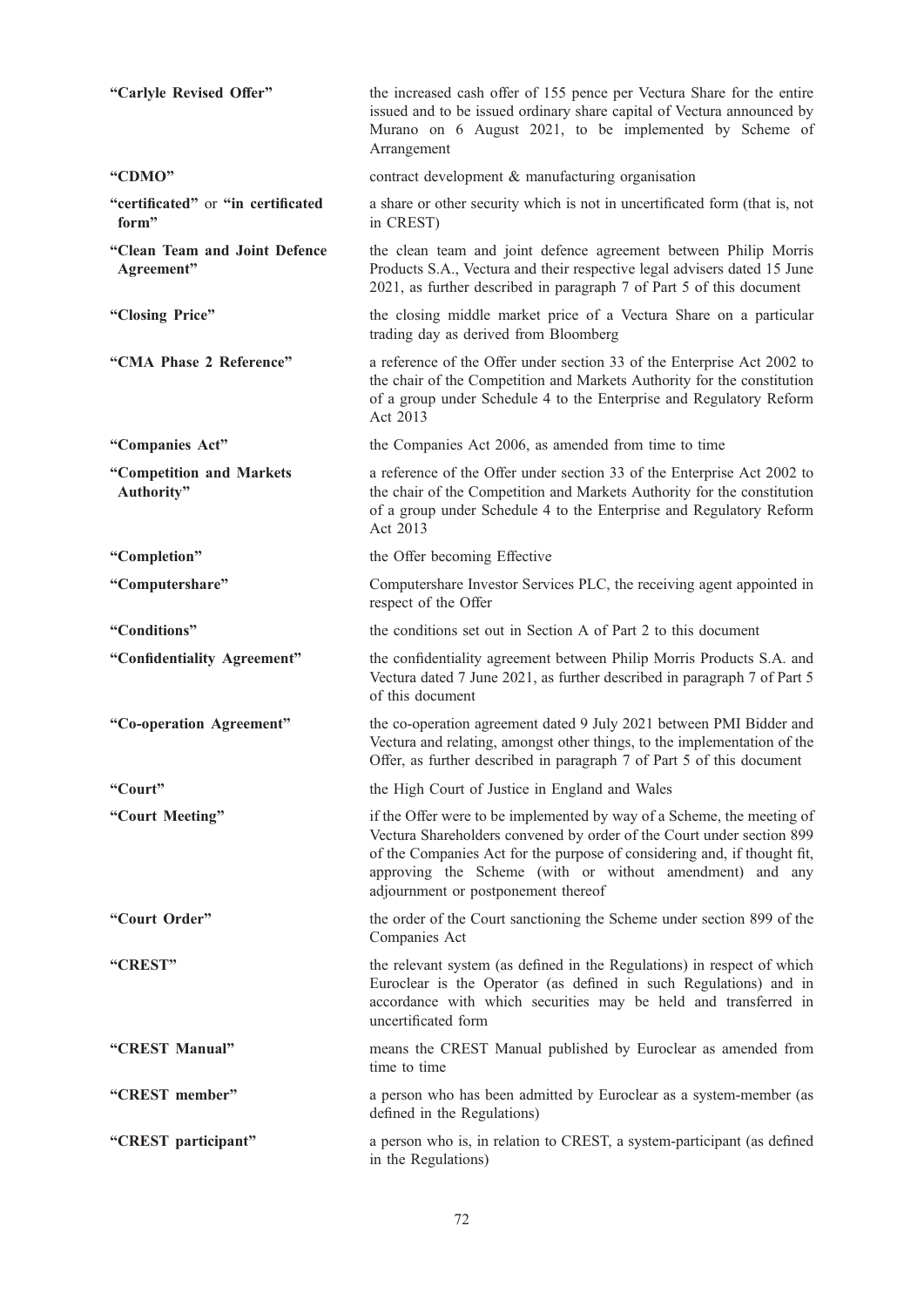| "CREST payment"                           | shall have the meaning given in the CREST manual issued by Euroclear                                                                                                                                                                                                                                                                                                                                                                                                                                                                                                                                                                                                                                                                           |  |
|-------------------------------------------|------------------------------------------------------------------------------------------------------------------------------------------------------------------------------------------------------------------------------------------------------------------------------------------------------------------------------------------------------------------------------------------------------------------------------------------------------------------------------------------------------------------------------------------------------------------------------------------------------------------------------------------------------------------------------------------------------------------------------------------------|--|
| "CREST sponsor"                           | a CREST participant admitted to CREST as a CREST sponsor                                                                                                                                                                                                                                                                                                                                                                                                                                                                                                                                                                                                                                                                                       |  |
| "CREST sponsored member"                  | a CREST member admitted to CREST as a sponsored member                                                                                                                                                                                                                                                                                                                                                                                                                                                                                                                                                                                                                                                                                         |  |
| "DDC"                                     | Drug/Device Combination                                                                                                                                                                                                                                                                                                                                                                                                                                                                                                                                                                                                                                                                                                                        |  |
| "Dealing Disclosure"                      | has the same meaning as in Rule 8 of the Takeover Code                                                                                                                                                                                                                                                                                                                                                                                                                                                                                                                                                                                                                                                                                         |  |
| "Disclosed"                               | any information fairly disclosed by or on behalf of Vectura (i) in the<br>Annual Report and Accounts 2020; (ii) in this document; (iii) in any<br>announcement to a Regulatory Information Service by or on behalf of<br>Vectura prior to the publication of this document; (iv) in the virtual data<br>room operated on behalf of Vectura for the purposes of the Offer (which<br>PMI Bidder and/or its advisers were able to access prior to the date of<br>this document); or (v) as otherwise fairly disclosed to PMI Bidder (or its<br>officers, employees, agents or advisers in their capacity as such) in<br>writing or at any management presentation prior to the release of the<br>Original Announcement by or on behalf of Vectura |  |
| "Electronic Acceptance"                   | the inputting and settling of a TTE instruction which constitutes or is<br>deemed to constitute an acceptance of the Offer on the terms set out in<br>this document                                                                                                                                                                                                                                                                                                                                                                                                                                                                                                                                                                            |  |
| "ESA instructions"                        | an Escrow Account Adjustment Input (AESN), transaction type "ESA"<br>(as described in the CREST manual issued by Euroclear)                                                                                                                                                                                                                                                                                                                                                                                                                                                                                                                                                                                                                    |  |
| "Escrow Agent"                            | Computershare investor Services PLC                                                                                                                                                                                                                                                                                                                                                                                                                                                                                                                                                                                                                                                                                                            |  |
| "Effective"                               | in the context of the Offer:                                                                                                                                                                                                                                                                                                                                                                                                                                                                                                                                                                                                                                                                                                                   |  |
|                                           | if the Offer is implemented by way of the Takeover Offer, the<br>(a)<br>Takeover Offer having become or been declared unconditional in<br>all respects in accordance with the Takeover Code; or                                                                                                                                                                                                                                                                                                                                                                                                                                                                                                                                                |  |
|                                           | if the Offer is implemented by way of a Scheme, the Scheme<br>(b)<br>having become effective pursuant to its terms;                                                                                                                                                                                                                                                                                                                                                                                                                                                                                                                                                                                                                            |  |
| "Effective Date"                          | the date on which the Offer becomes Effective                                                                                                                                                                                                                                                                                                                                                                                                                                                                                                                                                                                                                                                                                                  |  |
| "Effective Time"                          | the time at which the Offer becomes Effective in accordance with its<br>terms                                                                                                                                                                                                                                                                                                                                                                                                                                                                                                                                                                                                                                                                  |  |
| "EU Merger Regulations"                   | Council Regulation (EC) No 139/2004 of 20 January 2004                                                                                                                                                                                                                                                                                                                                                                                                                                                                                                                                                                                                                                                                                         |  |
| "Euroclear"                               | Euroclear UK & Ireland Limited                                                                                                                                                                                                                                                                                                                                                                                                                                                                                                                                                                                                                                                                                                                 |  |
| "Ex-Dividend Closing Price"               | the Closing Price of a Vectura Share on a particular trading day as<br>derived from Bloomberg, less 19 pence, being the value of the Interim<br>Dividend;                                                                                                                                                                                                                                                                                                                                                                                                                                                                                                                                                                                      |  |
| "FCA" or "Financial Conduct<br>Authority" | the UK Financial Conduct Authority or its successor from time to time                                                                                                                                                                                                                                                                                                                                                                                                                                                                                                                                                                                                                                                                          |  |
| "FDA"                                     | The US Food and Drug Administration                                                                                                                                                                                                                                                                                                                                                                                                                                                                                                                                                                                                                                                                                                            |  |
| "Fertin SPA"                              | has the meaning given to it in paragraph $8(a)$ of Part 5 of this document                                                                                                                                                                                                                                                                                                                                                                                                                                                                                                                                                                                                                                                                     |  |
| "Final Carlyle Offer"                     | the Carlyle Revised Offer which was confirmed by Murano as its final<br>offer on 10 August 2021                                                                                                                                                                                                                                                                                                                                                                                                                                                                                                                                                                                                                                                |  |
| "Final PMI Offer"                         | the revised cash offer of 165 pence per Vectura Share for the entire<br>issued and to be issued ordinary share capital of Vectura announced by<br>PMI Bidder on 8 August 2021, to be implemented by Takeover Offer                                                                                                                                                                                                                                                                                                                                                                                                                                                                                                                             |  |
| "Form of Acceptance"                      | the form of acceptance to accept the Offer                                                                                                                                                                                                                                                                                                                                                                                                                                                                                                                                                                                                                                                                                                     |  |
| "FSMA"                                    | the Financial Services and Markets Act 2000, as it may have been, or<br>may from time to time be, amended, re-enacted or replaced                                                                                                                                                                                                                                                                                                                                                                                                                                                                                                                                                                                                              |  |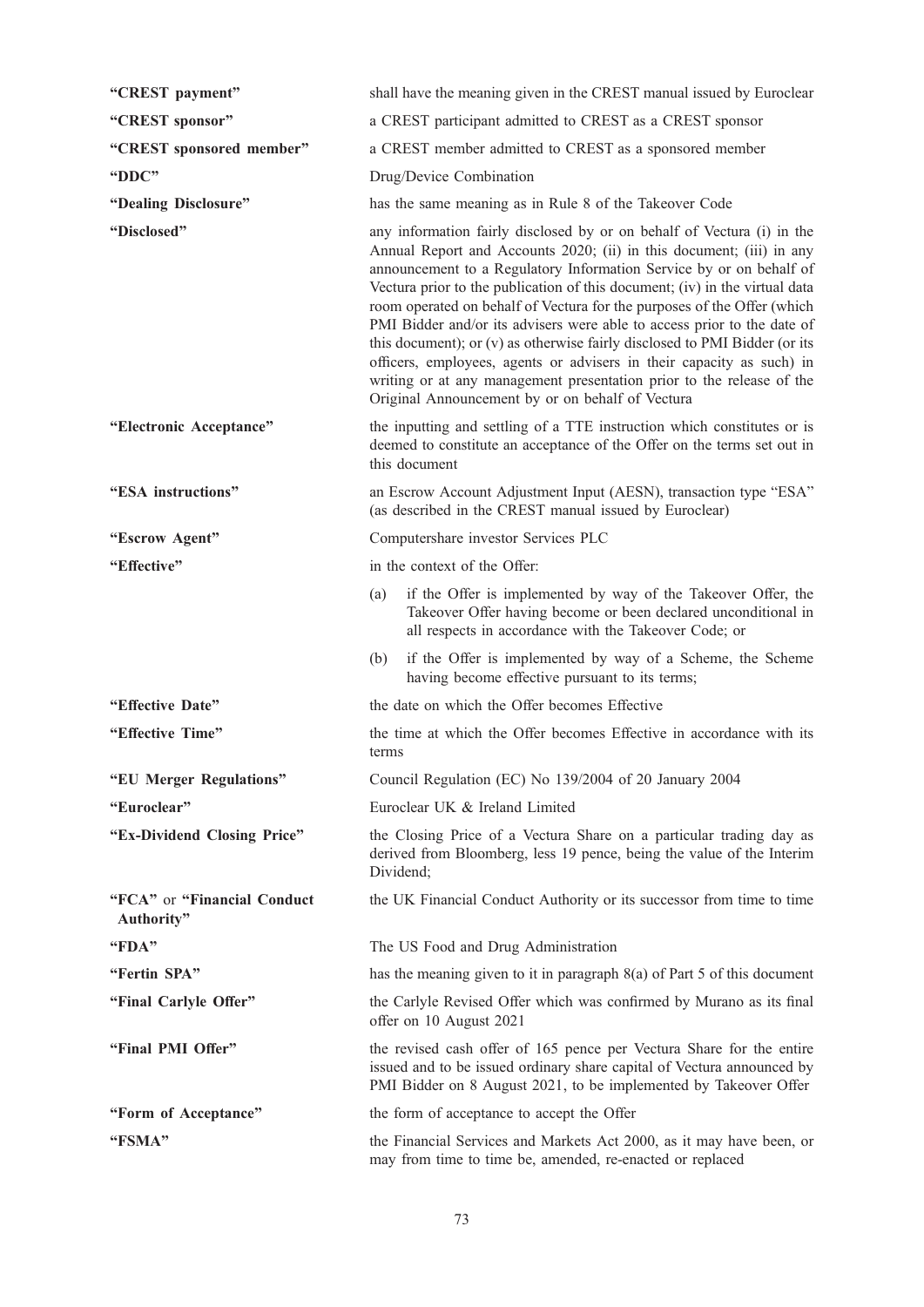| "German Foreign Investment<br>Condition" | has the meaning given to it in paragraph 2(d) of Section A of Part 2 to<br>this document                                                                                                                                                                                                                                                                    |
|------------------------------------------|-------------------------------------------------------------------------------------------------------------------------------------------------------------------------------------------------------------------------------------------------------------------------------------------------------------------------------------------------------------|
| "Interim Dividend"                       | the interim dividend of 19 pence for each Vectura Share paid out on<br>11 June 2021 to Vectura Shareholders who were on the register as at<br>6.00 pm on 28 May 2021                                                                                                                                                                                        |
| "J.P. Morgan Cazenove"                   | J.P. Morgan Securities plc, which conducts its UK investment banking<br>business as J.P. Morgan Cazenove                                                                                                                                                                                                                                                    |
| "Latest Practicable Date"                | close of business on 12 August 2021 (being the latest practicable date<br>prior to the publication of this document)                                                                                                                                                                                                                                        |
| "Listing Rules"                          | the listing rules issued by the FCA pursuant to Part 6 of FSMA                                                                                                                                                                                                                                                                                              |
| "London Stock Exchange"                  | London Stock Exchange plc                                                                                                                                                                                                                                                                                                                                   |
| "Long Stop Date"                         | 11.59 pm on 31 December 2021 or such later date as may be agreed in<br>writing by PMI Bidder and Vectura (with the Panel's consent (if such<br>consent or approval is required))                                                                                                                                                                            |
| "Main Market"                            | the main market for listed securities of the London Stock Exchange                                                                                                                                                                                                                                                                                          |
| "Murano"                                 | Murano Bidco Limited, a newly formed company indirectly controlled<br>by funds managed by Carlyle Europe Partners V, with registered number<br>13412569                                                                                                                                                                                                     |
| "Numis"                                  | Numis Securities Limited                                                                                                                                                                                                                                                                                                                                    |
| "Offer" or "PMI Offer"                   | the recommended cash offer by PMI Bidder for the entire issued and to<br>be issued share capital of Vectura on the terms and subject to the<br>Conditions set out in this document and the Form of Acceptance that<br>accompanies this document, including, where the context requires, any<br>subsequent revision, variation, extension or renewal thereof |
| "Offer Period"                           | the offer period (as defined by the Takeover Code) relating to Vectura,<br>which commenced on 26 May 2021                                                                                                                                                                                                                                                   |
| "Offer Price"                            | 165 pence in cash for each Vectura Share                                                                                                                                                                                                                                                                                                                    |
| "Official List"                          | the official list maintained by the FCA pursuant to Part 6 of the FSMA                                                                                                                                                                                                                                                                                      |
| "Opening Position Disclosure"            | has the same meaning as in Rule 8 of the Takeover Code                                                                                                                                                                                                                                                                                                      |
| "Original Announcement"                  | the announcement of a firm intention to make an offer for the entire<br>issued and to be issued ordinary share capital of Vectura pursuant to<br>Rule 2.7 of the Takeover Code made by PMI Bidder on 9 July 2021                                                                                                                                            |
| "Original Carlyle Offer"                 | the cash offer of 136 pence per Vectura Share made for the entire issued<br>and to be issued ordinary share capital of Vectura made by Murano, to<br>be implemented by scheme of arrangement as announced by the<br>Original Carlyle Offer Announcement                                                                                                     |
| "Original Carlyle Offer<br>Announcement" | the announcement of a firm intention to make an offer for the entire<br>issued and to be issued ordinary share capital of Vectura pursuant to<br>Rule 2.7 of the Takeover Code made by Murano on 26 May 2021                                                                                                                                                |
| "Original PMI Offer"                     | the cash offer of 150 pence per Vectura Share made for the entire issued<br>and to be issued ordinary share capital of Vectura made by Murano, to<br>be implemented by scheme of arrangement as announced by the<br>Original Announcement                                                                                                                   |
| "Overseas Shareholders"                  | Vectura Shareholders who are resident in, ordinarily resident in, or<br>citizens of, jurisdictions outside the United Kingdom                                                                                                                                                                                                                               |
| "Panel" or "Takeover Panel"              | the Panel on Takeovers and Mergers                                                                                                                                                                                                                                                                                                                          |
| "PMI"                                    | Philip Morris International Inc.                                                                                                                                                                                                                                                                                                                            |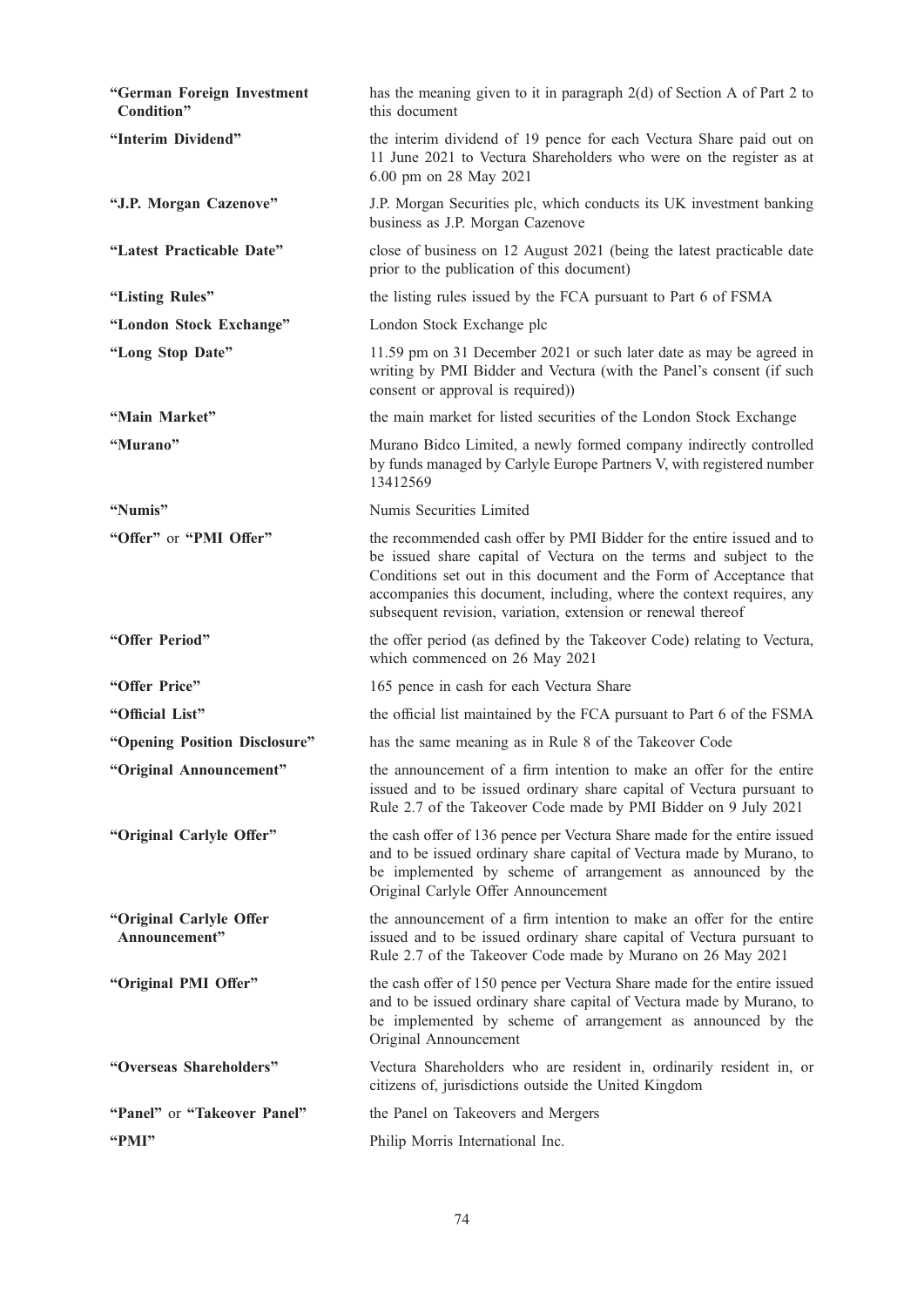| "PMI Bidder"                                                | PMI Global Services Inc., a wholly owned direct subsidiary of Philip<br>Morris International Inc.                                                                                                                                                                                                                                                                                                                                                                                                                                                                                                                                                                                                                                                                                                                                                                                              |  |
|-------------------------------------------------------------|------------------------------------------------------------------------------------------------------------------------------------------------------------------------------------------------------------------------------------------------------------------------------------------------------------------------------------------------------------------------------------------------------------------------------------------------------------------------------------------------------------------------------------------------------------------------------------------------------------------------------------------------------------------------------------------------------------------------------------------------------------------------------------------------------------------------------------------------------------------------------------------------|--|
| "PMI Bidder Directors"                                      | the directors of PMI Bidder from time to time                                                                                                                                                                                                                                                                                                                                                                                                                                                                                                                                                                                                                                                                                                                                                                                                                                                  |  |
| "PMI Group"                                                 | PMI and its direct and indirect subsidiary undertakings including,<br>following the Offer becoming Effective, the Vectura Group                                                                                                                                                                                                                                                                                                                                                                                                                                                                                                                                                                                                                                                                                                                                                                |  |
| "PMI Responsible Persons"                                   | the persons from PMI whose names are listed in paragraph 2(c) of Part 5<br>of this document                                                                                                                                                                                                                                                                                                                                                                                                                                                                                                                                                                                                                                                                                                                                                                                                    |  |
| " $PRA"$                                                    | the Prudential Regulation Authority                                                                                                                                                                                                                                                                                                                                                                                                                                                                                                                                                                                                                                                                                                                                                                                                                                                            |  |
| "Registrar of Companies"                                    | the Registrar of Companies in England and Wales                                                                                                                                                                                                                                                                                                                                                                                                                                                                                                                                                                                                                                                                                                                                                                                                                                                |  |
| "Regulations"                                               | the Uncertificated Securities Regulations 2001 (SI 2001 No. 3755), as<br>amended from time to time                                                                                                                                                                                                                                                                                                                                                                                                                                                                                                                                                                                                                                                                                                                                                                                             |  |
| "Regulatory Conditions"                                     | the Conditions set out in paragraphs $2(a)$ to (d) and $2(e)$ of Section A of<br>Part 2 to this document                                                                                                                                                                                                                                                                                                                                                                                                                                                                                                                                                                                                                                                                                                                                                                                       |  |
| "Regulatory Information Service"<br>or "RIS"                | a primary information provider which has been approved by the FCA to<br>disseminate regulated information                                                                                                                                                                                                                                                                                                                                                                                                                                                                                                                                                                                                                                                                                                                                                                                      |  |
| "Relevant Authority"                                        | any central bank, ministry, governmental, quasi-governmental,<br>supranational (including the European Union), statutory, regulatory,<br>environmental, administrative, fiscal or investigative body, authority or<br>tribunal (including any national or supranational antitrust, competition<br>or merger control authority, any sectoral ministry or regulator, any court<br>and any foreign investment review body), national, state, municipal or<br>local government (including any subdivision, court, tribunal,<br>administrative agency or commission or other authority thereof), any<br>entity owned or controlled by them, any private body exercising any<br>regulatory, taxing, importing or other authority, trade agency,<br>association, institution or professional or employee representative<br>body in any jurisdiction, including, for the avoidance of doubt, the Panel |  |
| "Restricted ESA Instruction"                                | has the meaning given in paragraph $7(g)(ii)$ of Section C of Part 2                                                                                                                                                                                                                                                                                                                                                                                                                                                                                                                                                                                                                                                                                                                                                                                                                           |  |
| "Restricted Escrow Transfer"                                | has the meaning given in paragraph $7(g)(i)$ of Section C of Part 2                                                                                                                                                                                                                                                                                                                                                                                                                                                                                                                                                                                                                                                                                                                                                                                                                            |  |
| "Restricted Jurisdiction"                                   | any jurisdiction where local laws or regulations may result in a<br>significant risk of civil, regulatory or criminal exposure or other<br>formality which PMI Bidder regards as duly onerous if information<br>concerning the Offer is sent or made available to Vectura Shareholders<br>in that jurisdiction                                                                                                                                                                                                                                                                                                                                                                                                                                                                                                                                                                                 |  |
| "Rothschild & Co"                                           | N.M. Rothschild & Sons Limited                                                                                                                                                                                                                                                                                                                                                                                                                                                                                                                                                                                                                                                                                                                                                                                                                                                                 |  |
| "SEC"                                                       | the US Securities and Exchange Commission                                                                                                                                                                                                                                                                                                                                                                                                                                                                                                                                                                                                                                                                                                                                                                                                                                                      |  |
| "Scheme" or "Scheme of<br>Arrangement"                      | a scheme of arrangement under Part 26 of the Companies Act                                                                                                                                                                                                                                                                                                                                                                                                                                                                                                                                                                                                                                                                                                                                                                                                                                     |  |
| "Scheme Document"                                           | has the meaning given in paragraph 1 of Part 1B of this document                                                                                                                                                                                                                                                                                                                                                                                                                                                                                                                                                                                                                                                                                                                                                                                                                               |  |
| "SDRT"                                                      | UK stamp duty reserve tax                                                                                                                                                                                                                                                                                                                                                                                                                                                                                                                                                                                                                                                                                                                                                                                                                                                                      |  |
| "Significant Interest"                                      | in relation to an undertaking, a direct or indirect interest of 20 per cent.<br>or more of (i) the total voting rights conferred by the equity share capital<br>(as defined in section 548 of the Companies Act) of such undertaking or<br>(ii) the relevant partnership interest                                                                                                                                                                                                                                                                                                                                                                                                                                                                                                                                                                                                              |  |
| "Statement of Purpose"                                      | The Statement of Purpose adopted by PMI's board of directors and<br>issued in its proxy statement of 26 March 2021                                                                                                                                                                                                                                                                                                                                                                                                                                                                                                                                                                                                                                                                                                                                                                             |  |
| "subsidiary", "subsidiary<br>undertaking" and "undertaking" | shall have the meaning given to such terms in the Companies Act                                                                                                                                                                                                                                                                                                                                                                                                                                                                                                                                                                                                                                                                                                                                                                                                                                |  |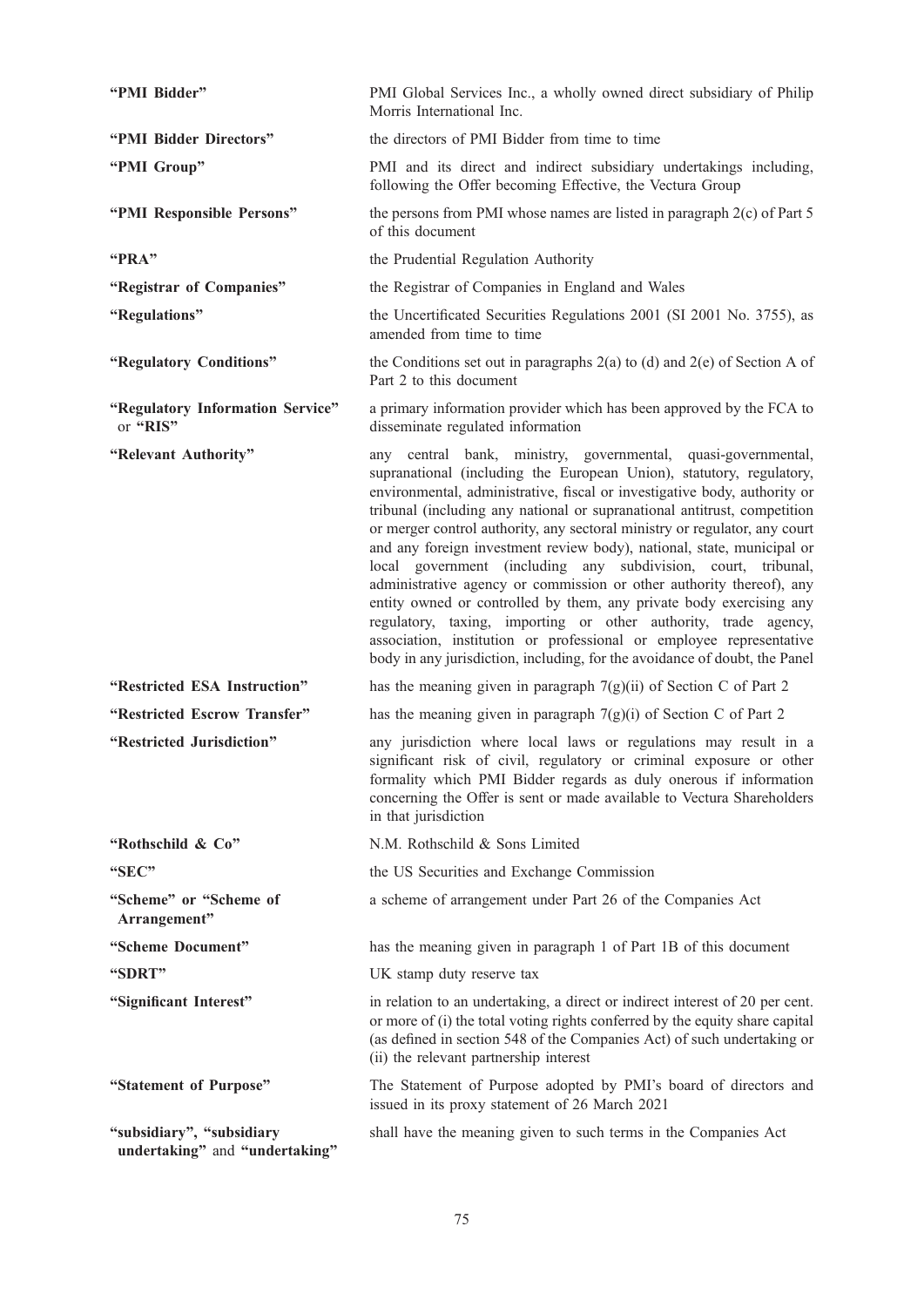| "Takeover Code"                                                       | the twelfth version of the City Code on Takeovers and Mergers which<br>was in force at the commencement of the Offer Period                                                                                                                                                                                                                                                                                                              |                                                                                                                                                                                                                                                                            |  |
|-----------------------------------------------------------------------|------------------------------------------------------------------------------------------------------------------------------------------------------------------------------------------------------------------------------------------------------------------------------------------------------------------------------------------------------------------------------------------------------------------------------------------|----------------------------------------------------------------------------------------------------------------------------------------------------------------------------------------------------------------------------------------------------------------------------|--|
| "Takeover Offer"                                                      |                                                                                                                                                                                                                                                                                                                                                                                                                                          | a takeover offer as defined in Chapter 3 of Part 28 of the Companies Act                                                                                                                                                                                                   |  |
| "TFE instruction"                                                     | a Transfer from Escrow instruction (as described in the CREST manual<br>issued by Euroclear)                                                                                                                                                                                                                                                                                                                                             |                                                                                                                                                                                                                                                                            |  |
| "Treasury Shares"                                                     | Vectura Shares held as treasury shares as defined in section 724(5) of the<br>Companies Act                                                                                                                                                                                                                                                                                                                                              |                                                                                                                                                                                                                                                                            |  |
| "TTE instruction"                                                     | a Transfer to Escrow instruction (as described in the CREST manual<br>issued by Euroclear)                                                                                                                                                                                                                                                                                                                                               |                                                                                                                                                                                                                                                                            |  |
| "uncertificated" or "in<br>uncertificated form"                       | a share or other security which is recorded on the relevant register as<br>being held in uncertificated form in CREST and title to which may be<br>transferred by means of CREST                                                                                                                                                                                                                                                         |                                                                                                                                                                                                                                                                            |  |
| "United Kingdom" or "UK"                                              |                                                                                                                                                                                                                                                                                                                                                                                                                                          | the United Kingdom of Great Britain and Northern Ireland                                                                                                                                                                                                                   |  |
| "UK National Security and<br><b>Investment Condition"</b>             | has the meaning given to it in paragraph $2(c)$ of Section A of Part 2 to<br>this document                                                                                                                                                                                                                                                                                                                                               |                                                                                                                                                                                                                                                                            |  |
| "United States" or "US"                                               |                                                                                                                                                                                                                                                                                                                                                                                                                                          | the United States of America, its territories and possessions, any state of<br>the United States of America, the District of Columbia, and all other<br>areas subject to its jurisdiction                                                                                  |  |
| "US Exchange Act"                                                     |                                                                                                                                                                                                                                                                                                                                                                                                                                          | the United States Securities Exchange Act 1934, as amended                                                                                                                                                                                                                 |  |
| "Vectura" or the "Company"                                            |                                                                                                                                                                                                                                                                                                                                                                                                                                          | Vectura Group plc, incorporated in England with registered number<br>03418970                                                                                                                                                                                              |  |
| "Vectura 2021 flutiform <sup>®</sup> Gross<br><b>Profit Forecast"</b> | has the meaning given in Part 7 of this document                                                                                                                                                                                                                                                                                                                                                                                         |                                                                                                                                                                                                                                                                            |  |
| "Vectura Directors" or "Vectura<br>Board"                             | the board of directors of Vectura                                                                                                                                                                                                                                                                                                                                                                                                        |                                                                                                                                                                                                                                                                            |  |
| "Vectura General Meeting"                                             | if the Offer were to be implemented by way of a Scheme, the general<br>meeting of Vectura Shareholders to be convened in connection with the<br>Scheme, to consider, and if thought fit, approve various matters in<br>connection with the Offer, including any adjournment or postponement<br>thereof                                                                                                                                   |                                                                                                                                                                                                                                                                            |  |
| "Vectura Group"                                                       |                                                                                                                                                                                                                                                                                                                                                                                                                                          | Vectura and its direct and indirect subsidiary undertakings                                                                                                                                                                                                                |  |
| "Vectura Remuneration<br>Committee"                                   | the remuneration committee of the Vectura Board as constituted prior to<br>the Effective Date                                                                                                                                                                                                                                                                                                                                            |                                                                                                                                                                                                                                                                            |  |
| "Vectura Share Plans"                                                 | the Vectura Approved Share Option Plan, the Vectura Unapproved<br>Share Option Plan, the Vectura 2012 Long Term Incentive Plan, the<br>Vectura 2015 Long Term Incentive Plan, the Vectura Deferred Share<br>Bonus Plan 2017, the Vectura 2014 Sharesave Scheme, the Vectura<br>Share Incentive Plan, the Vectura Global Share Incentive Plan, the<br>SkyePharma Share Incentive Plan 2014 and the SkyePharma<br>International Share Plan |                                                                                                                                                                                                                                                                            |  |
| "Vectura Shareholders"                                                |                                                                                                                                                                                                                                                                                                                                                                                                                                          | holders of Vectura Shares                                                                                                                                                                                                                                                  |  |
| "Vectura Shares"                                                      | includes:                                                                                                                                                                                                                                                                                                                                                                                                                                |                                                                                                                                                                                                                                                                            |  |
|                                                                       | (i)                                                                                                                                                                                                                                                                                                                                                                                                                                      | the existing issued or unconditionally allotted and fully paid (or<br>credited as fully paid) ordinary shares of 0.0271 pence each in the<br>share capital of Vectura; and                                                                                                 |  |
|                                                                       | (ii)                                                                                                                                                                                                                                                                                                                                                                                                                                     | any further such shares which are unconditionally allotted or<br>issued while the Offer remains open for acceptance or, subject to<br>the provisions of the Takeover Code, by such earlier date as PMI<br>Bidder may determine not being earlier than the date (subject to |  |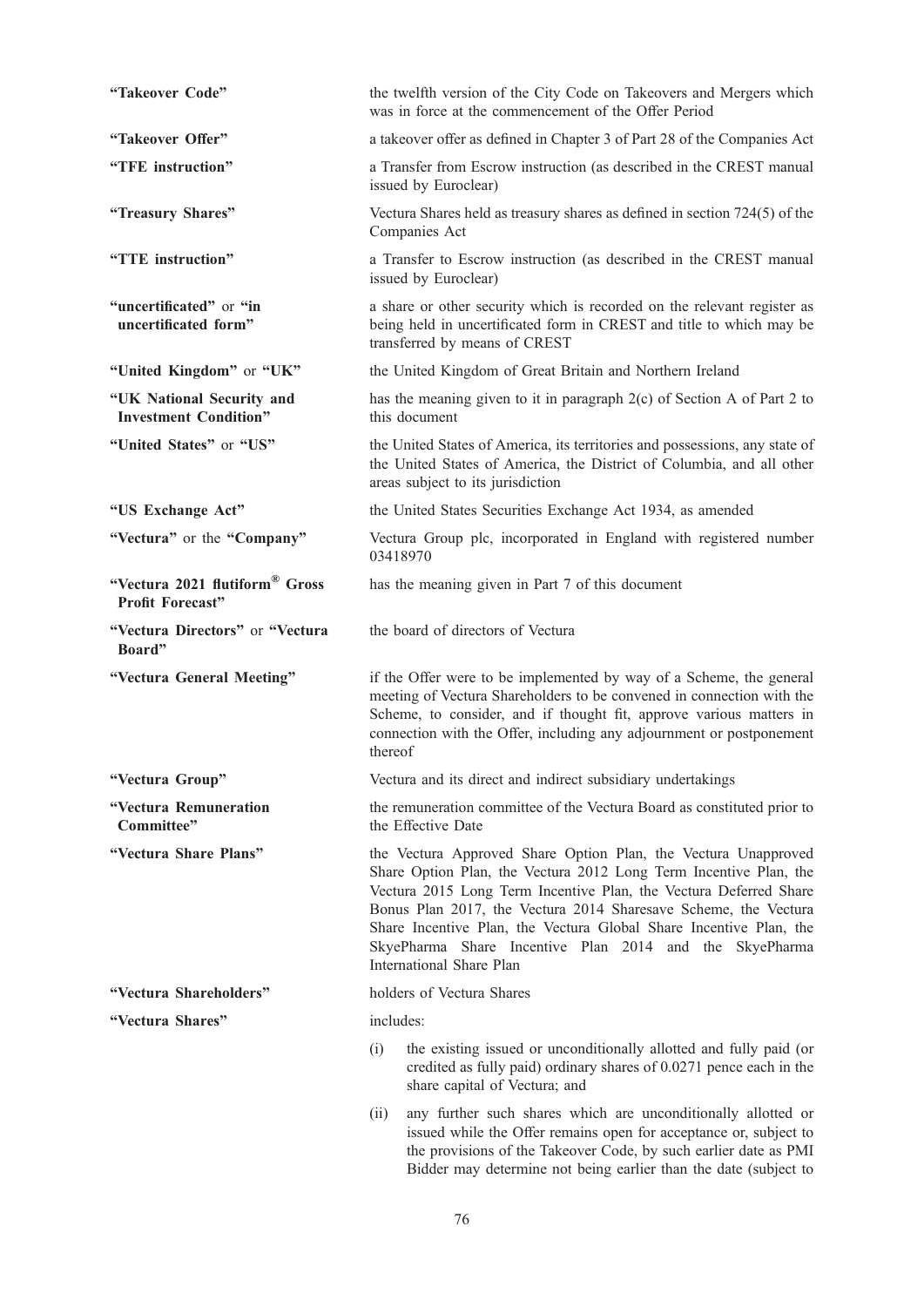|                               | the Takeover Code) on which the Offer becomes or is declared<br>unconditional as to acceptances or, if later, the first closing date of<br>the Offer,                                                                                                         |
|-------------------------------|---------------------------------------------------------------------------------------------------------------------------------------------------------------------------------------------------------------------------------------------------------------|
|                               | but excludes any shares held as Treasury Shares on such date as<br>PMI Bidder may determine before the date on which the Offer<br>closes (which may be a different date to the date referred to in (ii))                                                      |
| "Wider PMI Group"             | PMI and each of its subsidiary undertakings and associated<br>undertakings and any other undertaking, body corporate, partnership,<br>joint venture or person in which PMI and such undertakings<br>(aggregating their interests) have a Significant Interest |
| "Wider Vectura Group"         | Vectura and associated undertakings and any other undertaking, body<br>corporate, partnership, joint venture or person in which Vectura and<br>such undertakings (aggregating their interests) have a Significant<br>Interest                                 |
| "f" or "Sterling"             | pounds sterling, the lawful currency for the time being of the UK and<br>references to "pence" and "p" shall be construed accordingly                                                                                                                         |
| "\$" or "US dollars" or "USD" | US dollars, the lawful currency of the United States and references to<br>"cents" and "c" shall be construed accordingly                                                                                                                                      |
| "E" or "EUR" or "Euro"        | Euro, the lawful currency of the European Union and references to<br>"cents" and "c" shall be construed accordingly                                                                                                                                           |

All times referred to are London time unless otherwise stated. References to the singular include the plural and vice versa. References to gender shall include all genders.

All references to statutory provision or law or to any order or regulation shall be construed as a reference to that provision, law, order or regulation as extended, modified, replaced or re-enacted from time to time and all statutory instruments, regulations and orders from time to time made thereunder or deriving validity therefrom.